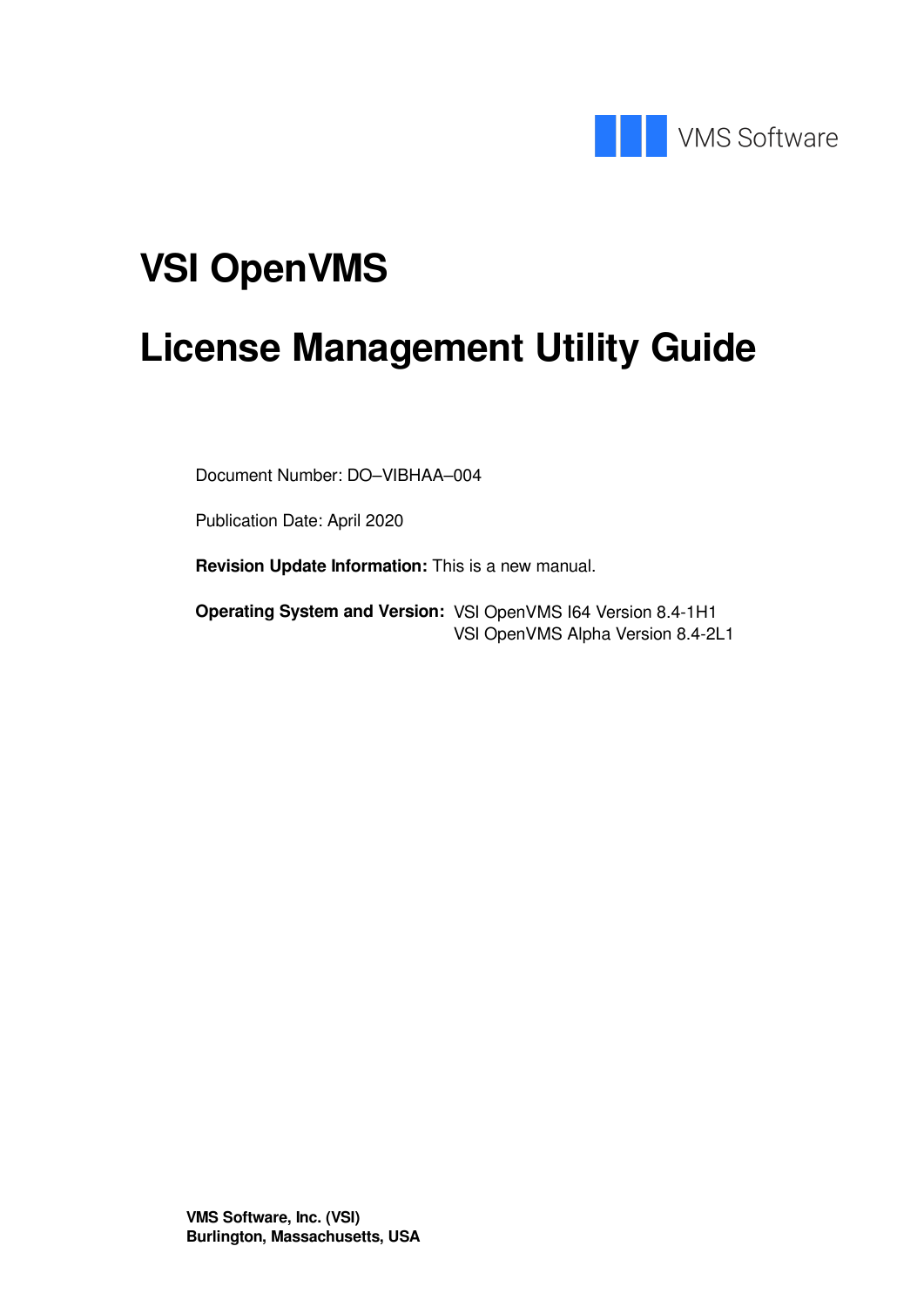#### **License Management Utility Guide**



Copyright © 2022 VMS Software, Inc. (VSI), Burlington, Massachusetts, USA

#### **Legal Notice**

Confidential computer software. Valid license from VSI required for possession, use or copying. Consistent with FAR 12.211 and 12.212, Commercial Computer Software, Computer Software Documentation, and Technical Data for Commercial Items are licensed to the U.S. Government under vendor's standard commercial license.

The information contained herein is subject to change without notice. The only warranties for VSI products and services are set forth in the express warranty statements accompanying such products and services. Nothing herein should be construed as constituting an additional warranty. VSI shall not be liable for technical or editorial errors or omissions contained herein.

HPE, HPE Integrity, HPE Alpha, and HPE Proliant are trademarks or registered trademarks of Hewlett Packard Enterprise.

Intel, Itanium and IA-64 are trademarks or registered trademarks of Intel Corporation or its subsidiaries in the United States and other countries.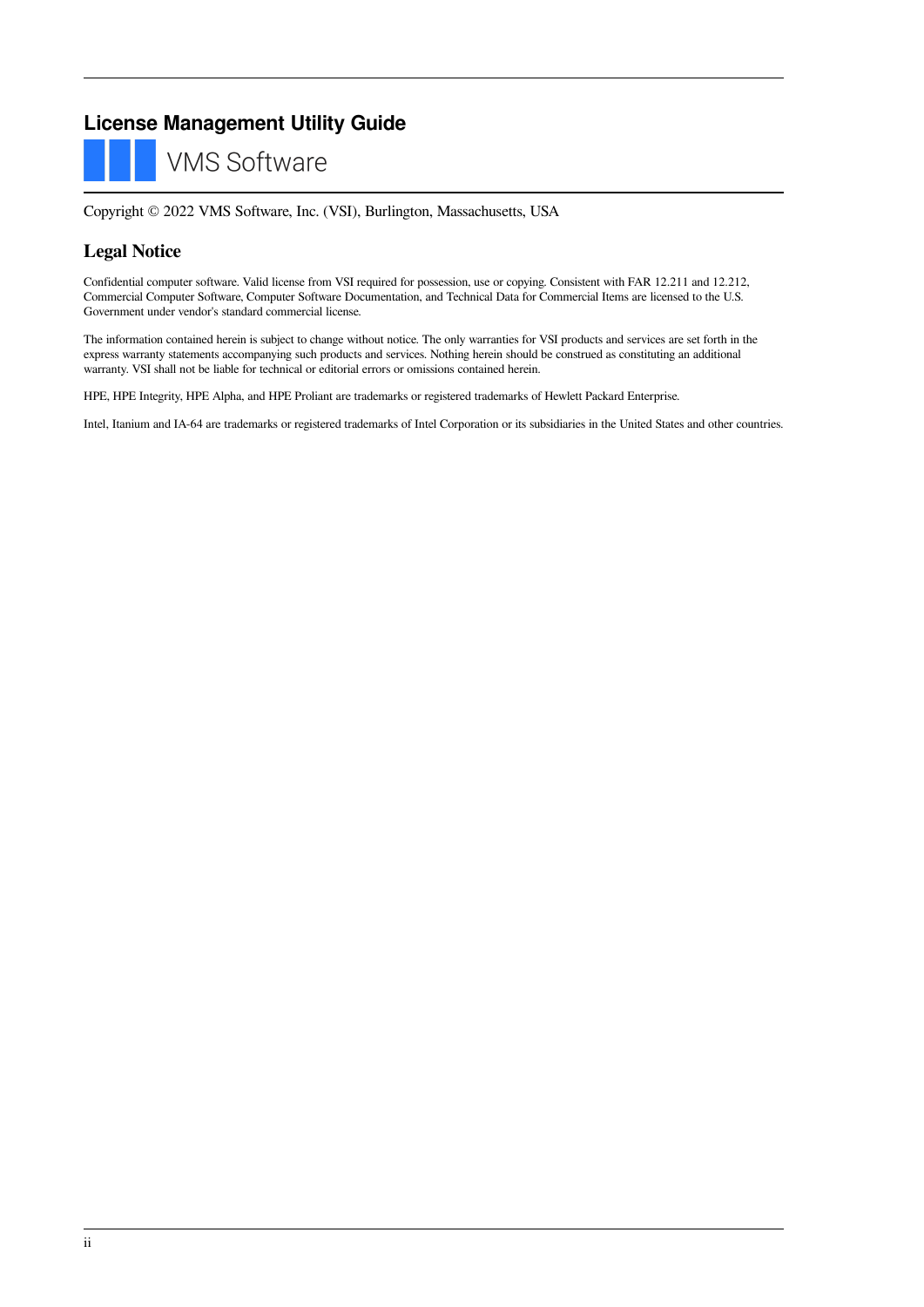| 2.2.2.3. Sharing License Units in an OpenVMS Cluster Environment  12 |  |
|----------------------------------------------------------------------|--|
|                                                                      |  |
|                                                                      |  |
|                                                                      |  |
|                                                                      |  |
|                                                                      |  |
|                                                                      |  |
|                                                                      |  |
|                                                                      |  |
|                                                                      |  |
|                                                                      |  |
|                                                                      |  |
|                                                                      |  |
|                                                                      |  |
|                                                                      |  |
|                                                                      |  |
|                                                                      |  |
|                                                                      |  |
|                                                                      |  |
|                                                                      |  |
|                                                                      |  |
|                                                                      |  |
|                                                                      |  |
|                                                                      |  |
|                                                                      |  |
|                                                                      |  |
|                                                                      |  |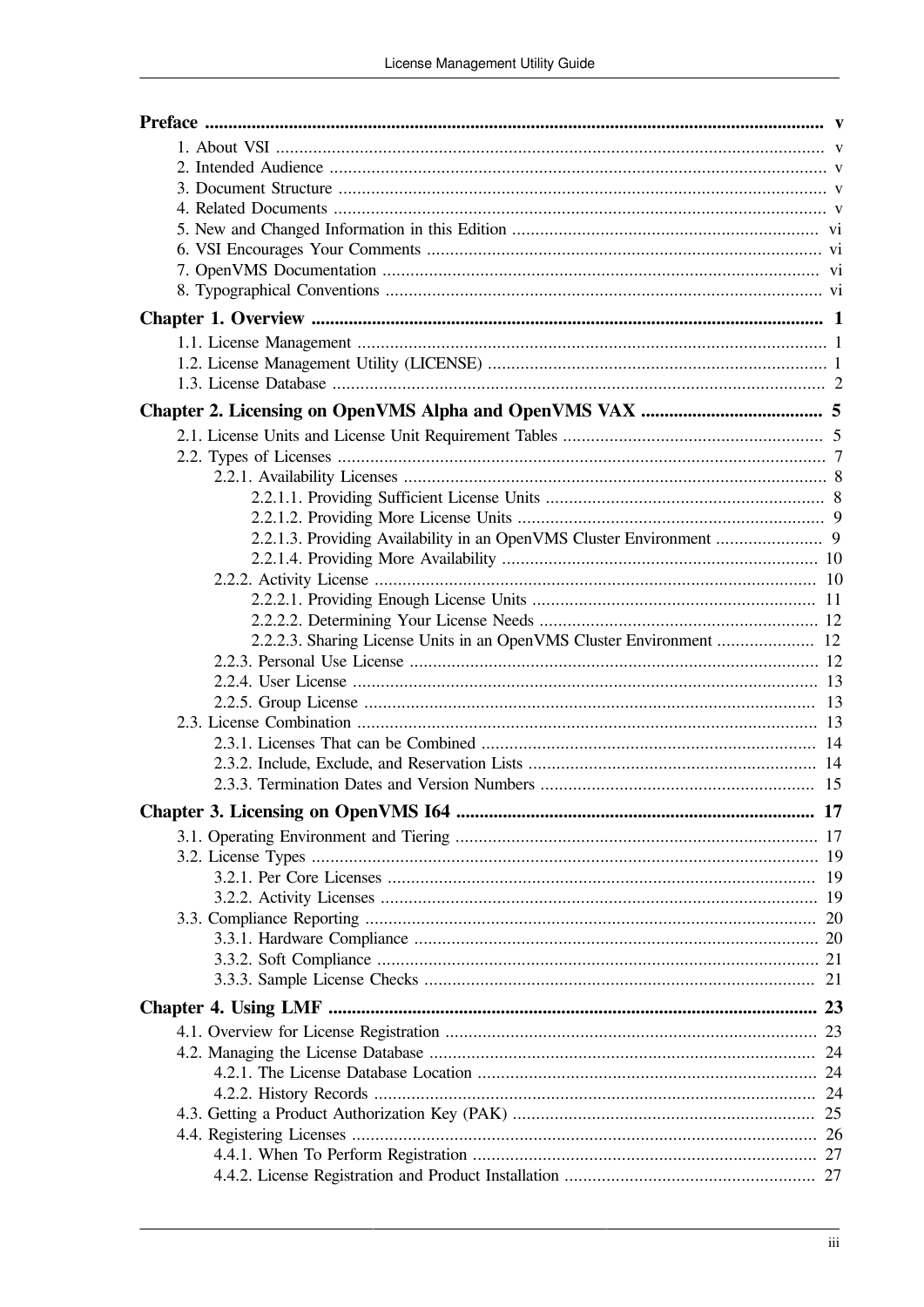| 4.4.4.2. Invoking VMSLICENSE.COM with a VMSLICENSE Data File  33 |  |
|------------------------------------------------------------------|--|
|                                                                  |  |
|                                                                  |  |
|                                                                  |  |
|                                                                  |  |
|                                                                  |  |
|                                                                  |  |
|                                                                  |  |
|                                                                  |  |
|                                                                  |  |
|                                                                  |  |
|                                                                  |  |
|                                                                  |  |
|                                                                  |  |
|                                                                  |  |
|                                                                  |  |
|                                                                  |  |
|                                                                  |  |
|                                                                  |  |
|                                                                  |  |
|                                                                  |  |
|                                                                  |  |
|                                                                  |  |
|                                                                  |  |
|                                                                  |  |
|                                                                  |  |
|                                                                  |  |
|                                                                  |  |
|                                                                  |  |
|                                                                  |  |
|                                                                  |  |
|                                                                  |  |
|                                                                  |  |
|                                                                  |  |
|                                                                  |  |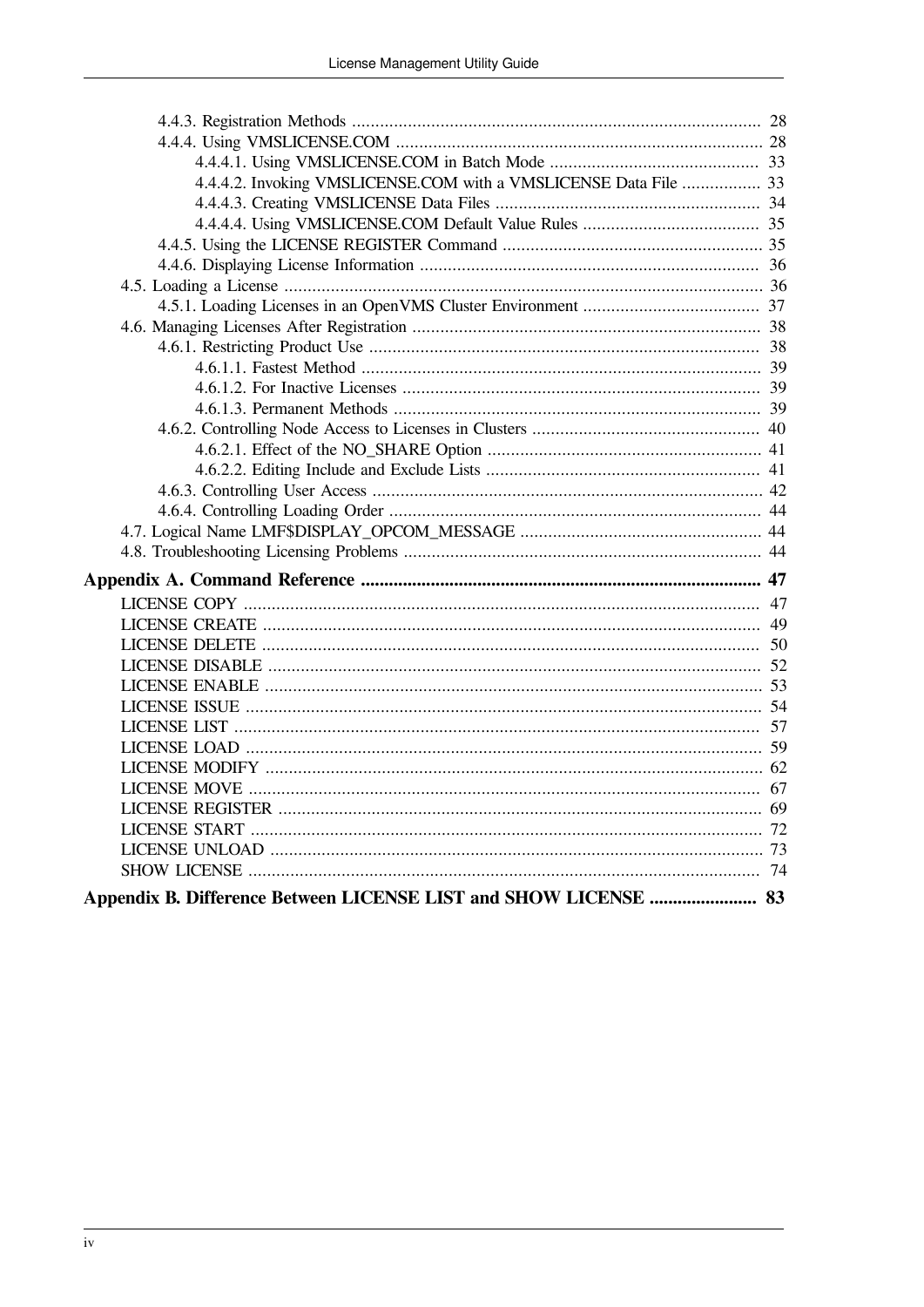# <span id="page-4-0"></span>**Preface**

The License Management Facility (LMF) is the software license management tool for the OpenVMS operating system. To run any software product on OpenVMS systems, you must register and load its license. To perform these tasks, use LMF.

# <span id="page-4-1"></span>**1. About VSI**

VMS Software, Inc. (VSI) is an independent software company licensed by Hewlett Packard Enterprise to develop and support the OpenVMS operating system.

VSI seeks to continue the legendary development prowess and customer-first priorities that are so closely associated with the OpenVMS operating system and its original author, Digital Equipment Corporation.

# <span id="page-4-2"></span>**2. Intended Audience**

This guide is for managers of licenses for software products that run on the OpenVMS operating system. Typically, the system manager has this responsibility.

# <span id="page-4-3"></span>**3. Document Structure**

This guide is organized as follows:

- [Chapter](#page-8-0) 1 provides an introduction to the OpenVMS LMF and to the licensing of OpenVMS layered products.
- [Chapter](#page-12-0) 2 describes licensing requirements for OpenVMS Alpha and VAX systems.
- [Chapter](#page-24-0) 3 describes licensing requirements for OpenVMS I64 systems.
- [Chapter](#page-30-0) 4 describes each task required to manage software product licenses. This chapter also discusses LICENSE commands and shows how to use them.
- [Appendix](#page-54-0) A describes the syntax of the LICENSE commands.
- [Appendix](#page-90-0) B provides the difference between LICENSE LIST and SHOW LICENSE commands.

## <span id="page-4-4"></span>**4. Related Documents**

The following manuals contain information related to the License Management utility:

- *VSI OpenVMS System Manager's Manual*
- *VSI OpenVMS System Management Utilities Reference Manual*
- *VSI OpenVMS Record Management Utilities Reference Manual*
- *VSI OpenVMS DCL Dictionary*

For information about installing software, see the following documentation:

- Upgrade and installation manual for your version of OpenVMS software
- The installation guides, release notes, and Software Product Descriptions (SPDs) for any software products you install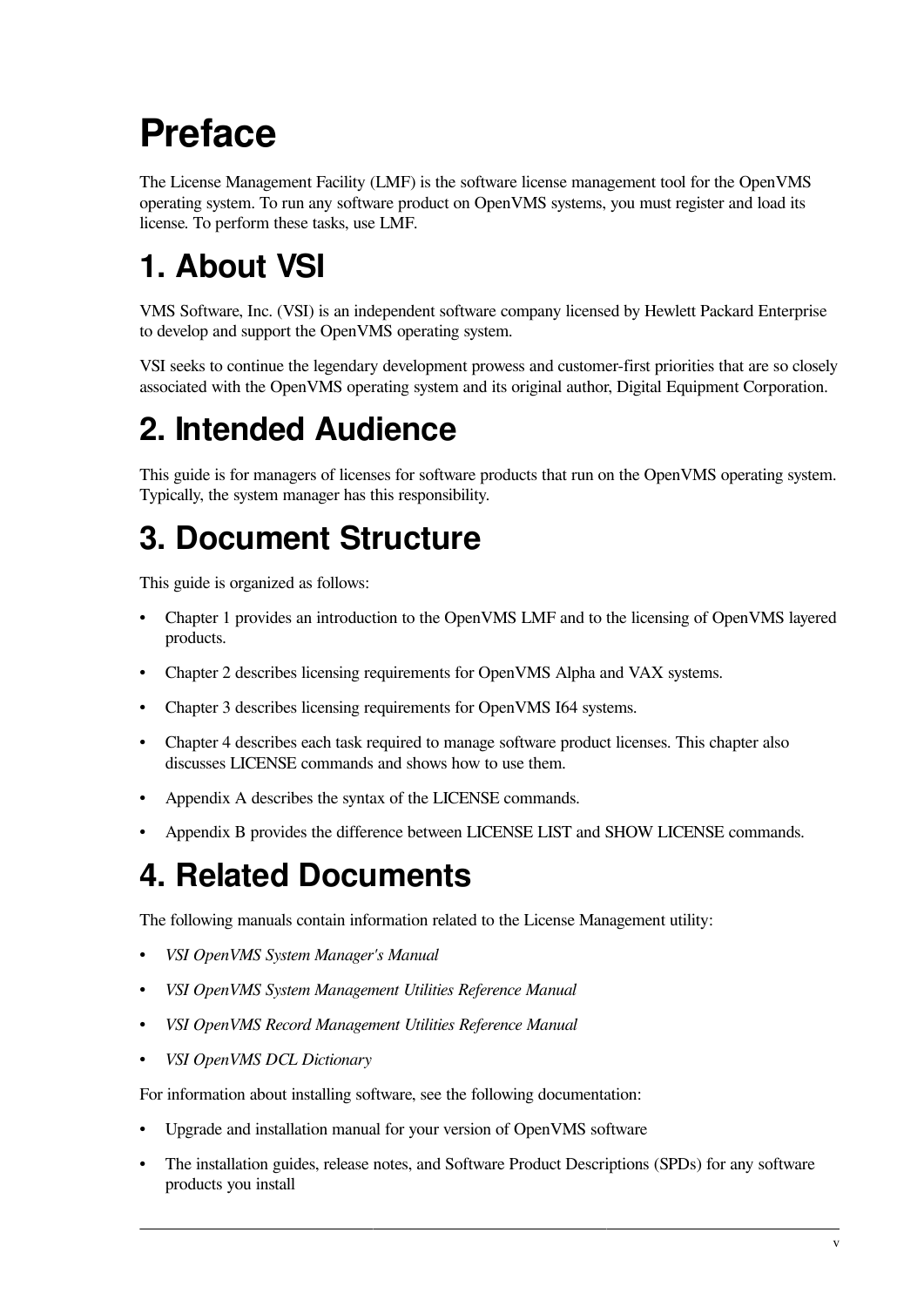For additional information about VSI OpenVMS products and services, please visit the VSI OpenVMS website at or contact us at <info@vmssoftware.com>.

## <span id="page-5-0"></span>**5. New and Changed Information in this Edition**

The following information is new or revised for VSI OpenVMS I64 Version 8.4-1H1:

- With this release, the VSI and HP Operating Environment (OE) names have changed. VSI and HP support two OEs:
	- The **Base Operating Environment**, containing the essential components required by all customers, including the OS, several layered products, networking options, languages, etc.
	- The **High Availability Operating Environment**, containing the Base Operating Environment plus additional components to support mission critical computing requirements, including VMS Clustering, Volume Shadowing, Reliable Transaction Router, etc.

For more information, see the *VSI OpenVMS Version 8.4-1H1 Software Product Description (SPD)*.

• Re-branding is ongoing and evident everywhere from documentation to licensing and the operating system itself. This is an iterative process that will take some time to sort out. Although VMS Software Inc. is an independent entity, our products remain closely tied to Hewlett Packard, therefore you will see a lot of both brands, VSI and HP. This is particularly evident in documentation and licensing.

#### **Important**

*Although the VSI license facility and this manual indicate that both PPL and PCL license types are generated, both licenses types are implemented identically as per-core in the VSI License Management Facility and behave as expected.*.

# <span id="page-5-1"></span>**6. VSI Encourages Your Comments**

You may send comments or suggestions regarding this manual or any VSI document by sending electronic mail to the following Internet address: <docinfo@vmssoftware.com>.

# <span id="page-5-2"></span>**7. OpenVMS Documentation**

The full VSI OpenVMS documentation set can be found on the VMS Software Documentation web page at

# <span id="page-5-3"></span>**8. Typographical Conventions**

The following conventions are used in this manual:

| Convention          | <b>Meaning</b>                                                                               |
|---------------------|----------------------------------------------------------------------------------------------|
| C <sub>tr</sub> 1/x | A sequence such as $\frac{C \text{tr}}{x}$ indicates that you must hold down the key labeled |
|                     | Ctrl while you press another key or a pointing device button.                                |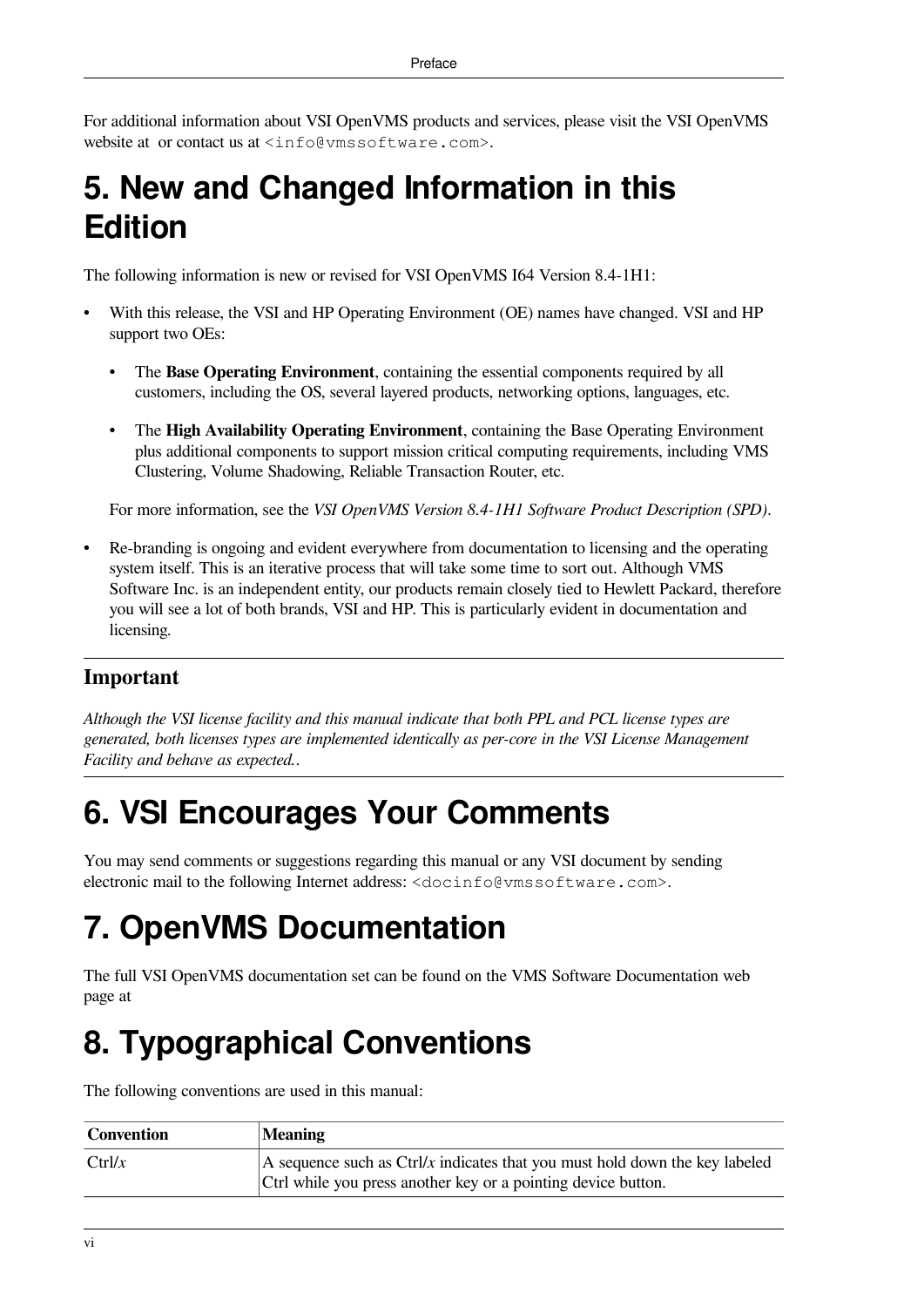| <b>Convention</b>     | <b>Meaning</b>                                                                                                                                                                                                                                                                                                                                                                                                                                                                                              |
|-----------------------|-------------------------------------------------------------------------------------------------------------------------------------------------------------------------------------------------------------------------------------------------------------------------------------------------------------------------------------------------------------------------------------------------------------------------------------------------------------------------------------------------------------|
| PF1 x                 | A sequence such as $PF1 x$ indicates that you must first press and release the<br>key labeled PF1 and then press and release another key $(x)$ or a pointing<br>device button.                                                                                                                                                                                                                                                                                                                              |
|                       | A horizontal ellipsis in examples indicates one of the following possibilities:                                                                                                                                                                                                                                                                                                                                                                                                                             |
|                       | Additional optional arguments in a statement have been omitted.<br>$\bullet$                                                                                                                                                                                                                                                                                                                                                                                                                                |
|                       | The preceding item or items can be repeated one or more times.<br>٠                                                                                                                                                                                                                                                                                                                                                                                                                                         |
|                       | Additional parameters, values, or other information can be entered.                                                                                                                                                                                                                                                                                                                                                                                                                                         |
|                       | A vertical ellipsis indicates the omission of items from a code example or<br>command format; the items are omitted because they are not important to the<br>topic being discussed.                                                                                                                                                                                                                                                                                                                         |
| $\left( \right)$      | In command format descriptions, parentheses indicate that you must enclose<br>choices in parentheses if you specify more than one. In installation or<br>upgrade examples, parentheses indicate the possible answers to a prompt,<br>such as:                                                                                                                                                                                                                                                               |
|                       | Is this correct? $(Y/N)$<br>[Y]                                                                                                                                                                                                                                                                                                                                                                                                                                                                             |
| $\overline{1}$        | In command format descriptions, brackets indicate optional choices. You<br>can choose one or more items or no items. Do not type the brackets on the<br>command line. However, you must include the brackets in the syntax for<br>directory specifications and for a substring specification in an assignment<br>statement. In installation or upgrade examples, brackets indicate the default<br>answer to a prompt if you press Enter without entering a value, as in:<br>Is this correct? $(Y/N)$<br>[Y] |
|                       | In command format descriptions, vertical bars separate choices within                                                                                                                                                                                                                                                                                                                                                                                                                                       |
|                       | brackets or braces. Within brackets, the choices are optional; within braces,<br>at least one choice is required. Do not type the vertical bars on the command<br>line.                                                                                                                                                                                                                                                                                                                                     |
| $\{ \ \}$             | In command format descriptions, braces indicate required choices; you<br>must choose at least one of the items listed. Do not type the braces on the<br>command line.                                                                                                                                                                                                                                                                                                                                       |
| bold type             | Bold type represents the name of an argument, an attribute, or a reason. Bold<br>type also represents the introduction of a new term.                                                                                                                                                                                                                                                                                                                                                                       |
| <i>italic</i> type    | Italic type indicates important information, complete titles of manuals, or<br>variables. Variables include information that varies in system output (Internal<br>error number), in command lines (/PRODUCER=name), and in command<br>parameters in text (where <i>dd</i> represents the predefined code for the device<br>type).                                                                                                                                                                           |
| <b>UPPERCASE TYPE</b> | Uppercase type indicates a command, the name of a routine, the name of a<br>file, or the abbreviation for a system privilege.                                                                                                                                                                                                                                                                                                                                                                               |
| Example               | This typeface indicates code examples, command examples, and interactive<br>screen displays. In text, this type also identifies website addresses, UNIX<br>command and pathnames, PC-based commands and folders, and certain<br>elements of the C programming language.                                                                                                                                                                                                                                     |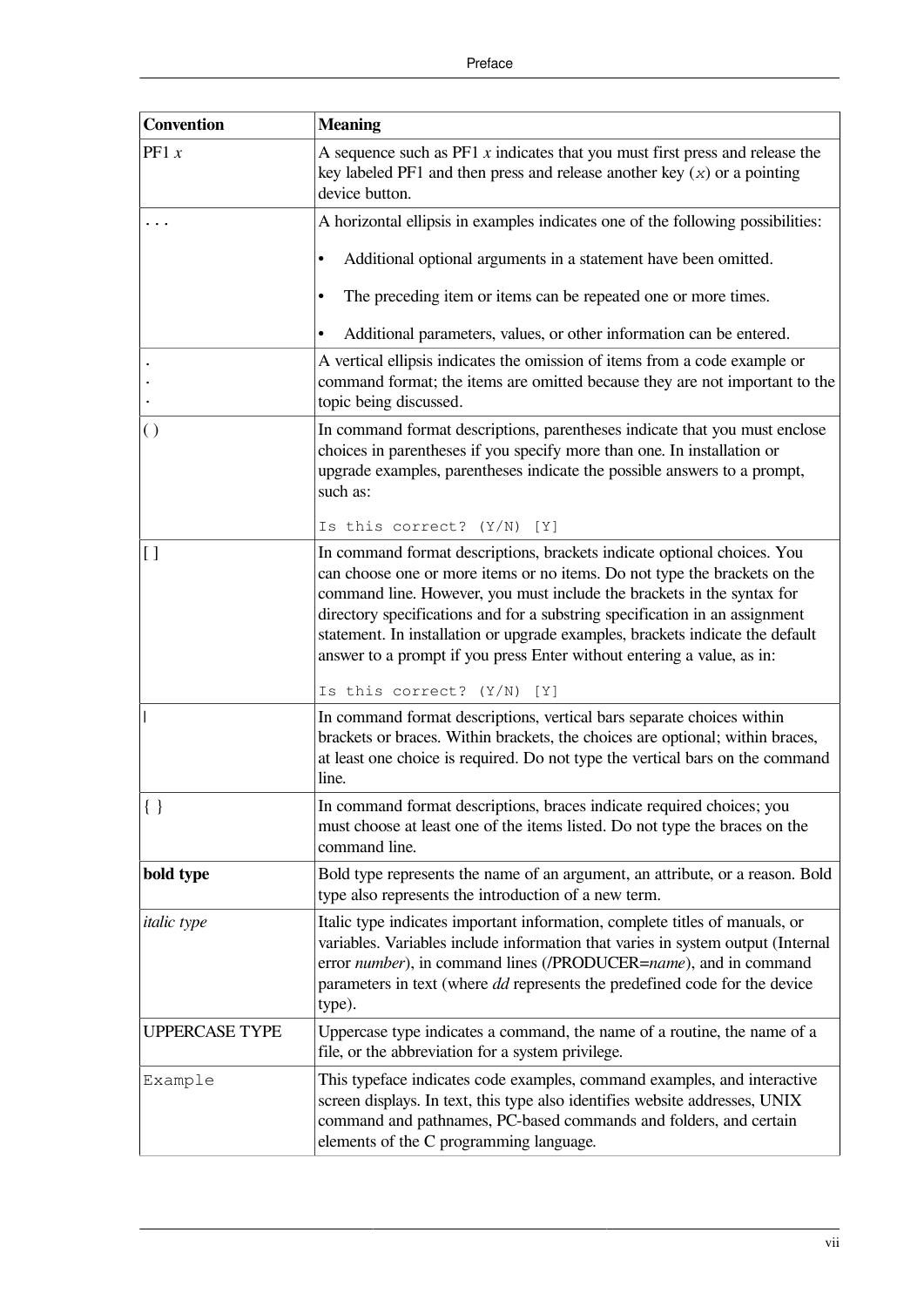| <b>Convention</b> | <b>Meaning</b>                                                                                                                                                 |
|-------------------|----------------------------------------------------------------------------------------------------------------------------------------------------------------|
|                   | A hyphen at the end of a command format description, command line, or<br>code line indicates that the command or statement continues on the following<br>line. |
| numbers           | All numbers in text are assumed to be decimal unless otherwise noted.<br>Nondecimal radixes—binary, octal, or hexadecimal—are explicitly indicated.            |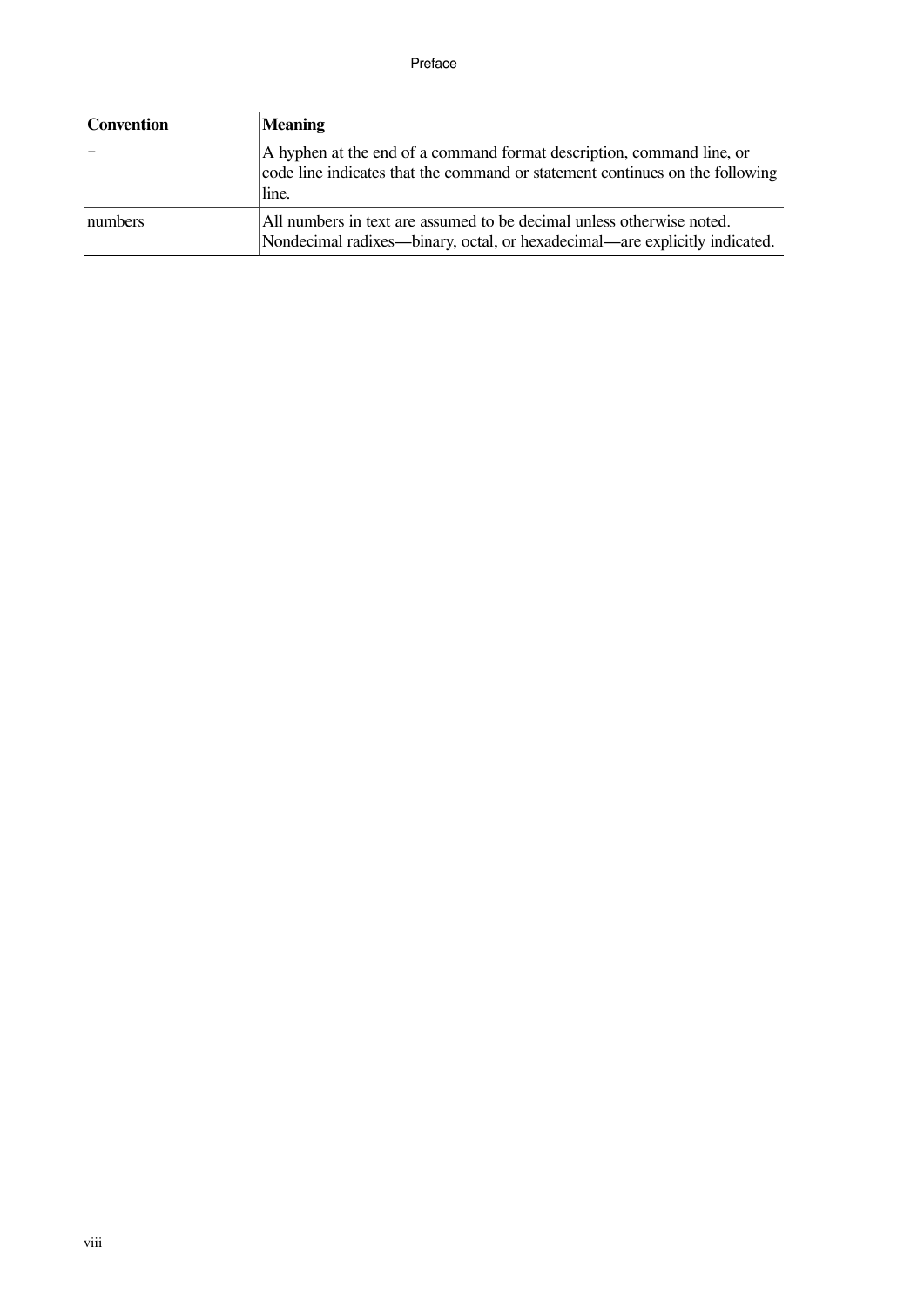# <span id="page-8-0"></span>**Chapter 1. Overview**

This overview introduces the OpenVMS License Management Facility (LMF) and outlines the tasks required to manage software licenses for software products.

A product license protects the intellectual property of the software vendor and provides customers with access to the product. Product authorization is usually defined in a contract with specific terms and conditions agreed upon by the software license issuer and the software user.

VSI and other software vendors provide software to their customers under an agreement called a **license**. In this document the term refers to the authorization you have to run a software product on the OpenVMS operating system.

#### **License Management Facility and License Agreements**

The terms and conditions of your license agreement determine your legal use of software. LMF is a management tool that can help you comply with your license agreement, but use of LMF does not indemnify you against noncompliance with the terms and conditions of your software license agreements. That is, LMF offers options for many kinds of license agreements, but use of some of these options might not authorize by your specific license agreement. Read your license carefully to determine which LMF options you can use legally.

## <span id="page-8-1"></span>**1.1. License Management**

To use a software product that requires a license, you must perform the following steps:

- Obtain a Product Authorization Key (PAK), which provides information required to register the license.
- Use LMF to register the license in the License Database.
- Use LMF to load the license from the License Database into memory.
- Install the product specified by the PAK.

LMF provides additional features to modify licenses to satisfy specific requirements of individual sites. To manage software product licenses for OpenVMS layered software, you need to understand the following information about licenses and the tool to manage them on OpenVMS systems:

- License Management utility (LICENSE) (see [Section](#page-8-2) 1.2)
- License Database (see [Section](#page-9-0) 1.3)

# <span id="page-8-2"></span>**1.2. License Management Utility (LICENSE)**

The License Management utility (LICENSE) is the command line interface of the License Management Facility (LMF). Use LICENSE commands to interactively manage the licenses of OpenVMS layered software products and, in many cases, by third-party vendors.

LICENSE is a system-level tool that you use at the DCL prompt. LICENSE commands allow you to register licenses, load them into the License Database, and manage the licenses on your system. For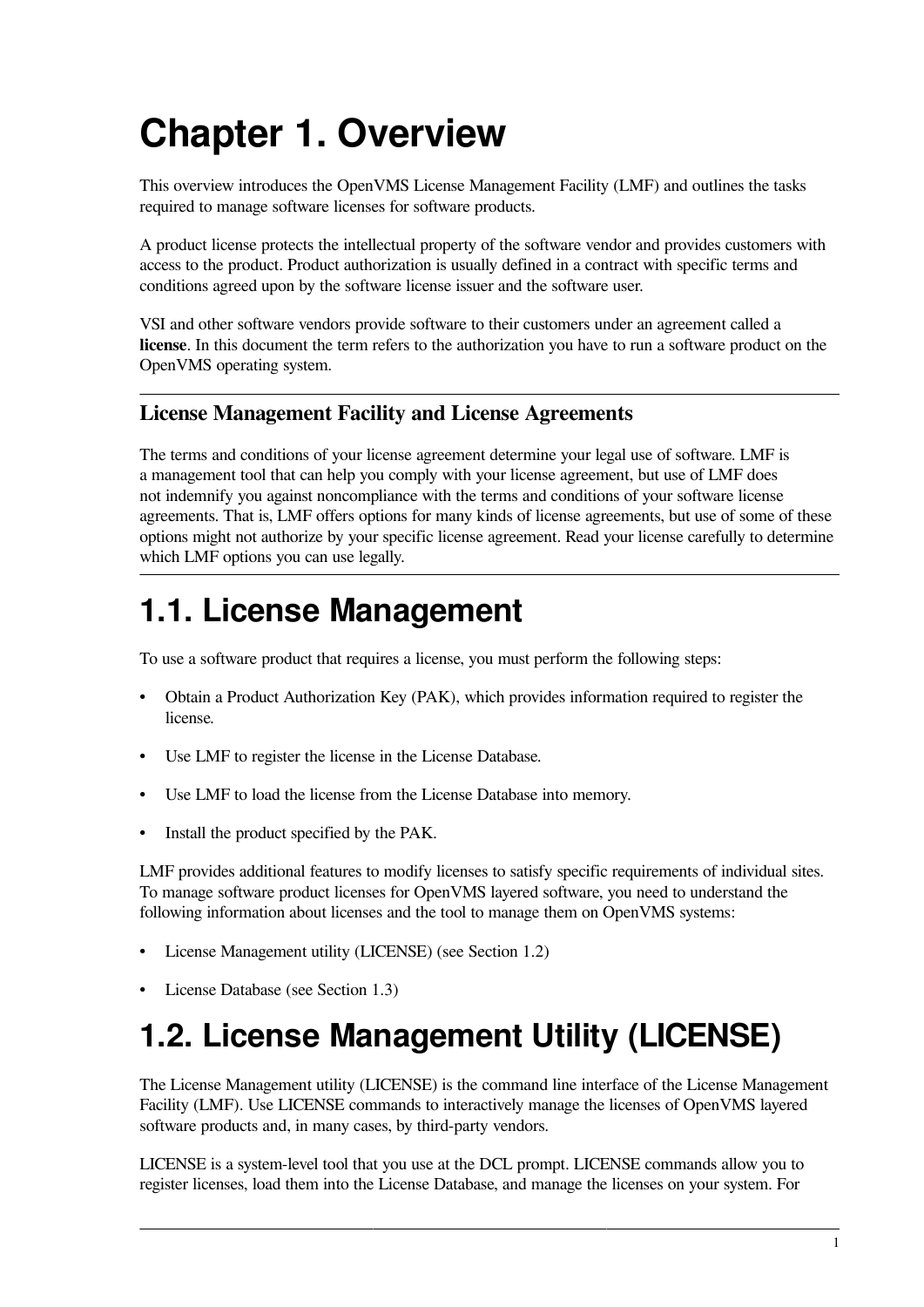information on using LICENSE commands, see [Chapter](#page-30-0) 4. For reference information on commands, qualifiers, and examples, see [Appendix](#page-54-0) A.

## <span id="page-9-0"></span>**1.3. License Database**

The License Database is a collection of information about each license on your system stored in a file on a disk. The default database file is SYS\$COMMON:[SYSEXE]LMF\$LICENSE.LDB, which is created by LMF when you install the OpenVMS software.

The terms of each license are stored in a collection of data fields in the database. You enter data by:

- **Issuing LICENSE commands**
- Executing the VMSLICENSE.COM command procedure

In addition, LMF enters data and keeps records. The collection of data fields representing a license at any one time is called a record. When you first register a license, you create the first record with data specified in your PAK. If you later modify the license, LMF creates a new record to define the modified terms of the license, and includes a notation that the license was modified.

[Figure](#page-10-0) 1.1 illustrates the relationship between LMF, the license units required for your system, and the License Database.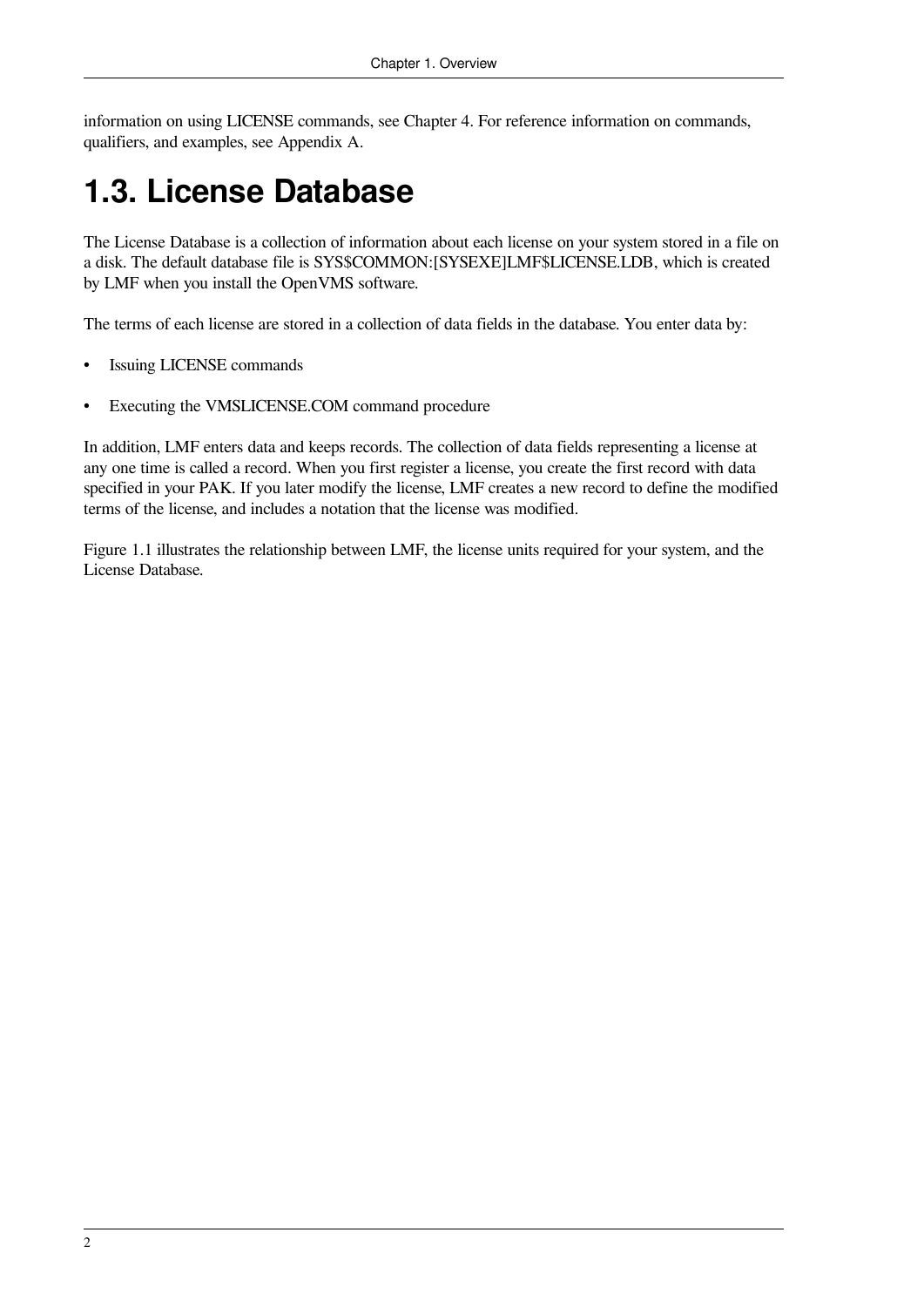<span id="page-10-0"></span>



**VM-0777A-AI**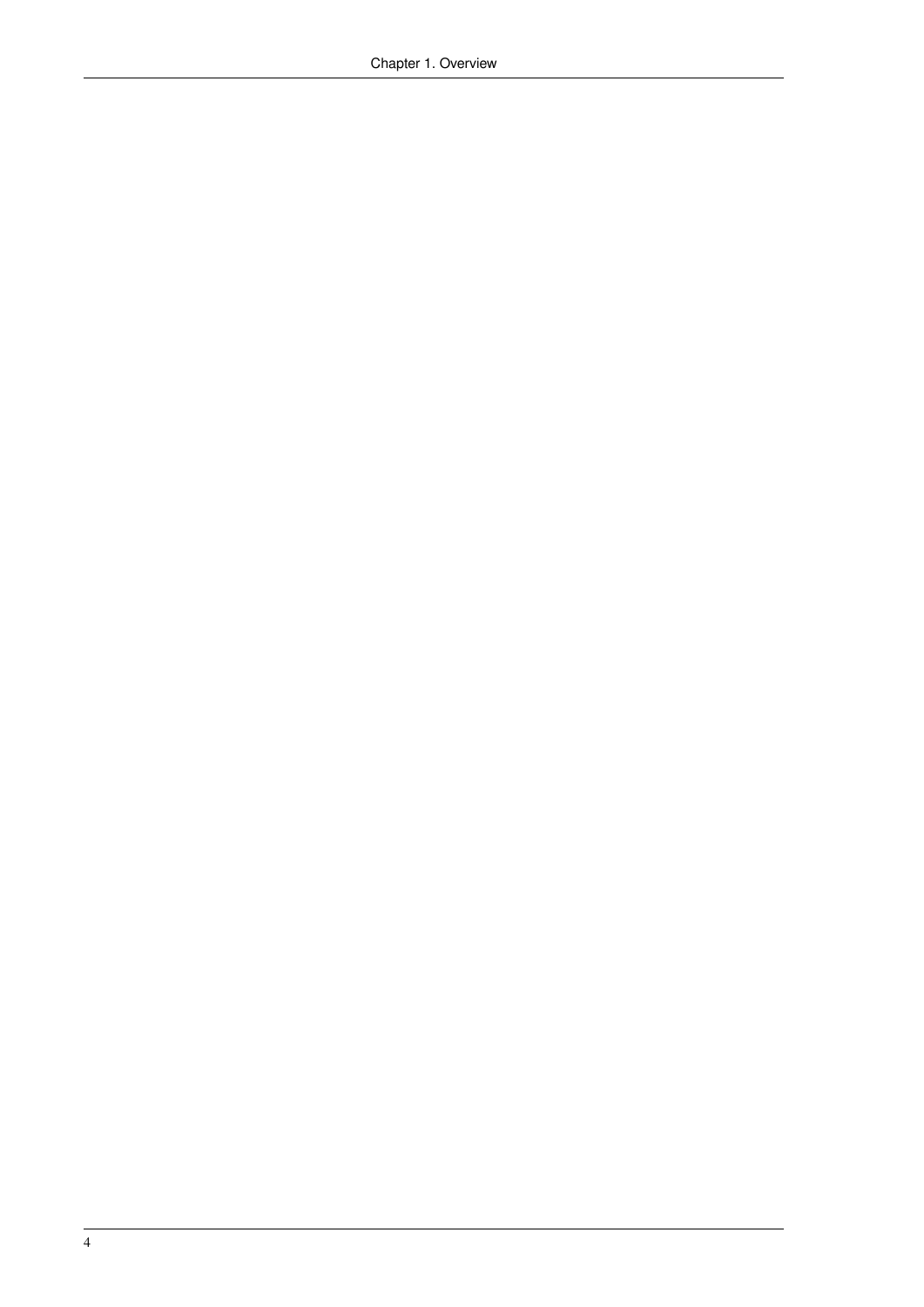# <span id="page-12-0"></span>**Chapter 2. Licensing on OpenVMS Alpha and OpenVMS VAX**

This chapter describes licensing on OpenVMS Alpha and OpenVMS VAX systems.

On OpenVMS Alpha and VAX systems, the number of license units required are based on the rating of the system. LMF gets information about the units requirements from the console firmware. This information is contained in a License Unit Requirement Table (LURT).

Several different types of licenses are available on OpenVMS Alpha and VAX systems. In a cluster, these can be combined.

- [Section](#page-12-1) 2.1 describes how license unit requirements are computed.
- [Section](#page-14-0) 2.2 describes the types of licenses available.
- <span id="page-12-1"></span>• [Section](#page-20-2) 2.3 describes how licenses can be combined.

## **2.1. License Units and License Unit Requirement Tables**

A **license unit** is a measurement of the authorization granted for use of a product. License units define the size of each license. Each license has a size, specified in license units. Each hardware system has a series of license unit requirements, also specified in license units.

The license unit requirements of a system are expressed in a **rating**. LMF stores ratings (in license units) for all available and appropriate Alpha and VAX systems in a called the **License Unit Requirement Table (LURT)**. A LURT is associated with each category of software products as identified on the PAK. The PAK contains two fields, the Activity Table Code and the Availability Table Code, that include information to identify the category of the software product. Typically, systems that provide more performance have greater license unit requirements, but ratings can be unrelated to performance.

Alpha and VAX systems are classified into three levels by system class:

- Enterprise system class
- Department system class
- Workgroup system class

Generally, the higher the system class, the larger the license must be to support the system.

The size of a software product license must be large enough to support the number of either users or processes using the product and the system on which the product is to run. LMF compares the size of a registered license to the rating of the current system and authorizes product use when a license supplies sufficient license units.

To locate the number of units required for your system, first find the system model number in the rating table. On Alpha systems, find the particular system configuration, which lists the number of processor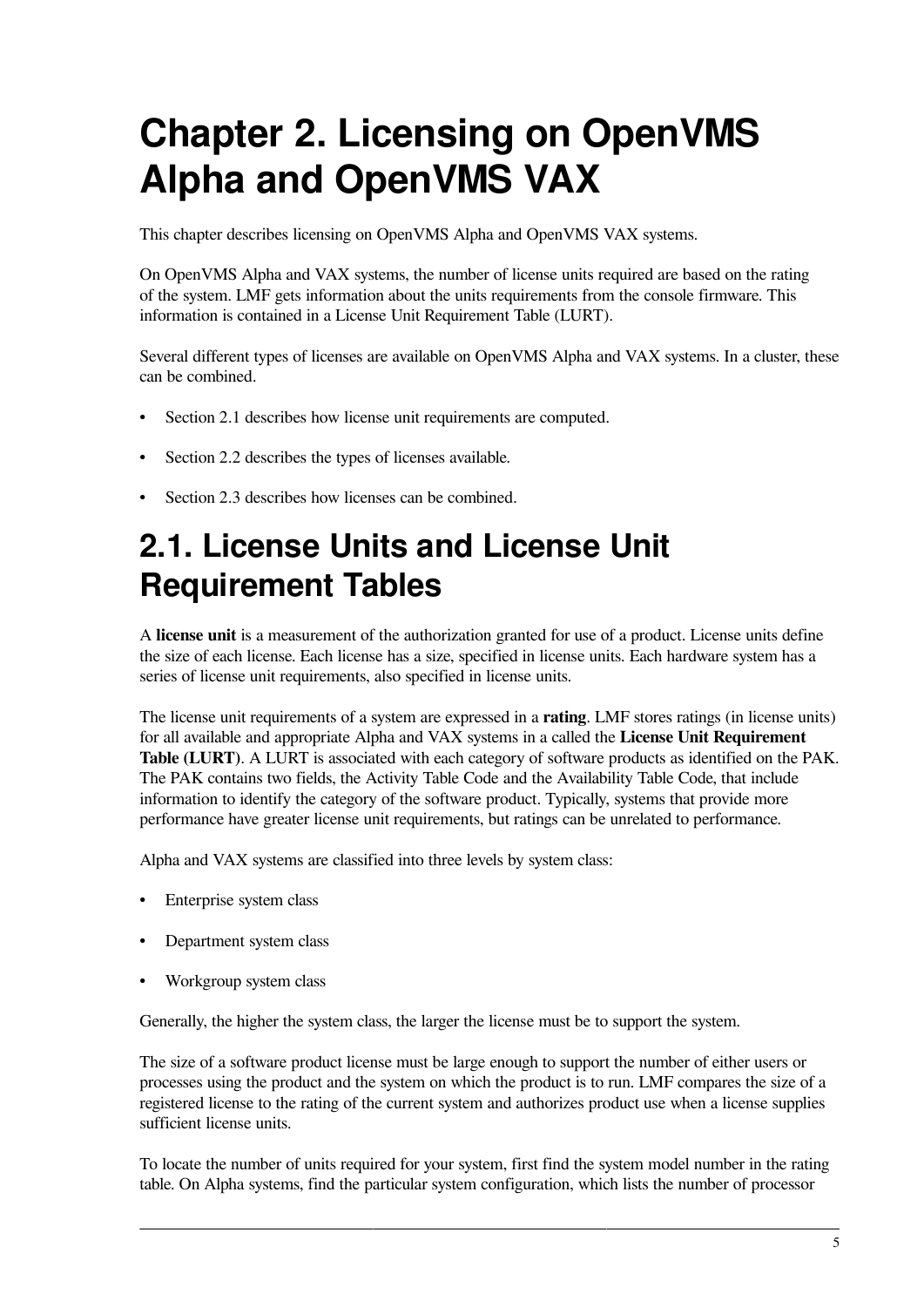cores. Then you can see the number of operating system units and layered product units required by your Alpha system. On VAX systems, only a single unit rating is used for both the operating system and layered products.

Once your system is up, either booted fully or minimally, you can determine its license unit requirements by using the following command:

\$ SHOW LICENSE/UNIT REQUIREMENTS

LMF compares the size of a registered license to the license unit requirement for the system and authorizes product use when a license supplies sufficient license units.

To check whether your license has an appropriate license unit value (size) for your system, LMF performs the following process:

- 1. It looks for a code (*A, B, C, D, E, F, G, H* or *I*) or a keyword (*CONSTANT integer*) next to either the Availability Table Code field or the Activity Table Code field in the registered license.
	- If the license specifies *CONSTANT* and an integer value, LMF stops and defines the license unit requirement as equal to the stated integer value. This value could be the decimal value 0, which means the license has no unit limitations.
	- If the license does not specify a constant unit requirement, LMF looks for a code that specifies license type and corresponds to a LURT. The codes and the types of licenses they represent as shown in [Table](#page-13-0) 2.1.

| <b>License</b><br>Code | <b>License Type</b>                           |
|------------------------|-----------------------------------------------|
| A                      | VAX/VMS Capacity of OpenVMS Unlimited or Base |
| B                      | VAX/VMS F&A Server                            |
| $\mathsf{C}$           | <b>VAX/VMS Concurrent User</b>                |
| D                      | VAX/VMS Workstation                           |
| E                      | VAX/VMS System Integrated Products            |
| F                      | <b>VAX Layered Products</b>                   |
| G                      | Reserved                                      |
| H                      | Alpha Layered Products                        |
| I                      | <b>Layered Products</b>                       |

#### <span id="page-13-0"></span>**Table 2.1. License Codes**

These codes and the units associated with them are shown when you issue a SHOW LICENSE /CHARGE\_TABLE command.

Each LURT has a rating, in license units, for all available (and appropriate) hardware systems. For example, the LURT for layered products includes the name of every hardware model that can run OpenVMS and associates a number of license units with each. The LURT for OpenVMS workstations includes the names of all OpenVMS workstations and their ratings.

2. LMF determines the model name of your system by its **System Marketing Model (SMM)** name, which is the model name of a computer system used in marketing and pricing. The SMM is generally the name on the front panel of the system cabinet.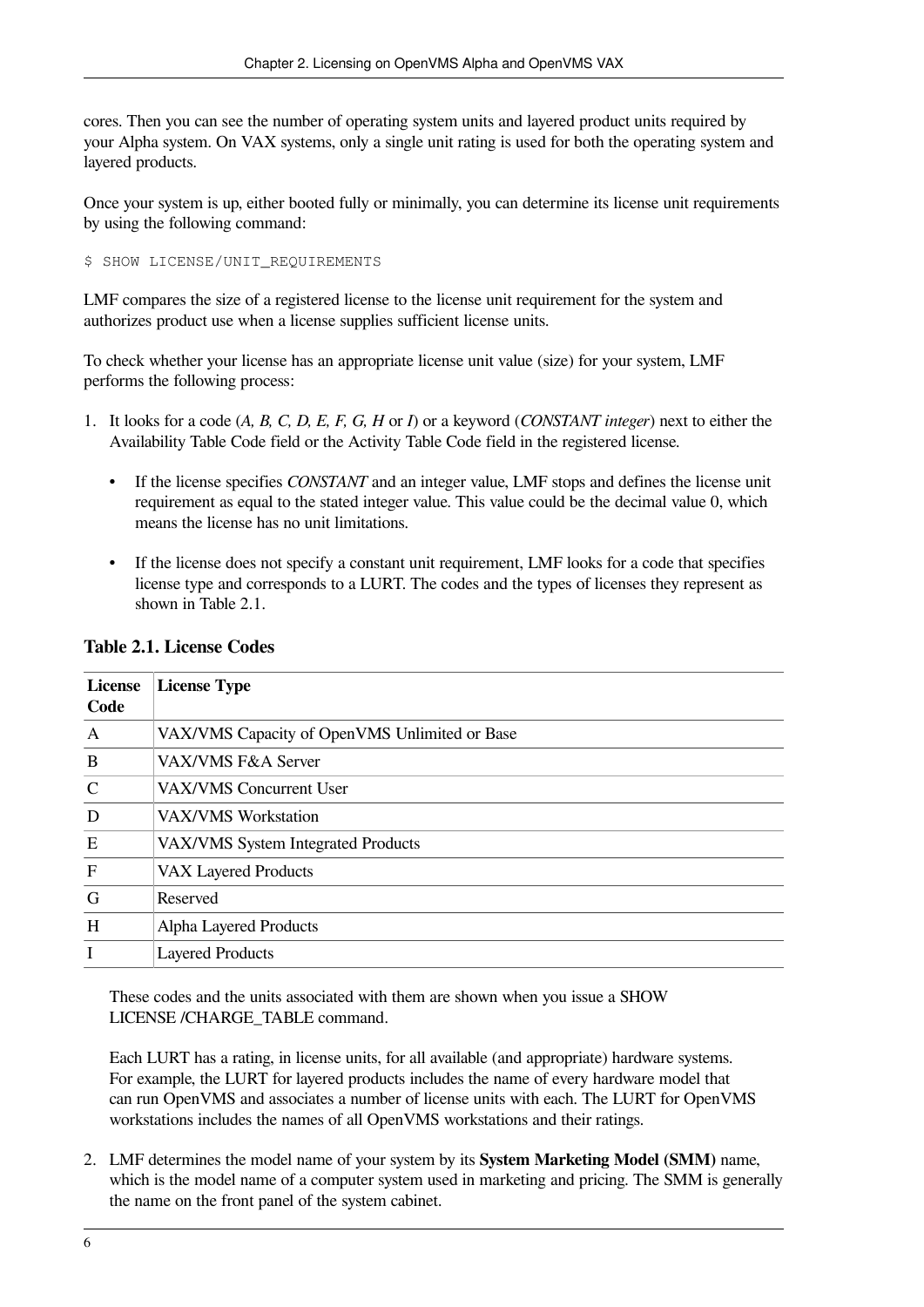- 3. LMF locates the SMM in the appropriate LURT and selects the value that specifies the number of units required for the named SMM and type of license.
- 4. LMF compares the number selected from the LURT to the number of units registered for your product license. If you have registered a value sufficient for your license and system, the license is loaded successfully with the LICENSE LOAD command.

[Table](#page-14-1) 2.2 shows an example of a License Unit Requirement Table.

<span id="page-14-1"></span>**Table 2.2. Sample License Unit Requirements for Alpha Systems**

| <b>System Model</b>           | <b>Operating System Units</b> | <b>Layered Product Units</b> |
|-------------------------------|-------------------------------|------------------------------|
| AlphaServer GS160 with 2 CPUs | 3000                          | 1300                         |
| AlphaServer GS80 with 1 CPU   | 1000                          | 1100                         |
| AlphaServer ES45 with 2 CPUs  | 100                           | 1050                         |

The number of license units registered with any license should match or exceed the number of license units required for the specified product to run on the specified system. For example, when you obtain a license for VSI Pascal to run on an AlphaServer ES45 system with 2 CPUs, that Pascal license must specify at least the same number of license units as the LURT requires for layered products on that system (1050 shown in [Table](#page-14-1) 2.2). The same Pascal license may not provide enough license units to authorize use of Pascal on an AlphaServer GS160 system with 2 processors (1300 shown in [Table](#page-14-1) 2.2). The size of the license to run a software product on an OpenVMS Cluster environment must reflect the total number of concurrent users or processes and the systems on which the product will run.

Not all licenses have a specific number of units. Some licenses specify zero units, which is equivalent to unlimited units.

# <span id="page-14-0"></span>**2.2. Types of Licenses**

Different types of software product licenses enable you to allow access to each product in ways that range from access for a specific user on a specific system to general access for all users on all nodes within an OpenVMS Cluster. [Table](#page-14-2) 2.3 describes the licenses that LMF supports on VAX and Alpha systems.

| <b>Type</b>  | <b>Identification on PAK</b>                                            | <b>License by</b>                                                                      | <b>See</b>    |
|--------------|-------------------------------------------------------------------------|----------------------------------------------------------------------------------------|---------------|
| Availability | Availability Table Code has a<br>nonzero value.                         | System type (Requires<br>Key Option ALPHA or<br>VAX ALPHA to load on<br>Alpha system.) | Section 2.2.1 |
| Activity     | Activity Table Code has a nonzero<br>value.                             | Concurrent uses (not users)                                                            | Section 2.2.2 |
| User         | Activity constant and Key Options: Concurrent users (not uses)<br>USER. |                                                                                        | Section 2.2.4 |
| Personal Use | Activity constant and Key Options: Named user<br>RESERVE UNITS.         |                                                                                        | Section 2.2.3 |

#### <span id="page-14-2"></span>**Table 2.3. Types of Licenses**

The license descriptions that follow provide information to help you understand and manage the product authorization process on VAX or Alpha computers using LMF, rather than to help you order software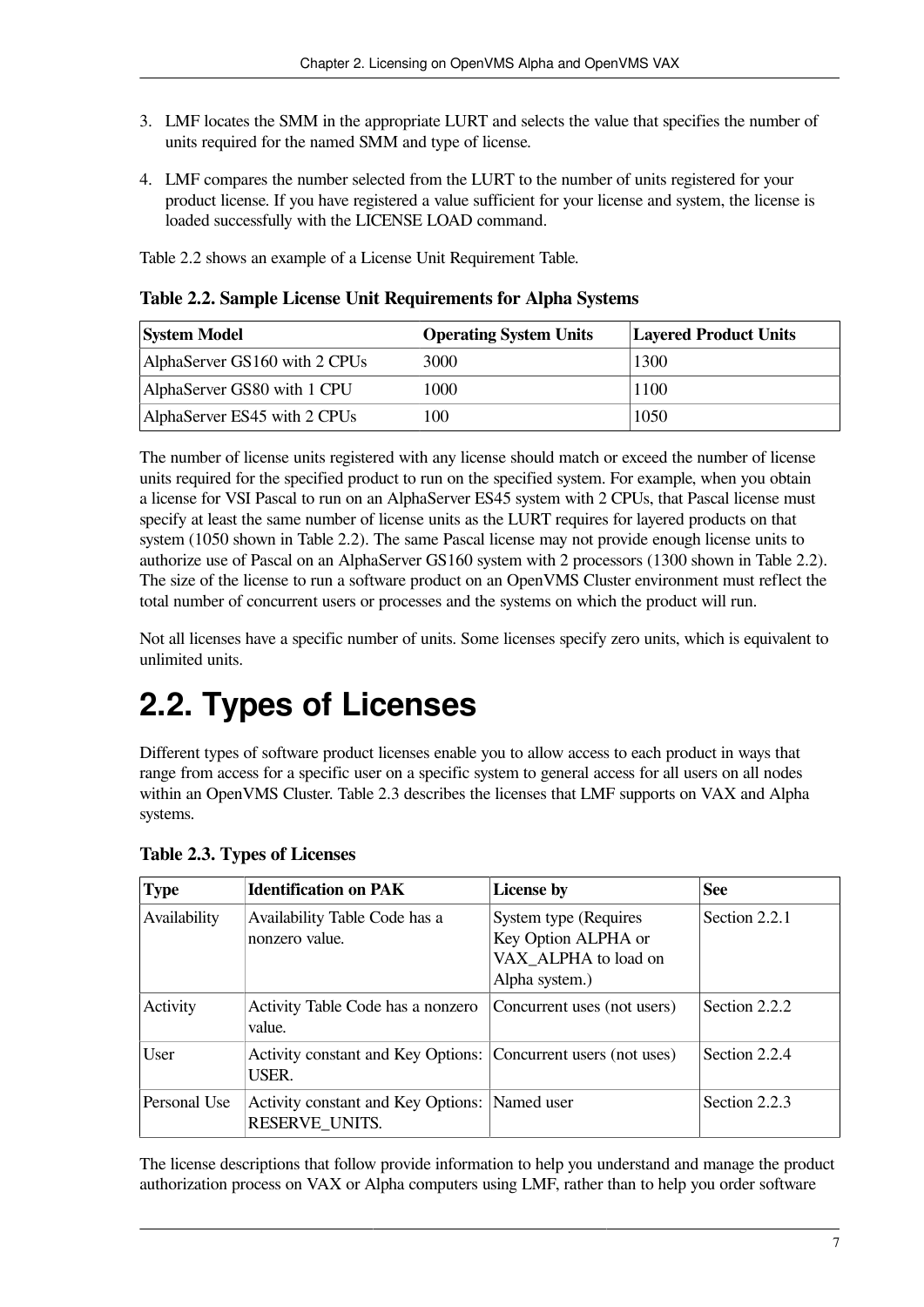licenses. VSI provides licenses in many ways that may not always correspond to the examples in this manual. Check with your VSI support representative for ordering information, and check the terms and conditions of your license contracts for restrictions.

## <span id="page-15-0"></span>**2.2.1. Availability Licenses**

An **Availability License** makes a product available to all the users of a system. LMF can load a product when there are sufficient license units available in the LMF to satisfy the unit requirements of all the nodes in the cluster which have already loaded the product and enough units remaining available to satisfy the unit requirements of the requesting node. To authorize full availability on a system, LMF checks the Availability Table Code on the registered license and interrogates the LURT to determine the rating of the system. If the registered license provides enough license units, LMF loads the license, making the product available to all users on the named system.

For example, the PAK for the fictional layered product ALLSUM provides 1000 license units (Number of Units: 1000) and refers to LURT F, (Availability Table Code: F). When you register and load the license, LMF selects LURT F and checks whether the size of the license is at least as big as the number of license units required by the current system. If so, LMF authorizes full availability to ALLSUM on the current system.

In addition to authorizing use on a system, LMF allocates the required number of units to the system that loads the license. If a 1000-unit Availability License is registered in a common OpenVMS Cluster environment License Database, LMF can allocate a total of 1000 license units among several nodes in the cluster. For example, LMF can allocate the 1000 units to one node that requires 500 units, one that requires 300, and a third that needs 200 license units. This is known as **license sharing**.

With an Availability License, LMF allocates license units to a system when you load a license. LMF returns the license units either when you use the LICENSE UNLOAD command or when the system is shut down.

#### **Note**

You can load an availability license on an Alpha system only if the PAK contains either Key Option: ALPHA or Key Option: VAX\_ALPHA. In addition, you can load a license authorized by a PAK with Key Option: ALPHA only on an Alpha system. However, the PAK can also safely reside in a License Database shared by both VAX and Alpha systems, and you can perform your License Database tasks from either a VAX or Alpha system.

#### <span id="page-15-1"></span>**2.2.1.1. Providing Sufficient License Units**

The license you register in the License Database should provide enough license units to satisfy the requirements specified in the LURT. Before you purchase a license, work with your software representative to assess your software and hardware requirements to ensure that you obtain a license of the correct size.

For standalone systems (including multiprocessors), VSI offers licenses that exactly match the license requirements of a system. That is, there is a license size that matches each LURT entry.

Sometimes, users with multiple standalone systems cannot match their licenses to meet every circumstance. For example, you may manage two standalone systems: VAXBIG, which requires a 700 unit license, and VAXMID, which requires a 400-unit license. If you have one 700-unit license, you can load it on either system (but not both). If you have one 400-unit license, you can load it only on VAXMID. You can, however, still register the smaller license in the License Database of VAXBIG.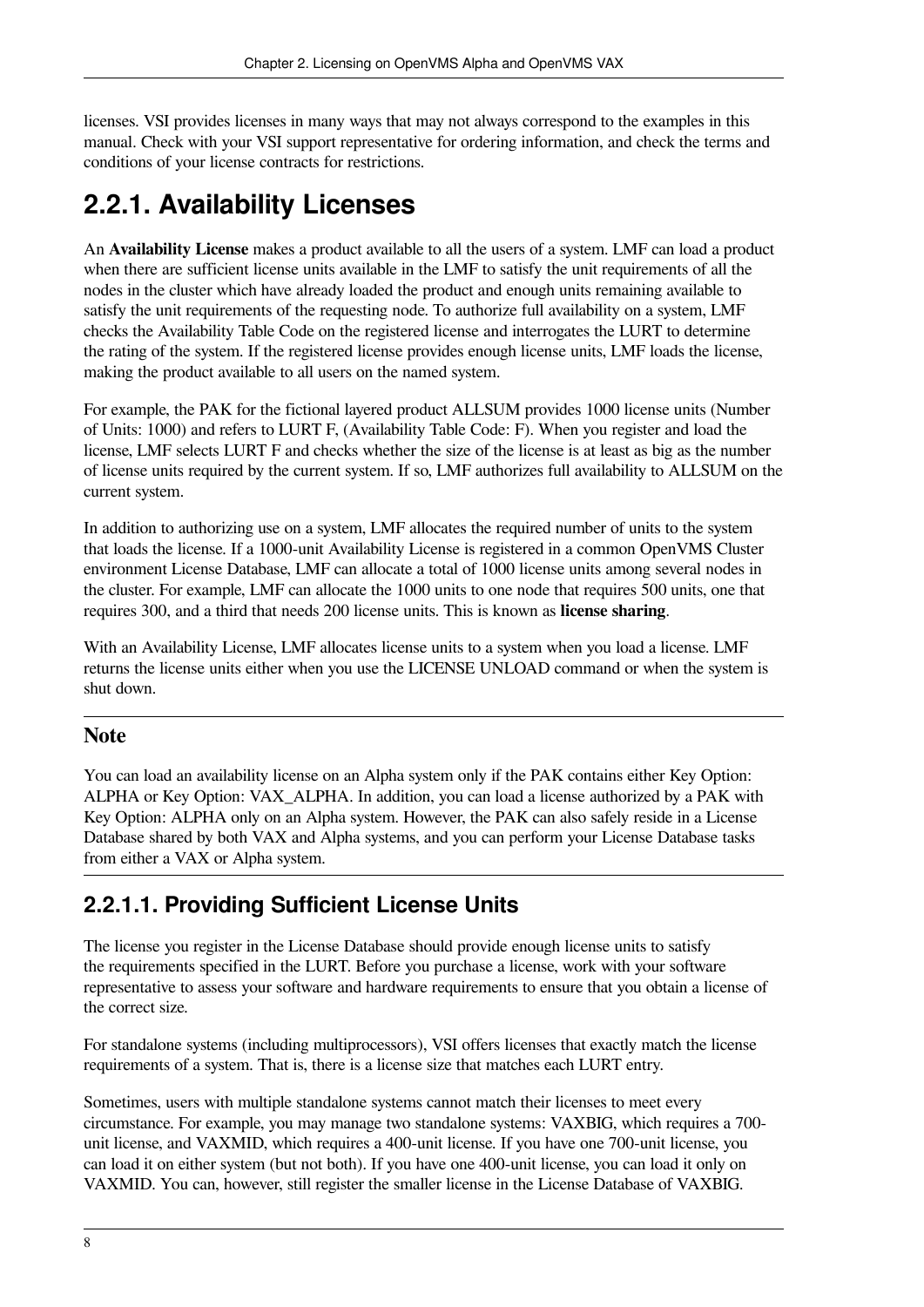#### **Note**

If your license specifies the /MOD\_UNITS option, you can increase the number of units of the license (see [Section](#page-47-0) 4.6.2). You can always decrease the number of license units, even if your PAK does not specify the MOD\_UNITS option.

#### <span id="page-16-0"></span>**2.2.1.2. Providing More License Units**

You may need to provide more license units than are currently registered in the License Database for a product. For example, you cannot load a 400-unit license on a system that requires 700 units. If you need more license units than are currently available, contact your software representative, who may recommend one of the following:

- A new license that provides all the required license units. This may involve deleting the current license (with the LICENSE DELETE command).
- Another license for the same product that provides 300 additional license units. If your license agreement allows it, you can register both licenses. LMF may combine the license units to produce the equivalent of a 700-unit license. For a description of license combination, see [Section](#page-20-2) 2.3.
- A different type of license. Some products offer Activity, Availability, Personal Use, and User licenses. Changing to a different type of license may provide greater access to the product.

#### <span id="page-16-1"></span>**2.2.1.3. Providing Availability in an OpenVMS Cluster Environment**

In an OpenVMS Cluster environment, you must consider all of the nodes that can load a product. To provide full availability for a product in an OpenVMS cluster environment with a common License Database, you must register licenses with a total number of license units at least as large as the total license unit requirements of all the nodes. For example, if the cluster consists of three VAX 8800 systems, each of which requires 1200 license units to run a specific product, you must register at least 3600 license units (1200 times 3) to provide full product availability across the cluster environment. Each node in the cluster will load 3600 units.

Why does each node in a cluster load all 3600 license units if it only uses 1200?

Think of the 3600 license units as a cluster-wide pool made up of the requirements of each of the nodes. Loading a license is like joining the pool: each node must be aware of the total size of the pool, the existing split, and its own requirements.

Assume that you have a three-node cluster, ALPHABET. ALPHABET consists of the nodes A, B, and C, which boot in that order whenever the cluster is rebooted. Also assume that ALPHABET has an Availability PAK and a valid LDB configured with 3600 units available. When node A boots, it sees 3600 license units. No other nodes are online, so it loads 3600 units and allocates 1200 of the units for itself.

Node B boots up and sees 3600 units registered and that A is using 1200 of the units. The remaining 2400 units is larger than the 1200 the node requires. Node B loads 3600 units and allocates 1200 for itself.

Node C boots up and sees 3600 license units registered. Nodes A and B have each allocated 1200 units, leaving a remainder of 1200, which is enough for Node C. Node C loads 3600 units and allocates 1200 for itself.

If you do not need product availability clusterwide, you can register licenses with total license units to authorize use by individual nodes. For example, in a cluster with three nodes each requiring 1200 license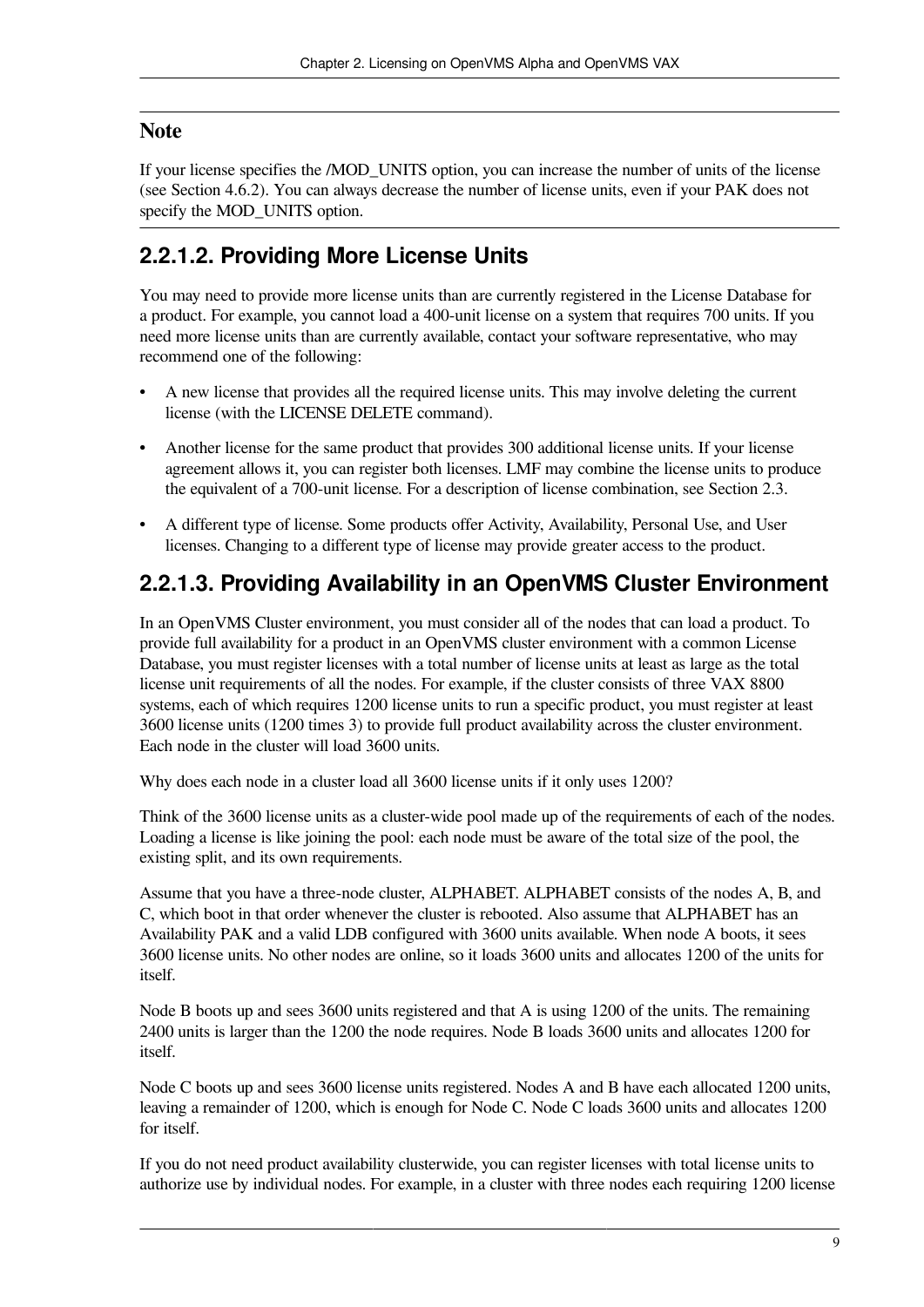units, a 1200-unit license allows any one node to run the product, and a 2400-unit license allows any two cluster nodes to run the product concurrently. You can also use the LICENSE MODIFY command to allow or deny access to specific cluster nodes (see [Section](#page-47-0) 4.6.2).

For example, suppose that on the ALPHABET cluster, you only want nodes A and C to use the product. You only need 2400 license units. The way to insure that only A and C can use the product is to place an INCLUDE or EXCLUDE list on all PAKs for that product.

To do this, issue the LICENSE MODIFY /INCLUDE command:

\$ LICENSE MODIFY product /ALL/INCLUDE=(A,C)

You could also issue the LICENSE MODIFY /EXCLUDE command:

\$ LICENSE MODIFY product /ALL/EXCLUDE=(B)

Without the LICENSE MODIFY /INCLUDE or /EXCLUDE command, the first node to boot would find and load 2400 license units. The second node would find 2400 license units, note that another node is already using 1200 units and that the remainder, 1200 units, is sufficient to satisfy its requirements and load the entire 2400 units. The third node would also try to load the product, realize all the license units are already in use and fail.

Note that you cannot always manage licenses as previously described. For example, some licenses restrict a product to a certain system type, and other licenses with the NO\_SHARE option cannot share license units. As always, check the terms and conditions of your license contract.

#### <span id="page-17-0"></span>**2.2.1.4. Providing More Availability**

If you change the configuration of an OpenVMS Cluster by adding a node, or upgrading an existing node to a more powerful one, you may need to increase the number of available license units. You can provide more license units in the following ways:

Register additional licenses.

If you choose to register an additional license (sometimes referred to as an additive PAK), you gain flexibility; the new license can be moved to different cluster environments or standalone systems independently. When you register the new license, LMF automatically combines the license size of the new license with the license size of the existing license to establish a new, higher level of license authorization. Management of separate licenses for the same product can be more complicated, however.

Replace the current license with a larger one.

A new license with more license units (sometimes referred to as a replacement PAK), is easier to manage but is not as flexible, because it cannot be split among different cluster environments or standalone systems. You typically delete or disable the older license, then register the new one.

Your software representative can help you choose the option that fits your needs.

### <span id="page-17-1"></span>**2.2.2. Activity License**

An **Activity License** defines the number of concurrent *uses* allowed for a product at any one time. Each product defines an activity as either an interactive user, a running process, volume shadowing, or a job. For example, when you register a 4-Activity License, LMF authorizes four concurrent uses of the product. Each time an activity invokes the product, LMF checks whether there are sufficent license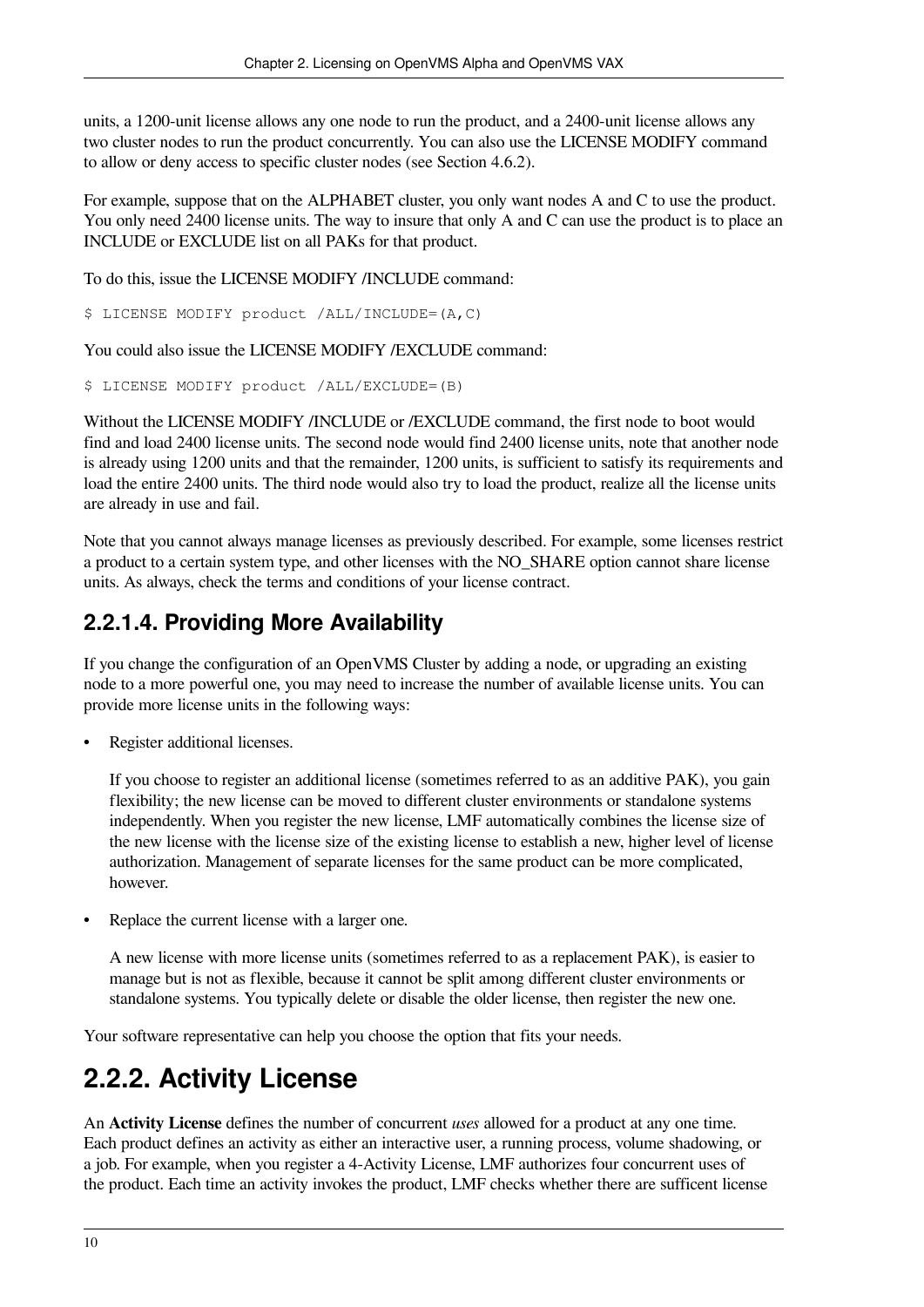units available to use the product on the current system, and if so, allocates the license units to that activity, reducing the number available to additional activities. When all license units are allocated, no new activity can invoke the product until an activity terminates use of the product (thereby deallocating license units).

As with an Availability License, an Activity License authorizes use through license units and LURTs. A product may require a certain number of license units per activity, regardless of the hardware system. For example, a 4-Activity License for a product that requires 100 license units per activity has a size of 400 license units, and allows up to four activities, whether on a MicroVAX system or a VAX 8800 system. The license unit requirement of the product is designated on the PAK as Activity Table Code: Constant=100 .

Other products require a certain number of license units per activity on a particular system. A 4-Activity License for a product that requires 100 license units per activity on a VAX 8800 system requires 400 license units. The same 100-unit license provides five concurrent uses on a system that requires only 75 units per activity (of that product).

One primary difference between an Availability License and an Activity License is the time at which LMF checks the number of license units authorized by a license, as follows:

- The Availability License allows unlimited access to the product after you successfully load the license on a system.
- The Activity License requires allocating available license units each time the product is invoked, and denies access when the activity limit is reached.

#### <span id="page-18-0"></span>**2.2.2.1. Providing Enough License Units**

As with Availability Licenses, you should try to match system, product, and license to your user requirements. Software vendors offer a variety of licenses that can match the license requirements of your users and your system. Before you obtain a product license, consult your software representative to define your software and hardware requirements to ensure that you obtain a license of the correct size.

The license you register in the License Database should provide enough license units to allow a predetermined number of activities access to the product. For example, if a software product requires 25 license units per activity on your system and PAKs come in 4-activity increments, the license you register should provide at least 100 units. Note that a 120-unit license provides no more use than a 100 unit license on such a system.

Different systems can have different license unit requirements per activity. Therefore, the number of users authorized by a license varies according to the system. For example, you may manage the following standalone systems:

- VAXBIG, which requires 25 license units per activity to authorize a product
- VAXMID, which requires 20 license units per activity to authorize a product

If you obtain a 125-unit Activity License for VAXBIG, you can temporarily move that license (with the LICENSE COPY command) to VAXMID when you shut down VAXBIG for maintenance. The 125-unit license, which allows 5 concurrent activities on VAXBIG, provides 6 concurrent activites on VAXMID. Note that you can also move an 80-unit (4-Activity) license originally intended for VAXMID to VAXBIG. However, on VAXBIG, the license provides access to only 3 activities.

As with Availability Licenses, you can register a license in the License Database even if that license cannot be successfully loaded. For example, if you register a 40-unit license that provides product access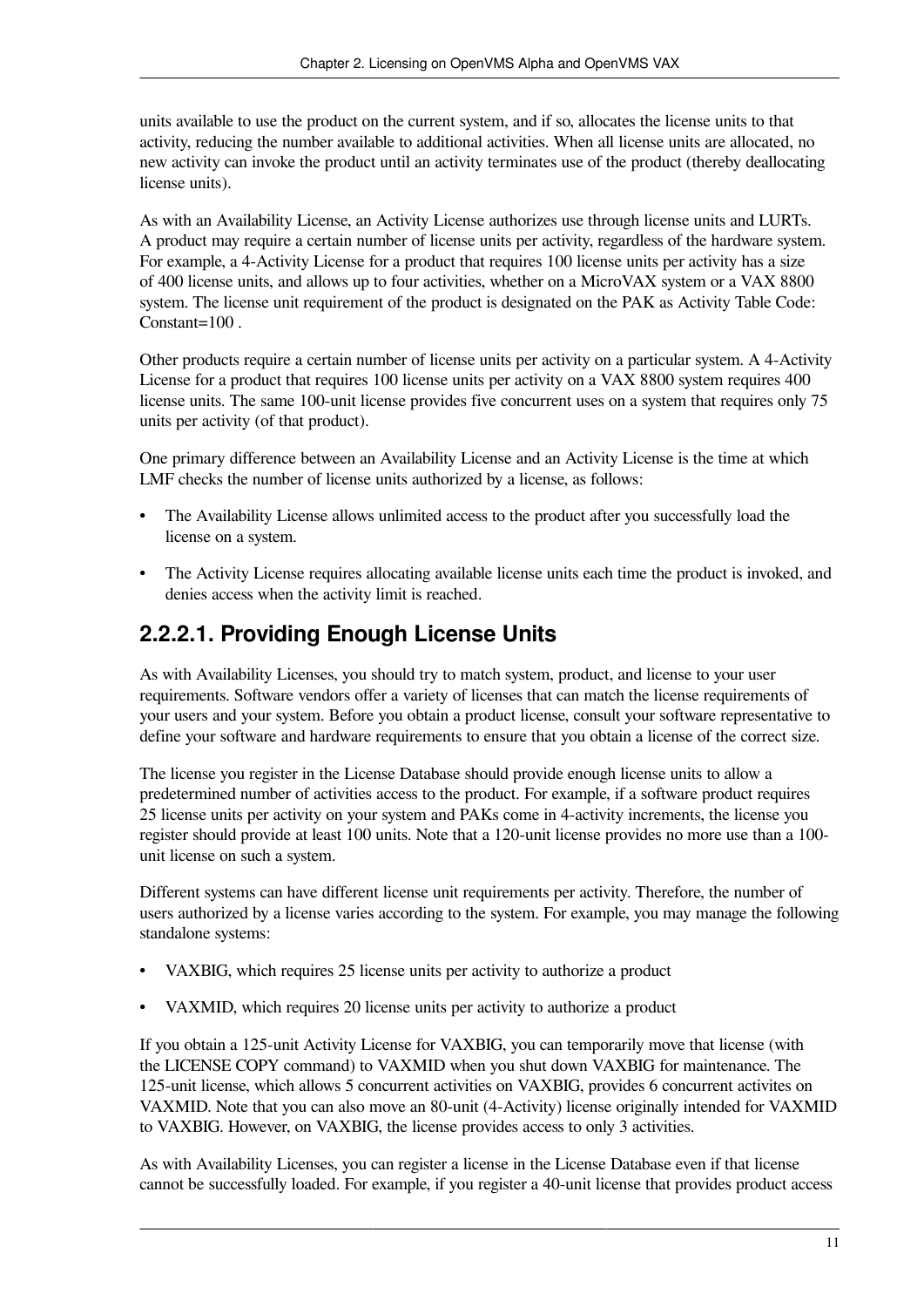to two activities on a MicroVAX A system, the same license does not allow access to any activities on a system that requires 50 units per activity.

#### <span id="page-19-0"></span>**2.2.2.2. Determining Your License Needs**

You may need to provide more license units than are currently registered in the License Database for a product. Each time a user is denied access to a product because of insufficient license units, LMF produces the following message:

-LICENSE-F-EXCEEDED, attempted usage exceeds active license limits

Analyzing the frequency of these messages can help you determine your license needs. If you need additional Activity License units, contact your VSI support representative, who may recommend one of the following:

- A new license that provides all the required license units. This may involve deleting the current license (with the LICENSE DELETE command).
- Another license for the same product that provides additional license units. If the terms of your license agreement allow it, you can register both licenses. This allows LMF to combine the license units, providing more product use. For a description of license combination, see [Section](#page-20-2) 2.3
- A different type of license. Some products offer Activity, Availability, Personal Use, and User licenses. Changing to a different type of license may provide greater access to the product.

#### <span id="page-19-1"></span>**2.2.2.3. Sharing License Units in an OpenVMS Cluster Environment**

All cluster activities can access a product that has an Activity License registered in the common License Database. If your PAK specifies a constant number of license units per activity regardless of the system size, the cluster always provides access to the same number of activities. A 4-Activity License provides access to 4 activities whether the cluster has 1 node or 12 nodes, 1 MicroVAX system or 12 VAX 9000 systems.

In other cases, an Activity License may not specify a constant number of license units per activity on all nodes. Because the Activity License unit requirement can be different on each node in the cluster, the number of available activities depends on the system class of nodes involved.

For example, a particular Activity License might provide access to any 12 activities for a product on an OpenVMS Cluster with three VAX 8200 systems. If you add a node to the cluster that has a higher license unit requirement (than a VAX 8200), the number of concurrent uses allowed can decrease, because LMF allocates more license units per activity of the product on the additional node. You can modify the Activity License (using the LICENSE MODIFY command) to include or exclude specific nodes.

Note also that when the system starts up, LMF, by default, loads any licenses that do not have include or exclude lists. To control license loading, limit access with a LICENSE MODIFY/EXCLUDE or LICENSE MODIFY/INCLUDE command for each license that can be combined when licenses are loaded.

## <span id="page-19-2"></span>**2.2.3. Personal Use License**

A **Personal Use License** designates the names of specific users for unlimited use of a product. Before you load the license, you specify the users allowed access. LMF adds these users to a **reservation list**, which is checked before granting access to each user who tries to invoke the product. A PAK for a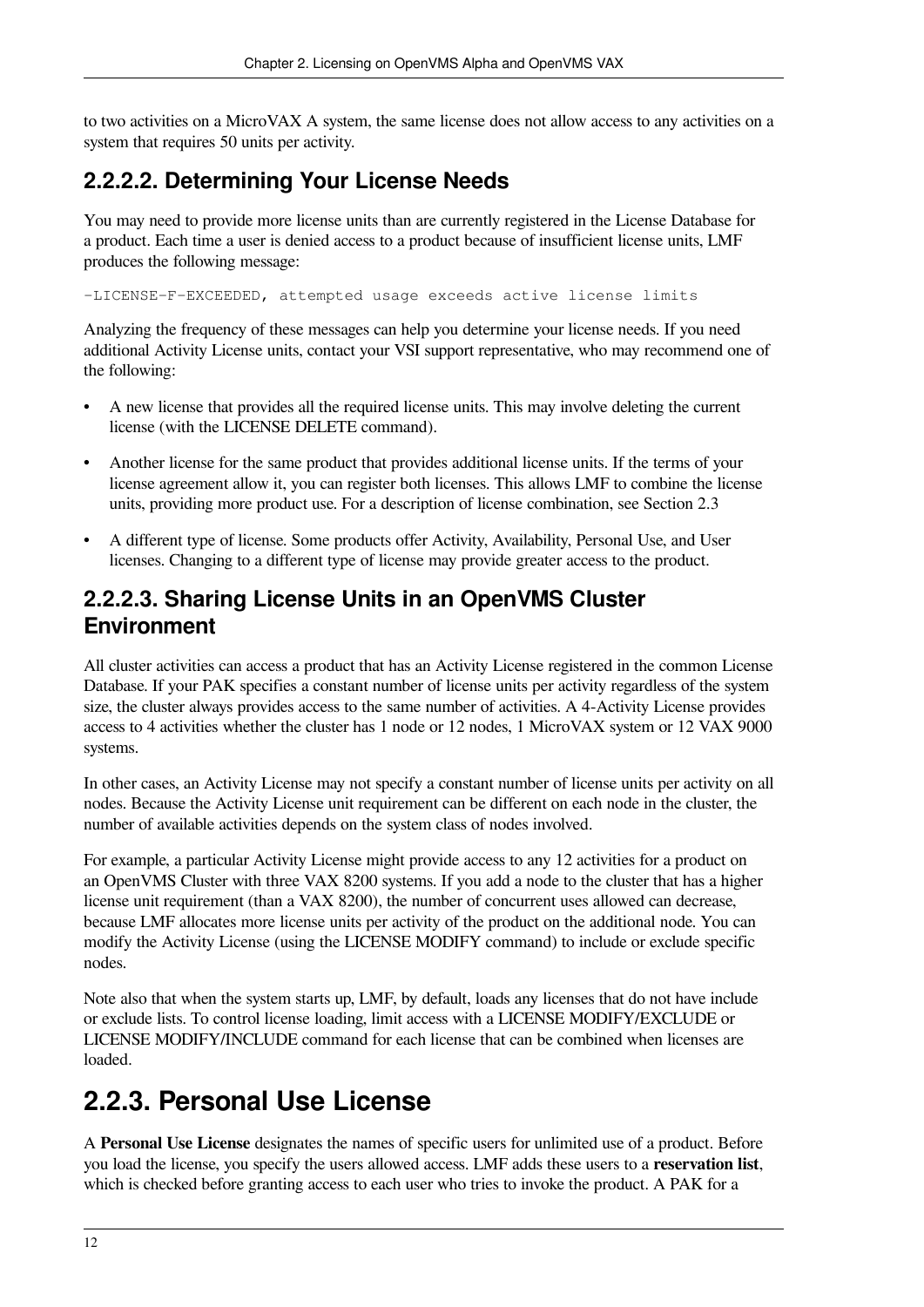Personal Use License specifies RESERVE\_UNITS in the Key Options field. This license shares some characteristics with both the Availability and Activity Licenses.

Although a personal use PAK includes an Activity Table Code, it does not limit access to concurrent use. While an Availability License authorizes product use by system, a Personal Use License authorizes product use by user name. LMF processes a list of authorized users when the license is loaded. After the license is loaded, any user on the list can access the product.

To calculate the allowed number of names on the reservation list, LMF divides the number of license units by the constant value listed in the Activity Table Code field of the PAK. If you register a 400-unit Personal Use License with a constant value of 100, LMF authorizes four specifically named users to access the product. If more than four names are associated with the license, LMF rejects extra names from the reservation list and denies access when those users attempt to access the product.

Personal Use Licenses are subject to combination rules that allow long lists of authorized users. See [Section](#page-20-2) 2.3 for information about combining Personal Use Licenses.

Each Personal Use License must have an associated reservation list that specifies the name of each user with authorized access to the product. You cannot load a Personal Use License that does not have an associated reservation list with at least one user name. See [Section](#page-49-0) 4.6.3 for information about controlling access to licenses with reservation lists using the LICENSE MODIFY command.

### <span id="page-20-0"></span>**2.2.4. User License**

The **User License** shares some characteristics with the Activity and Personal Use Licenses, as follows:

- Each user is counted once towards the total number of concurrent users allowed. The terms of your license determine that total number.
- Each user granted access has unlimited access to the product until exiting the last invocation, but is counted against the authorized limit only once.
- Once the user has exited the last invocation of the product, renewed access will be denied if the total number of users of the product has reached the maximum authorized by the license.

## <span id="page-20-1"></span>**2.2.5. Group License**

A **Group License** authorizes access to a group of software products—usually related—that are licensed as one product. This enables you to license a group of products by registering only one PAK. A Group License can be any type of license: Availability, Activity, Personal Use, or User License.

All LICENSE commands use the group name for the *product-name* parameter instead of the individual product names. For example, a Software Group called COMPILER\_1 might include VSI Fortran, VSI Pascal, and VSI COBOL. You register the Group License as COMPILER\_1 with one PAK and enter all LICENSE commands using COMPILER\_1 as well.

Group PAKs do not look different from single product PAKs. For information about the products licensed by a group PAK, see the Software Product Description (SPD) for the group product.

## <span id="page-20-2"></span>**2.3. License Combination**

License combination allows LMF to create large licenses by adding together the license units of multiple licenses. For example, two 50-unit Availability Licenses become equal to one 100-unit Availability License. Ten 100-unit Personal Use Licenses become equal to one 1000-unit Personal Use License.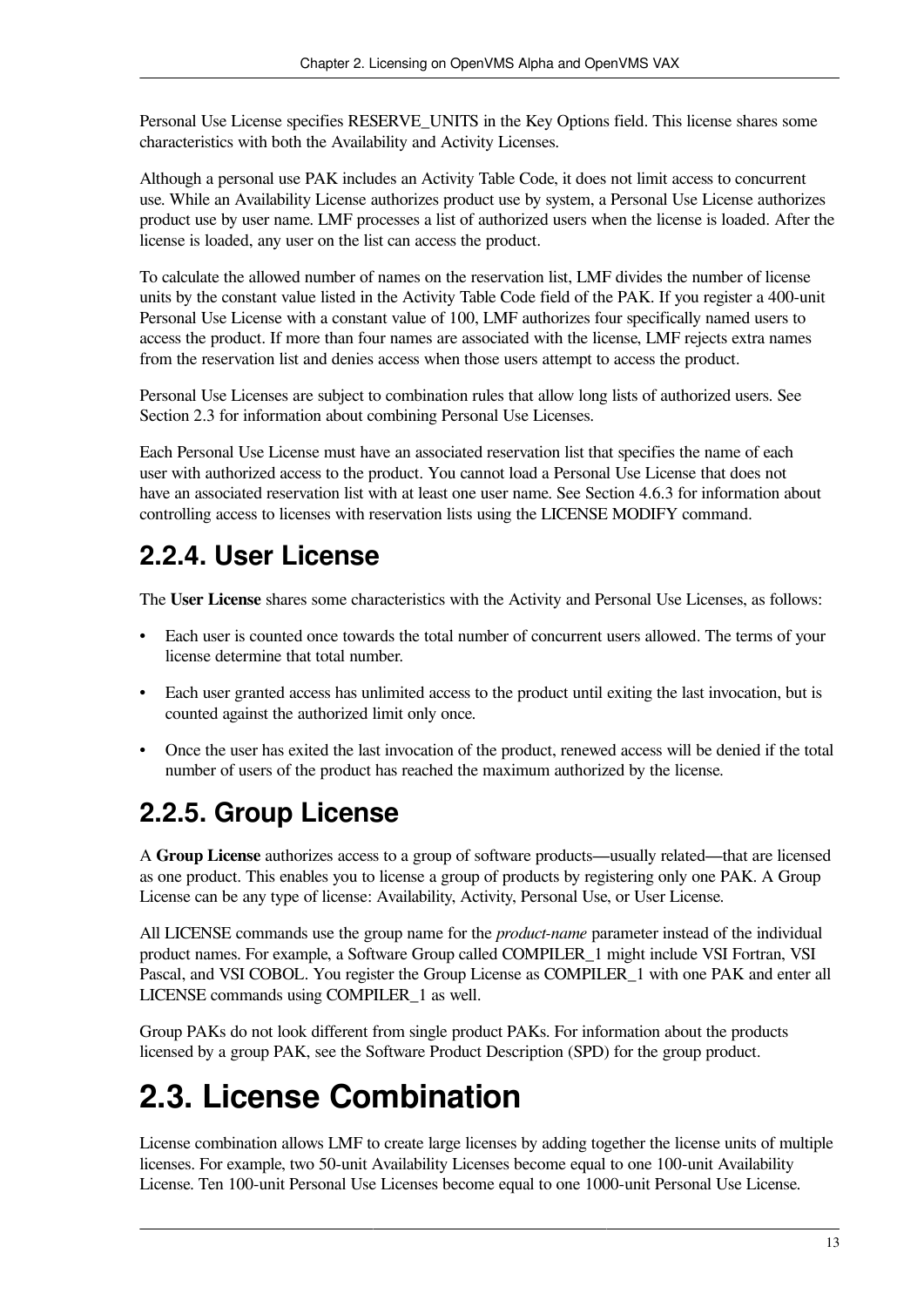License combination and loading are controlled by both the terms of your PAK and options you set with the LICENSE MODIFY/COMBINE and LICENSE MODIFY/NOCOMBINE commands.

LMF automatically combines some licenses by default.

### <span id="page-21-0"></span>**2.3.1. Licenses That can be Combined**

When a system loads a license, LMF scans the License Database for all **combinable licenses** and makes a pool of license units available for use. Licenses are combinable if they have matching data in each of the following data fields:

- Product name
- Producer
- **Availability**
- **Activity**
- Key Options: RESERVE\_UNITS, USER, NO\_SHARE (assigned node must match), ALPHA, or VAX\_ALPHA
- Product Token
- Hardware-ID

VAX Availability, ALPHA Availability, VAX\_ALPHA Availability, User, Activity, and Personal Use licenses are different types of licenses. Therefore, they do not combine.

LMF matches any two empty data fields and, in the Availability and Activity fields, also matches the entry CONSTANT=0 with an empty data field. Licenses with the NO\_SHARE option can combine, but they must have matching include lists that assign each license to the same node. This is the only time either an include list or an exclude list has an effect on license combination.

By default, LMF does not automatically combine otherwise combinable licenses if any one of the following attributes do not match:

- Termination Date
- Release Date
- Version
- **Reservation List**

If two or more licenses are combinable except for the above attributes, you can force LMF to combine them with the following command:

<span id="page-21-1"></span>LICENSE MODIFY product-name /COMBINE

### **2.3.2. Include, Exclude, and Reservation Lists**

If you register a combinable license without an include or exclude list, any system can load the license with access to the entire pool of combined license units, with the following results: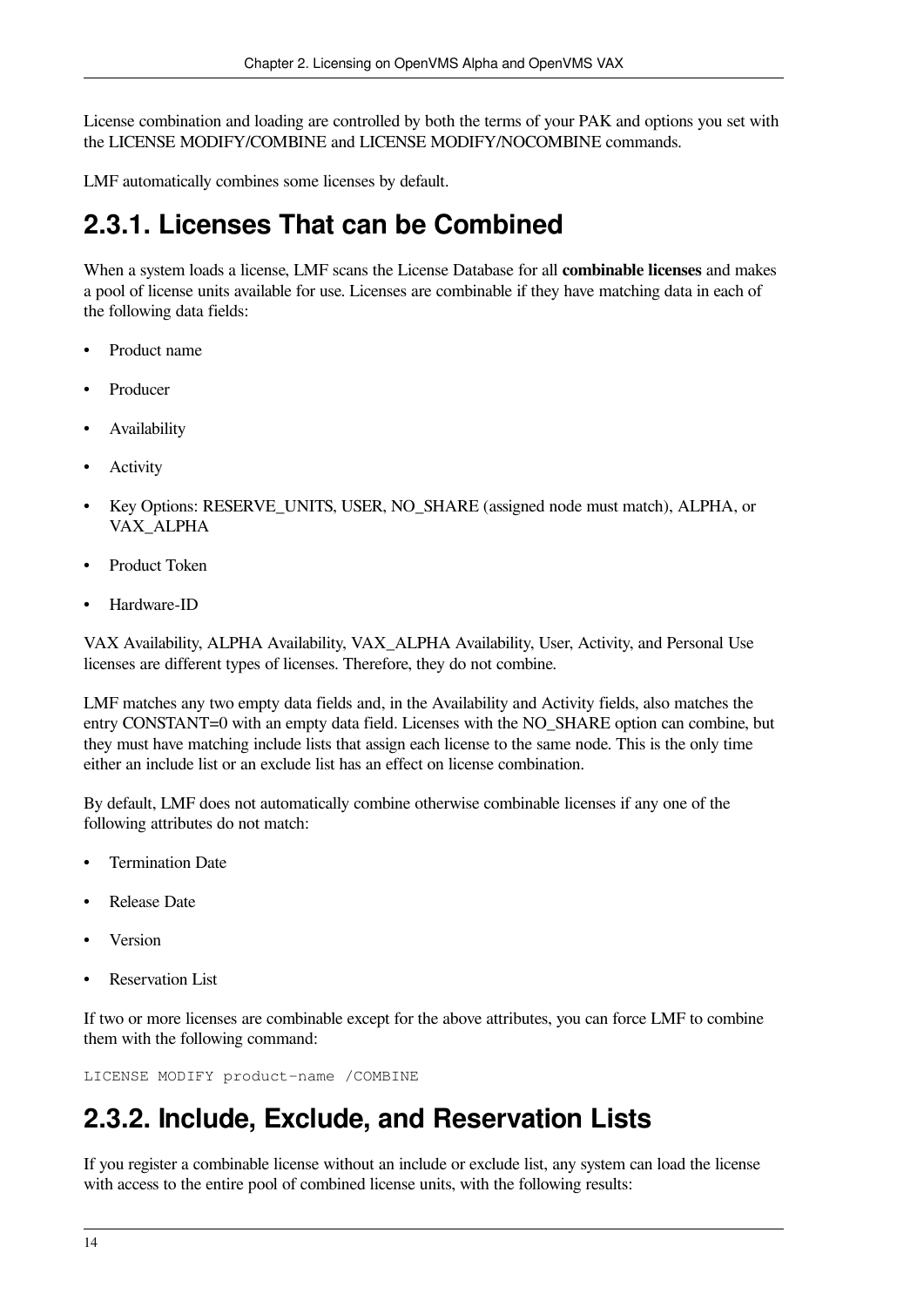- The entire pool of Availability License units becomes available to the system that loads the license. LMF allocates the number of license units required for each system as it loads the license. The appropriate LURT defines this number.
- The entire pool of Activity License units can be available to any user (or activity) that loads the product. LMF allocates the license units as each user accesses the product.

By default, when combining Activity Licenses, LMF combines those without reservation lists into one license without a reservation list, and those with reservations lists into one license with a reservation list that combines the separate reservation lists.

By default, when combining User Licenses, LMF combines those without reservation lists into one User License without a reservation list, and those with reservations lists into one User License with a reservation list that combines the separate reservation lists.

By default, when combining Personal Use Licenses, LMF combines any reservation lists associated with each license into one large reservation list that applies to all the combined licenses.

### <span id="page-22-0"></span>**2.3.3. Termination Dates and Version Numbers**

With the forced combination of multiple licenses, LMF sets the termination date, release date, and version number of the combined license to the earliest dates and version numbers that apply to the individual licenses being combined. The following table shows the combined license that results from the forced combination of two licenses:

|                  | License 1    | License 1          | Combined License |
|------------------|--------------|--------------------|------------------|
| Version Number   | 2.3          | 2.0                | 2.0              |
| Release Date     | $1-JAN-2005$ | 30-NOV-2005        | $1 - JAN - 1995$ |
| Termination Date | 1-JAN-2008   | $130 - SEP - 2005$ | 30-SEP-2005      |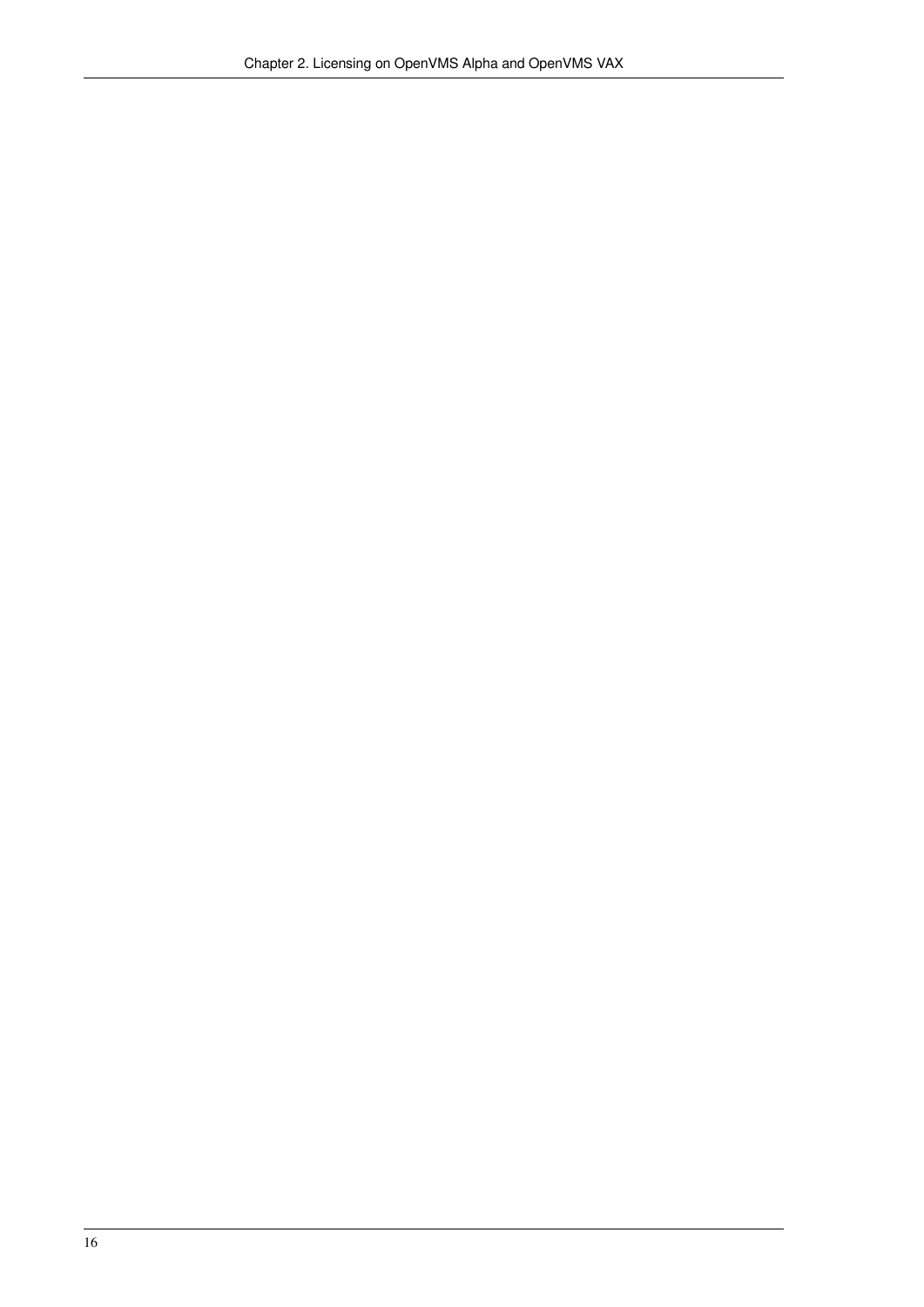# <span id="page-24-0"></span>**Chapter 3. Licensing on OpenVMS I64**

This chapter describes licensing on OpenVMS I64 systems. It discusses the following topics:

- Operating Environment and Tiering (see [Section](#page-24-1) 3.1)
- License types (see [Section](#page-26-0) 3.2)
- <span id="page-24-1"></span>• Compliance checking and reporting (see [Section](#page-27-0) 3.3)

## **3.1. Operating Environment and Tiering**

On OpenVMS I64 systems, operating system licenses are bundled with additional products into operating environments, called OEs. These environments offer base operating system functionality along with additional capability, based on the OE. The operating environments are tiered in a hierarchy. Each higher-level OE contains everything in the lower tiers plus additional functionality. Currently, two tiers of operating environments are offered:

• Base Operating Environment (BOE)

This OE includes the base operating system plus networking transport, internet capability, and other basic functions.

• High Availability Operating Environment (HAOE)

The HAOE contains everything in the BOE plus additional system management capability, volume shadowing, clustering and other advanced capabilities.

These operating environments have licenses associated with them as follows:

- OPENVMS-I64-BOE
- OPENVMS-I64-HAOE

The operating environment license grants use of all products within the OE. Additionally, some components of the OEs (like clustering, which is part of the HAOE) are available individually. For example, you can add a cluster license to the base operating environment. The combination of OE tiering and the ability to add individual components allows you to tailor your environment to best meet your needs.

Information on the products contained in each operating environment is stored in a datafile (LMF\$OE.DAT). The contents of the datafile are loaded into memory when the system is booted. Over time, the contents of the various OEs may change or new OEs may be offered by VSI. When that occurs, VSI will provide a new LMF\$OE.DAT datafile that contains information on the new or changed OEs. You can use the LICENSE LOAD/OEDB command to update the OE database on your system with the new information. Consult the current *Operating Environment Software Product Description* for information on the contents of all available operating environments and their contents.

Once you have registered your PAK and loaded your OE license, you can see information about the available operating environments, the hierarchy among them, and the products contained in each OE by using the following command:

\$ SHOW LICENSE/HIERARCHY/FULL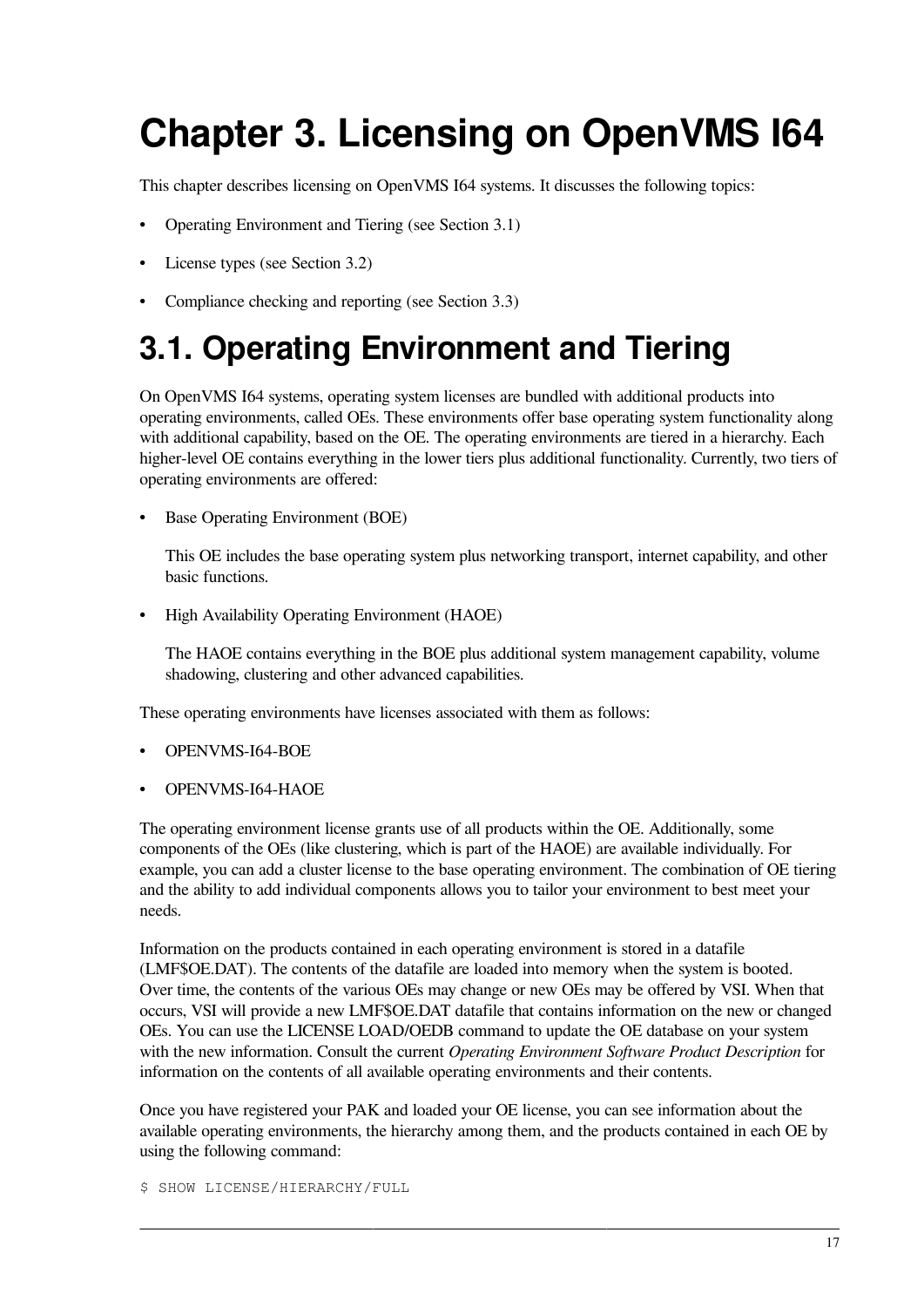|                 | --------- Operating Environment ---------- ------ Units ------ |   |                |                         |          |
|-----------------|----------------------------------------------------------------|---|----------------|-------------------------|----------|
|                 | Name Description                                               |   |                | Type Level Loaded Total |          |
|                 | HAOE High Availability H                                       |   | $5^{\circ}$    | $\Omega$                | $\Omega$ |
| GWLM            |                                                                |   |                |                         |          |
|                 | MCOE Mission Critical                                          | H | 4              |                         | $\Omega$ |
| RTR-SVR         |                                                                |   |                |                         |          |
| VMSCLUSTER      |                                                                |   |                |                         |          |
|                 | VMSCLUSTER-CLIENT                                              |   |                |                         |          |
|                 | EOE Enterprise                                                 | H | 3              |                         | $\Omega$ |
| AVAIL-MAN       |                                                                |   |                |                         |          |
| RMSJNL          |                                                                |   |                |                         |          |
| VOLSHAD         |                                                                |   |                |                         |          |
| BOE Base        |                                                                | H | $\mathfrak{L}$ |                         | $\Omega$ |
| DECRAM          |                                                                |   |                |                         |          |
| OMS             |                                                                |   |                |                         |          |
|                 | FOE Foundation                                                 | H | $\mathbf{1}$   |                         | $\Omega$ |
| OPENVMS-I64     |                                                                |   |                |                         |          |
|                 | OPENVMS-USER                                                   |   |                |                         |          |
| <b>DVNETEND</b> |                                                                |   |                |                         |          |
| DW-MOTIF        |                                                                |   |                |                         |          |
| <b>UCX</b>      |                                                                |   |                |                         |          |
| <b>TDC</b>      |                                                                |   |                |                         |          |
|                 | X500-ADMIN-FACILITY                                            |   |                |                         |          |
|                 | X500-DIRECTORY-SERVER                                          |   |                |                         |          |
| CIFS            |                                                                |   |                |                         |          |

 Operating Environment Hierarchy -------------------------------

The example lists each OE and its contents in a hierarchical fashion so that the products contained in each OE are identified. The display also shows the number of units loaded.

To see the contents of a single OE, for example HAOE, use the following command:

\$ SHOW LICENSE/OE=HAOE/FULL

|                 | Current Operating Environment on node GAFFER at 27-APR-2015 20:27:31.95: |  |          |          |
|-----------------|--------------------------------------------------------------------------|--|----------|----------|
|                 | --------- Operating Environment ---------- ------ Units ------           |  |          |          |
|                 | Name Description Type Level Loaded Total                                 |  |          |          |
|                 |                                                                          |  | $\Omega$ | $\Omega$ |
| GWLM            |                                                                          |  |          |          |
| RTR-SVR         |                                                                          |  |          |          |
| VMSCLUSTER      |                                                                          |  |          |          |
|                 | VMSCLUSTER-CLIENT                                                        |  |          |          |
| AVAIL-MAN       |                                                                          |  |          |          |
| RMSJNL          |                                                                          |  |          |          |
| VOLSHAD         |                                                                          |  |          |          |
| DECRAM          |                                                                          |  |          |          |
| <b>OMS</b>      |                                                                          |  |          |          |
|                 | OPENVMS-I64                                                              |  |          |          |
|                 | OPENVMS-USER                                                             |  |          |          |
| <b>DVNETEND</b> |                                                                          |  |          |          |
| DW-MOTIF        |                                                                          |  |          |          |
| UCX             |                                                                          |  |          |          |
| <b>TDC</b>      |                                                                          |  |          |          |
|                 | X500-ADMIN-FACILITY                                                      |  |          |          |
|                 | X500-DIRECTORY-SERVER                                                    |  |          |          |
|                 |                                                                          |  |          |          |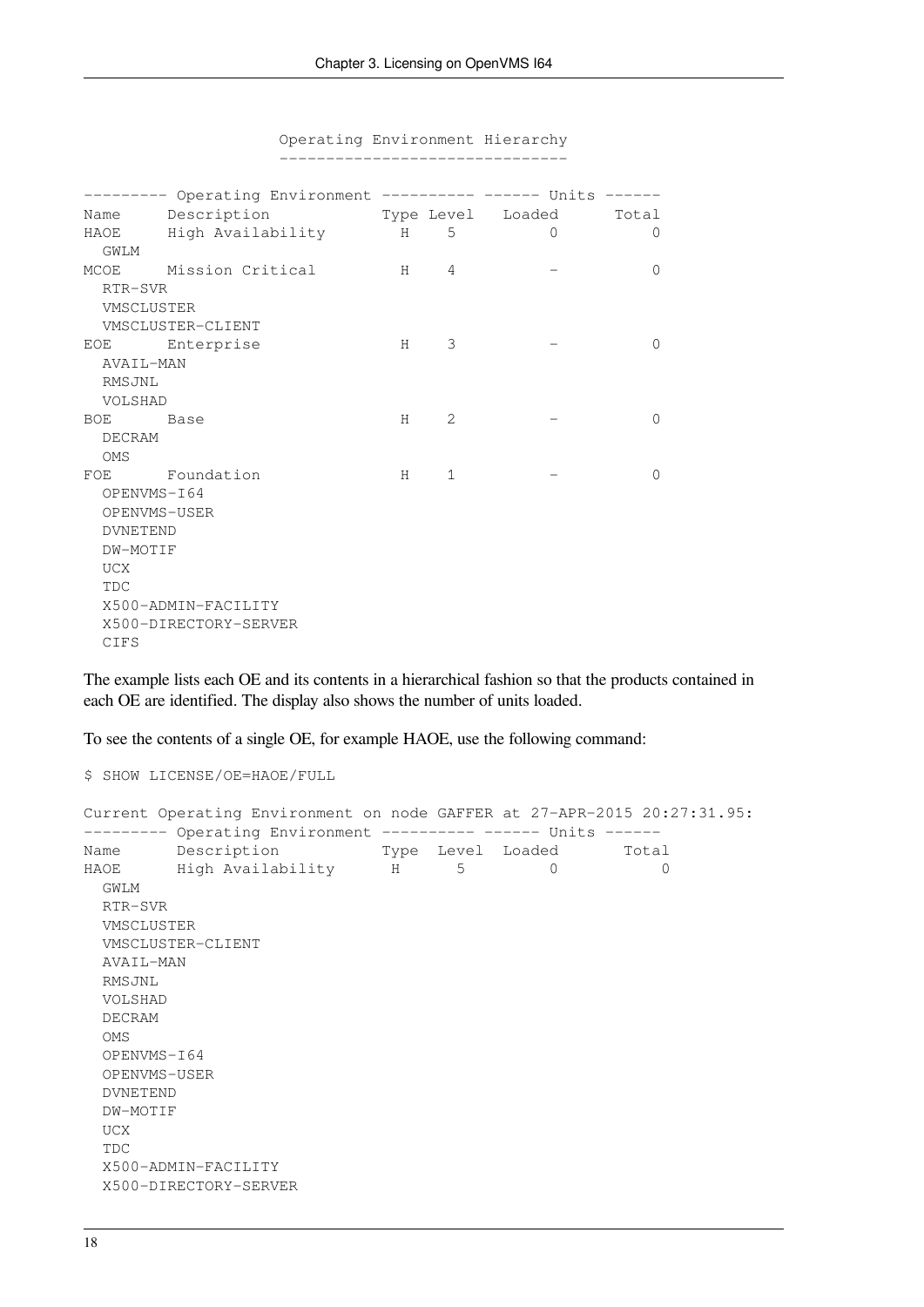CIFS

This example shows all products within the HAOE without distinguishing between operating environment hierarchies. All products contained in BOE and HAOE are listed together.

You can upgrade or downgrade your OE without a reboot using LMF. For example, you may want to change the number of processor cores on a system, change the OE available on a particular node, or move a license to another node. Any of these actions may require upgrading or downgrading your OE. This flexibility allows you to make maximum use of the products for which you are licensed. To upgrade to a higher OE tier or to add license units, register and load the new license into the database using the LICENSE REGISTER and LICENSE LOAD commands. To downgrade, use the LICENSE UNLOAD command.

## <span id="page-26-0"></span>**3.2. License Types**

On OpenVMS I64 systems, there are two license types:

- Per core licenses (PCL)
- <span id="page-26-1"></span>• Activity licenses

### **3.2.1. Per Core Licenses**

An Integrity-specific license type, per core license (PCL), implements the licensing model on OpenVMS I64 systems and is based on the number of active processor cores on the system. Each active processor core requires one PCL unit. If you increase or decrease the number of active processor cores on a system, the requirement for PCL licenses changes.

A PCL license is required to run operating environments, OE products purchased separately (like clustering), and many standalone products on OpenVMS I64 systems.

PCL licenses offer flexibility as you can purchase licenses in the exact number you need and you can move the licenses to other processors. If you upgrade or reconfigure your system with additional processor cores, you purchase additional PCL licenses.

LMF constantly checks the number of PCL licenses against the number of active processor cores and enforces a soft compliance model described in [Section](#page-28-1) 3.3.3. Any changes to the system are noted and checked for compliance.

#### **Note**

You will continue to see references to PPL in the PAKs and when using the LICENSE commands; however, the licenses will be managed as if they are the PCL license type.

### <span id="page-26-2"></span>**3.2.2. Activity Licenses**

For layered products such as compilers, activity licenses like those on Alpha and VAX systems are used. The units for these products are expressed in multiples of 1, rather than the 100s as on Alpha and VAX. A sample PAK for C might look like the following:

```
ISSUER: VSI
AUTHORIZATION NUMBER: USA126087
PRODUCT NAME: C
```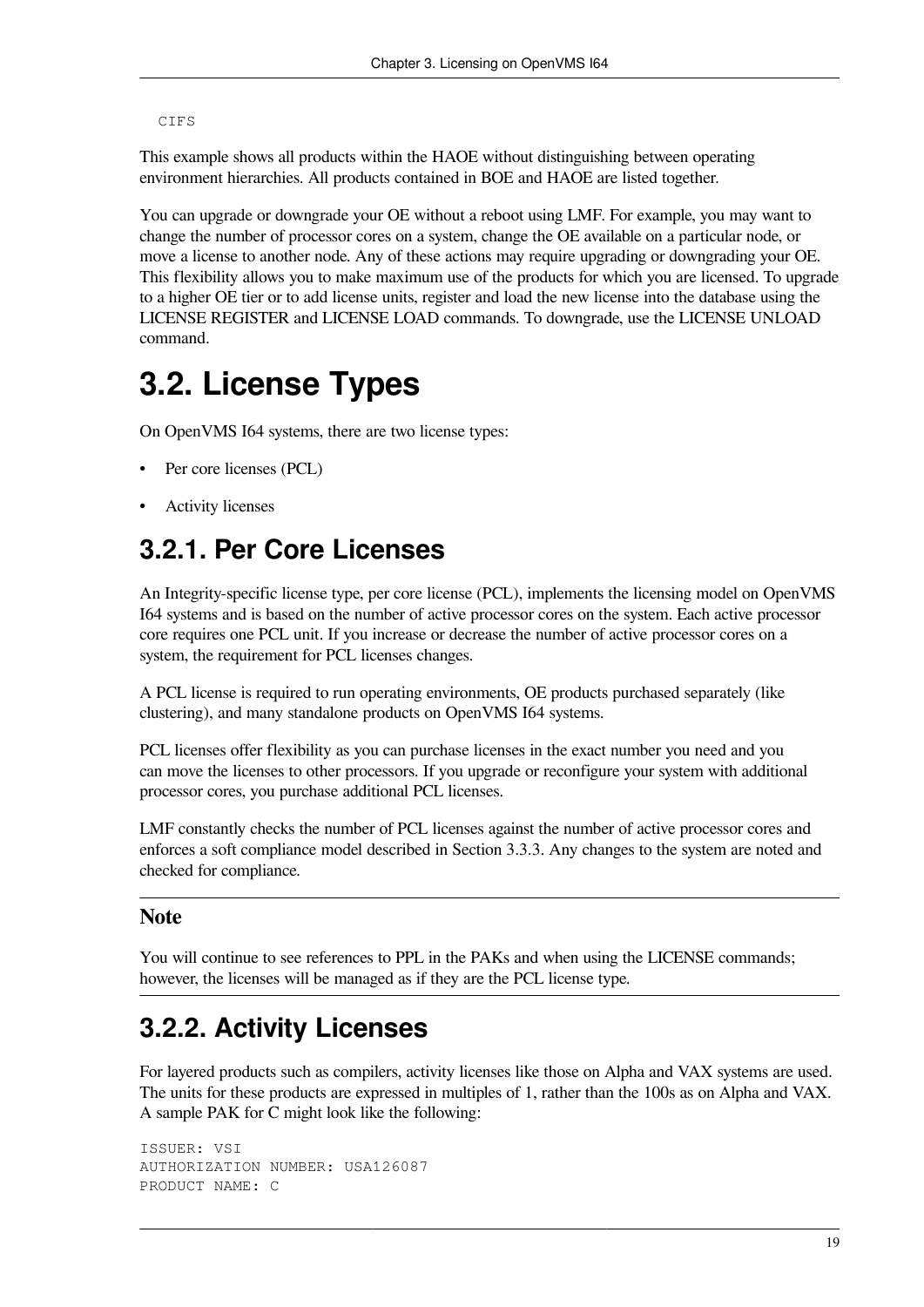```
PRODUCER: VSI
NUMBER OF UNITS: 3
VERSION:
PRODUCT RELEASE DATE:
KEY TERMINATION DATE: 31-DEC-2014
AVAILABILITY TABLE CODE:
ACTIVITY TABLE CODE: CONSTANT=1
KEY OPTIONS: MOD_UNITS
PRODUCT TOKEN:
HARDWARE I.D.:
CHECKSUM: 1-BGON-IAMA-LEEH-EPEL
```
In this example, up to 3 users are licensed to use the C compiler concurrently. If a fourth user attempts to use the C compiler, that user receives the following message:

-LICENSE-F-EXCEEDED, attempted usage exceeds active license limits

LMF will not allow the fourth user access to the C compiler. This behavior is identical to that on OpenVMS Alpha and VAX systems.

## <span id="page-27-0"></span>**3.3. Compliance Reporting**

On OpenVMS I64 systems, LMF checks for two types of compliance:

- Hardware compliance—checks license against hardware system rating
- Soft compliance—checks number of PCL licenses against the number of active processor cores

### <span id="page-27-1"></span>**3.3.1. Hardware Compliance**

To run an operating environment on an I64 system, you must have a license appropriate for your system rating based on sockets. A socket is a recepticle into which a processor module can be installed. Each processor module can contain one or more processor cores. Your PAK for an I64 system may have an entry in the HARDWARE\_ID field (expressed as SOCKETS=n). For example, if your PAK has the entry SOCKETS=4 in the HARDWARE\_ID field, you can load that license on a 1, 2, 3 or 4-socket system. If you try to load a license for a 2-socket system on a 4-socket system, the license will not load. In this case, LMF is enforcing a hard compliance check.

You can check the number of sockets on a system by using the following command:

```
$ SHOW LICENSE /CHARGE_TABLE
OpenVMS I64/LMF Charge Information for node ADI26B
This is an rx2600 (900MHz/1.5MB), with 2 cores active
Type: PPL, Units Required: 2 (I64 Per Processor)
Type: PCL, Units Required: 2 (I64 Per Core)
```
This example shows that node ADI26B has 2 sockets. Also, note that the example displays both the PPL and PCL types, because of the number of licenses sold.

You can buy a license for an unlimited number of sockets. In that case, there is no keyword specified in the HARDWARE\_ID field.

To ensure hardware compliance, add an include or exclude list to your licenses by using the /INCLUDE or /EXCLUDE parameter to the /HARDWARE\_ID=SOCKET tag. For example, if you are using a common License Database in a cluster with one Integrity rx4640 server (4 sockets), two Integrity rx2620 servers (2 sockets), and one Integrity rx8620 server (16 sockets), verify that the units in the 16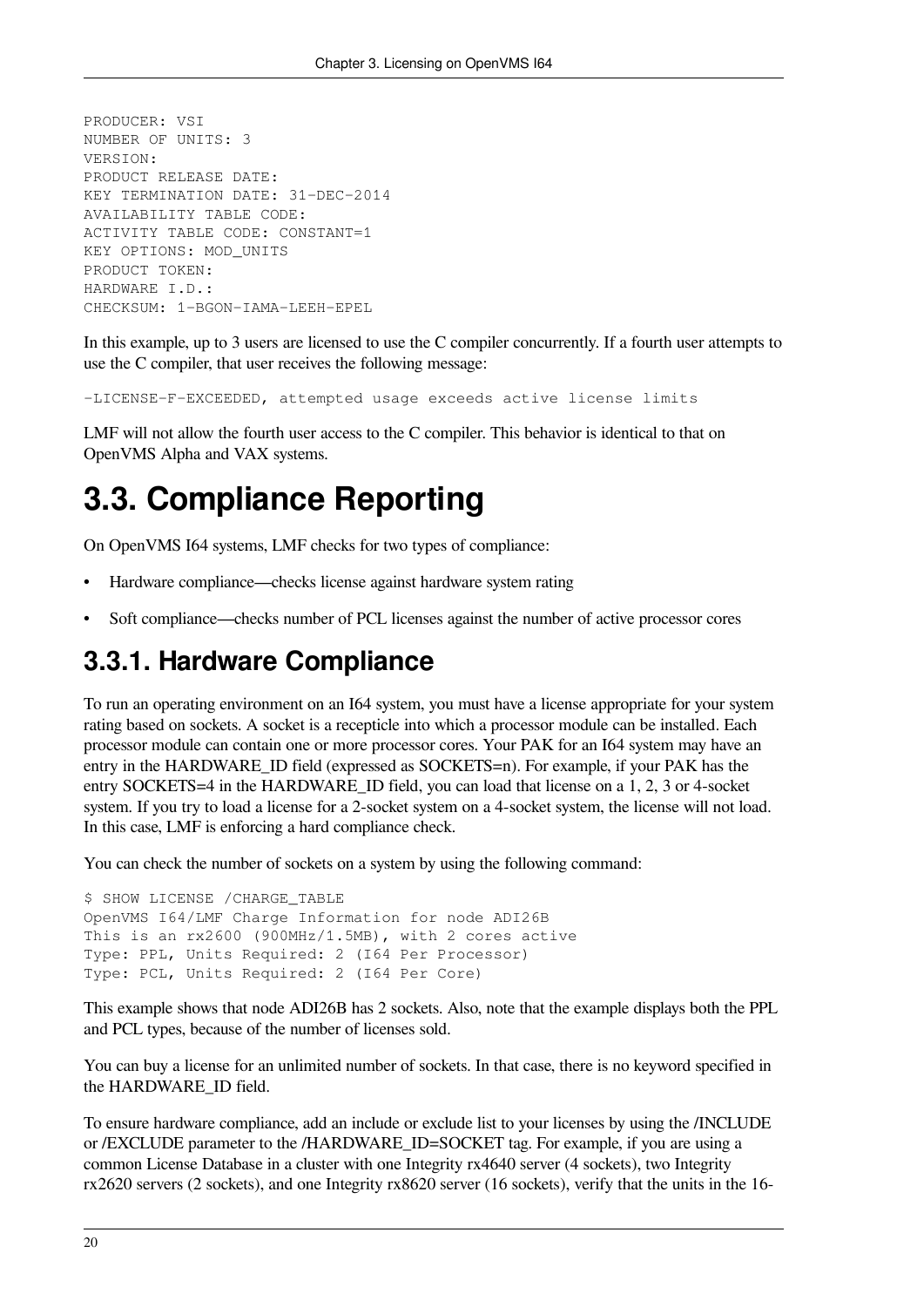socket license are used only on the rx8620. For a description of adding an include or exclude list to a license, see the LICENSE MODIFY command in [Appendix](#page-54-0) A.

## <span id="page-28-0"></span>**3.3.2. Soft Compliance**

In addition to having a license appropriate for your system hardware rating, you must also have a per core license (PCL) for each active processor core. The PCL units for I64 systems are in units of 1 per processor core.

To assist you in maintaining the terms and conditions of your licensing agreement, VSI provides a reporting mechanism that flags noncompliance for per core licenses. For example, if you load a license with only 2 units onto a system with 4 active processor cores, the license will load but a message indicating that the system is out of compliance is logged to the OPCOM facility and a mail message is sent to the SYSTEM account. You can bring this system back into compliance in two ways: load a license with 2 additional units or deactivate 2 of the 4 processor cores.

This soft compliance mechanism gives you flexibility to alter your system configuration temporarily and reminds you that you need additional per processor licenses to run in a compliant mode. LMF checks for compliance periodically and continues to log messages to the OPCOM facility and send mail to the SYSTEM account at predetermined intervals until sufficient PCL units are loaded on to the system to bring it into compliance.

Vendors who utilize LMF to manage their product licensing may choose to use a hard compliance model. If a vendor wants to enforce hard compliance, they can generate a PAK with the keyword HARD\_COMPLIANCE in the OPTIONS field. Under a hard compliance policy, the license will not load and a user cannot run the application if they do not have a sufficient number of PCL units for each active processor core.

### <span id="page-28-1"></span>**3.3.3. Sample License Checks**

The following examples show how LMF combines checking the hardware rating and the PCL licensing requirements for OpenVMS I64 systems. An rx2600 is a 2-socket system and each socket can accept only a single-processor core module. Hence, the maximum number of processors on an rx2600 is 2. A PAK for a Base Operating Environment on this system might look like the following:

```
ISSUER: VSI
AUTHORIZATION NUMBER: USA126087
PRODUCT NAME: OPENVMS-I64-BOE
PRODUCER: VSI
NUMBER OF UNITS: 1
VERSION:
PRODUCT RELEASE DATE:
KEY TERMINATION DATE: 31-DEC-2014
AVAILABILITY TABLE CODE:
ACTIVITY TABLE CODE:
KEY OPTIONS:
PRODUCT TOKEN:
HARDWARE I.D.: SOCKETS=2
CHECKSUM: 1-BGON-IAMA-GNOL-AIKO
```
The example shows the maximum number of sockets for this system as 2, as specified by the SOCKETS=2 keyword listed in the HARDWARE\_ID field. This license could be loaded on any system with 1 or 2 sockets. The number of processor cores authorized to run the Base Operating Environment by this per processor license is 1, as specified in the NUMBER OF UNITS field. If you wanted to add another processor, you would need to purchase an additional PCL.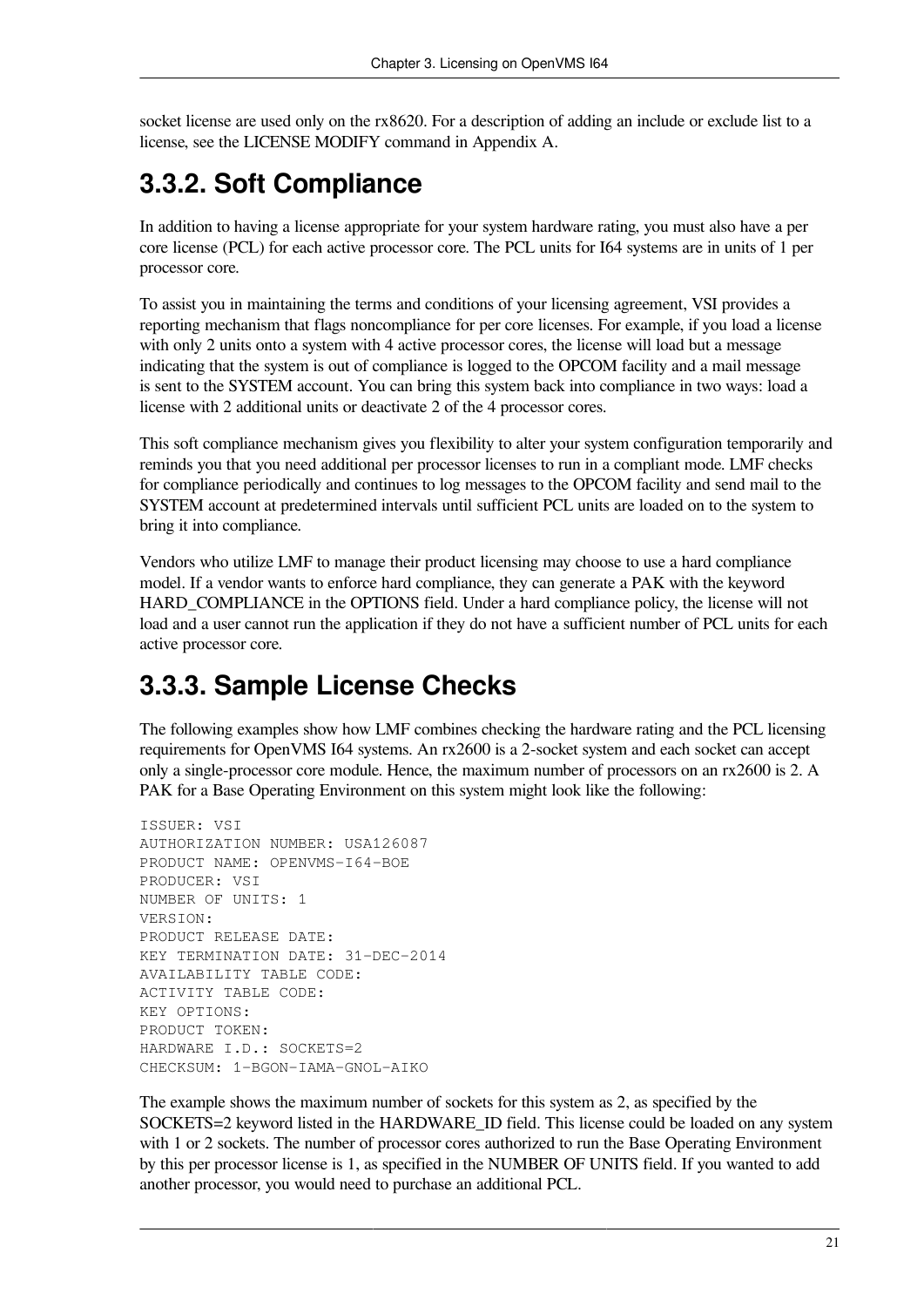An rx4640 system is a 4-socket system and each socket can accept either a single-processor core or a dual-processor core module. This system may have up to 8 processor cores, depending on how it is configured. A PAK for the Base Operating Environment on this system might look like the following:

ISSUER: VSI AUTHORIZATION NUMBER: USA126087 PRODUCT NAME: OPENVMS-I64-BOE PRODUCER: VSI NUMBER OF UNITS: 2 VERSION: PRODUCT RELEASE DATE: KEY TERMINATION DATE: 31-DEC-2014 AVAILABILITY TABLE CODE: ACTIVITY TABLE CODE: KEY OPTIONS: PRODUCT TOKEN: HARDWARE I.D.: SOCKETS=4 CHECKSUM: 1-BGON-IAMA-GNOL-AIKO

The example shows the maximum number of sockets for this system as 4, as specified by the SOCKETS=4 keyword in the HARDWARE\_ID field. This license could be loaded on any system with 1 to 4 sockets. The number of processor cores authorized to run the Base Operating Environment by this license is 2, as specified in the NUMBER OF UNITS field. If you wanted to add more processor cores, you would need to purchase additional PCL units.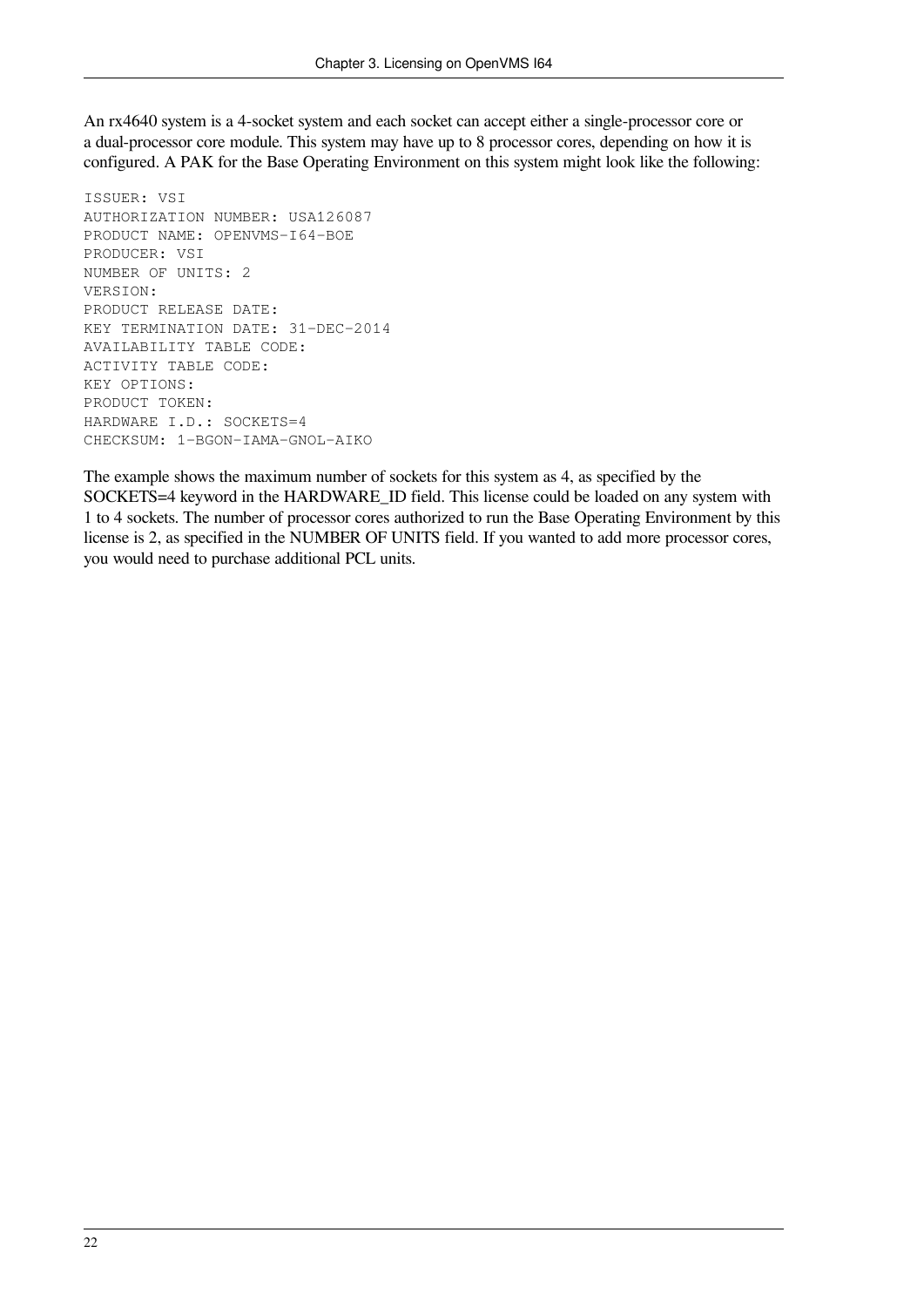# <span id="page-30-0"></span>**Chapter 4. Using LMF**

This chapter provides details about the tasks involved in managing software licenses. Topics covered include:

- Overview for License Registration (see [Section](#page-30-1) 4.1)
- Managing the License Database (see [Section](#page-31-0) 4.2)
- Getting a Product Authorization Key (PAK) (see [Section](#page-32-0) 4.3)
- Registering licenses (see [Section](#page-33-0) 4.4)
- Loading a license (see [Section](#page-43-1) 4.5)
- Managing licenses after registration (see [Section](#page-45-0) 4.6)
- Using logical name LMF\$DISPLAY\_OPCOM\_MESSAGE (see [Section](#page-51-1) 4.7)

# <span id="page-30-1"></span>**4.1. Overview for License Registration**

The following four steps outline the minimum process to license and use software products on the OpenVMS operating system. The following sections describe in detail how to accomplish these steps.

1. Obtain a PAK for your product.

This is usually a hardcopy or electronic document containing information similar to that shown in [Example](#page-34-2) 4.1. Order it from the software license issuer or software product producer.

2. Register information from the PAK into the License Database.

Use command procedure VMSLICENSE.COM to prompt for license registration information or enter the LICENSE REGISTER command directly. The example in this section, produced with a LICENSE LIST command, shows a license registered in the License Database. In this manual, the PAK information registered in the License Database is called a license.

3. Ensure that the system loads the registered license.

LMF requires that a registered license be loaded before you can use the product. When you register a license with VMSLICENSE.COM, you can confirm an option to load the license automatically. If you register a license with the LICENSE REGISTER command, you must also load it with a LICENSE LOAD command in order to use the product. At system startup, LMF automatically loads registered licenses.

4. Install the product that corresponds to the license.

Although the terms and conditions of license contracts vary, generally a license correlates with a particular release of a product. Because there are multiple factors that can affect the use of a license, such as the product release date, a version check, or a termination date, and because LMF allows products to check the License Database for properly registered licenses, you must match the license to the product.

After performing these steps, you can modify the license for a system or involve multiple systems in a licensing scheme (if your license agreement allows it).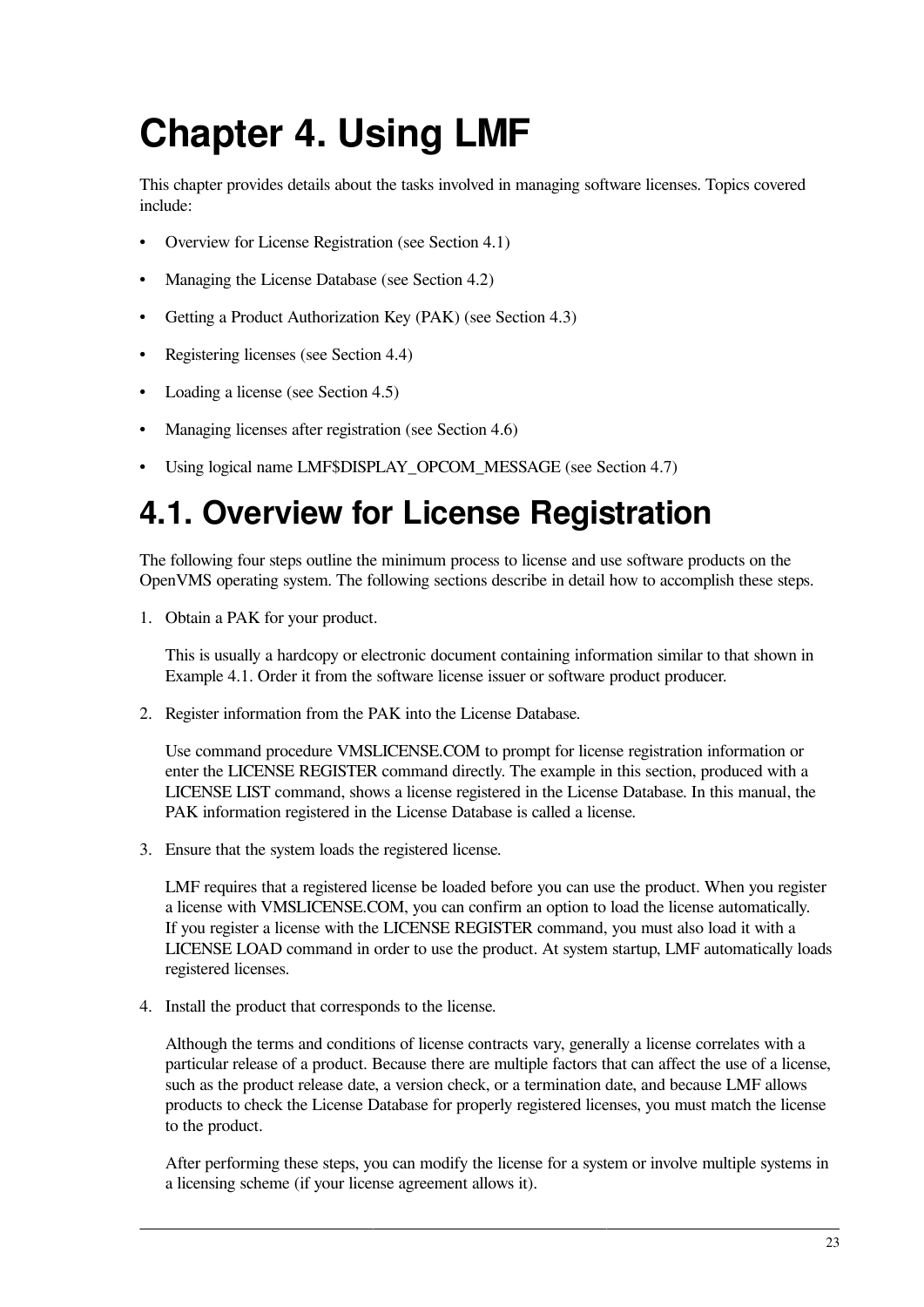For example, you want to restrict a license used in an OpenVMS Cluster environment to a specific node. If you register a license that uses the NO\_SHARE option (for example, an OpenVMS operating system license), assign the license to a specific node. Either enter a LICENSE MODIFY/INCLUDE=node-name command or respond to the prompt for a System Communications Services (SCS) node name in VMSLICENSE.COM (see [Section](#page-35-1) 4.4.4 for details).

## <span id="page-31-0"></span>**4.2. Managing the License Database**

LMF stores all information about licenses in the License Database. By default, LICENSE commands refer to the default License Database, and you usually do not need to know the name and location of the database. However, for system management reasons, you may need to move the database. This section describes techniques for accessing license information and moving the License Database.

Most of the data fields in the License Database correspond to either the LICENSE qualifiers or to responses to command procedure prompts. For example, the authorization field contains the data entered with the following command:

\$ LICENSE REGISTER /AUTHORIZATION=string product-name

If you enter USA1234 for the string, USA1234 becomes the data in that field.

When you first register a license, you create the first record with data matching your PAK. When you enter other LICENSE commands, LMF creates new records to include any changes you make. For example, when you enter a LICENSE MODIFY command, LMF creates a new record marked with the new information, including a notation that the license was modified.

For performance reasons, License the Database information is duplicated in memory while your system is running. LICENSE commands impact the database stored on disk. To update the License Database information in memory, use the LICENSE LOAD or LICENSE UNLOAD commands.

### <span id="page-31-1"></span>**4.2.1. The License Database Location**

If you move the License Database to another directory or disk, or rename the database file, you must either define the logical name LMF\$LICENSE at the system level to point to the new database, or you must use the /DATABASE=filespec qualifier with all LICENSE commands.

Place permanent systemwide logical name definitions in the file SYS\$COMMON:[SYSMGR]SYSLOGICALS.COM.

If you have multiple system disks in an OpenVMS Cluster environment where all the systems can access one of the system disks, put your common License Database on the readable disk. For any systems that boot from a separate system disk, you must redirect LMF to the License Database. Define the logical name LMF\$LICENSE to be the disk where the database exists.

If you have multiple system disks in an OpenVMS Cluster environment where some systems cannot access one of the system disks, you must keep separate identical License Databases. Whenever one database is modified, you must copy it to update the other databases.

VSI recommends you back up the License Databases after every modification.

### <span id="page-31-2"></span>**4.2.2. History Records**

LMF keeps track of the licensing activity on your system by writing a history record to the License Database every time you modify a PAK. Each history record contains an exact copy of the following: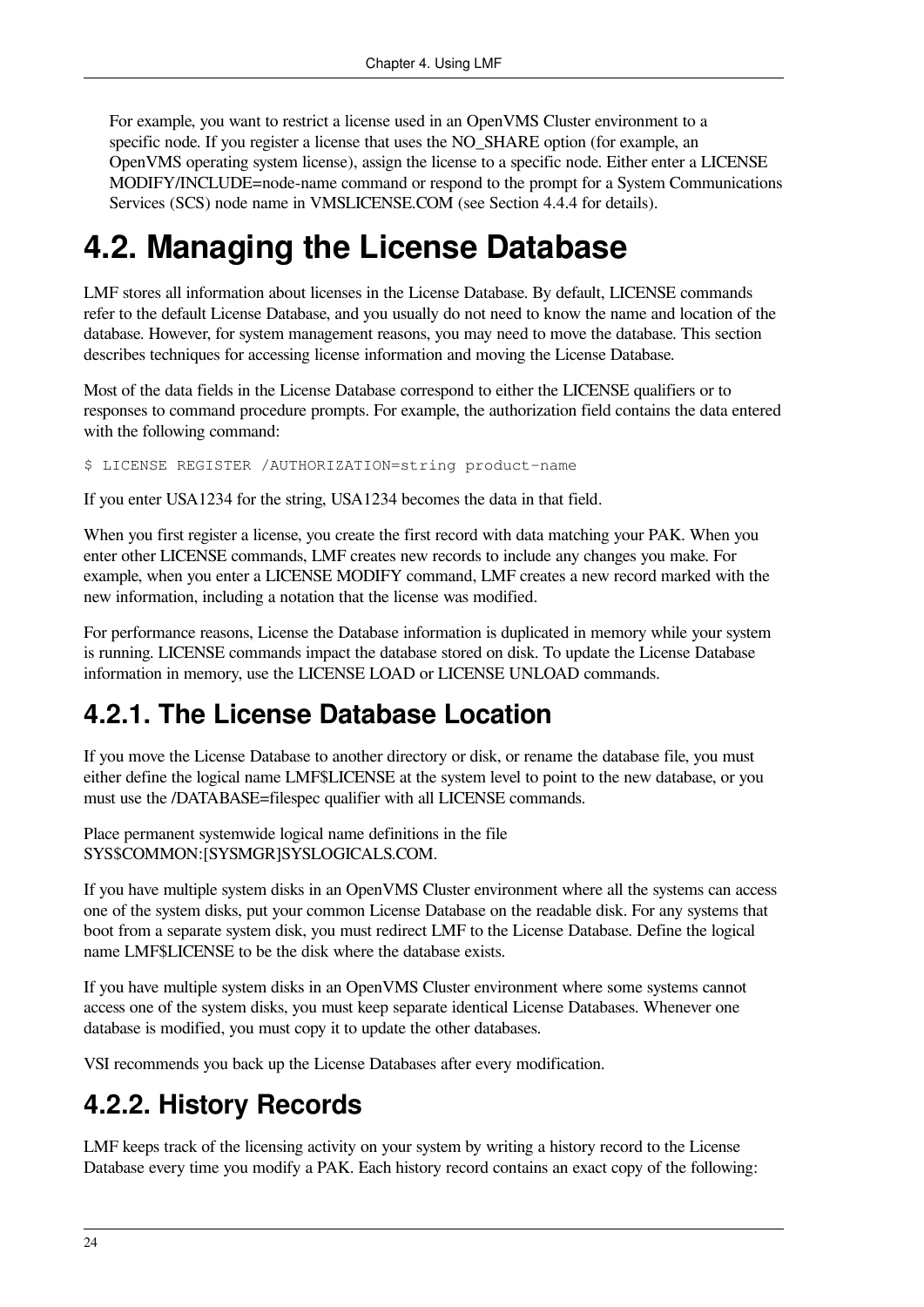- License record before modification
- LICENSE command used to modify the record
- Date and time of modification

The history record also logs the username of the person who made the changes to the PAK.

History records accumulate over time and provide a comprehensive audit trail of all modifications you make to the License Database. Most software issuers, including VSI, require that you retain this information to demonstrate that you are complying with license terms and conditions.

To display history information, enter the following command:

```
$ LICENSE LIST /HISTORY
```
To create a hard copy, enter the following command:

```
$ LICENSE LIST /HISTORY /OUTPUT=LICENSE.LIS
$ PRINT LICENSE.LIS
```
Over time, LICENSE commands, including the LICENSE START command issued automatically during system startup, might take longer than usual to execute. This could be due to an accumulation of license history records in the License Database.

If you notice delays, VSI recommends that you purge the history records in your active License Databases, but only after first preserving this information in one or more backup locations. Use the DCL command COPY or the Backup utility to make a copy of the License Database, thereby preserving the current version of the License Database, including history records.

To purge history records, enter the following command:

```
$ LICENSE DELETE /STATUS=EXTINCT *
```
#### **Caution**

Ensure that you do not omit the /STATUS=EXTINCT qualifier in the above command. If you do, all license records are deleted, leaving your License Database empty.

LICENSE DELETE deletes all history records, making them invisible to subsequent LICENSE commands.

Creating a new, compressed version of the License Database reclaims the disk space formerly occupied by the now deleted history records. To create a compressed License Database, use the DCL Convert utility (CONVERT).

## <span id="page-32-0"></span>**4.3. Getting a Product Authorization Key (PAK)**

Generally, you obtain both a PAK and the product from a representative of a company that distributes software. You order a PAK just as you order another product from VSI or another company. LMF needs specific values from a PAK to identify the source of the PAK and the source of a product.

A PAK comes from a **PAK issuer**—the LMF name for the entity that supplies the PAK. Licenses from VSI for I64 systems specify VSI for the PAK issuer. Other software vendors provide their own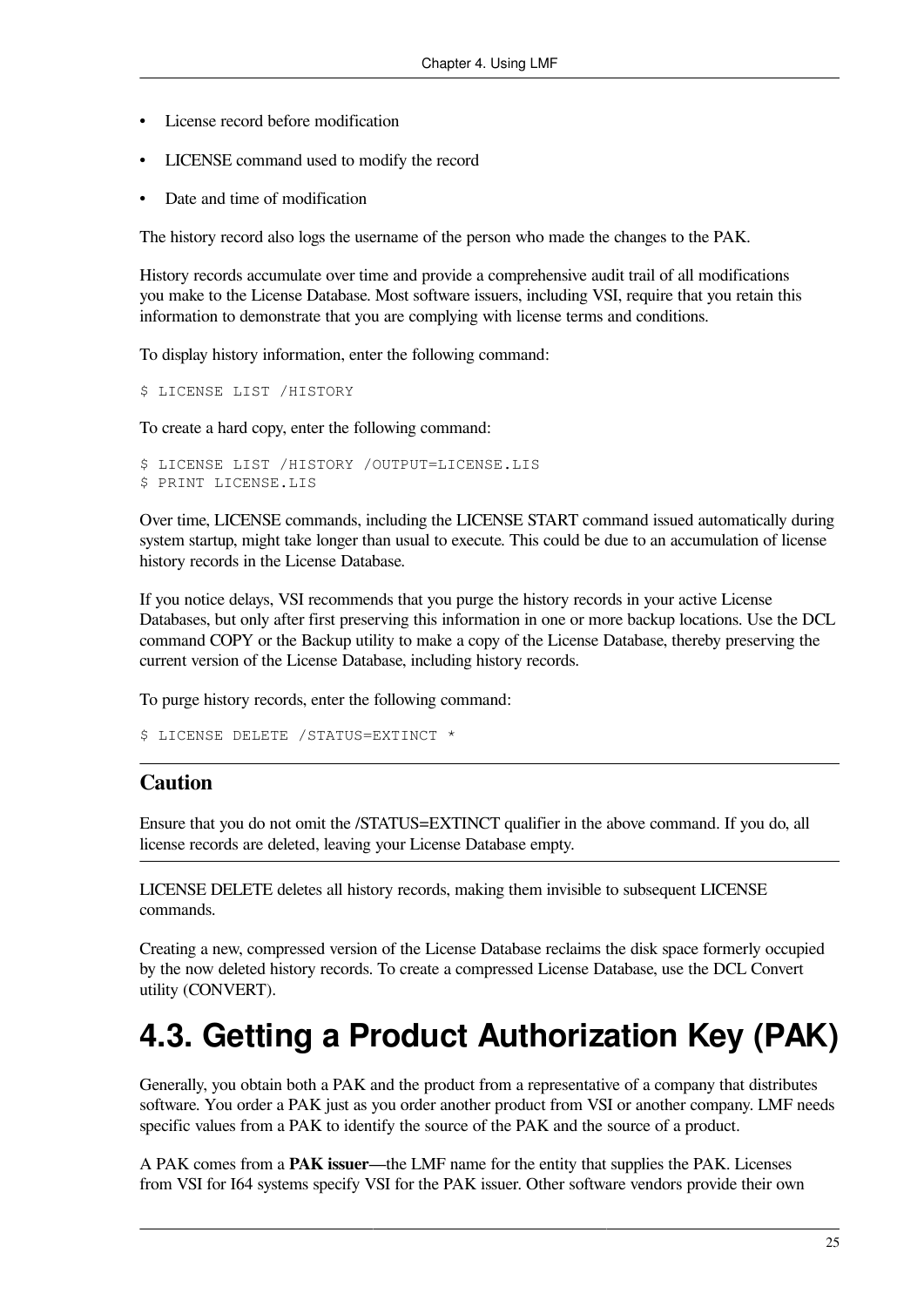PAK issuer strings with their licenses. LMF uses the string to differentiate between different sources of licenses.

VSI may distribute and issue a PAK for a product that it does not produce. Thus, LMF also uses a string that identifies a software producer. A producer is the company that supplies the software product. Generally, a producer and a PAK issuer are the same. The current default producer name when you register a PAK with VMSLICENSE.COM or the LICENSE REGISTER command is VSI.

The OpenVMS operating system and LMF use PAKs to authorize most products for use. For example, after you install OpenVMS, you may have all the software required to use the System Integrated Products (SIPs) such as networking, RMS Journaling, and Volume Shadowing, but not be authorized to use any of them. To enable a SIP, register its PAK and load the license (there is no separate installation media). Even when you receive multiple software products in a single installation kit, you must register and load a PAK for each product to enable the software for use.

Some products follow the older product distribution and license approach, providing installation kits that include distribution media and documentation. If a kit does not include the PAK, order it separately.

[Figure](#page-33-1) 4.1 illustrates the PAK transfer process.

# <span id="page-33-0"></span>**4.4. Registering Licenses**

To run most software products, including the OpenVMS operating system, you must first register the product license in the License Database and then load the registered license. In addition, many third-party vendors of OpenVMS layered software also require you to use LMF to complete the same licensing tasks for their products.

<span id="page-33-1"></span>The following figure describes the registration options and presents examples of registration.



#### **Figure 4.1. PAK Transfer Methods**

The following figure illustrates the routes from a PAK to the License Database.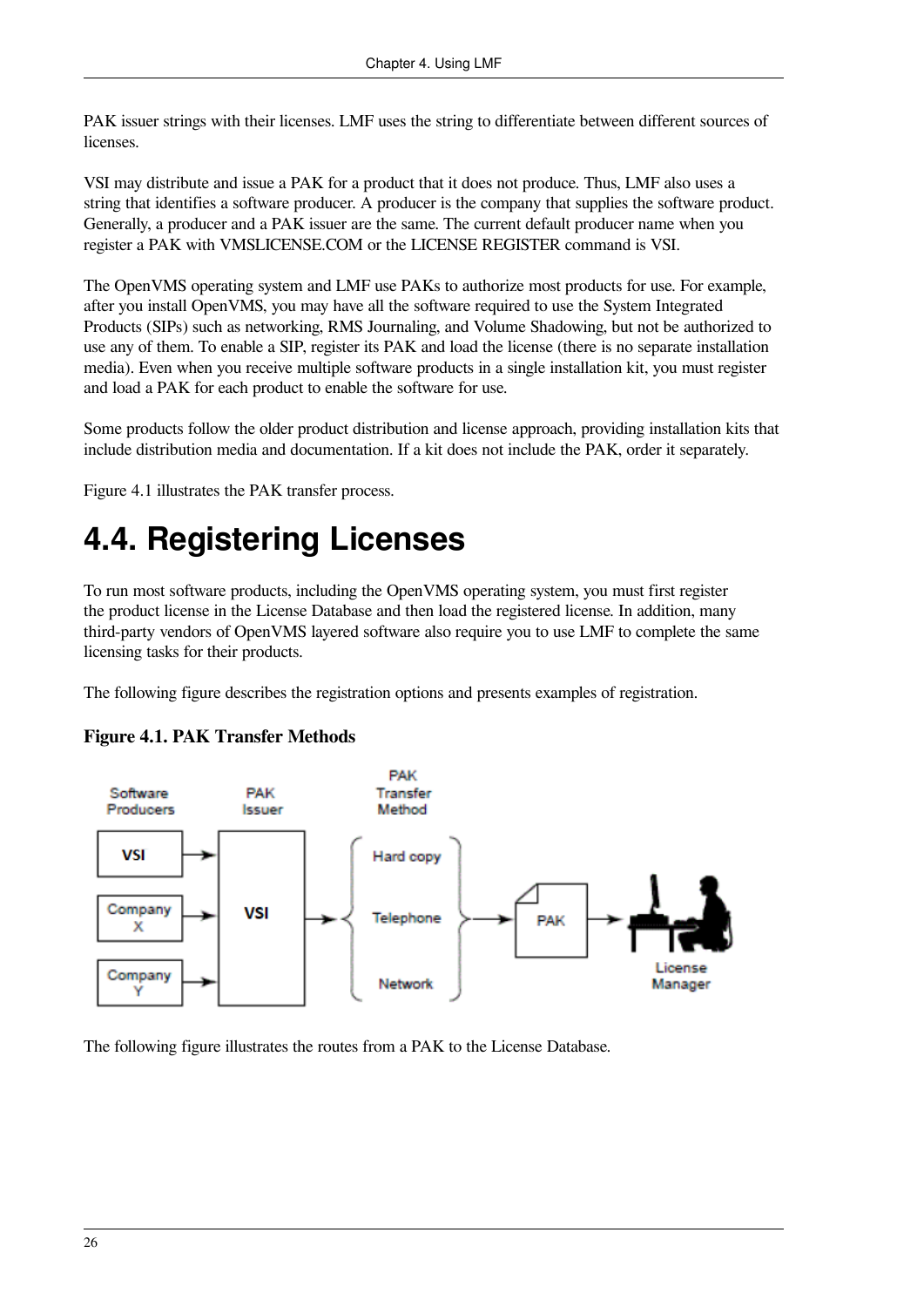



#### <span id="page-34-0"></span>**4.4.1. When To Perform Registration**

Most VSI software that runs on OpenVMS systems and many third-party software layered products use LMF. To check a product's licensing requirements, see its installation manual or release notes. These documents explain which products use LMF registration.

If a product uses LMF, you must obtain a PAK, which includes the appropriate data for you to enter. The following example shows a typical PAK.

#### <span id="page-34-2"></span>**Example 4.1. Typical PAK Information**

```
Issuer: VSI
Authorization: USA12345
Product Name: CRYPTICALMENT
Producer: VSI
Units: 16
Version: 8.4
PAK Termination Date: 1-JAN-2019
Checksum: 2-FMEL-AJOM-IGBM-LCDL
```
### <span id="page-34-1"></span>**4.4.2. License Registration and Product Installation**

Follow the licensing and installation procedure provided with each product. You can save time if you consider the following variations and consequences for product installation and license registration:

- If you register a license before you install a product, the product installation can be somewhat faster. You should register the license first, even though some products may allow installation first.
- If you start to install a product and realize you need to register a license for it first, you can register the product from another session while the installation session waits at the ''Is there a license PAK registered for this product?'' After you register and load the license, you can use the product. Be sure to reply correctly to any licensing questions during the product installation. Check your product installation guide for specific restrictions.
- To add a new node to an OpenVMS Cluster, you can register the new OpenVMS license before you add the node. You do not usually have to install the product again, unless the new node uses a new system disk.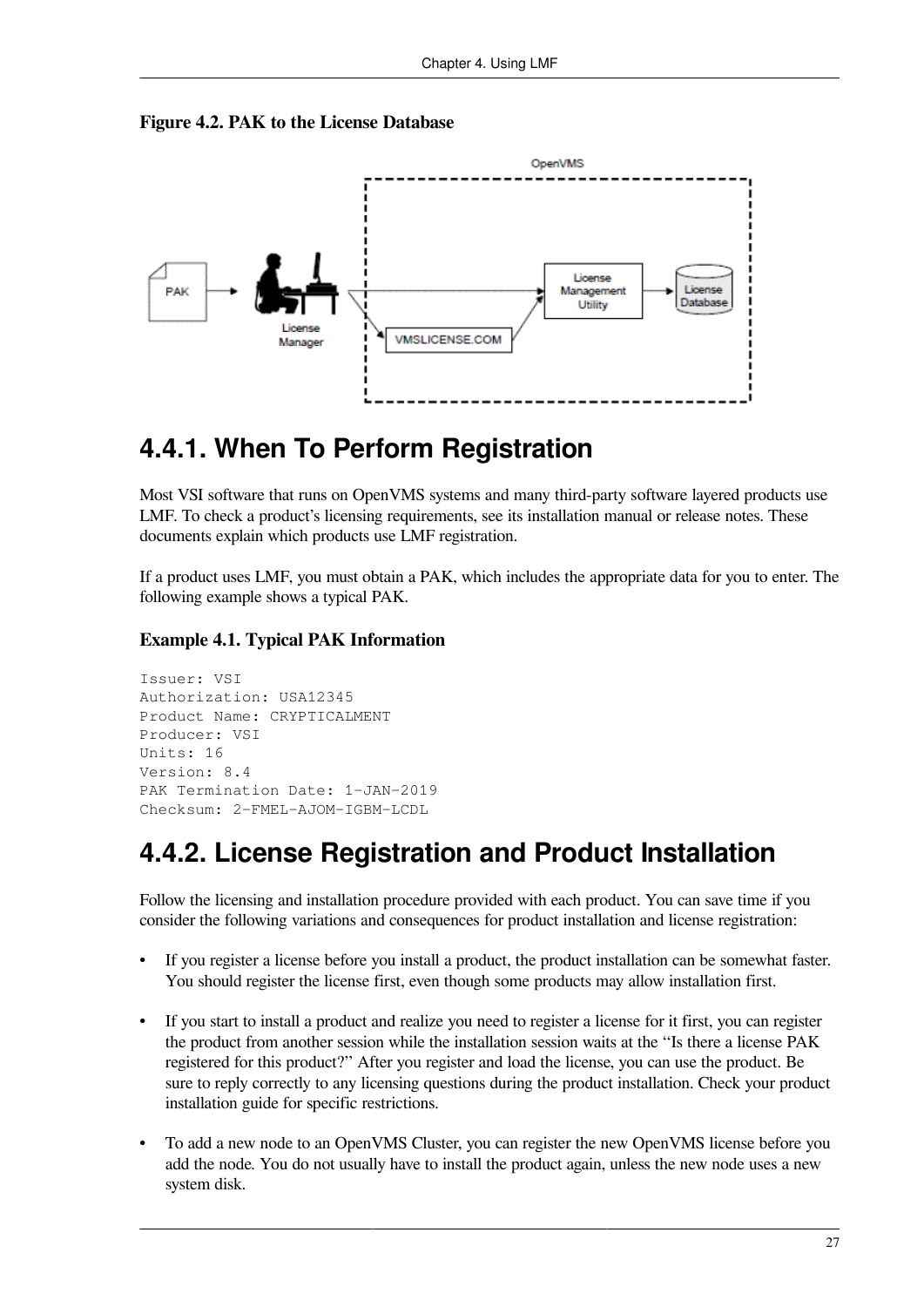• If you are upgrading an OpenVMS Cluster environment, you may want to register all the OpenVMS licenses at one time after one node is operating. This eliminates some messages when the other nodes start up and keeps your nodes more available for interactive use.

The following figure illustrates the license registration and product installation route both for processors running the OpenVMS operating system and for layered products.

**Figure 4.3. The PAK and Software Routes to a License**



## <span id="page-35-0"></span>**4.4.3. Registration Methods**

Before you install a product<sup>1</sup>, register licenses in the License Database by entering PAK information in one of the following ways:

- In response to prompts from SYS\$UPDATE:VMSLICENSE.COM. This command procedure provides some default data and a menu-driven interface to help register the license.
- With a LICENSE REGISTER command. The qualifier descriptions for the LICENSE REGISTER command describe the meaning of the PAK information. Each piece of PAK data correlates to a LICENSE REGISTER command qualifier.

Some products register their licenses during their own installation procedure. Unless you have a special circumstance, choose the registration method you prefer or the one recommended by your installation guide.

<span id="page-35-1"></span>After a license is registered, it must be loaded to make it known on the current system (see [Section](#page-43-1) 4.5).

## **4.4.4. Using VMSLICENSE.COM**

The following steps show how to use the VMSLICENSE.COM procedure to register a license for a product called CRYPTICALMENT. The PAK information for this registration is taken from [Example](#page-34-2) 4.1. Use the information from the PAK for your software product to register the license correctly.

- 1. Log in to the system manager's account, SYSTEM.
- 2. Enter the following command and press Return:
	- \$ @SYS\$UPDATE:VMSLICENSE

<sup>&</sup>lt;sup>1</sup>With the OpenVMS operating system, you start the installation first. Although VSI does not recommend it, you can install some software products first and license them later. See your software product's documentation for details.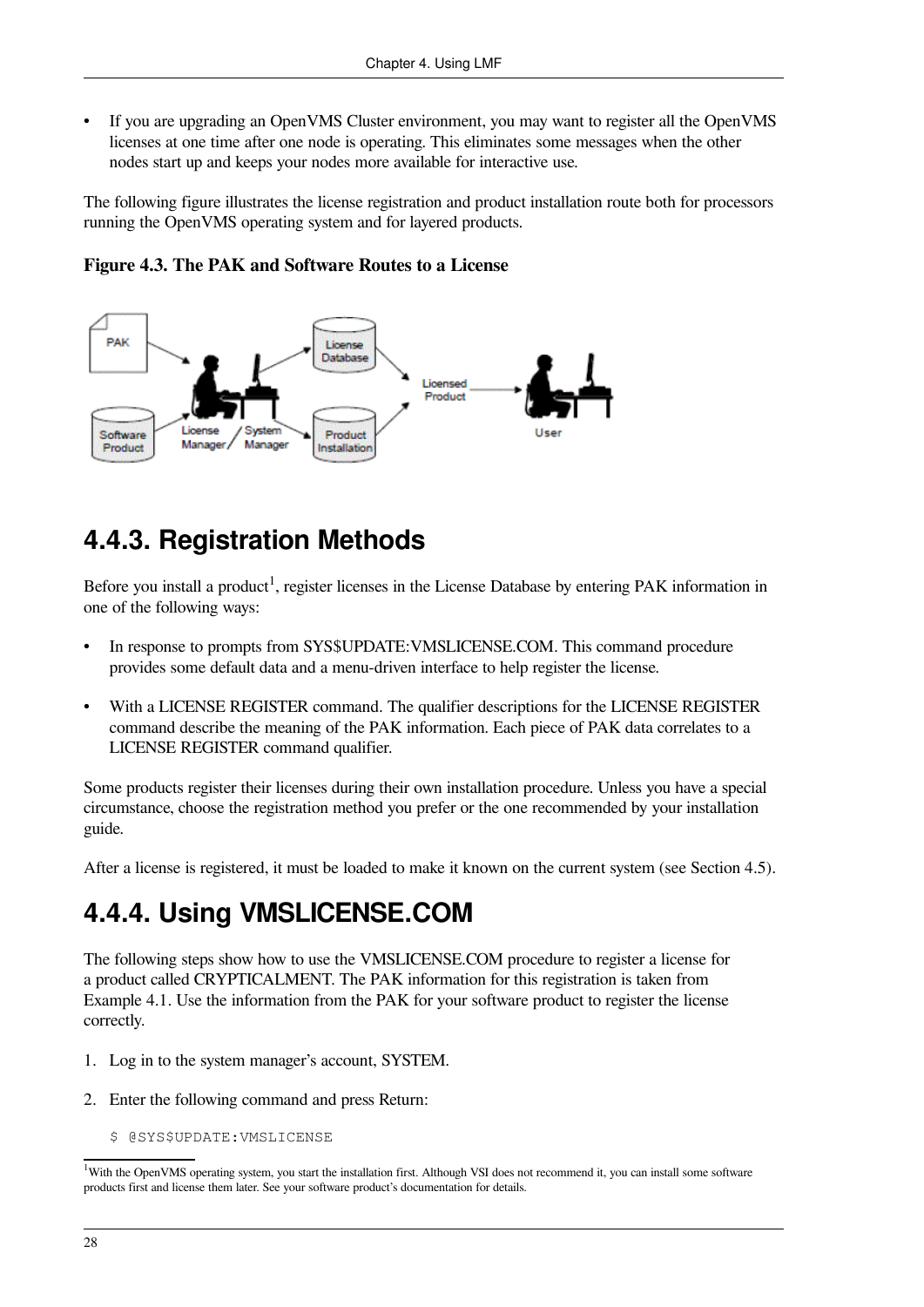The procedure displays the following menu:

VMS License Management Utility Options: 1. REGISTER a Product Authorization Key 2. AMEND an existing Product Authorization Key 3. CANCEL an existing Product Authorization Key 4. LIST the Product Authorization Keys 5. MODIFY an existing Product Authorization Key 6. DISABLE an existing Product Authorization Key 7. DELETE an existing Product Authorization Key 8. COPY an existing Product Authorization Key 9. MOVE an existing Product Authorization Key 10. ENABLE an existing Product Authorization Key 11. SHOW the licenses loaded on this node 12. SHOW the unit requirements for this node 99. EXIT this procedure Type '?' at any prompt for a description of the information requested. Press Ctrl/Z at any prompt to return to this  $m \approx n11$ . Enter one of the above choices [1]:

- 3. Enter 1. The procedure displays the following message:
	- \* Do you have your Product Authorization Key? [YES]:
- 4. Enter Y. The procedure displays the following information and prompts for the issuer:

 Use the REGISTER option to add a new license to a license database. A Product Authorization Key (PAK) provides the product name and information you need to register the license. You must enter all the information provided by your PAK exactly as it appears.

Issuer [VSI]:

5. Press Return to specify VSI. The procedure prompts for the authorization number:

```
 Authorization Number []:
```
6. Enter UAS12345 for the authorization number that appears on the PAK. The procedure prompts for the product name:

```
 Product Name []:
```
7. Enter CRYPTICALMENT for the product name string that appears on the PAK. The procedure prompts for the producer:

Producer [VSI]:

8. Press Return to specify VSI as the producer. If the product you are registering is for OpenVMS I64, your PAK will list VSI as the producer. The procedure prompts for the number of units:

Number of Units []: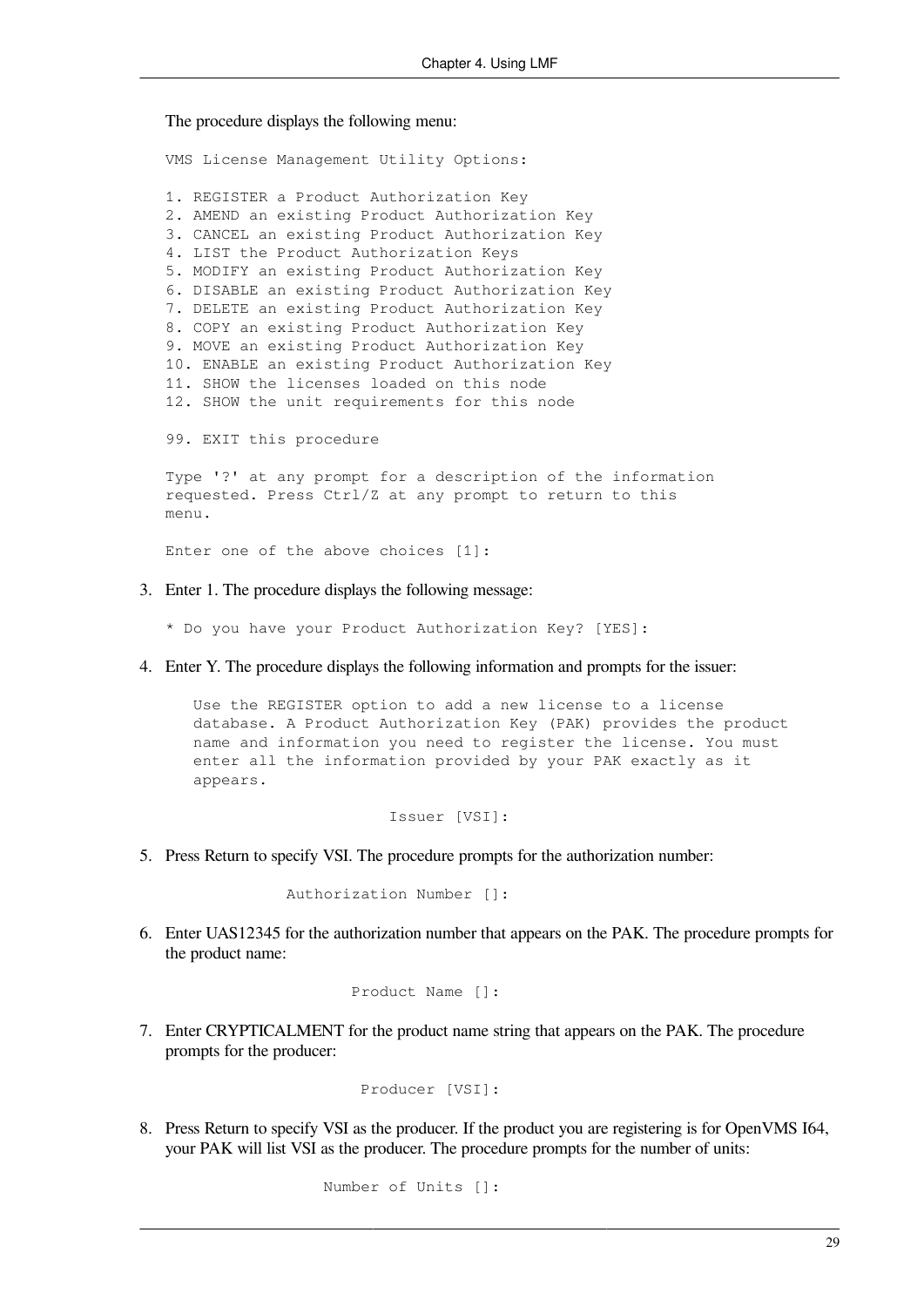9. Enter 16 for the number of units. Note that you need to enter the number of units specified on your PAK. On OpenVMS I64 systems, the number of units will be much smaller than on OpenVMS Alpha systems as units are counted differently. The procedure prompts for the version:

```
 Version []:
```
10. Enter 8.4 for the version number from the PAK. The procedure prompts for the key termination date:

Key Termination Date []:

11. Enter 1-JAN-2019 for the key termination date. The procedure prompts for the following information:

Availability Table Code []:

12. Press Return after the Availability Table Code prompt. The procedure prompts for the following information:

Activity Table Code []:

13. Press Return after the Activity Table Code prompt. The procedure prompts for the following information:

Key Options []:

14. Enter the key options as listed on your PAK. The procedure prompts for the following information:

Product Token []:

15. Enter the product token as listed on your PAK. Press Return after the Product Token prompt. The procedure prompts for the following information:

Hardware-Id []:

16. Enter the information as shown on your PAK. Press Return after the Hardware-Id prompt. The procedure prompts for the checksum:

Checksum []:

17. Enter 2-FMEL-AJOM-IGBM-LCDL for the checksum and press Return.

#### **Note**

The checksum string always begins with a number. The other 16 characters are always alphabetic characters from A through P.

The procedure displays the information you entered. For example:

```
Here is a list of the license information just entered:
           Issuer: VSI
    Authorization: UAS12345
     Product Name: CRYPTICALMENT
         Producer: VSI
            Units: 16
     Release Date:
```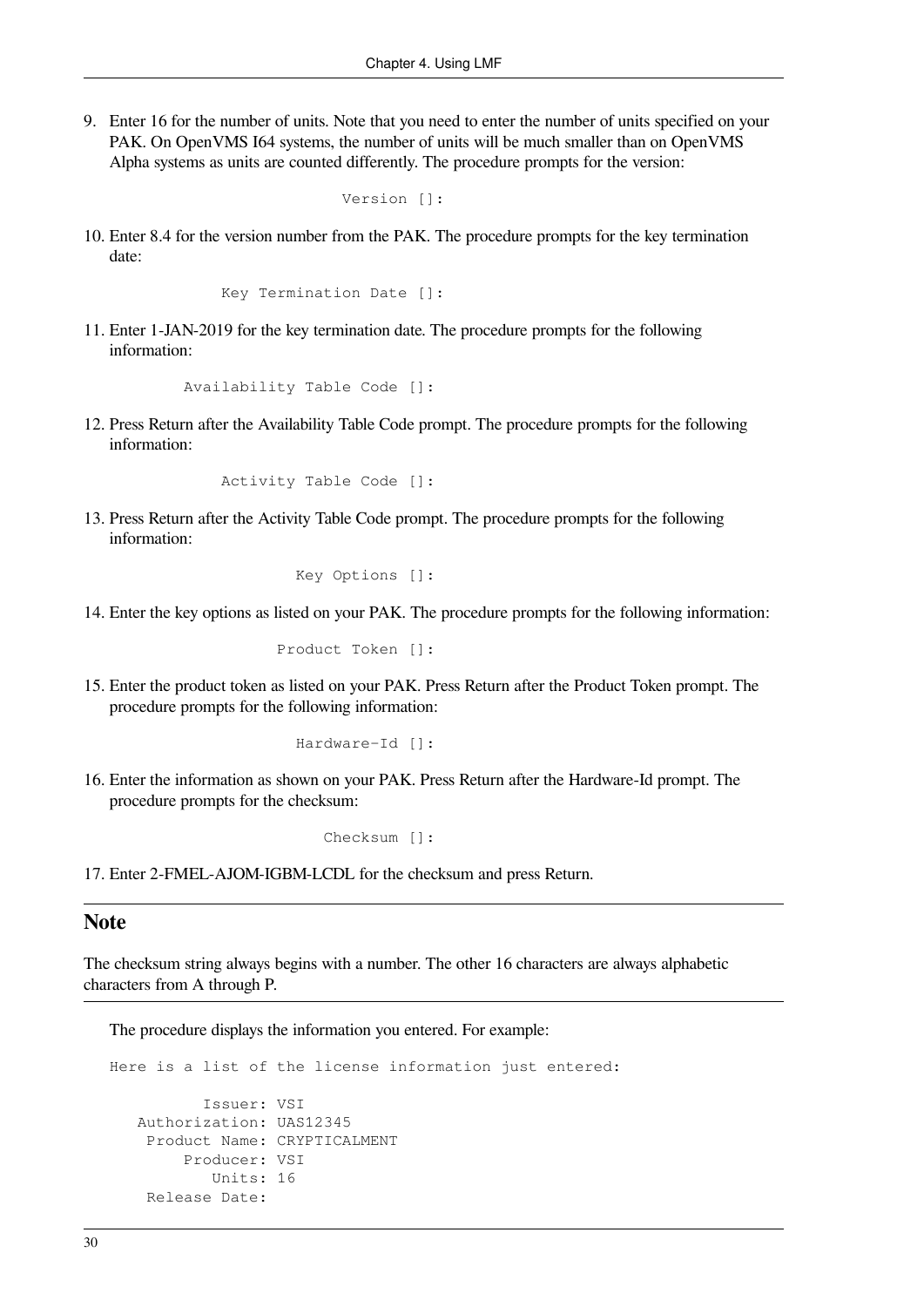```
 Version: 8.4
Termination Date: 1-JAN-2019
     Availability:
         Activity:
          Options:
            Token:
      Hardware ID:
         Checksum: 2-FMEL-AJOM-IGBM-LCDL
Is that correct? [YES]:
```
18. Compare the information on the screen with the information on the PAK. If the information is correct, enter Y.

#### **Note**

If you enter PAK information incorrectly, you receive an error message, and the license is not registered. A checksum error can result when you enter incorrect information for the other items on the PAK. If you get an error, carefully check all the data that you entered.

If the information is incorrect, enter N. When the procedure displays the following question, enter Y:

```
Do you wish to make corrections? [YES]:
```
- 19. To make corrections, the procedure asks all of the questions again but supplies the data just entered as defaults for each data field.
	- If the procedure displays correct information, press Return.
	- If the procedure displays incorrect information, enter the new data.
	- If the procedure displays incorrect information that you wish to cancel without entering new data, enter the backslash  $( \ \rangle )$  character.

If you entered all the information correctly, the procedure displays the following message:

```
Registering CRYPTICALMENT license in
SYS$COMMON:[SYSEXE]LMF$LICENSE.LDB...
```
If you entered some information incorrectly but did not choose YES to make corrections, the procedure may display the following message:

```
Registering CRYPTICALMENT license in
SYS$COMMON:[SYSEXE]LMF$LICENSE.LDB...
%LICENSE-F-BADCHK, checksum does not validate for CRYPTICALMENT
Please review all entered PAK data, including the checksum.
Do you wish to make corrections? [YES]:
```
To correct the data, enter Y.

If you enter an incorrect checksum string, the procedure responds as follows:

1-BGON-IAMA-GNOL-AIKO is not a valid license checksum string. Press RETURN for more information

The license checksum is a 17-character verification string created by the PAK issuer for each PAK. The checksum string is presented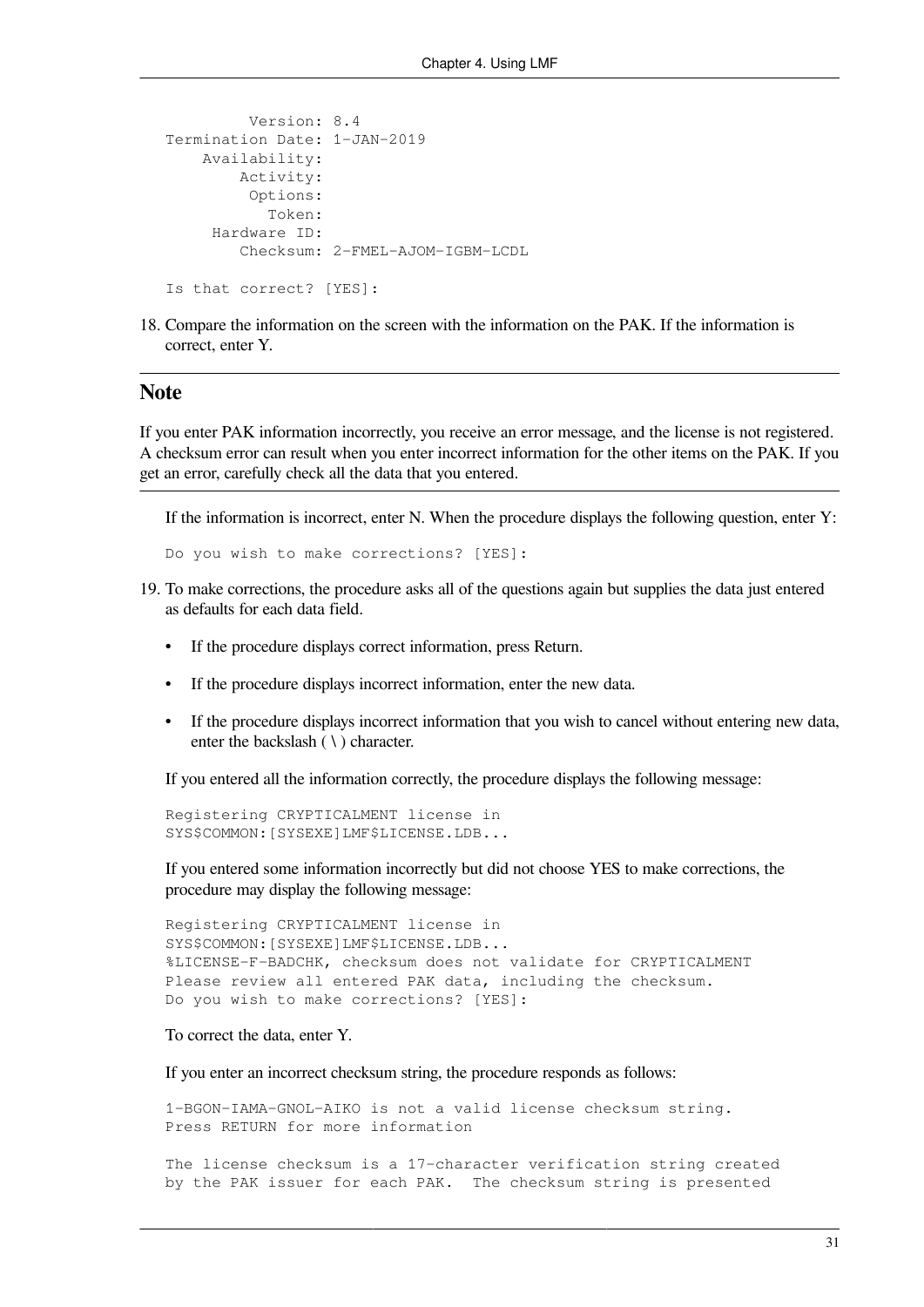in the format n-cccc-cccc-cccc-cccc, where n is an integer and c is a character from A through P. A PAK presents the checksum string with hyphen (-) characters for readability. Because the LMF does not count them for authorization, you can leave them out. Otherwise, you must enter the checksum string exactly as specified on your PAK.

If a default value is displayed and you wish to use it just press the RETURN key. To cancel the use of default data without entering new data, enter the backslash (\) character. The license checksum is a required field for the REGISTER and AMEND options.

Checksum []:

Enter the correct checksum at the prompt.

20. After the license is successfully registered, the procedure asks if you want to load the license on the current node, as follows:

Do you want to LOAD this license on this system? [YES]:

If you registered the PAK on a standalone system and you want to make the software available (active) immediately, enter Y. If you registered the license in an OpenVMS Cluster environment but do not want to make it available (active) on the current node, enter N. After you exit this procedure, you can enter the LICENSE LOAD command to load the license on the desired node.

If you enter Y and the license is successfully loaded, the procedure displays the following informational message and prompt:

```
%LICENSE-I-LOADED, VSI CRYPTICALMENT was successfully loaded with
16 units
     VMS License Management Utility Options:
         1. REGISTER a Product Authorization Key
         2. AMEND an existing Product Authorization Key
         3. CANCEL an existing Product Authorization Key
         4. LIST the Product Authorization Keys
         5. MODIFY an existing Product Authorization Key
         6. DISABLE an existing Product Authorization Key
         7. DELETE an existing Product Authorization Key
         8. COPY an existing Product Authorization Key
         9. MOVE an existing Product Authorization Key
        10. ENABLE an existing Product Authorization Key
        11. SHOW the licenses loaded on this node
        12. SHOW the unit requirements for this node
        99. EXIT this procedure
     Type '?' at any prompt for a description of the information
     requested. Press Ctrl/Z at any prompt to return to the main
     menu.
```
Enter one of the above choices [1]

21. To register another PAK, enter 1. Then respond to the questions, again entering information from a license PAK.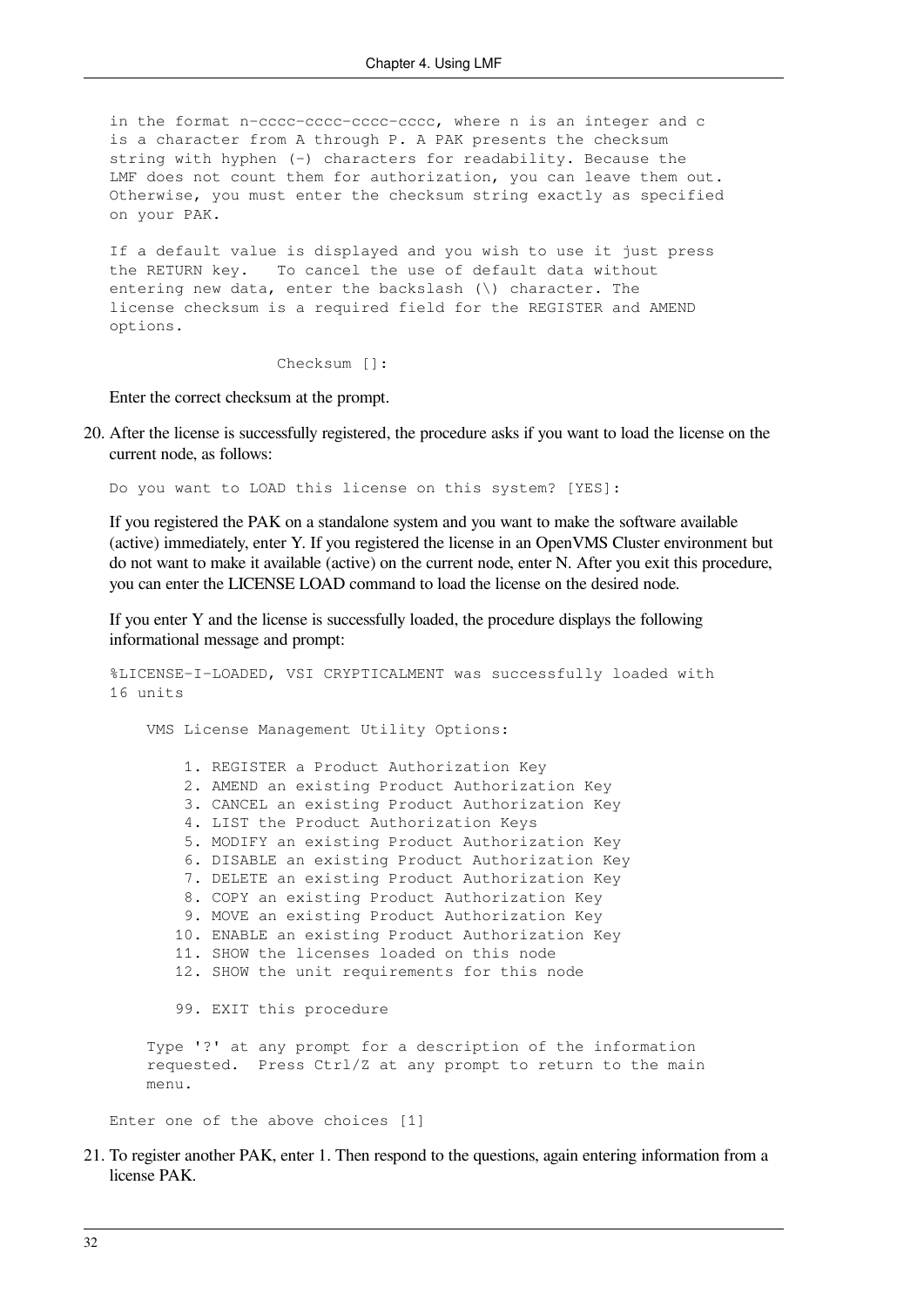22. Enter 99 to exit the procedure.

You have registered your license(s). If the system displays an error message when the procedure attempts to load the license, this does not affect the license registration. If this occurs, refer to the sections of this manual that describe loading a license (see [Section](#page-43-0) 4.5, the [LICENSE](#page-66-0) LOAD, LICENSE [UNLOAD,](#page-80-0) and [LICENSE](#page-69-0) MODIFY command descriptions).

### **4.4.4.1. Using VMSLICENSE.COM in Batch Mode**

You can use VMSLICENSE.COM in batch mode as well as interactively. Instead of entering the PAK data interactively from your terminal or workstation, you can create a VMSLICENSE data file with an editor and enter data obtained from your product PAKs [\(Example](#page-40-0) 4.2 shows sample PAK data). You can then invoke VMSLICENSE.COM, specifying the name of the new VMSLICENSE data file as a parameter on the same command line. The procedure displays the license data and performs the requested operation or operations using data only from the VMSLICENSE data file.

You can create a file that registers multiple licenses. VMSLICENSE.COM exits only when it reaches the end of the VMSLICENSE data file.

### **4.4.4.2. Invoking VMSLICENSE.COM with a VMSLICENSE Data File**

To pass a VMSLICENSE data file to VMSLICENSE.COM, use the following format:

```
$ @VMSLICENSE [license-option] vmslicense-data-file [license-database]
```
When you invoke VMSLICENSE with a data file, you must specify REGISTER as the license-option. You cannot use data files with any of the other options that are available when using VMSLICENSE interactively.

You can specify a license-database on the command line or in the data file. Any License Database you specify in the data file overrides a License Database you specify on the command line.

For example, you can pass the data in the sample VMSLICENSE data file, shown in [Example](#page-40-0) 4.2, with the following command line:

#### <span id="page-40-0"></span>**Example 4.2.** *Sample VMSLICENSE Data File*

```
$ @VMSLICENSE REGISTER NODES_A_AND_B_VMS_LICENSE.DAT
!
! License for COBOL on NODEA
!
DATABASE_FILE = SYS$COMMON:[SYSEXE]LMF$LICENSE.LDB
ISSUER = DEC
PRODUCT_NAME = COBOL
AUTHORIZATION = USA00326
UNITS = 1200
VERSION = 7.3AVAILABILITY = A
OPTIONS = MOD_UNITS,NO_SHARE
CHECKSUM = 1-DELM-EAHF-ONIH-MBAH
INCLUDE_NODE = NODEA
!
<NEXT>!
```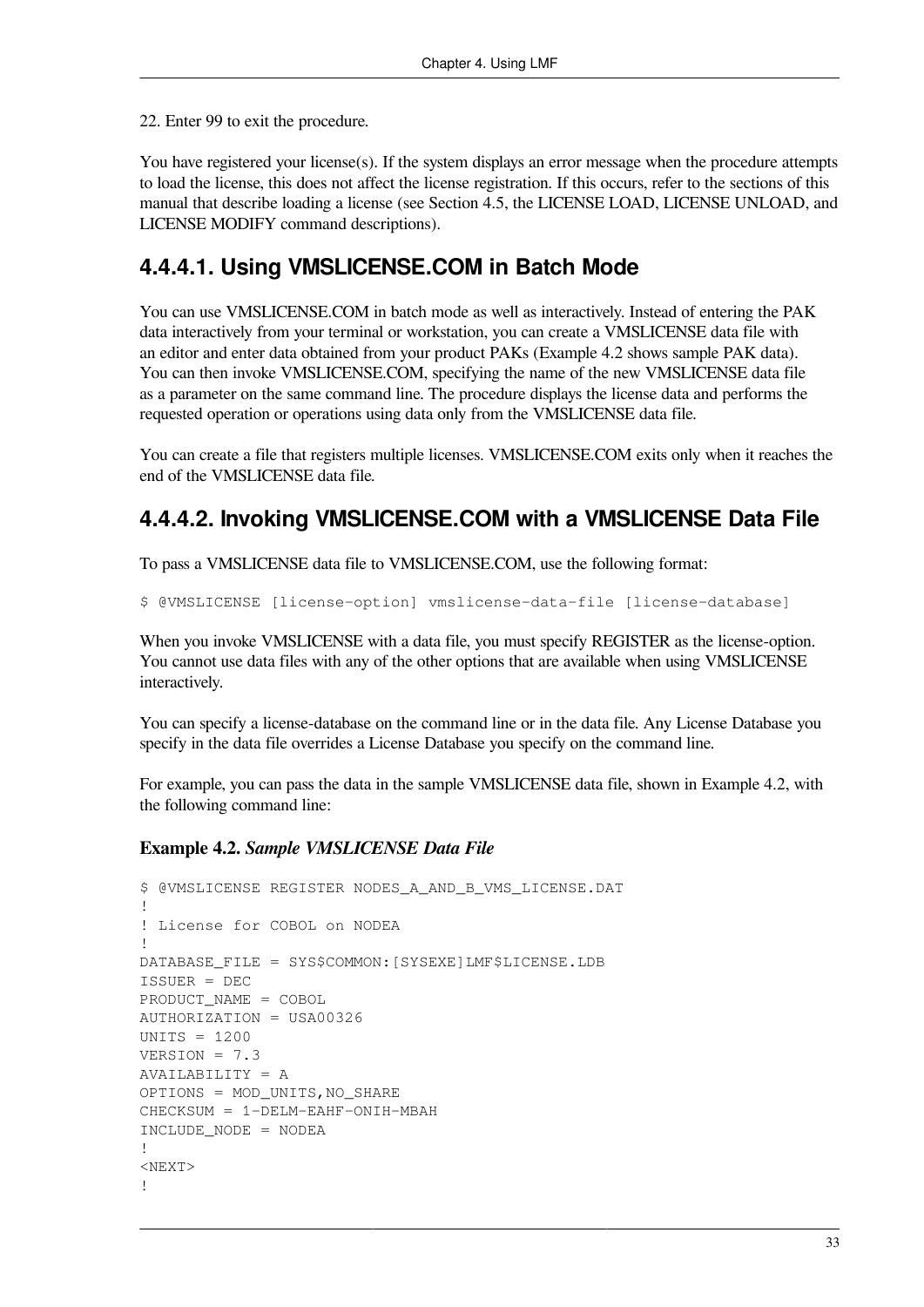```
! License for COBOL on NODEB
!
AUTHORIZATION = USA00327
UNITS = 800
CHECKSUM = 1-PATC-IDOH-EPOF-MOHG
INCLUDE_NODE = NODEB
```
### **4.4.4.3. Creating VMSLICENSE Data Files**

When you create a VMSLICENSE data file to be processed by VMSLICENSE.COM, you must follow these rules:

• Specify all PAK data as parameters in the form of DCL assignment statements. Use the following format:

parameter = parameter-value ! comment

The following table lists the parameters allowed in the VMSLICENSE data file. You must use the exact parameter names, or VMSLICENSE ignores the line in the VMSLICENSE data file and returns an error message.

• Separate the end of one license registration from the beginning of another with the following special license data separator:

<NEXT>

- Precede each comment with an exclamation point; VMSLICENSE ignores everything to the right of an exclamation point when processing the line.
- Separate words in the VMSLICENSE data file with any number of spaces or tabs.
- List parameters in any order in the VMSLICENSE data file.

**Table 4.1. Parameters Used with VMSLICENSE.COM**

| <b>Parameter</b>     | <b>Description</b>                                                                                                                                                                                                                                  |
|----------------------|-----------------------------------------------------------------------------------------------------------------------------------------------------------------------------------------------------------------------------------------------------|
| <b>AUTHORIZATION</b> | String that, when used with the PAK issuer string, identifies the license you<br>want to register.                                                                                                                                                  |
| <b>AVAILABILITY</b>  | License unit code that corresponds to a LURT value or to a constant value.                                                                                                                                                                          |
| <b>CHECKSUM</b>      | Verification string of 17 characters created by the PAK issuer for each PAK<br>with this format: n-cccc-cccc-cccc-cccc where: n is an integer and<br>$\circ$ is an alphabetic character from A through P.                                           |
| <b>DATABASE FILE</b> | Location of the License Database to be used. The default file<br>specification is defined by the logical LMF\$LICENSE, which points to<br>SYS\$COMMON: [SYSEXE]LMF\$LICENSE.LDB on an unmodified<br>OpenVMS system.                                 |
| <b>DATE</b>          | Product date specifying that the license authorizes use of all product versions<br>released on or before the date.                                                                                                                                  |
| <b>HARDWARE ID</b>   | Identification number of the hardware on which the product is licensed. On<br>I64 systems, this field is used to specify the number of SOCKETS. If your<br>PAK does not list SOCKETS=n in the HARDWARE_ID field, then your<br>license is unlimited. |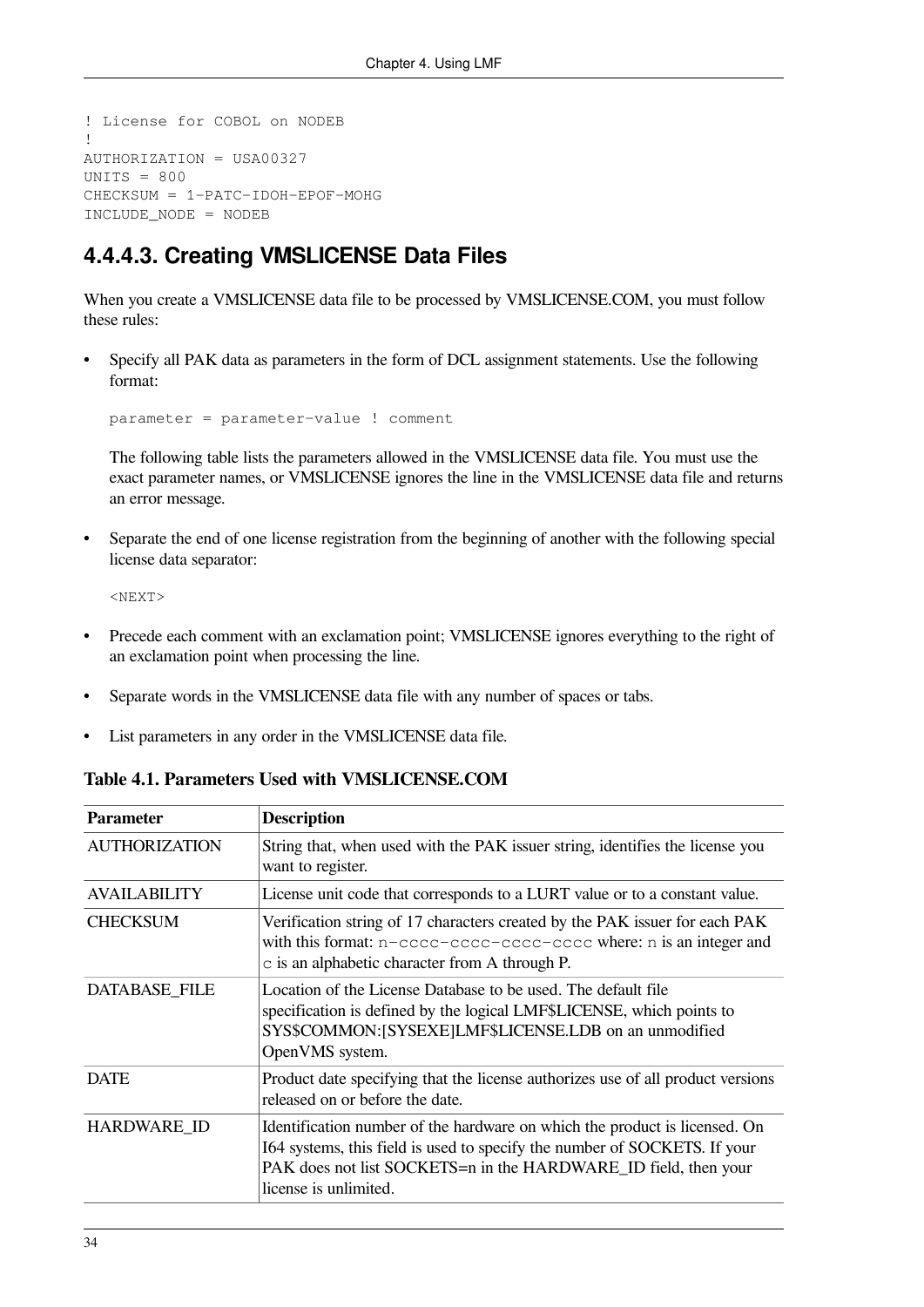| <b>Parameter</b>        | <b>Description</b>                                                                                                                                    |  |
|-------------------------|-------------------------------------------------------------------------------------------------------------------------------------------------------|--|
| <b>INCLUDE_NODE</b>     | Nodes in an OpenVMS Cluster environment that can access the licensed<br>product. INCLUDE_NODE can specify one or more nodes in a clustered<br>Galaxy. |  |
| <b>ISSUER</b>           | Company that issued the PAK for this product.                                                                                                         |  |
| <b>OPTIONS</b>          | List of license options from a PAK.                                                                                                                   |  |
| <b>PRODUCER</b>         | Company that owns this product.                                                                                                                       |  |
| PRODUCT_NAME            | Product with a license to register. Use the product name exactly as it appears<br>on the PAK.                                                         |  |
| <b>RESERVE_LIST</b>     | Users (or activities) allowed to access the product license.                                                                                          |  |
| <b>TERMINATION DATE</b> | Date on which the product license is no longer valid.                                                                                                 |  |
| <b>TOKEN</b>            | Product token string from a PAK                                                                                                                       |  |
| <b>UNITS</b>            | Number of license units from a PAK.                                                                                                                   |  |
| <b>VERSION</b>          | Version limits from a PAK of the product for which you have a license.                                                                                |  |

### **4.4.4.4. Using VMSLICENSE.COM Default Value Rules**

If you do not specify a value for a parameter in a VMSLICENSE data file, VMSLICENSE substitutes default values. The current default values are ISSUER=VSI and PRODUCER=VSI. All other license parameters have null values until you specify a value.

After you specify a license parameter in the VMSLICENSE data file, the parameter becomes the new default value until the next occurrence of the parameter sets a new default value. To set or reset the value of a parameter to null, use a line of the following form:

 $parameter = "$ 

For example, if the most recent PAK data set the INCLUDE\_NODE parameter to a specific node, reset the parameter to null for the current and subsequent PAKs by entering the following:

```
INCLUDE NODE = ""
```
## **4.4.5. Using the LICENSE REGISTER Command**

You can directly register (and load) a license with LICENSE commands. For example:

```
$ LICENSE REGISTER CRYPTICALMENT /ISSUER=VSI -
_$ /AUTHORIZATION=USA126087 /PRODUCER=VSI /UNITS=460 -
_$ /VERSION=8.4 /TERMINATION_DATE=31-DEC-2019 /AVAILABILITY=E -
_$ /OPTIONS=(MOD_UNITS) /CHECKSUM=1-BGON-IAMA-GNOL-AIKO
$ LICENSE LOAD CRYPTICALMENT
LICENSE-I-LOADED, VSI CRYPTICALMENT was successfully loaded with 460 units
\mathsf{S}
```
After you successfully register a license in the License Database (the default file specification is SYS\$COMMON:[SYSEXE]LMF\$LICENSE.LDB), you can enter the LICENSE LIST/FULL command to display the data in the database.

```
$ LICENSE LIST /FULL /AUTHORIZATION=USA126087 CRYPTICALMENT
Use CTRL/Z to exit, PF3-PF4 for Previous-Next Screen and Arrow Keys to
scroll.
```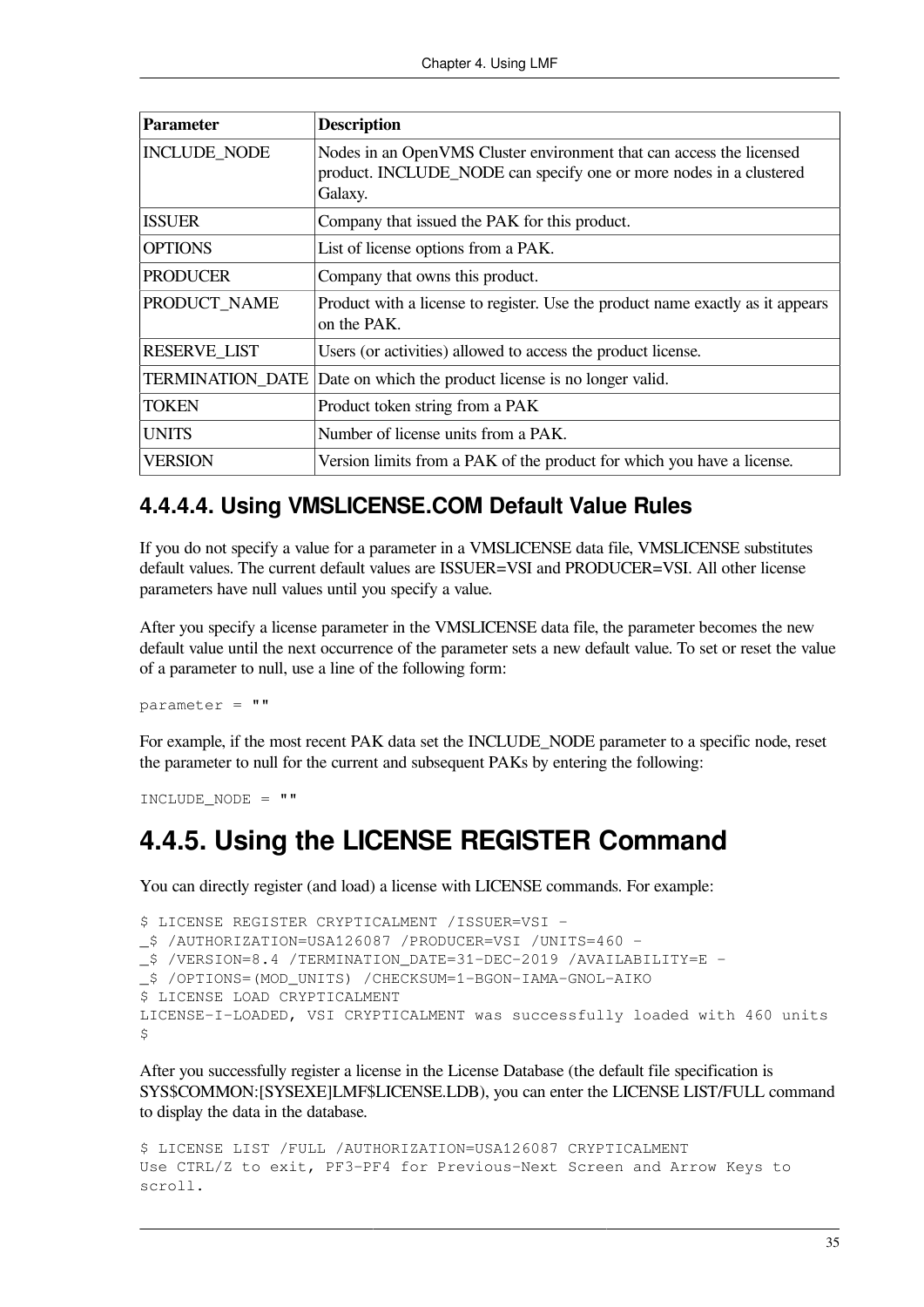```
License Management Facility V1.2
License Database File: SYS$COMMON:[SYSEXE]LMF$LICENSE.LDB
Created on: 28-AUG-2019
Created by user: GRAHAM
Created by LMF Version: V1.2
----------------------------------------------------------
Issuer: VSI
Authorization: USA126087
Product Name: CRYPTICALMENT
Producer: VSI
Units: 460
Version: 8.4
Release Date: (none)
PAK Termination Date: 31-DEC-2019
Availability: E (System Integrated Products)
Activity: 0
Options: MOD_UNITS
Hardware ID:
Revision Level: 1
Status: Active
Command: REGISTER
Modified by user: GRAHAM
Modified on: 23-SEP-2019 14:32:23.41
```
When a license is successfully loaded with VMSLICENSE.COM or the LICENSE LOAD command, LMF displays an informational message.

## **4.4.6. Displaying License Information**

To display information from the License Database about specific licenses, enter the LICENSE LIST command.

To display information in memory about loaded licenses, enter the SHOW LICENSE command. This command displays licenses loaded on the current node, and displays any reservation list associated with each license.

# <span id="page-43-0"></span>**4.5. Loading a License**

To allow users to access a product, you must load each registered license. Loading a license transfers data from the on-disk License Database into system memory. The following table shows the methods of license loading for LMF:

| Method Used to Register a License               | <b>Loading Method</b>                   |
|-------------------------------------------------|-----------------------------------------|
| Registered with VMSLICENSE.COM                  | Confirm the load option.                |
| Registered with the LICENSE REGISTER<br>command | Use the LICENSE LOAD command.           |
| Previously registered system starting up        | System loads the license automatically. |

The following figure illustrates the license loading process for a standalone system. Whether the license manager enters the LICENSE LOAD command or the system automatically loads all registered licenses during startup, the license information is transferred to the system memory of node ART.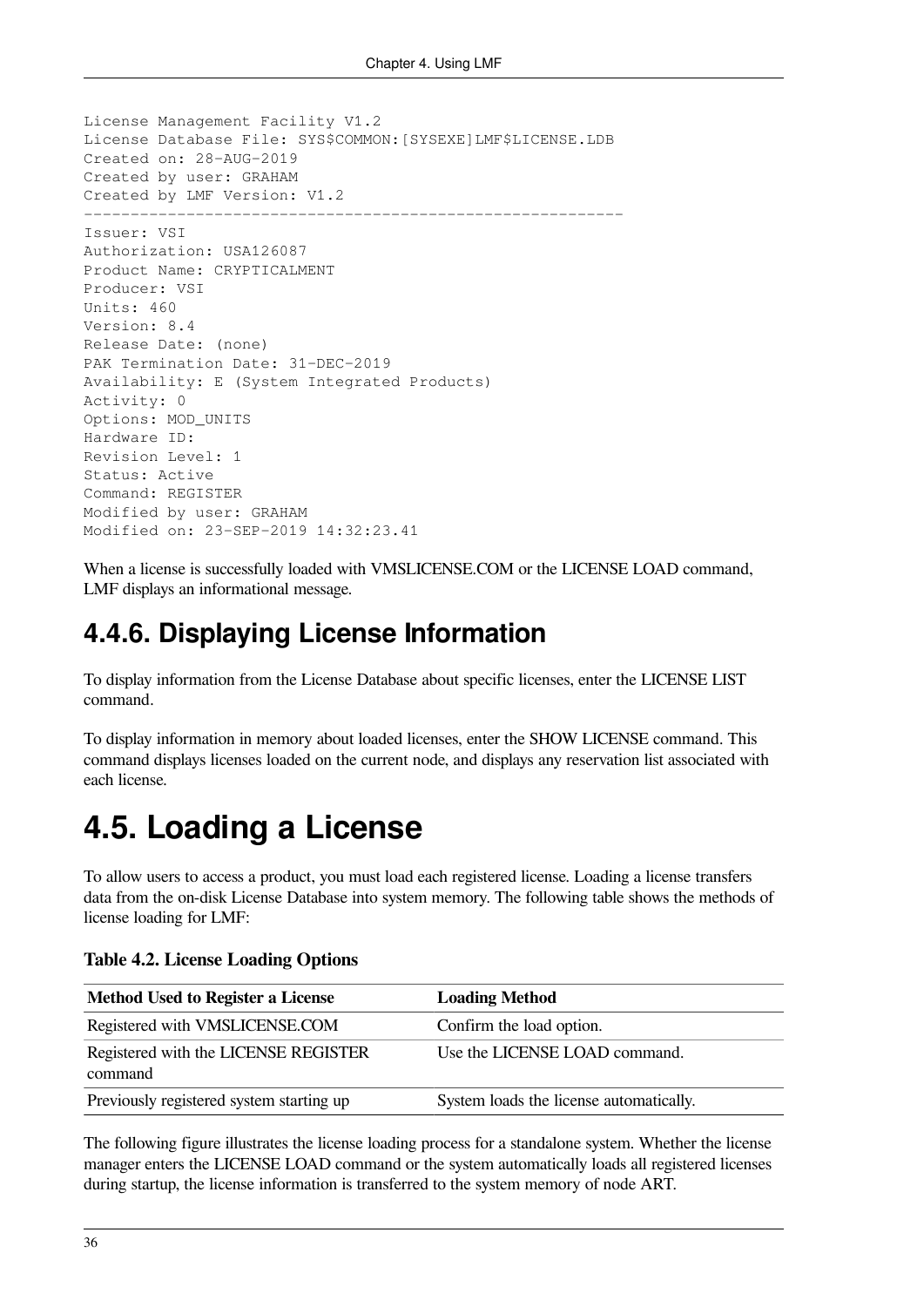

#### **Figure 4.4. Loading a License**

### **4.5.1. Loading Licenses in an OpenVMS Cluster Environment**

Typically, any node can load a license registered in the common License Database. For predictability, security, performance, or economic reasons, you can limit which nodes can access a product license intended to be shared among nodes. In an OpenVMS Cluster environment, you control access by modifying the license's include list. Use the LICENSE MODIFY command and either the /INCLUDE or /EXCLUDE qualifier to specify which cluster nodes can load the license. By changing the include list, you can create the effect of moving a product from node to node. [Section](#page-47-0) 4.6.2 describes the process in detail. Note that you cannot share licenses that have the NO\_SHARE option. They must be assigned to a single node.

You can also control which users in an OpenVMS Cluster environment can access a product license. Control access by modifying the license's reservation list. Use the LICENSE MODIFY command with the /RESERVE qualifier to specify which users can access the license.

In an OpenVMS Cluster environment, license loading involves transferring, or loading, license information from the on-disk License Database into system memory of the current node. The number and combination of licenses for an OpenVMS Cluster environment can be complex, which in turn makes the loading process complex and sometimes confusing. The general rule is that nodes specified on include lists or not specified on exclude lists of the LICENSE MODIFY command can load a registered license.

As each system starts up, it loads any licenses to which it has access. If you need to load a license for all assigned nodes of a running cluster, you can use the OpenVMS System Management utility (SYSMAN), which is described in the *VSI OpenVMS System Manager's Manual*. The following figure illustrates the loading process in an OpenVMS Cluster environment.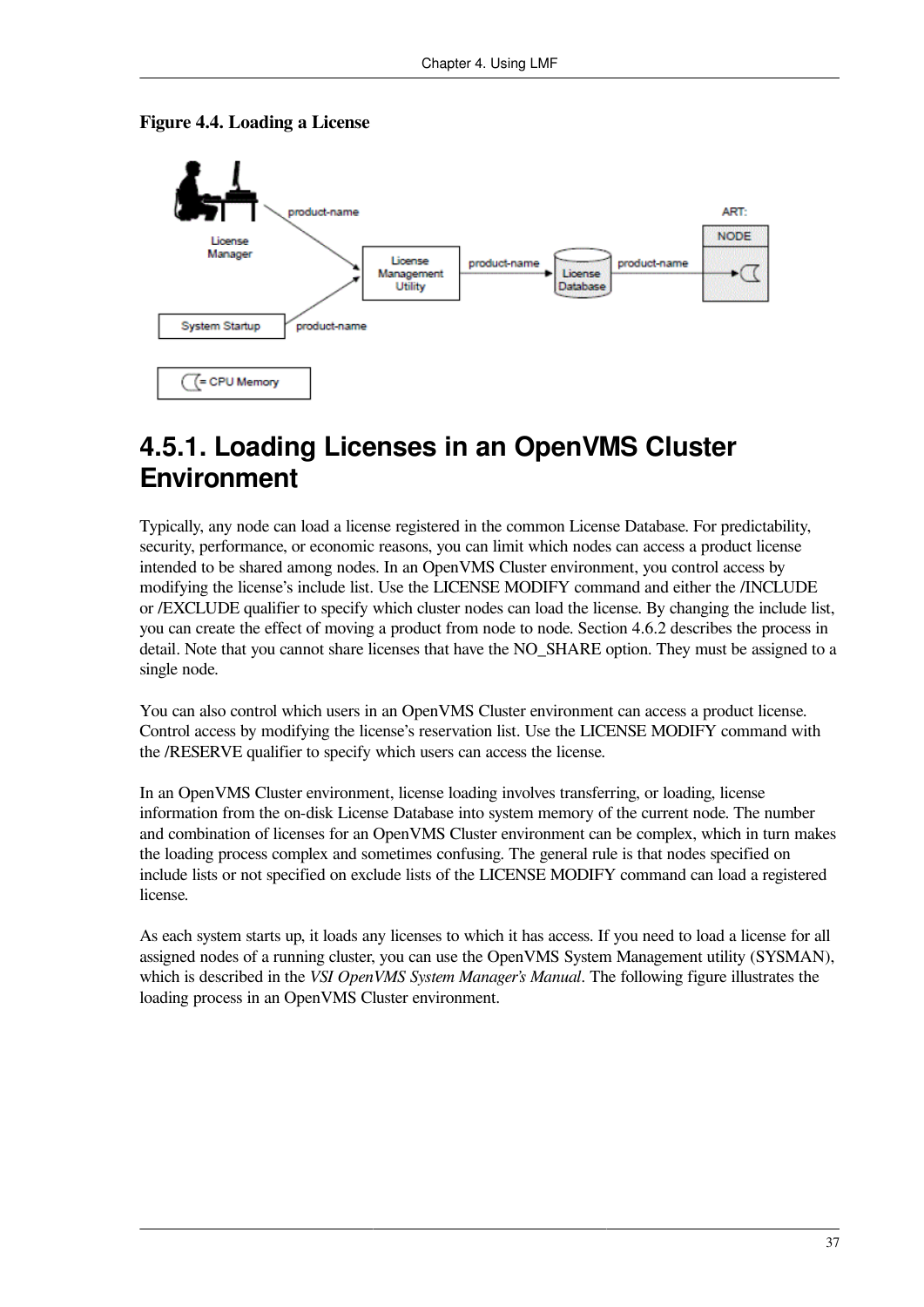#### **Figure 4.5. Loading a License in a Cluster**

\$ LICENSE MODIFY /EXCLUDE=THEATR product-name \$ RUN SYS\$SYSTEM:SYSMAN SYSMAN> SET ENVIRONMENT /CLUSTER SYSMAN> LICENSE LOAD product-name



# **4.6. Managing Licenses After Registration**

After you register licenses, you can manage them. While system managers can perform these tasks, managers of cluster environments and large multiple-user systems may also have an interest in managing products and product licenses.

For example, a cluster manager can use LMF to control which nodes can access a database product using important data (see [Section](#page-47-0) 4.6.2). All system managers, however, may want to monitor license data using LICENSE commands. VMSLICENSE.COM, LICENSE commands, and the DCL command SHOW LICENSE can perform most license management tasks, including:

- Listing registered licenses
- Showing loaded licenses
- Making loaded licenses unavailable—either permanently or temporarily
- Transferring licenses from one database to another
- Modifying licenses—such as termination dates or reservation lists

# **4.6.1. Restricting Product Use**

LMF provides the following commands and qualifiers for controlling access to licensed products.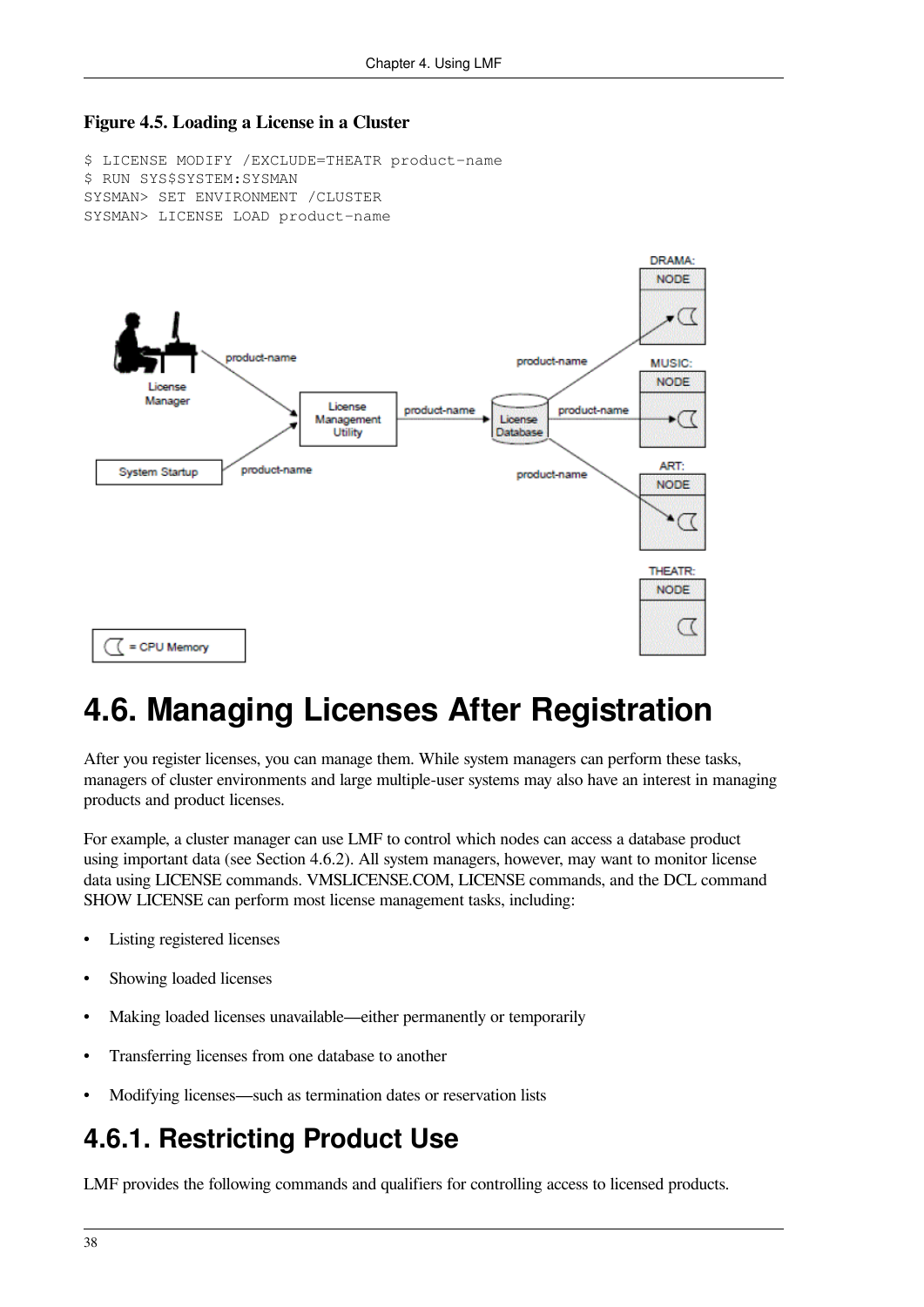### **4.6.1.1. Fastest Method**

The quickest method to restrict access to products registered in the License Database is to unload the license with a LICENSE UNLOAD command. The product becomes unavailable to new users and unavailable to all users when the last process using the product finishes. The product remains inaccessible until either you or the system reloads the license.

Although LICENSE UNLOAD is fast, it is not permanent. Typically, at system startup, LMF loads all the licenses registered in the License Database. In addition, a license that is loaded remains loaded until either the system is shut down or you intervene.

### **4.6.1.2. For Inactive Licenses**

The following commands control license loading, which restricts product access. However, they do not unload loaded licenses or alter in-memory license data. For loaded licenses, use LICENSE UNLOAD.

• LICENSE DISABLE

Prevents the specified license from being loaded until you enter a LICENSE ENABLE command.

• LICENSE MODIFY /INCLUDE, LICENSE MODIFY /EXCLUDE

Makes the named nodes in an OpenVMS Cluster environment available or unavailable for license loading.

• LICENSE MODIFY/UNITS=number

Limits access when you set the unit number to be less than that required by your processor or cluster. Use if your license has the MOD UNITS option. Not all licenses have a specific number of units. Some licenses provide zero units, which is equivalent to unlimited units.

• LICENSE MODIFY/RESERVE=user-name

Makes the product available only to the users named in the reservation list. You must use this method if your license has the RESERVE\_UNITS option.

• LICENSE COPY

Automatically disables a license as you reregister it in another License Database. This command is similar in effect to LICENSE DISABLE except that it also registers the license in the other database.

• LICENSE ISSUE

Automatically disables a license so that you can then reregister it in another database. This command is similar in effect to LICENSE DISABLE except that it also produces a PAK replica to be registered elsewhere.

### **4.6.1.3. Permanent Methods**

For more permanent access restrictions, issue one of the following commands:

• LICENSE DELETE

Permanently deletes one or more licenses from a database, disallowing further license use. Use this command to eliminate terminated or unused licenses.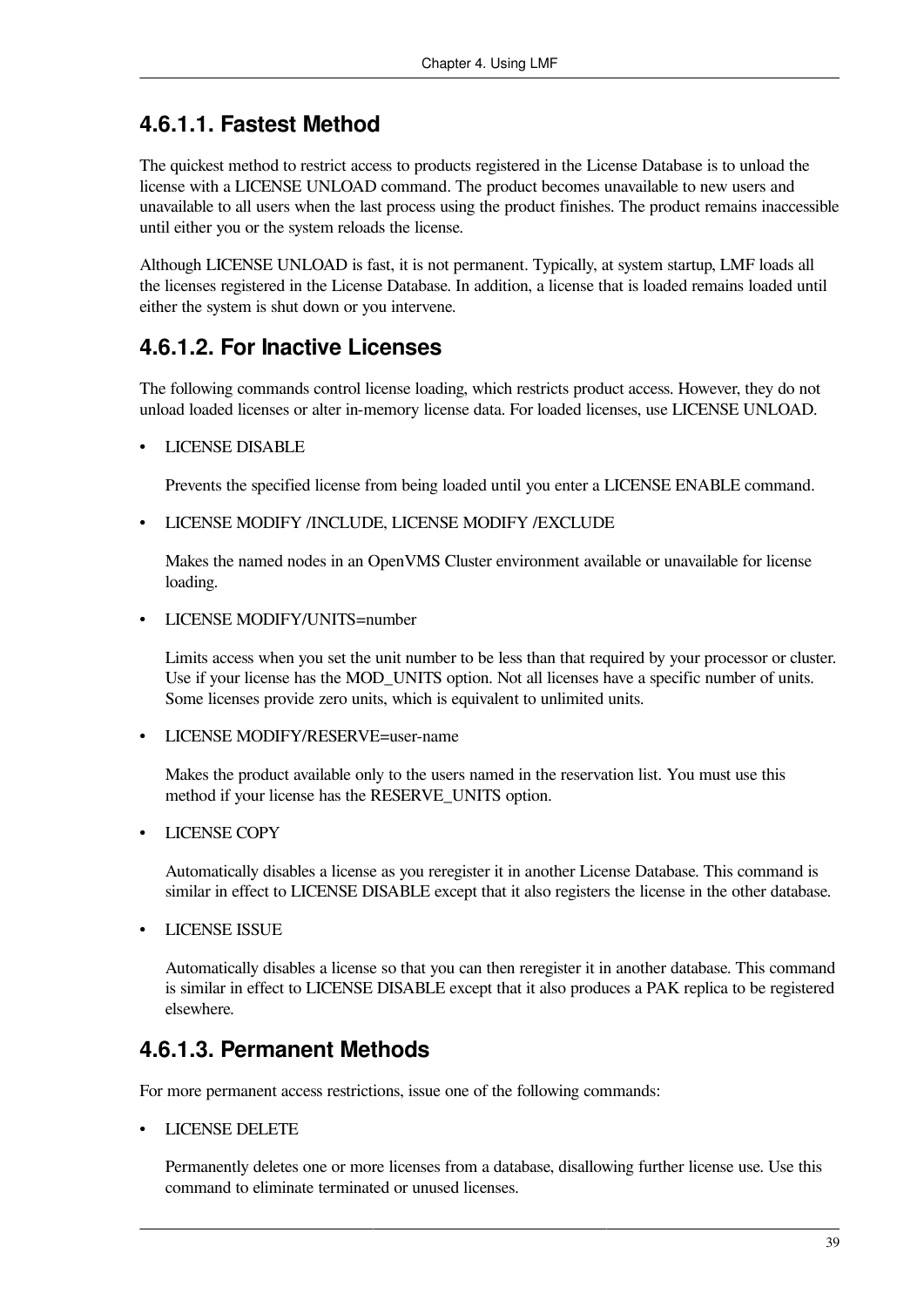#### • LICENSE MOVE

Automatically deletes a license as you reregister the license in another License Database. This command is similar in effect to LICENSE DELETE except that it also registers the license in the other database.

## <span id="page-47-0"></span>**4.6.2. Controlling Node Access to Licenses in Clusters**

In an OpenVMS Cluster environment, you can control which nodes have access to a product. Some product licenses require you to control access by creating include or exclude lists with the LICENSE MODIFY command.

In an OpenVMS Cluster environment, license units are available to all nodes by default. If you need to control which nodes in a cluster have access to a product license, you must use the LICENSE MODIFY command with the /INCLUDE or /EXCLUDE qualifiers. These qualifiers take an argument list of System Communications Services (SCS) node names. SCS node names are system parameters set with the System Generation utility (SYSGEN).

For example, if your cluster includes nodes MUSIC, ART, DANCE, and THEATR, you can specify that nodes MUSIC and ART have access to the software products registered in the License Database, while nodes DANCE and THEATR do not have access. The following command allows two nodes access to Pascal:

\$ LICENSE MODIFY/INCLUDE=(MUSIC,ART) PASCAL

You can perform the same task by using the /EXCLUDE qualifier. The following command specifies the same product access as the previous command:

#### \$ LICENSE MODIFY/EXCLUDE=(DANCE,THEATR) PASCAL

If a license does not provide enough license units for full availability across the cluster, use LICENSE MODIFY and one of these qualifiers. Otherwise, product availability is unpredictable. Products are authorized for use on nodes in the order in which they load the licenses. Unless you use an include list to control which nodes can load a product, the authorization to use a product can move from processor to processor during a series of system shutdowns and startups.

When you shut down a system, LMF automatically unloads all loaded licenses on that system. If another cluster member boots before the first system reboots, the second system, referring to the common License Database, can automatically load the same license. Although this can be helpful, it may not be your intention.

You can use the /INCLUDE and /EXCLUDE qualifiers with the LICENSE MODIFY command to determine who has access to the pool of units created by LMF when it loads combinable licenses. However, note the following:

- LMF combines units from combinable licenses (licenses with the same product name and type) into a single pool from which all authorized nodes may draw. By default, all nodes are authorized. To restrict the nodes that are authorized, assign an include or exclude list to each license for the product.
- Adding the NO\_SHARE option to PAKs prevents license units from being shared. You can use this option to reserve all the units on a PAK for a particular node in an OpenVMS Cluster.
- LMF unionizes all the include and exclude lists associated with combinable licenses. The resulting master list is all-inclusive; when combining licenses, a less restrictive list always overrides a more restrictive list.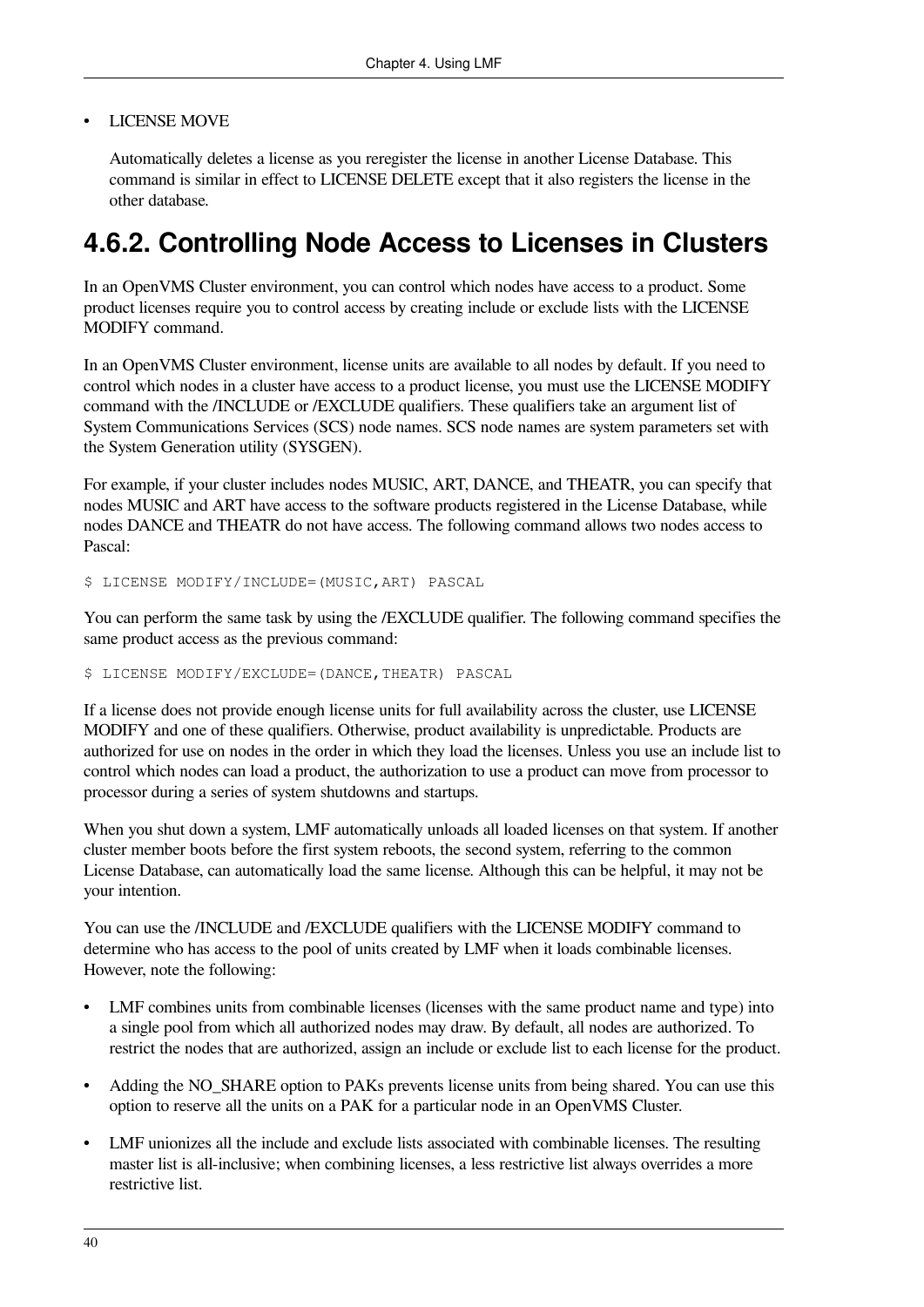• Assigning an include list to a license does not reserve the license units for the nodes in the list.

For example, if you assign an include list to four out of five combinable licenses, the default—all nodes are authorized—is in effect for the fifth license, and it overrides the lists on the other licenses. All nodes then have access to the product despite the include lists. Units for the product are allocated on a firstcome, first-served basis as the nodes in the cluster are booted, until the pool of units is depleted.

To ensure access exactly as you intend it, assign the same include or exclude list to each license. Purchasing more license units to fulfill requirements to run across the cluster is another option.

### **4.6.2.1. Effect of the NO\_SHARE Option**

Some licenses, such as OpenVMS operating system licenses, have the NO\_ SHARE option; they cannot be shared in a cluster environment. If you are using a common License Database, you must register a separate license for each cluster node and modify each to establish which node can load it. To ensure that LMF can load a NO\_SHARE license in a cluster environment, you have two choices, as follows:

- When you register with VMSLICENSE.COM, you are prompted for a node name. Enter the correct SCS node name at the prompt.
- If you use LICENSE REGISTER, you must follow up by entering a LICENSE MODIFY/INCLUDE=node-name command.

A cluster environment typically uses a single License Database, which should include one OpenVMS license for each cluster node. You can change the association of license and node as long as the number, type, and size of the licenses match the processors present.

For example, the cluster environment with nodes ART, MUSIC, DANCE, and THEATR should have four licenses, each one designated for a specific node. If you remove node THEATR and replace it with a node named CRAFTS, you must modify the license intended for THEATR to specify node CRAFTS.

Because an OpenVMS Cluster License Database often contains multiple licenses with the identical product name and producer, you should use the /AUTHORIZATION qualifier with LICENSE commands to uniquely identify a specific license. For example:

```
$ LICENSE MODIFY/INCLUDE=THEATR BASIC /AUTHORIZATION=USA123456
 .
 .
 .
$ LICENSE MODIFY/INCLUDE=CRAFTS COBOL
%LICENSE-E-AMBIG, information provided was ambiguous;
multiple licenses were found
$ LICENSE MODIFY/INCLUDE=CRAFTS COBOL /AUTHORIZATION=USA123456
```
### **4.6.2.2. Editing Include and Exclude Lists**

Each time you enter a LICENSE MODIFY command with an /INCLUDE or /EXCLUDE qualifier, LMF creates a new list. To edit an existing list, use the /ADD or /REMOVE qualifier in your command line. The following example illustrates the required syntax without using the /ADD or /REMOVE qualifier:

```
$ LICENSE MODIFY/INCLUDE=(ART,MUSIC,DANCE,THEATR) BASIC -
_$ /AUTHORIZATION=USA123456
 .
 .
 .
```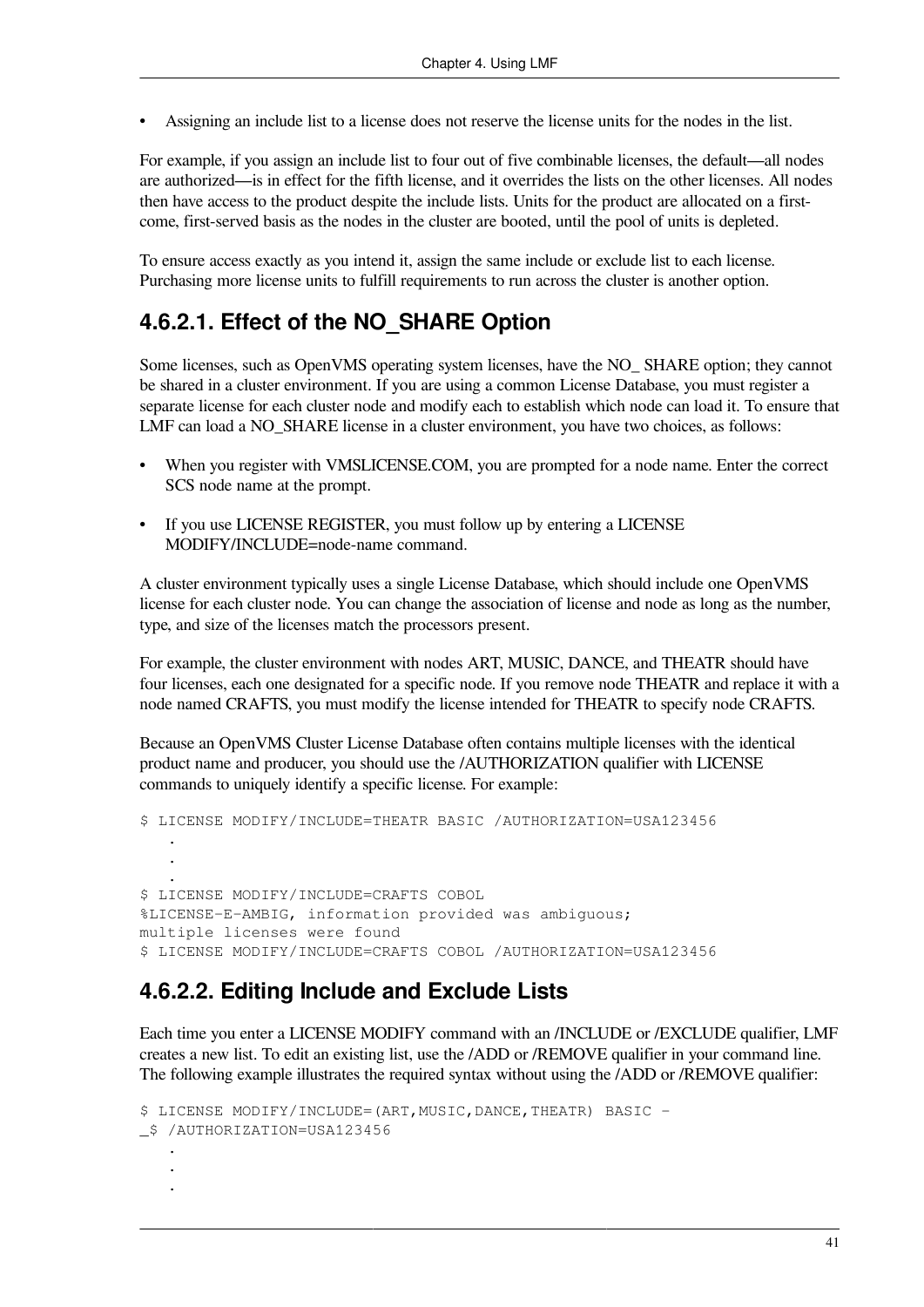```
$ LICENSE MODIFY/INCLUDE=(ART,MUSIC,DANCE,CRAFTS) BASIC -
_$ /AUTHORIZATION=USA123456
$ LICENSE UNLOAD BASIC
%LICENSE-I-LOADED, DEC BASIC was successfully loaded with 400 units
```
You can also use the following commands:

```
$ LICENSE MODIFY/INCLUDE=(ART, MUSIC, DANCE, THEATR) BASIC -
_$ /AUTHORIZATION=USA123456
 .
 .
 .
$ LICENSE MODIFY/REMOVE/INCLUDE=(THEATR) BASIC /AUTHORIZATION=USA123456
$ LICENSE MODIFY/ADD/INCLUDE=(CRAFTS) BASIC /AUTHORIZATION=USA123456
```
If your license uses the MOD\_UNITS option, you can also modify the size of a license in a cluster environment. To change the size of the license, enter a LICENSE MODIFY/UNITS=number command that specifies a number sufficient for your needs and allowed by your license agreement. For example, to change a license registered with 1000 license units to a 1500-unit license, enter:

```
$ LICENSE MODIFY/UNITS=1500 BASIC
$ LICENSE LOAD BASIC
```
#### **Note**

You can use the LICENSE MODIFY/UNITS command to increase the number of license units within the terms and conditions of your license agreement. If you need more license units than the number currently allowed by your license agreement, please contact your VSI representative for assistance in upgrading your license.

### **4.6.3. Controlling User Access**

To control which users have access to a product, use the LICENSE MODIFY command with the /RESERVE qualifier. This qualifier takes an argument list of user names called the reservation list. Although the definition of a user can differ from product to product, most products accept the user name that OpenVMS maintains for each account. This is the name you type at the Username prompt during login. See your product's Software Product Description (SPD) for details.

If your PAK specifies the RESERVE\_UNITS option, you must assign one or more users to a reservation list. The number of user names allowed per list depends on the number of activity units available. Calculate this number as you would for any activity license. For example, if a software product requires 50 license units per activity and your PAK provides 100 license units, you have a 2- activity license. If the PAK also specifies the RESERVE\_UNITS option, your reservation list with at least one, but no more than two, names. The following command assigns two users to a reservation list for the product called Terrapin:

\$ LICENSE MODIFY /RESERVE=(R\_HUNTER, J\_BARLOW) TERRAPIN

Note that the LICENSE MODIFY command affects only data in the License Database; it does not affect licenses already loaded. To change a loaded license, reload it with a LICENSE LOAD command. For example:

```
$ LICENSE MODIFY /RESERVE=(R_HUNTER,J_BARLOW) TERRAPIN
$ LICENSE LOAD TERRAPIN
```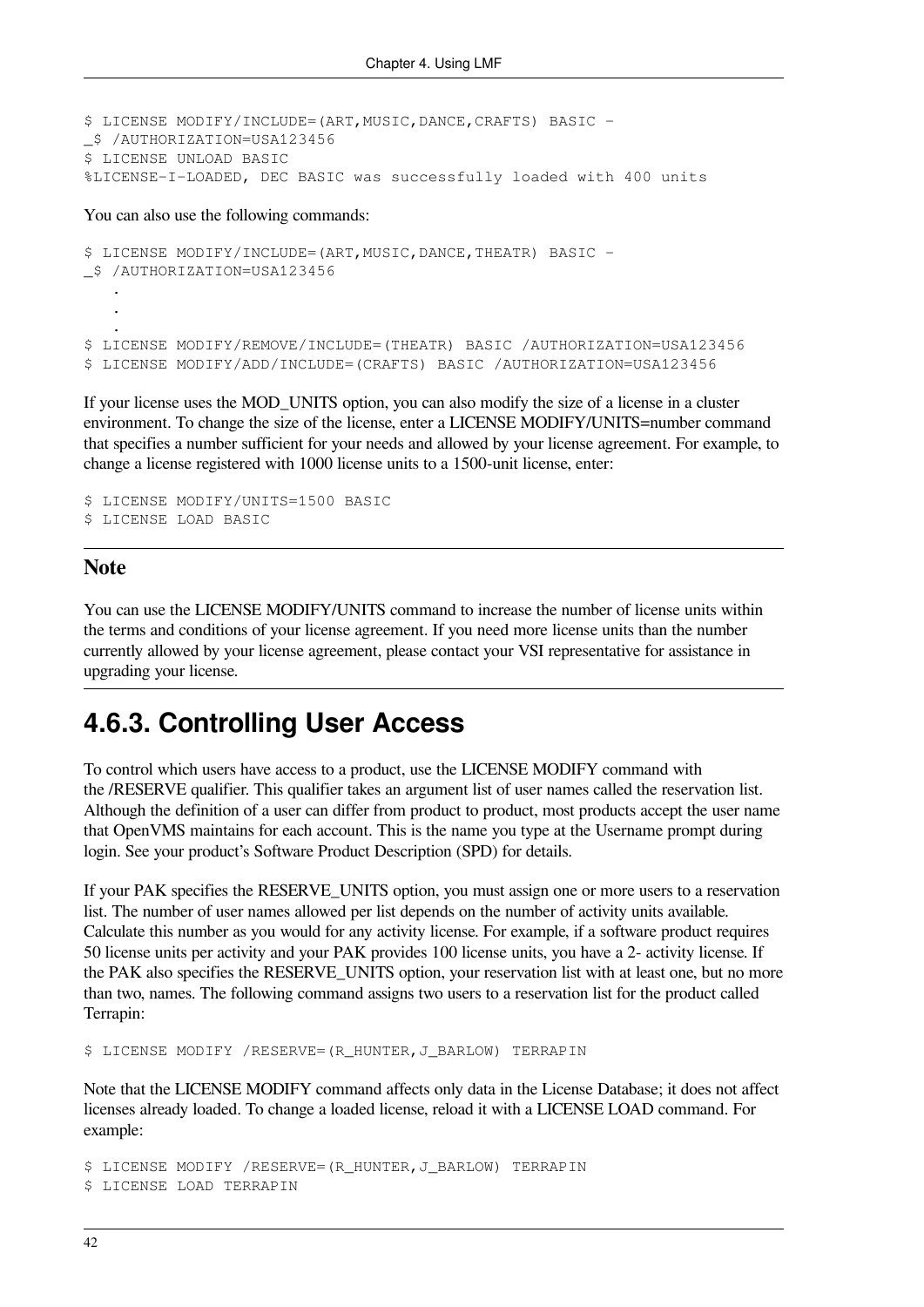```
%LICENSE-I-UNLOADED
LICENSE-I-LOADED, DEC TERRAPIN was successfully loaded with 200 units
```
To add more user names to the reservation list, use the /ADD qualifier and the /RESERVE qualifier, as follows:

\$ LICENSE MODIFY /ADD /RESERVE=(P\_LESH,M\_HART) TERRAPIN

This adds new users P\_LESH and M\_HART to any list already established for the specified product. You can remove a user name with the /REMOVE qualifier.

#### **Note**

LMF does not restrict you from creating incorrect reservation lists. If a user on a reservation list is being denied access to a product, check the reservation list (or reservation lists with multiple licenses for the same product) for the following:

- Too many names. If you repeat a user name, LMF can reject a valid user name entry after reaching the allowed number of users for the license. LMF provides a warning when it loads a license with a list that is too long.
- Incorrect spelling of user names. LMF simply compares and counts user names. If you misspell a name in the reservation list, LMF denies access to the user trying to access a product. LMF still counts each misspelled name as a potential user.

You can have many Personal Use Licenses for the same product. For license loading, LMF combines all of the license units and determines the number of users according to the total number of units. Therefore, the total number of names on combined reservation lists for this product must not exceed the number LMF authorizes from the unit count, because LMF authorizes only the correct number from the lists and rejects extra names.

Although you can find extra or repeated names using one or more LICENSE LIST/FULL commands, you cannot easily predict which users LMF will reject. Do not assume that LMF denies access to the third name listed on the reservation list of a two-user license. The total number of names and total number of license units is the important calculation.

To load corrections to a reservation list you must enter the LICENSE LOAD command for the licenses. The following example includes the warning message for too many names:

```
$ LICENSE MODIFY/RESERVE=(R_HUNTER,J_BARLOW) TERRAPIN
$ LICENSE LOAD TERRAPIN
LICENSE-I-LOADED, DEC TERRAPIN was successfully loaded with 200 units
$ LICENSE MODIFY/ADD/RESERVE=(P_LESH,M_HART) TERRAPIN
$ LICENSE LOAD TERRAPIN
%LICENSE-I-UNLOADED
LICENSE-W-LONGLIST, reserve list for DEC TERRAPIN exceeds maximum
of 2, 2 names LICENSE-I-LOADED, DEC TERRAPIN was successfully
loaded with 200 units
```
Because LMF combines the license units, you can assign one long reservation list to a single license; LMF simply adds the license units from the combinable licenses and counts the names in all reservation lists for those licenses. If you have three combinable licenses that authorize use to six users, you can modify one of them to have a 6-name reservation list. Note that this differs from the behavior of include and exclude lists with node names in an OpenVMS Cluster.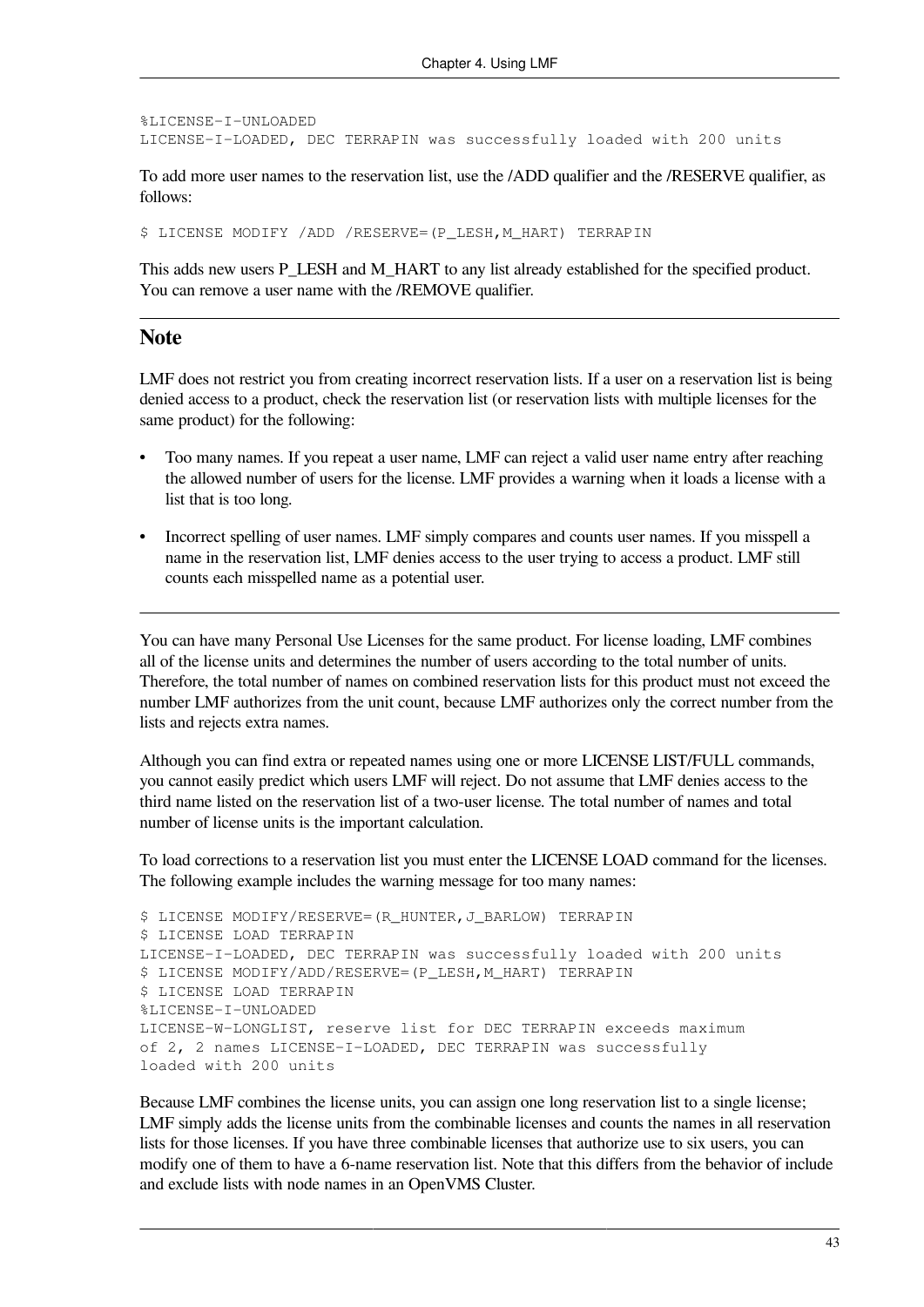## **4.6.4. Controlling Loading Order**

If you have many variations of licenses for a product (for example, with different versions, tokens, or hardware identifiers), and you think that you are not getting maximum use of the product, you can check the order of loading of the product licenses. By default, LMF assigns a selection weight to each license and loads each license in descending order of selection weight. The grant order is the order in which LMF checks licenses before granting one.

Loading is the process that LMF uses to store licenses in memory. Granting is the actual allocation of units to a user using a licensed product. Selection weights control the order in which LMF checks multiple licenses for a single product while attempting to perform a license grant for that product.

To determine grant order, enter the DCL command SHOW LICENSE/FULL. You can then enter the LICENSE LIST command with the /SELECTION\_WEIGHT qualifier to display the selection weight. Modify selection weights of licenses as needed with the /SELECTION\_WEIGHT qualifier to the LICENSE MODIFY command.

To change the selection weight, use LICENSE MODIFY/SELECTION\_WEIGHT, and then load the changed licenses with LICENSE LOAD.

# **4.7. Logical Name LMF\$DISPLAY\_OPCOM\_MESSAGE**

A previous version of this manual incorrectly stated that you must define the logical name LMF\$DISPLAY\_OPCOM\_MESSAGE in order for messages to appear.

If you have already defined this logical name, you should delete the definition.

Define the LMF\$DISPLAY\_OPCOM\_MESSAGE logical name only if you are explicitly directed by VSI to do so (for debugging purposes). When defined, this logical name causes many "noise" messages to be displayed on the operator's console. Some of these messages can be confusing and misleading to the point of suggesting that a product is not licensed when in fact it is.

To see if this logical name has been defined on your system, enter the following command:

\$ SHOW LOGICAL LMF\$DISPLAY\_OPCOM\_MESSAGE

To delete the logical name, enter the following command:

\$ DEASSIGN LMF\$DISPLAY\_OPCOM\_MESSAGE/EXEC/SYSTEM

# **4.8. Troubleshooting Licensing Problems**

If you are having problems that appear to be related to reaching PAK limits or missing licenses, you can perform basic troubleshooting using the LICENSE and SHOW LICENSE commands.

First, try listing the PAKs using the following command:

\$ LICENSE LIST /FULL

This command will list all the PAKs that are in the License Database (.LDB) file. These licenses may or may not have been loaded into the memory License Database. Check to make sure that all your active licenses have been loaded and that any unused licenses are not being loaded into the License Database.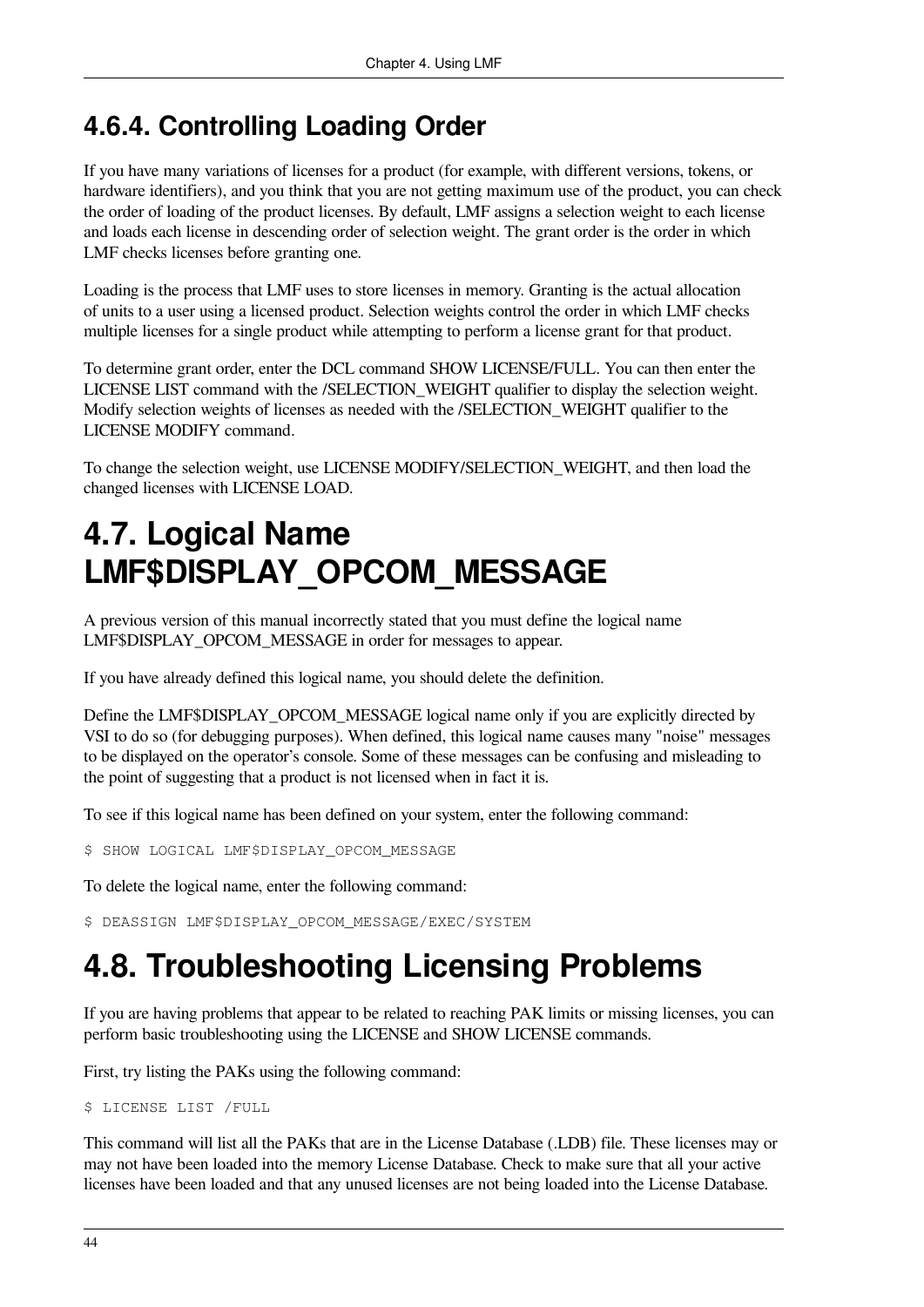Next, use the /HISTORY qualifier to check licensing activity.

\$ LICENSE LIST /HISTORY

This command shows you all the activity you have performed to the License Database. Make sure that the history matches what you think it should be.

You can also use the SHOW LICENSE command to see if the number of licenses is correct. The /UNIT\_REQUIREMENTS command displays the information in the License Unit Requirement Table.

\$ SHOW LICENSE /UNIT\_REQUIREMENTS

Use the /CLUSTER qualifier to display the license unit requirements for every node in an OpenVMS cluster.

Use the SHOW LICENSE/USAGE command to see how many license units are loaded and how many are allocated and available. SHOW LICENSE/USAGE also tells you the license type for each product on the system.

If you own multiple license types for a single product in an OpenVMS cluster, you can only view the usage information for the license type loaded on the node from which you issued the SHOW LICENSE/ USAGE command. To find out the usage of another license type loaded on another node, issue the command on that node.

In an OpenVMS Cluster, usage information is limited to the local license type. For example, LMF considers VAX and Alpha availability licenses different license types. If you are running both VAX and Alpha systems in a cluster, usage information for availability licenses is limited to the local system type. For example, if you have VSI C installed on all nodes in your OpenVMS Cluster, you can display VSI C license allocation on all the VAX nodes in the cluster from any VAX node with VSI C installed, but you will not observe any of the VSI C license allocations on the Alpha nodes.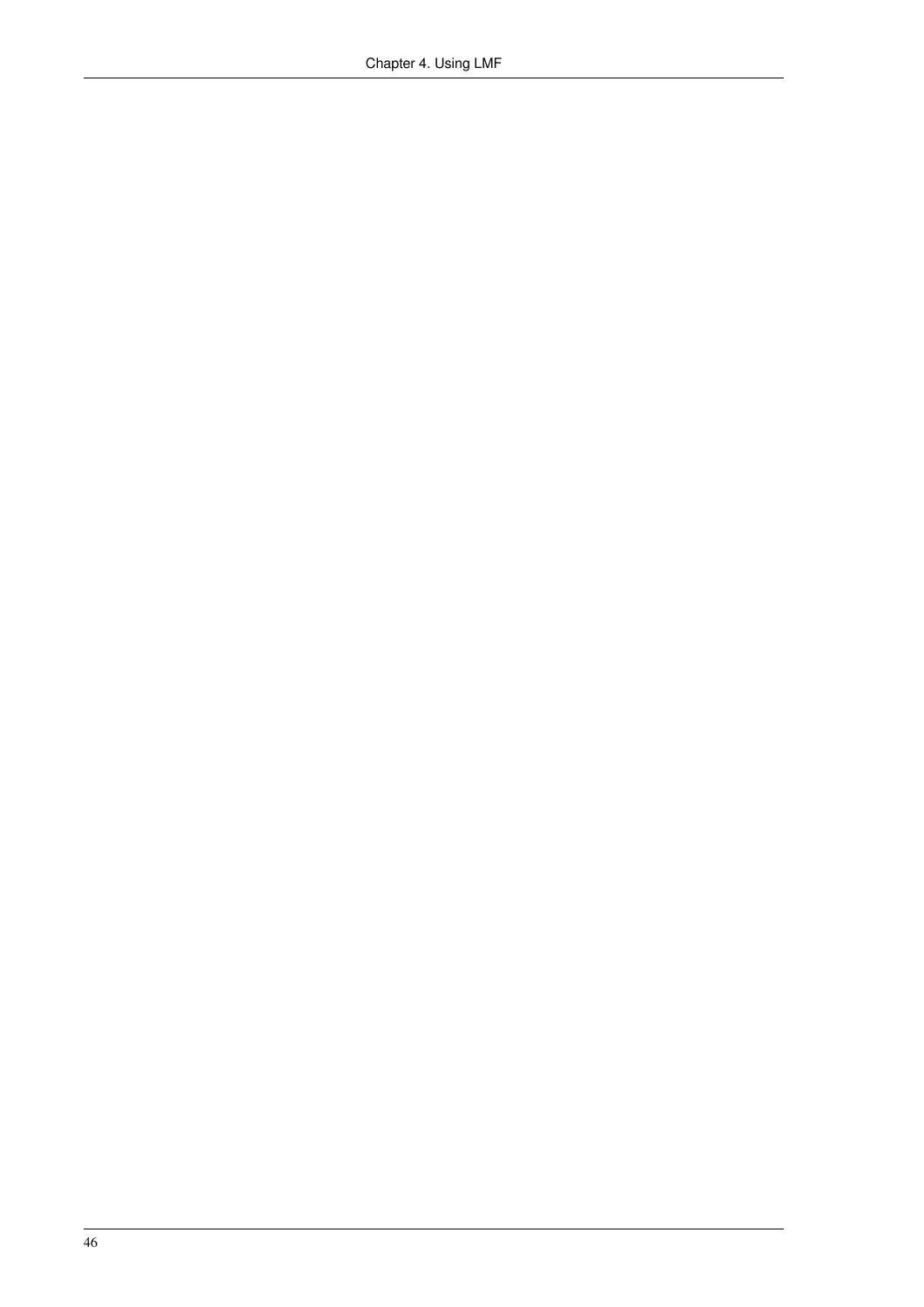# **Appendix A. Command Reference**

This appendix describes the syntax of the following License Management utility (LICENSE) and SHOW LICENSE commands:

[LICENSE](#page-54-0) COPY [LICENSE](#page-56-0) CREATE [LICENSE](#page-57-0) DELETE LICENSE [DISABLE](#page-59-0) [LICENSE](#page-60-0) ENABLE [LICENSE](#page-61-0) ISSUE [LICENSE](#page-64-0) LIST [LICENSE](#page-66-0) LOAD [LICENSE](#page-69-0) MODIFY [LICENSE](#page-74-0) MOVE LICENSE [REGISTER](#page-76-0) [LICENSE](#page-79-0) START LICENSE [UNLOAD](#page-80-0) SHOW [LICENSE](#page-81-0)

# <span id="page-54-0"></span>**LICENSE COPY**

LICENSE COPY — Copies licenses from one License Database to another. When you use LICENSE COPY, LMF disables the source license and registers a copy in the destination License Database as if it were a new license. If the terms and conditions of your license contract allow it, you can reenable the source database license by using LICENSE ENABLE. LICENSE COPY cannot be used to create a copy of a license in the same database as the source of the copy.

# **Format**

LICENSE COPY product-name[,...] output-database

# **Parameters**

#### **product-name[,...]**

Name or names of products with a license to be copied to the output License Database.

#### **output-database**

File specification of the License Database to which the license or licenses should be copied. This database must have been created previously using LICENSE CREATE. If you enter a partial file specification (for example, specifying only a directory), LMF\$LICENSE is the default file name, and .LDB is the default file type. If you do not specify a device or directory, the current default device and directory are used.

# **Qualifiers**

#### **/ALL**

Positional qualifier. Specifies that all licenses with the given product name should be copied. This qualifier affects only the product name that immediately precedes it in the command string.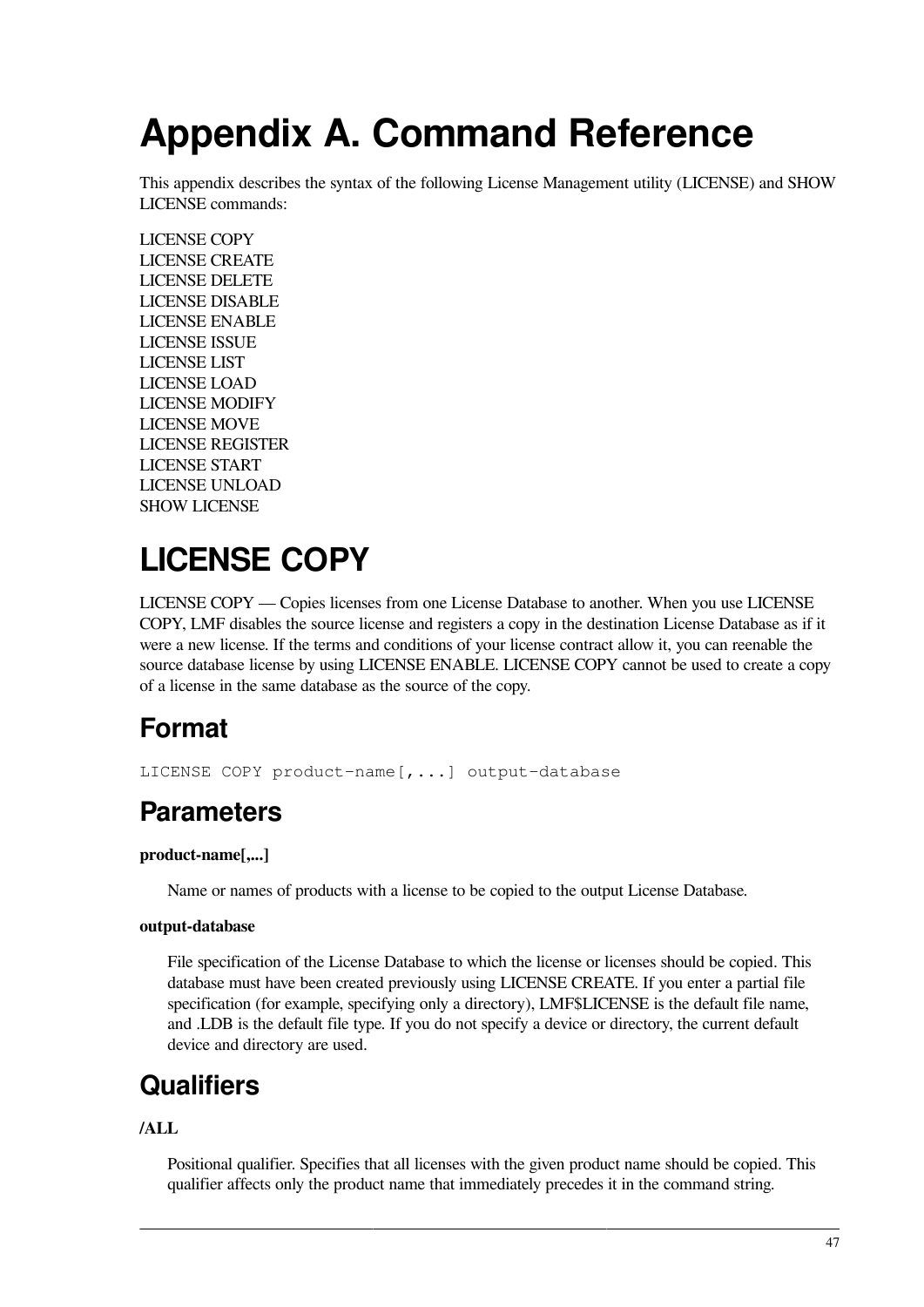#### **/AUTHORIZATION=string**

Positional qualifier. Specifies a string that helps identify the license you want to copy. You must enter the authorization string exactly as it appears on your PAK. Use this optional qualifier only if you need it to identify the license. This qualifier affects only the product name that immediately precedes it in the command string.

#### **/DATABASE=filespec**

Specifies the location of the License Database from which the license should be copied. The default file specification is defined by the logical name LMF\$LICENSE, which points to SYS\$COMMON:[SYSEXE]LMF\$LICENSE.LDB on an unmodified OpenVMS system. Use this optional qualifier only if you do not use the default License Database name and location.

#### **/ISSUER=string**

Positional qualifier. Specifies the name of the company (for example, VSI) that issued the PAK for the product. Use this optional qualifier only if you need to identify the license. This qualifier affects only the product name that immediately precedes it in the command string.

#### **/LOG /NOLOG (default)**

Controls whether LICENSE COPY displays the name of each license that it copies.

#### **/PRODUCER=string**

Positional qualifier. Specifies the name of the company (for example, VSI) that owns the product for which you have a license. Use this optional qualifier only if you need to identify the license. This qualifier affects only the product name that immediately precedes it in the command string.

### **Description**

To copy a license from one database to another, use LICENSE COPY. The following conditions apply to a LICENSE COPY transaction:

- The status of the source database license changes to disabled.
- Network copies are supported within the limits of remote FAL access. If you use access control strings, such as "USERNAME password" within the file specification, the actual password string is not stored.
- LICENSE COPY does not transfer any user-supplied data such as reservation lists, modified termination dates, modified units, include or exclude node lists, or comments.

### **Examples**

1. \$ LICENSE COPY FORTRAN BACKUP DATA:BACKUP.LDB

This command copies the Fortran license in the default License Database to the BACKUP\_DATA:BACKUP.LDB License Database. This command fails if there is more than one Fortran license in the default database.

2. \$ LICENSE COPY FORTRAN /DATABASE=BACKUP\_DATA:BACKUP.LDB -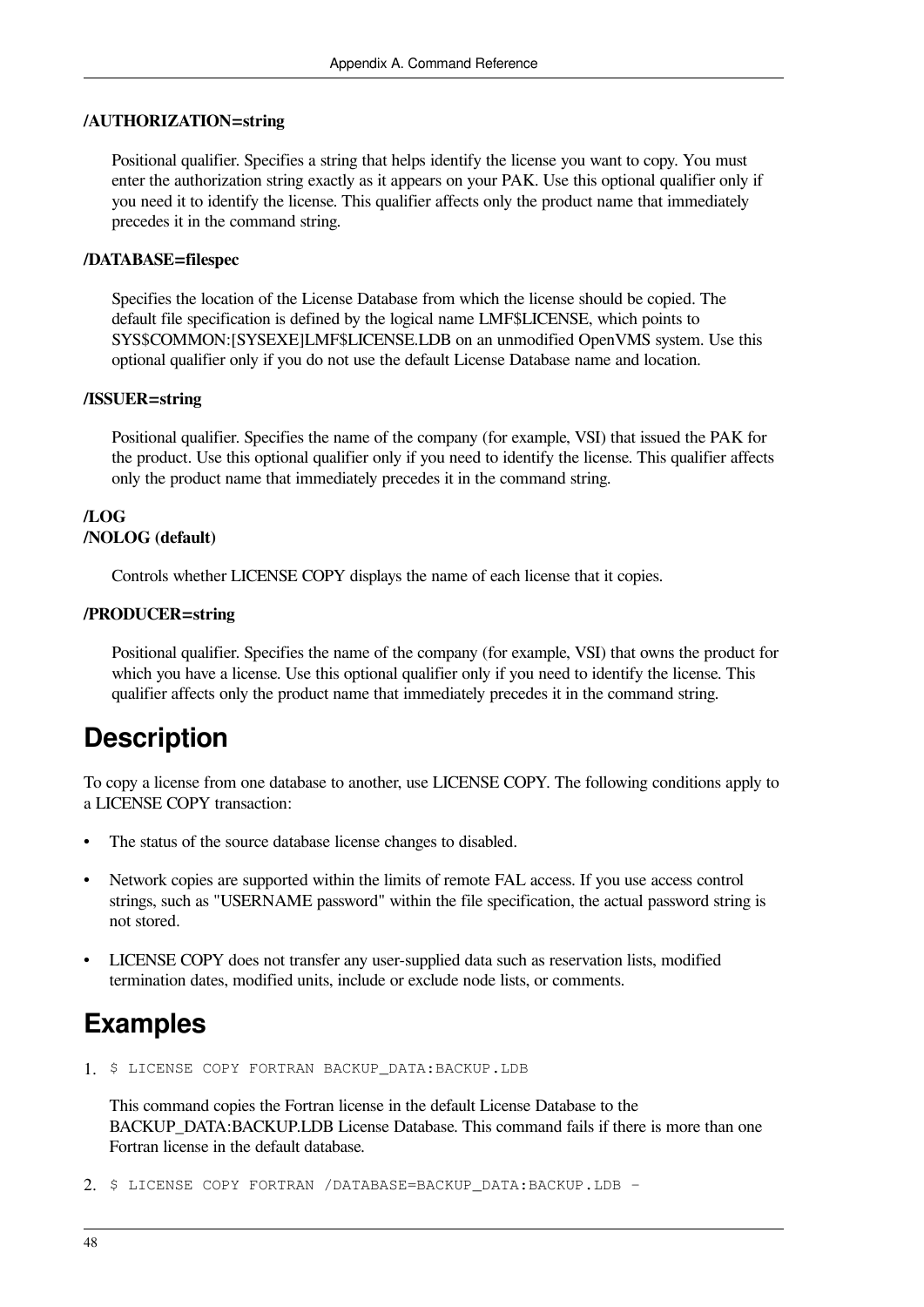\_\$ BACKUP\_DATA2:BACKUP2.LDB

This command copies the Fortran license in the source License Database to the BACKUP\_DATA2:BACKUP2.LDB\_License Database. This command fails if there is more than one Fortran license in the source database.

3. \$ LICENSE COPY FORTRAN /ALL BACKUP\_DATA:BACKUP.LDB

This command copies all Fortran licenses in the default License Database to the BACKUP\_DATA:BACKUP.LDB License Database.

4. \$ LICENSE COPY FOR\* BACKUP\_DATA:BACKUP.LDB

This command copies all licenses whose product names begin with the string ''FOR'' from the default License Database to the BACKUP\_ DATA:BACKUP.LDB License Database. In this case, using the wildcard character (\*) implies the use of /ALL.

5. \$ LICENSE COPY \* BACKUP DATA: BACKUP.LDB

This command copies all licenses from the default License Database to the BACKUP\_DATA:BACKUP.LDB License Database. In this case, using the wildcard character (\*) implies the use of /ALL.

6. \$ LICENSE COPY \* /PRODUCER=VSI BACKUP\_DATA:BACKUP.LDB

This command copies all licenses with the producer name VSI from the default License Database to the BACKUP\_DATA:BACKUP.LDB License Database. In this case, using the wildcard character (\*) implies the use of /ALL.

7. \$ LICENSE COPY D%% BACKUP\_DATA:BACKUP.LDB

This command copies all licenses beginning with a "D" followed by exactly two characters from the default License Database to the BACKUP\_ DATA:BACKUP.LDB License Database. In this case, using the wildcard character  $(\%)$  implies the use of /ALL.

# <span id="page-56-0"></span>**LICENSE CREATE**

LICENSE CREATE — Creates a License Database with no license records. Because LMF provides a default License Database in SYS\$COMMON:[SYSEXE]LMF\$LICENSE.LDB when OpenVMS is installed, you do not typically need to use this command. To use LMF, you must have a License Database file and the appropriate number of units for your system. On OpenVMS Alpha and VAX, the units are located in the License Unit Requirement Table (LURT) file (SYS\$COMMON:[SYSEXE]LMF\$LURT.DAT), which comes installed with OpenVMS. On OpenVMS I64, the units are based on the number of processor cores and the class of the machine specified in the PAK you receive with the license.

## **Format**

LICENSE CREATE

## **Parameters**

None.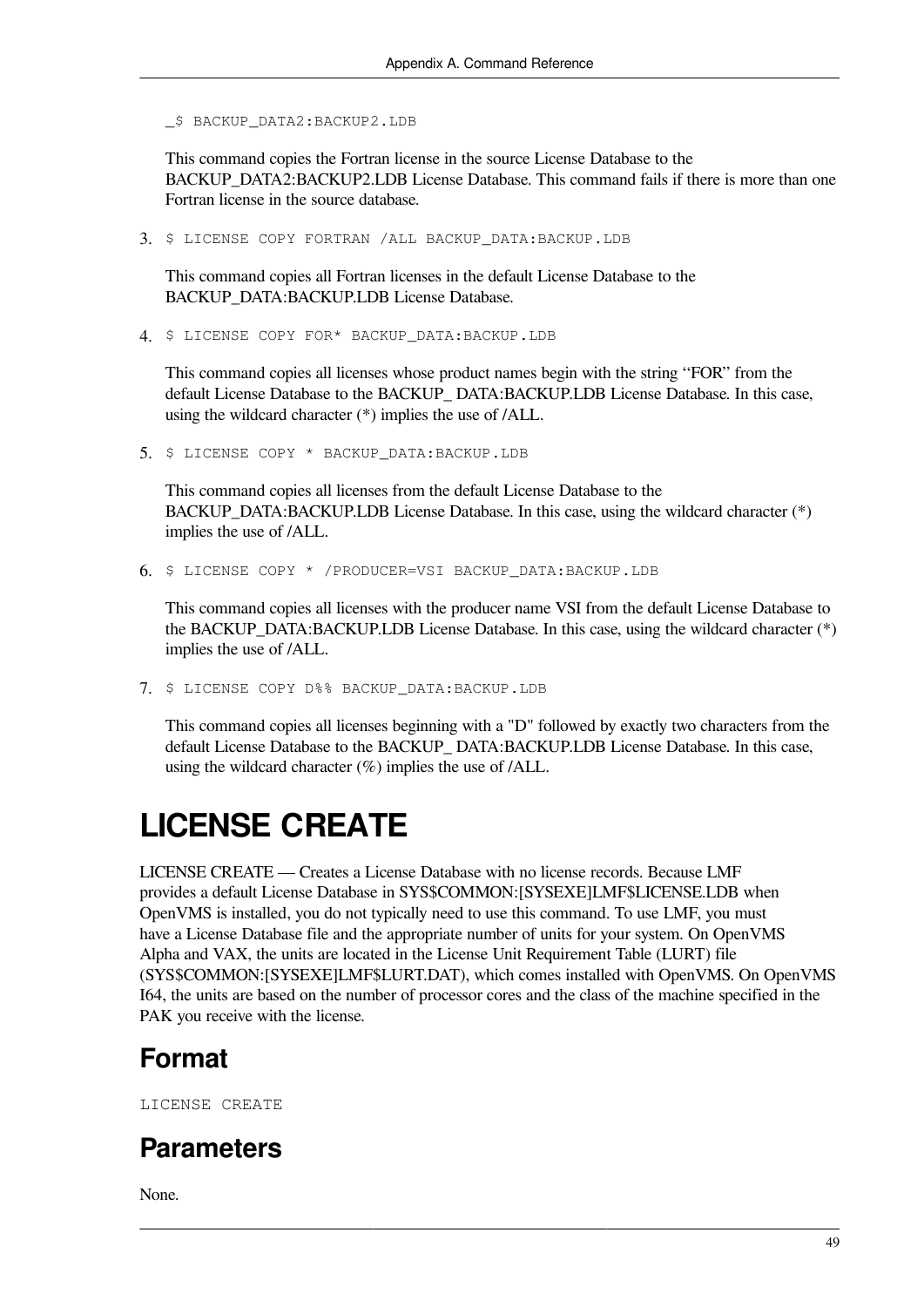## **Qualifier**

#### **/DATABASE=filespec**

Specifies the location of the License Database. The default file specification is defined by the logical name LMF\$LICENSE, which points to SYS\$COMMON:[SYSEXE]LMF\$LICENSE.LDB on an unmodified OpenVMS system.

## **Example**

\$ LICENSE CREATE /DATABASE=SYS\$MANAGER:LMF\$LICENSE.LDB

This command creates the License Database named LMF\$LICENSE.LDB in the directory SYS\$MANAGER.

# <span id="page-57-0"></span>**LICENSE DELETE**

LICENSE DELETE — Deletes one or more licenses and all history information for those licenses from the License Database.

## **Format**

LICENSE DELETE product-name[,...]

## **Parameter**

#### **product-name[,...]**

Name or names of products with a license to be removed from the License Database. You can delete only licenses that have been registered.

## **Qualifiers**

#### **/ALL**

Positional qualifier. Specifies that all licenses with the given product name should be deleted. This qualifier affects only the product name that immediately precedes it in the command string.

#### **/AUTHORIZATION=string**

Positional qualifier. Specifies a string that helps identify the license you want to delete. You must enter the authorization string exactly as it appears on your PAK. Use this optional qualifier only if you need it to identify the license. This qualifier affects only the product name that immediately precedes it in the command string.

#### **/DATABASE=filespec**

Specifies the location of the License Database from which the license or licenses should be deleted. The default file specification is defined by the logical name LMF\$LICENSE, which points to SYS\$COMMON:[SYSEXE]LMF\$LICENSE.LDB on an unmodified OpenVMS system. Use this optional qualifier only if you do not use the default License Database name and location.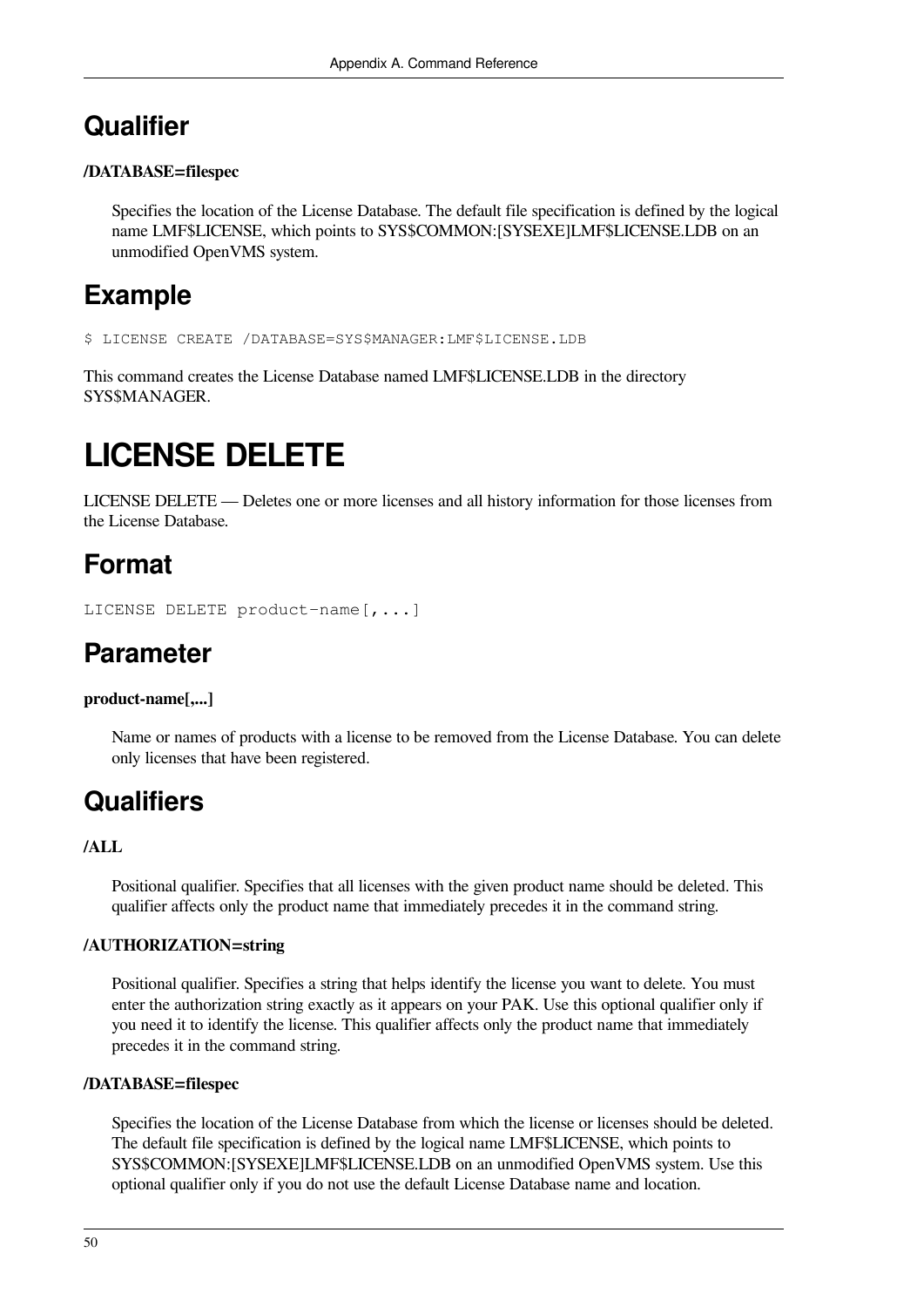#### **/ISSUER=string**

Positional qualifier. Specifies the name of the company (for example, VSI) that issued the PAK for the product. Use this optional qualifier only if you need it to identify the license. This qualifier affects only the product name that immediately precedes it in the command string.

#### **/LOG /NOLOG (default)**

Controls whether LICENSE DELETE displays the name of each license that it deletes.

#### **/PRODUCER=string**

Positional qualifier. Specifies the name of the company (for example, VSI) that owns the product for which you have a license. Use this optional qualifier only if you need it to identify the license. This qualifier affects only the product name that immediately precedes it in the command string.

#### **/STATUS=[(keyword)[,...]]**

Positional qualifier. Selects licenses to be deleted according to the product-name parameter specified and one or more license status keywords from the following list:

ALL (default)—Deletes all specified licenses in the database.

ACTIVE—Deletes all specified enabled licenses in the database. ACTIVE status means that the registered license is enabled for loading. For backward compatibility, the LICENSE LIST command identifies enabled licenses as having a status of active.

DISABLED—Deletes all specified disabled licenses in the database.

EXTINCT—Purges specified license information by deleting all extinct license records in the database. Extinct records are history records retained after a license is modified.

CANCELED—Deletes all specified canceled licenses in the database. Note that current versions of LMF do not set license status to canceled. Old licenses may have this status. If you enter more than one keyword, separate them with commas, and enclose the list in parentheses. You can abbreviate each option to the minimum number of characters needed to uniquely identify it.

If you enter more than one keyword, separate them with commas, and enclose the list in parentheses. You can abbreviate each option to the minimum number of characters needed to uniquely identify it.

### **Description**

Use LICENSE DELETE to delete licenses from the License Database. To tailor your command, use options to the /STATUS qualifier and wildcard characters in product name strings. File space is not released following LICENSE DELETE commands. For information on retrieving Record Management Services (RMS) file space, see the *VSI OpenVMS Record Management Utilities Reference Manual*.

## **Examples**

1. \$ LICENSE DELETE FORTRAN

This command deletes the Fortran license from the default License Database.

2. \$ LICENSE DELETE FORTRAN, COBOL, PASCAL

This command deletes the Fortran, COBOL and Pascal licenses from the default License Database.

```
3. $ LICENSE DELETE FORTRAN /DATABASE=MY$DISK:MYDATA.LDB
```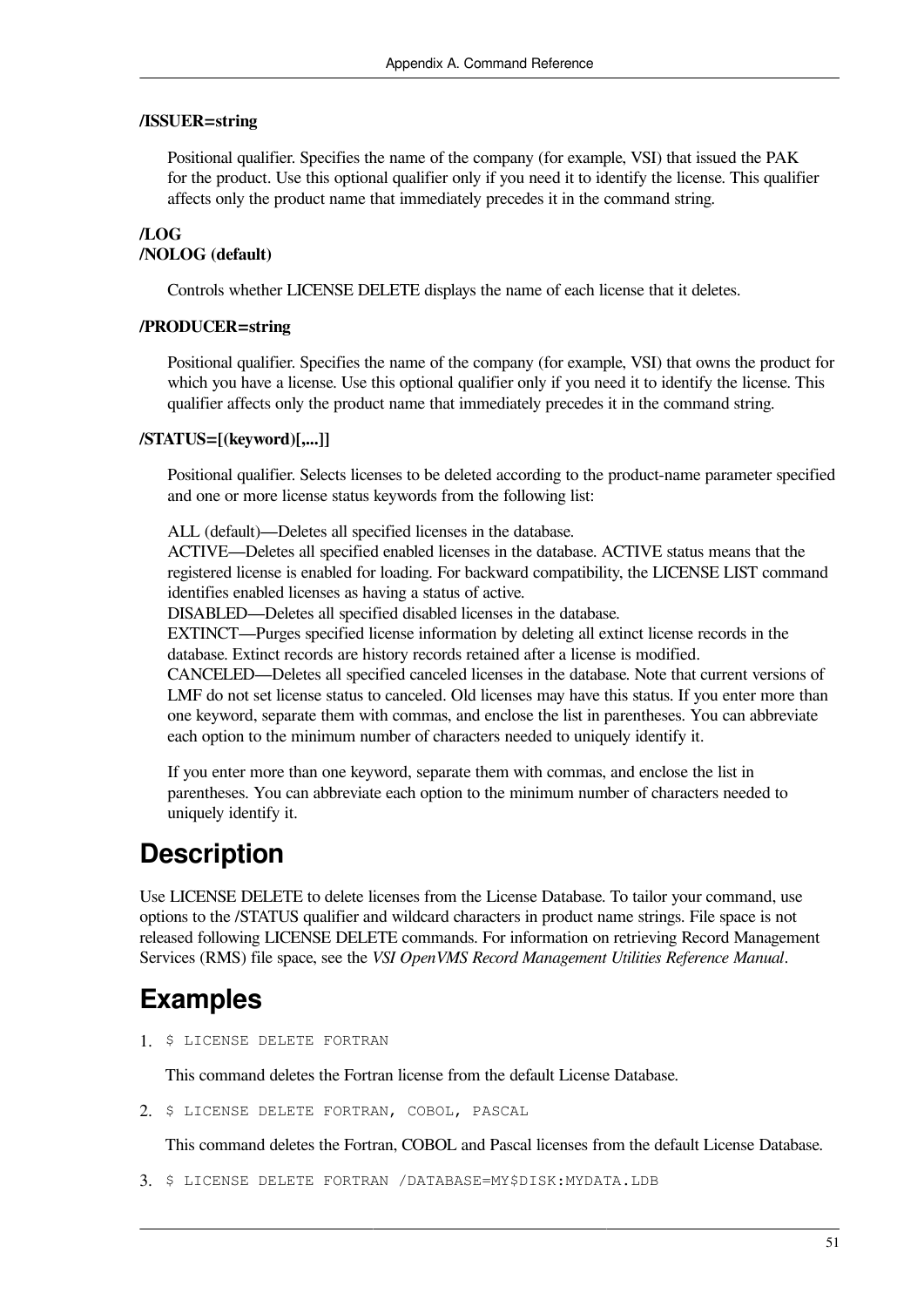This command deletes the Fortran license from the MY\$DISK:MYDATA.LDB License Database.

4. \$ LICENSE DELETE FORTRAN /ISSUER=XYLASOFT

This command deletes all licenses for the product named Fortran issued by XYLASOFT from the default License Database. If there are licenses for products named Fortran issued by companies other than XYLASOFT, they are not deleted.

5. \$ LICENSE DELETE \* /STATUS=(EXTINCT)

This command deletes all license records with a status of EXTINCT from the database. This is effectively a purge of all historical information.

# <span id="page-59-0"></span>**LICENSE DISABLE**

LICENSE DISABLE — Disables a license currently registered in the License Database.

### **Format**

```
LICENSE DISABLE product-name[,...]
```
## **Parameter**

#### **product-name[,...]**

Name or names of products with a license that you want to disable. You can disable only licenses that currently exist in the License Database. Enter the product name exactly as it appears on your Product Authorization Key (PAK).

### **Qualifiers**

#### **/ALL**

Positional qualifier. Specifies that all licenses with the given product name should be disabled. This qualifier affects only the product name that immediately precedes it in the command string.

#### **/AUTHORIZATION=string**

Positional qualifier. Specifies a string that helps identify the license you want to disable. You must enter the authorization string exactly as it appears on your PAK. Use this optional qualifier only if you need it to identify the license. This qualifier affects only the product name that immediately precedes it in the command string.

#### **/DATABASE=filespec**

Specifies the location of the License Database. The default file specification is defined by the logical name LMF\$LICENSE, which points to SYS\$COMMON:[SYSEXE]LMF\$LICENSE.LDB on an unmodified OpenVMS system. Use this optional qualifier only if you do not use the default License Database name and location.

#### **/ISSUER=string**

Positional qualifier. Specifies the name of the company (for example, VSI) that issued the PAK for the product. Use this optional qualifier only if you need it to identify the license. This qualifier affects only the product name that immediately precedes it in the command string.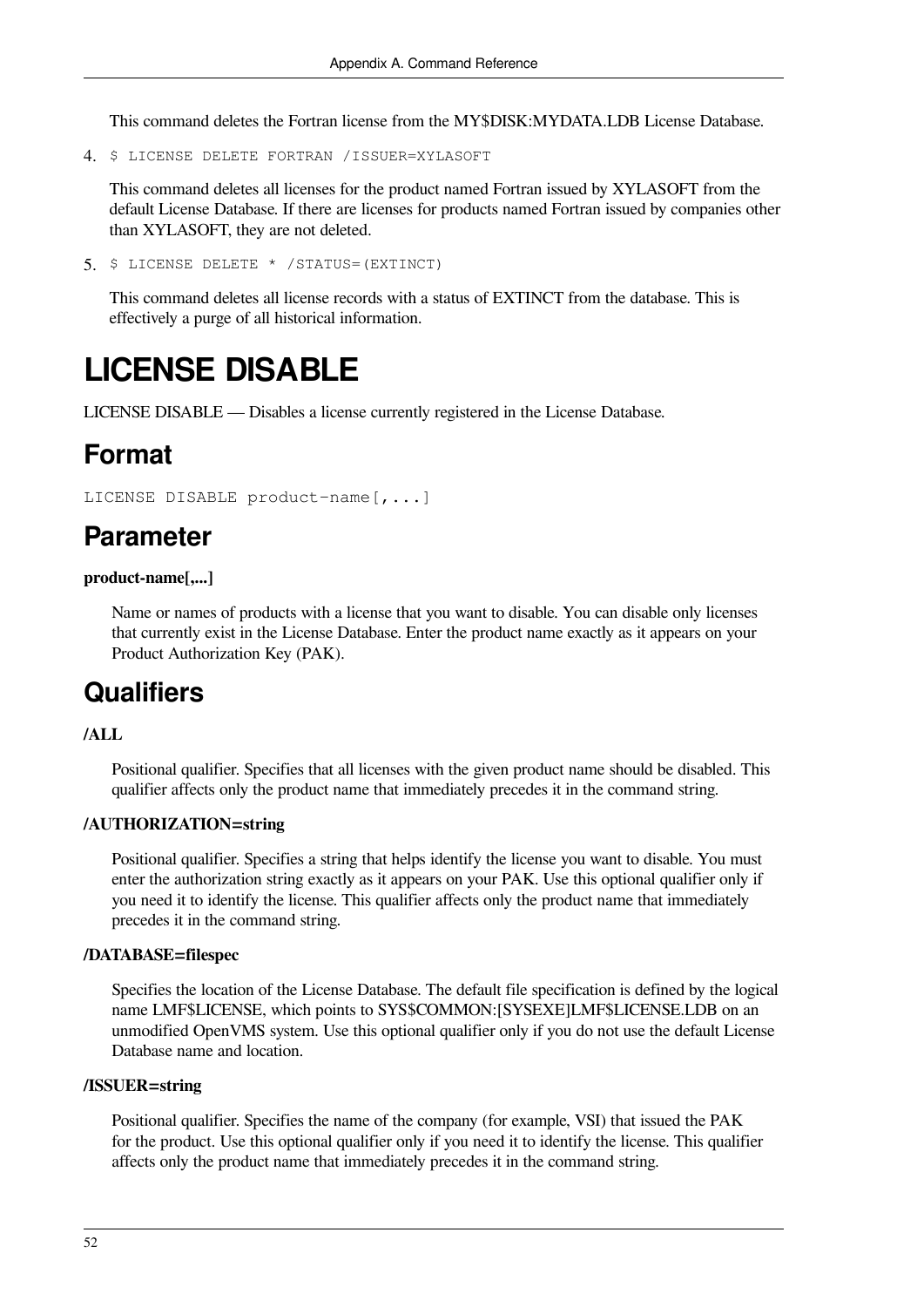#### **/LOG /NOLOG (default)**

Controls whether LICENSE DISABLE displays the name of each license that it disables.

## **Description**

LICENSE DISABLE does not immediately affect loaded licenses. To affect a loaded license, you must first enter a LICENSE UNLOAD command, which unloads the license, but allows current processes to finish using the product. Note that to immediately disable all loaded licenses, you must shut down the system.

You cannot use LICENSE LOAD to activate a disabled license; you must first use LICENSE ENABLE.

LMF does not display error messages when either you or the system attempts to unload a disabled license.

# **Example**

\$ LICENSE DISABLE ABCD /PRODUCER=VSI

This command disables the license for ABCD software produced by VSI. Because no database is specified, LMF uses the default database.

# <span id="page-60-0"></span>**LICENSE ENABLE**

LICENSE ENABLE — Enables an existing license in the License Database so that you can load it with LICENSE LOAD. This command cancels the effect of LICENSE DISABLE, LICENSE COPY, and LICENSE ISSUE, which leave the license disabled. Newly registered licenses are enabled by default.

## **Format**

```
LICENSE ENABLE product-name[,...]
```
## **Parameter**

#### **Parameter product-name[,...]**

Name or names of products with a license to enable. You can enable only licenses that currently exist in the License Database. Enter the product name exactly as it appears on your PAK.

## **Qualifiers**

#### **/ALL**

Positional qualifier. Specifies that all licenses with the given product name should be enabled. This qualifier affects only the product name that immediately precedes it in the command string.

#### **/AUTHORIZATION=string**

Positional qualifier. Specifies a string that helps identify the license you want to enable. You must enter the authorization string exactly as it appears on your PAK. Use this optional qualifier only if you need it to identify the license. This qualifier affects only the product name that immediately precedes it in the command string.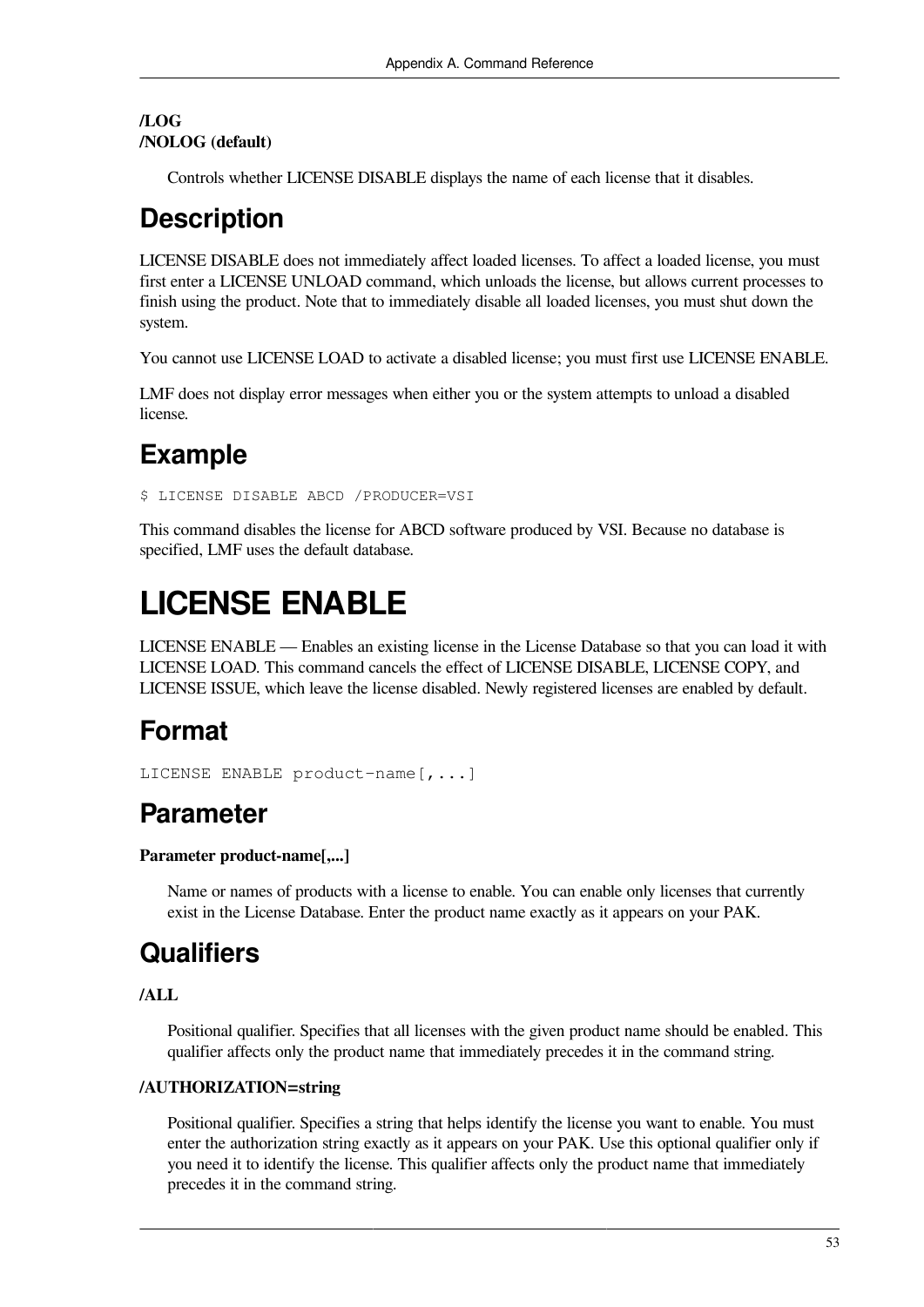#### **/DATABASE=filespec**

Specifies the location of the License Database. The default file specification is defined by the logical name LMF\$LICENSE, which points to SYS\$COMMON:[SYSEXE]LMF\$LICENSE.LDB on an unmodified OpenVMS system. Use this optional qualifier only if you do not use the default License Database name and location.

#### **/ISSUER=string**

Positional qualifier. Specifies the name of the company (for example, VSI) that issued the PAK for the product. Use this optional qualifier only if you need it to identify the license. This qualifier affects only the product name that immediately precedes it in the command string.

#### **/LOG /NOLOG (default)**

Controls whether LICENSE ENABLE displays the name of each license that it enables.

#### **/PRODUCER=string**

Positional qualifier. Specifies the name of the company (for example, VSI) that owns the product for which you have a license. Use this optional qualifier only if you need it to identify the license. This qualifier affects only the product name that immediately precedes it in the command string.

### **Description**

Use LICENSE ENABLE to reestablish disabled licenses as available for loading with a LICENSE LOAD command.

Enabled licenses can combine with other licenses when loaded for use. Do not enable a license that has expired, and be sure that all include, exclude, and reservation lists are up to date.

Use LICENSE LIST to inspect each license before you enable it. Use LICENSE MODIFY to change include, exclude, and reservation lists.

Because errors do not occur until enabled licenses are loaded, consider entering LICENSE LOAD immediately to load each newly enabled license on each appropriate node in an OpenVMS Cluster. If another combinable license for the same product is already loaded, first unload it with LICENSE UNLOAD. Use the DCL command SHOW LICENSE to see which licenses are currently active on your system. After you unload the other license, enter LICENSE LOAD to load the combination of the newly enabled license and the previously active license.

## **Example**

```
$ LICENSE ENABLE DECSET /PRODUCER=VSI
```
This command enables the license for DECset software. Because no database is specified, LMF uses the default database. Next, load the license with LICENSE LOAD.

# <span id="page-61-0"></span>**LICENSE ISSUE**

LICENSE ISSUE — Produces a replica of a Product Authorization Key (PAK) that is sent to a file or displayed on your terminal (the default). If the terms and conditions of your license contract allow it, you can then enter this PAK replica in the License Database of another processor. When you enter LICENSE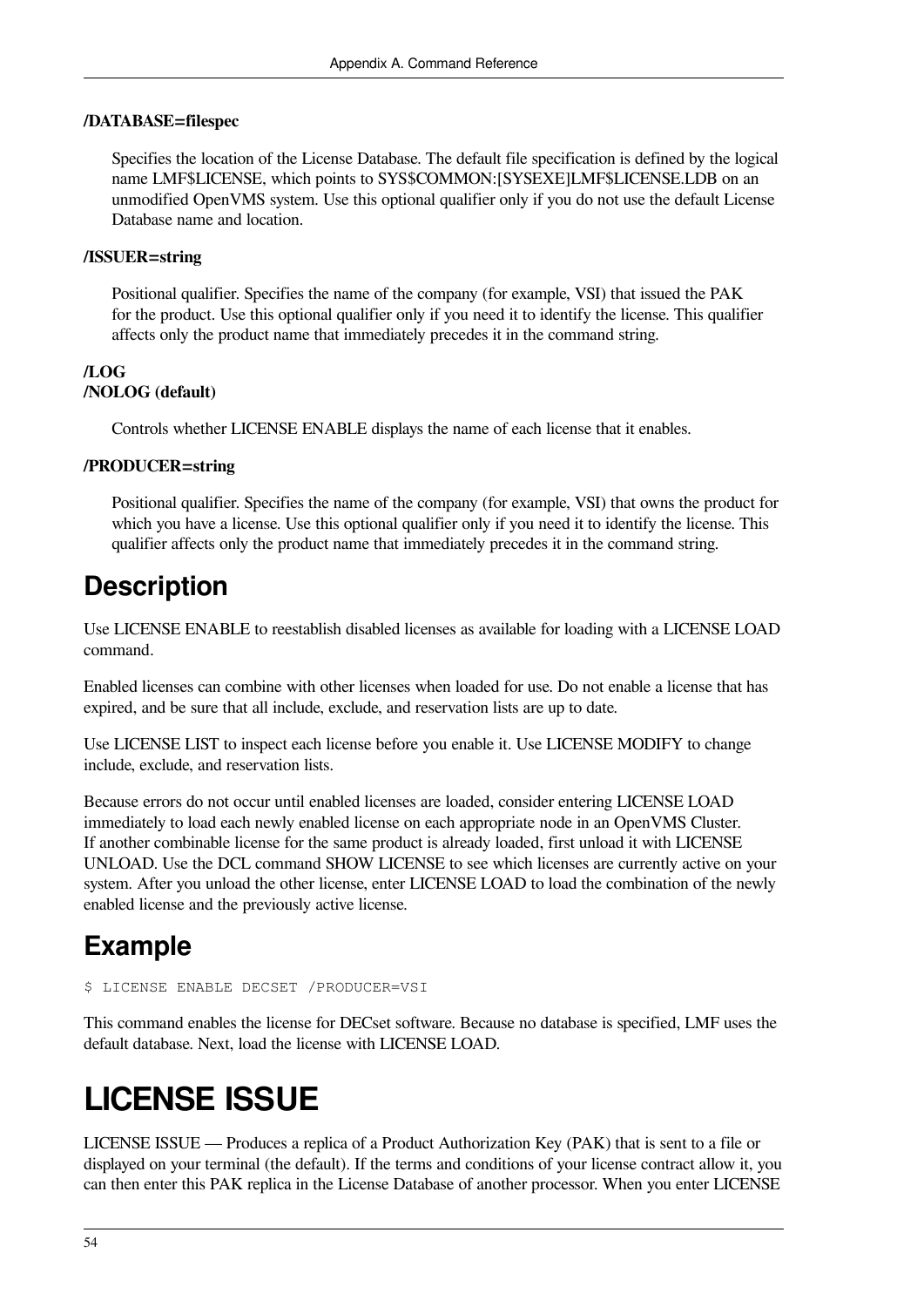ISSUE, LMF disables the license in the current License Database and marks the license DISABLED. To enable a license that has been marked ISSUED, enter LICENSE ENABLE. For License Databases connected to a network, consider using LICENSE MOVE.

### **Format**

LICENSE ISSUE product-name[,...]

### **Parameter**

#### **product-name[,...]**

Name or names of products with a license to be issued. You can issue only licenses that currently exist in the License Database. Enter the product name exactly as it appears on your PAK.

### **Qualifiers**

#### **/ALL**

Positional qualifier. Specifies that all licenses with the given product name should be issued. This qualifier affects only the product name that immediately precedes it in the command string.

#### **/AUTHORIZATION=string**

Positional qualifier. Specifies a string that helps identify the license you want to issue. You must enter the authorization string exactly as it appears on your PAK. Use this optional qualifier only if you need it to identify the license. This qualifier affects only the product name that immediately precedes it in the command string.

#### **/DATABASE=filespec**

Specifies the location of the License Database. The default file specification is defined by the logical name LMF\$LICENSE, which points to SYS\$COMMON:[SYSEXE]LMF\$LICENSE.LDB on an unmodified OpenVMS system. Use this optional qualifier only if you do not use the default License Database name and location.

#### **/ISSUER=string**

Positional qualifier. Specifies the name of the company (for example, VSI) that issued the PAK for the product. Use this optional qualifier only if you need it to identify the license. This qualifier affects only the product name that immediately precedes it in the command string.

#### **/LOG /NOLOG (default)**

Controls whether LICENSE ISSUE displays the name of each license that it issues.

#### **/OUTPUT[=filespec]**

Specifies the name of the file to which your PAK replica is written. If you do not specify the /OUTPUT qualifier, or if you do not supply a file specification with this qualifier, the output is sent to SYS\$OUTPUT. If you specify a file name that already exists, this command creates a new version of the file. If you specify a complete file name and version that already exists, this command appends the PAK replica to the existing file.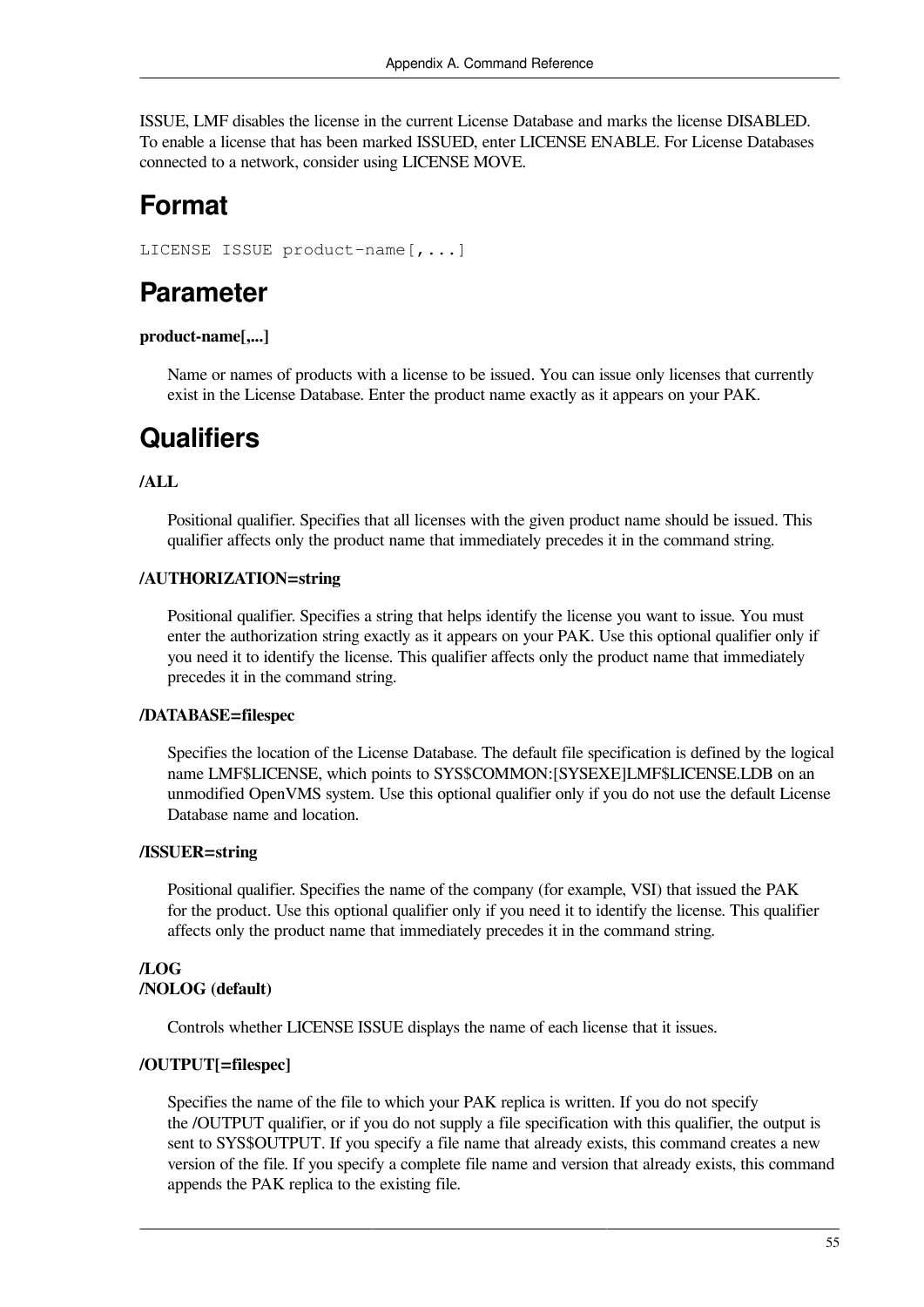#### **/PROCEDURE /NOPROCEDURE (default)**

Specifies that the PAK replica is to be written in the form of a DCL command procedure. Use /PROCEDURE with the /OUTPUT qualifier to create a command procedure in a file. Then you can invoke the procedure to register the PAK replica in the License Database of another processor.

If you do not specify the /OUTPUT qualifier with /PROCEDURE, or if you do not supply a file specification with the /OUTPUT qualifier, the procedure is sent to SYS\$OUTPUT.

#### **/PRODUCER=string**

Positional qualifier. Specifies the name of the company (for example, VSI) that owns the product for which you have a license. Use this optional qualifier only if you need it to identify the license. This qualifier affects only the product name that immediately precedes it in the command string.

## **Description**

If your license contract allows it, use LICENSE ISSUE to move a license from a License Database on one processor (or OpenVMS Cluster environment) to a License Database on another processor. To move a license, enter LICENSE ISSUE, including enough PAK information to clearly identify the license. LICENSE ISSUE automatically disables the current license but does not immediately unload it; LMF does not terminate any active processes. To unload the license, enter a LICENSE UNLOAD command.

After you issue the PAK replica, read the information, and register it on the new processor as you would any PAK, or, if you used the /PROCEDURE qualifier with the /OUTPUT qualifier, invoke the new DCL command procedure to register the license.

Note that the PAK replica includes only PAK information registered with a LICENSE REGISTER command. The replica does not include any changes made with other LICENSE commands.

## **Example**

```
1. $ LICENSE ISSUE /OUTPUT=SYS$MANAGER:FORTRAN.PAK -
  _$ /PRODUCER=DEC FORTRAN
```
This command issues a PAK replica, which you can use to register the Fortran license on a new processor (or OpenVMS Cluster environment), and puts it into the file named FORTRAN.PAK. The next step is to print the file, read the information, and, using a LICENSE REGISTER command or VMSLICENSE.COM, enter the correct information in the License Database of the new processor. The Fortran license in the current License Database is marked ISSUED and is disabled.

2. \$ LICENSE ISSUE /PRODUCER=DEC VOLSHAD

This command displays, at the current terminal, a PAK replica with the information from the VOLSHAD (Volume Shadowing) license. This display is reproduced below. The license registered in the current License Database is marked ISSUED and is disabled. You can register the data from this replica of a PAK in the License Database of another processor using either VMSLICENSE.COM or LICENSE REGISTER.

Software Product Authorization Key Replica Issued by CASPER Issued on 24-FEB-2001 14:23 ----------------------------------- Issuer: DEC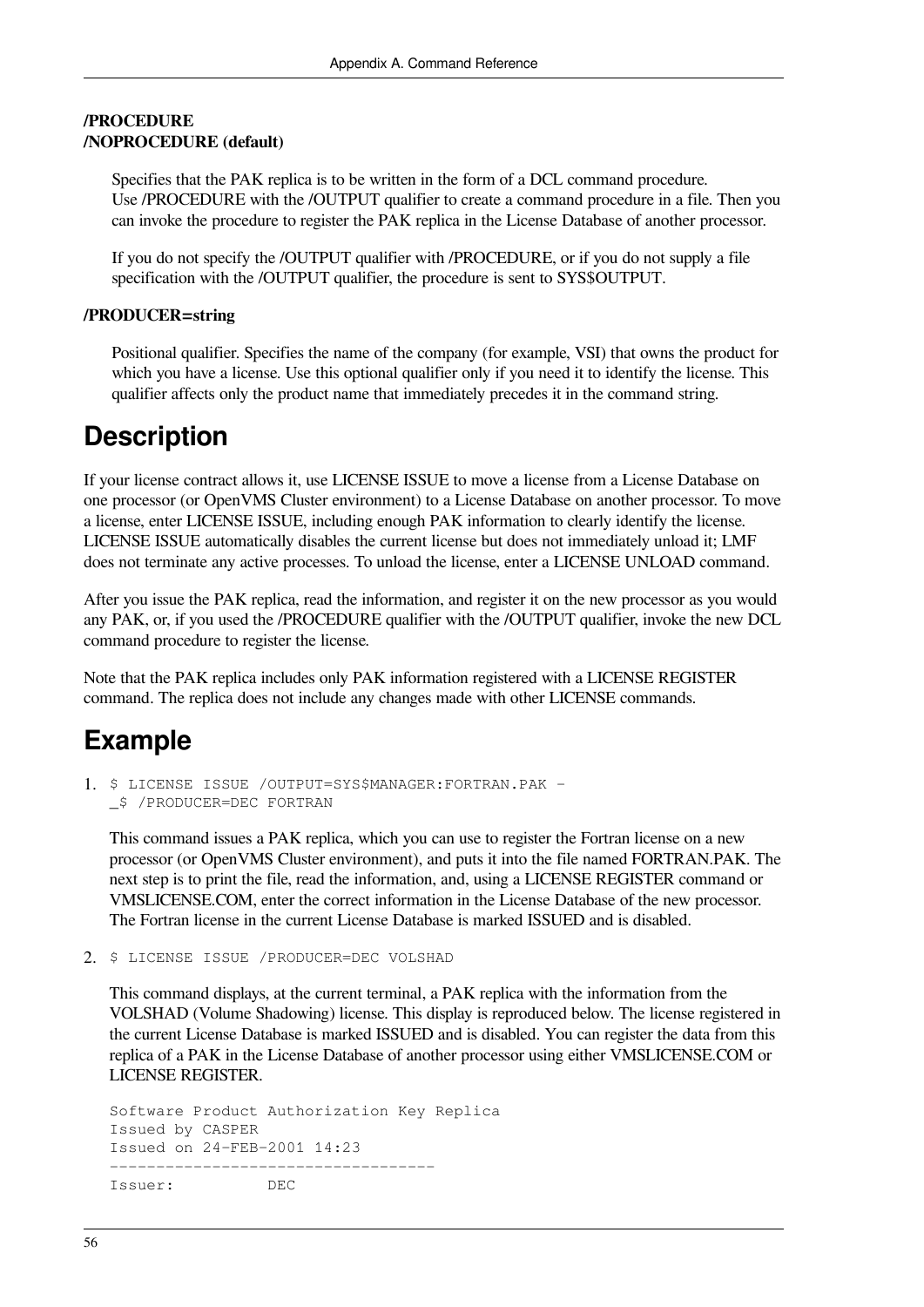```
Authorization: ALS-WM-93166-5573
Product Name: VOLSHAD
Producer: DEC
Units: 460
Version: 5.4
PAK Termination Date: 31-DEC-2001
Availability: E
Options: MOD_UNITS
Checksum: 1-ADEB-DOCJ-NENC-KDBM
```
3. \$ LICENSE ISSUE /PROCEDURE /OUTPUT=FORTRAN-USA10.COM - \_\$FORTRAN /AUTHORIZATION=USA-10

This command generates a DCL command procedure such as the following to be used for registering the specified license in a License Database:

```
$! Software Product Authorization Key Replica
$! Issued by CASPER
$! Issued on 23-Oct-2001 14:23
$ LICENSE REGISTER FORTRAN -
/ISSUER=DEC -
/PRODUCER=DEC -
/AUTHORIZATION=USA-10 -
/UNITS=400 -/VERSION=5.4 -
/AVAILABILITY=F -
/CHECKSUM=1-HIDN-INDA-COMP-DAHH
```
# <span id="page-64-0"></span>**LICENSE LIST**

LICENSE LIST — Displays information from the License Database on disk about the specified license or licenses. Use one or more qualifiers to control the form, content, and location of information displayed. The SHOW LICENSE command, described in the VSI OpenVMS DCL Dictionary and in this appendix, displays information from the License Database in memory.

### **Format**

```
LICENSE LIST [product-name[,...]]
```
### **Parameter**

#### **product-name[,...]**

Name or names of products with a license that you want to list. You can list only licenses that currently exist on disk in the License Database. You can specify one product name or use wildcard characters to display licenses. The product-name parameter is optional; the default is to display all of the licenses.

### **Qualifiers**

#### **/AUTHORIZATION=string**

Positional qualifier. Specifies a string that helps identify the license you want to list. You must enter the authorization string exactly as it appears on your PAK. Use this optional qualifier only if you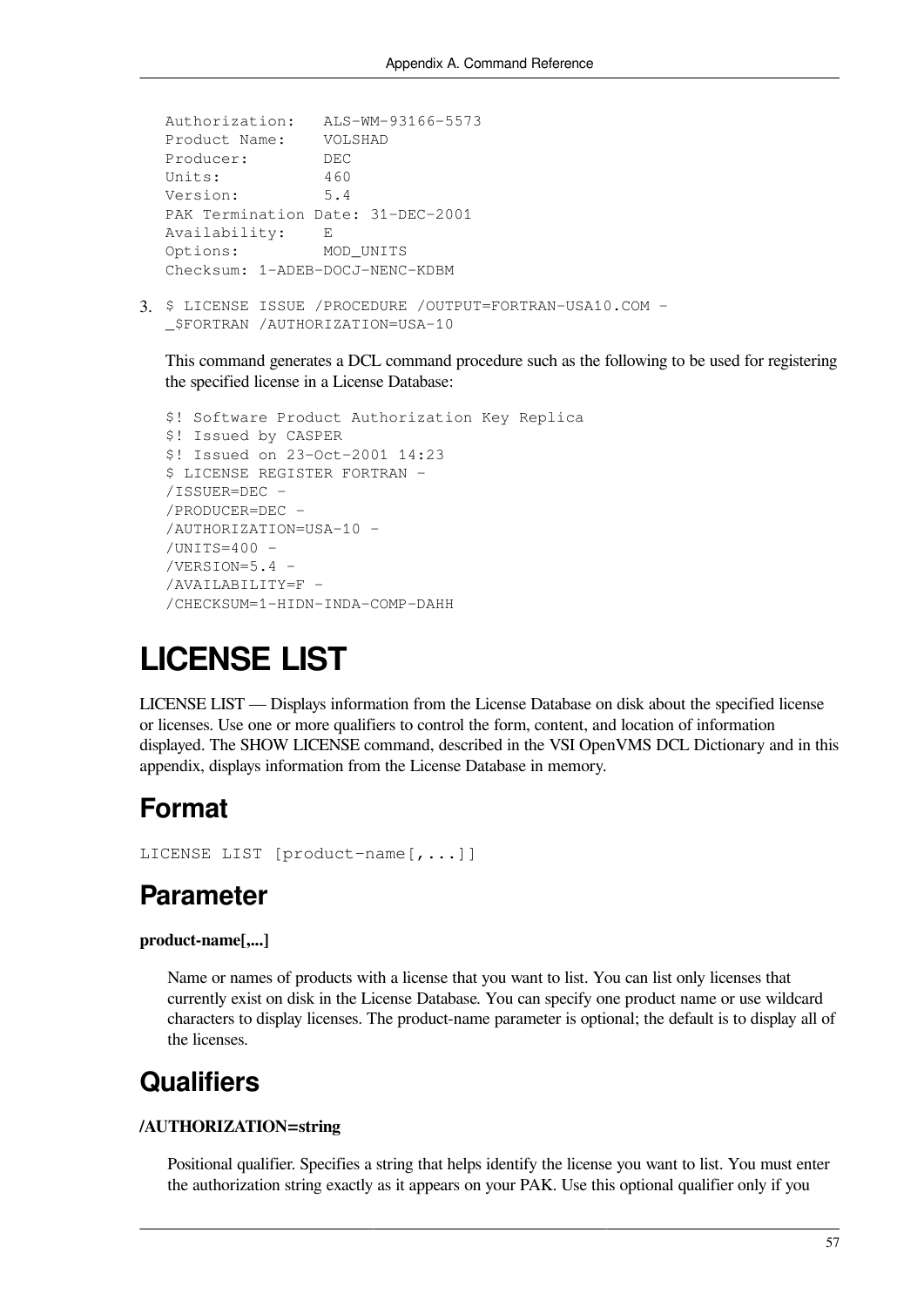need it to identify the license. This qualifier affects only the product name that immediately precedes it in the command string.

#### **/BEFORE**

Used with /TERMINATION\_DATE and /RELEASE\_DATE, selects only those licenses whose times are before the time specified with the other qualifiers. The /BEFORE qualifier cannot be used with the /SINCE qualifier.

#### **/BRIEF (default)**

Specifies a listing from the License Database that includes only the license product and producer names.

#### **/DATABASE=filespec**

Specifies the location of the License Database. The default file specification is defined by the logical name LMF\$LICENSE, which points to SYS\$COMMON:[SYSEXE]LMF\$LICENSE.LDB on an unmodified OpenVMS system. Use this optional qualifier only if you do not use the default License Database name and location.

#### **/FULL**

Specifies a listing from the License Database that includes a full display of the specified license or licenses.

#### **/HISTORY**

Specifies a listing from the License Database that includes the history records in the License Database for the specified license or licenses.

#### **/ISSUER=string**

Positional qualifier. Specifies the name of the company (for example, VSI) that issued the PAK for the product. Use this optional qualifier only if you need it to identify the license. This qualifier affects only the product name that immediately precedes it in the command string.

#### **/OUTPUT[=filespec]**

Specifies the name of the file to which your list is written. If you do not specify the /OUTPUT qualifier, or if you do not supply a file specification with this qualifier, the output is sent to SYS\$OUTPUT.

#### **/PRODUCER=string**

Positional qualifier. Specifies the name of the company (for example, VSI) that owns the product for which you have a license. Use this optional qualifier only if you need it to identify the license. This qualifier affects only the product name that immediately precedes it in the command string.

#### **/RELEASE\_DATE=date**

Used with /BEFORE or /SINCE, specifies a listing from the License Database that includes only licenses with a release date on or after the date specified. The date must be presented in the standard OpenVMS format: dd-mmm-yyyy. The default value is /SINCE /RELEASE\_DATE=TODAY.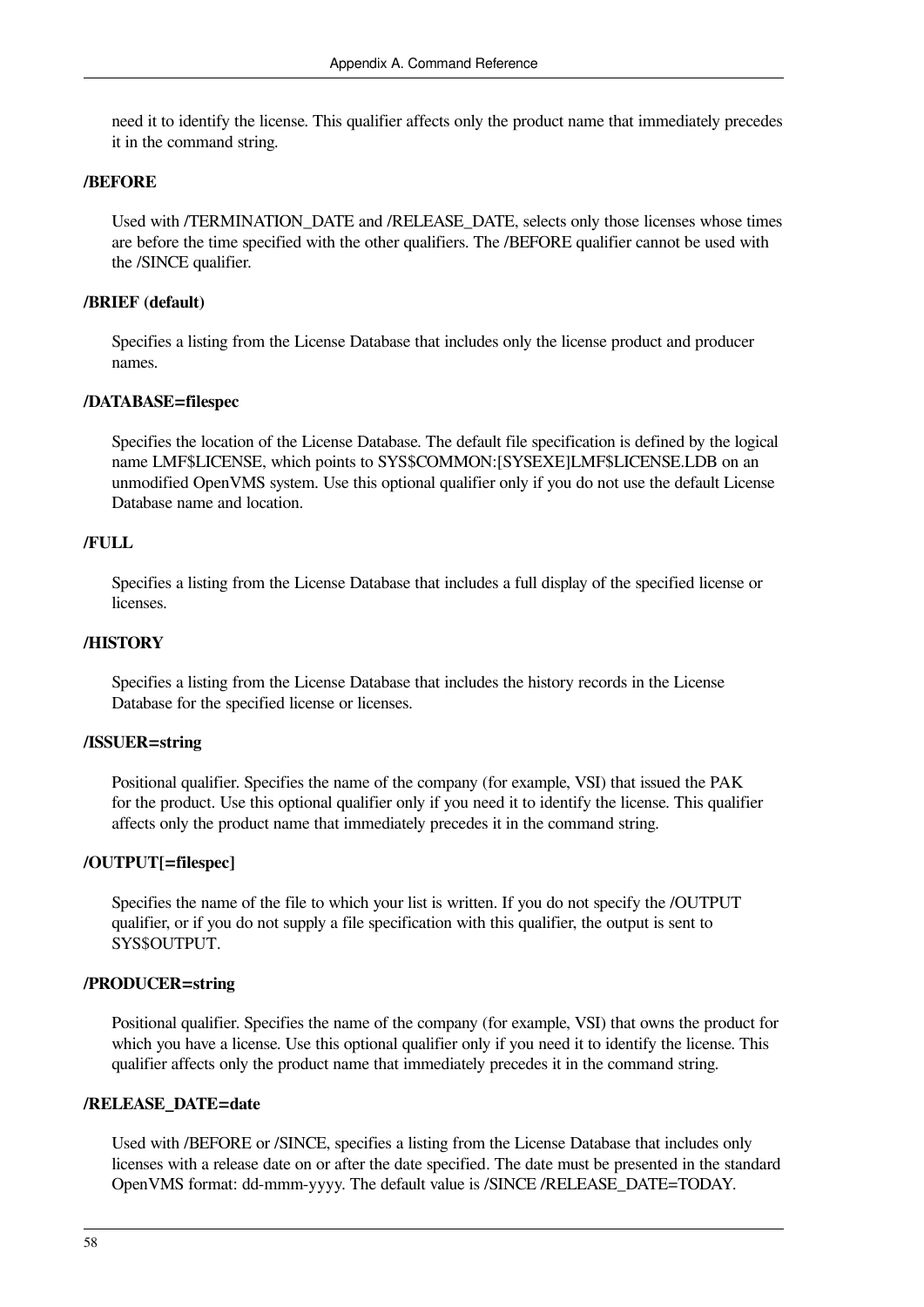#### **/SELECTION\_WEIGHT**

Produces a full display that includes the current selection weights assigned to individual PAKs. /SINCE Used with /TERMINATION\_DATE and /RELEASE\_DATE, selects only those licenses whose times are after the time specified with the other qualifiers. /SINCE cannot be used with /BEFORE.

#### **/TERMINATION\_DATE[=date]**

Used with /BEFORE or /SINCE, specifies a listing from the License Database that includes only licenses with a termination date on or after the date specified. The date must be presented in the standard OpenVMS format: dd-mmm-yyyy. The default value is /SINCE /TERMINATION\_DATE=TODAY.

#### **/VERSION=nn.nn**

Positional qualifier. Specifies the version number of the product for which you have a license. Versions use the format integer.integer. You can specify wildcard syntax as \*.\* but not \* alone. Use this optional qualifier only if you need it to identify the license. This qualifier affects only the product name that immediately precedes it in the command string.

### **Description**

LICENSE LIST displays license records as they appear on disk in the License Database. LICENSE LIST /BRIEF does not produce a display with history records. You can control the displays as follows:

- After you enter LICENSE LIST with the */BRIEF* qualifier, you can scroll through the display with the arrow keys on your keyboard.
- After you enter LICENSE LIST with the /FULL or /HISTORY qualifier, which displays the first LICENSE record, you can see the other records one at a time by pressing Return. You can also scroll through the license records using the Previous Screen key (or PF3) and the Next Screen key (or PF4).

For any LICENSE LIST display, use the arrow keys to scroll vertically or horizontally one line at a time. Press Ctrl/Z to exit from the display.

Note that a LICENSE LIST command may display the status of a registered license as Active. This means the registered license is enabled for loading; it has not been disabled. It does not necessarily mean the license was loaded with a LICENSE LOAD command. The LICENSE LIST command displays only information on disk in the License Database; enter SHOW LICENSE to determine all active licenses on the current system.

<span id="page-66-0"></span>You can also list licenses using the VMSLICENSE.COM command procedure.

# **LICENSE LOAD**

LICENSE LOAD — Loads licenses, making them available for product authorization on the current node. The product licenses must be registered and current in the License Database. That is, they must not have been disabled or issued. If the license is already loaded, LMF returns an informational message, unloads the license, and then loads the license. To use this command, you need CMKRNL, SYSNAM, and SYSPRV privileges.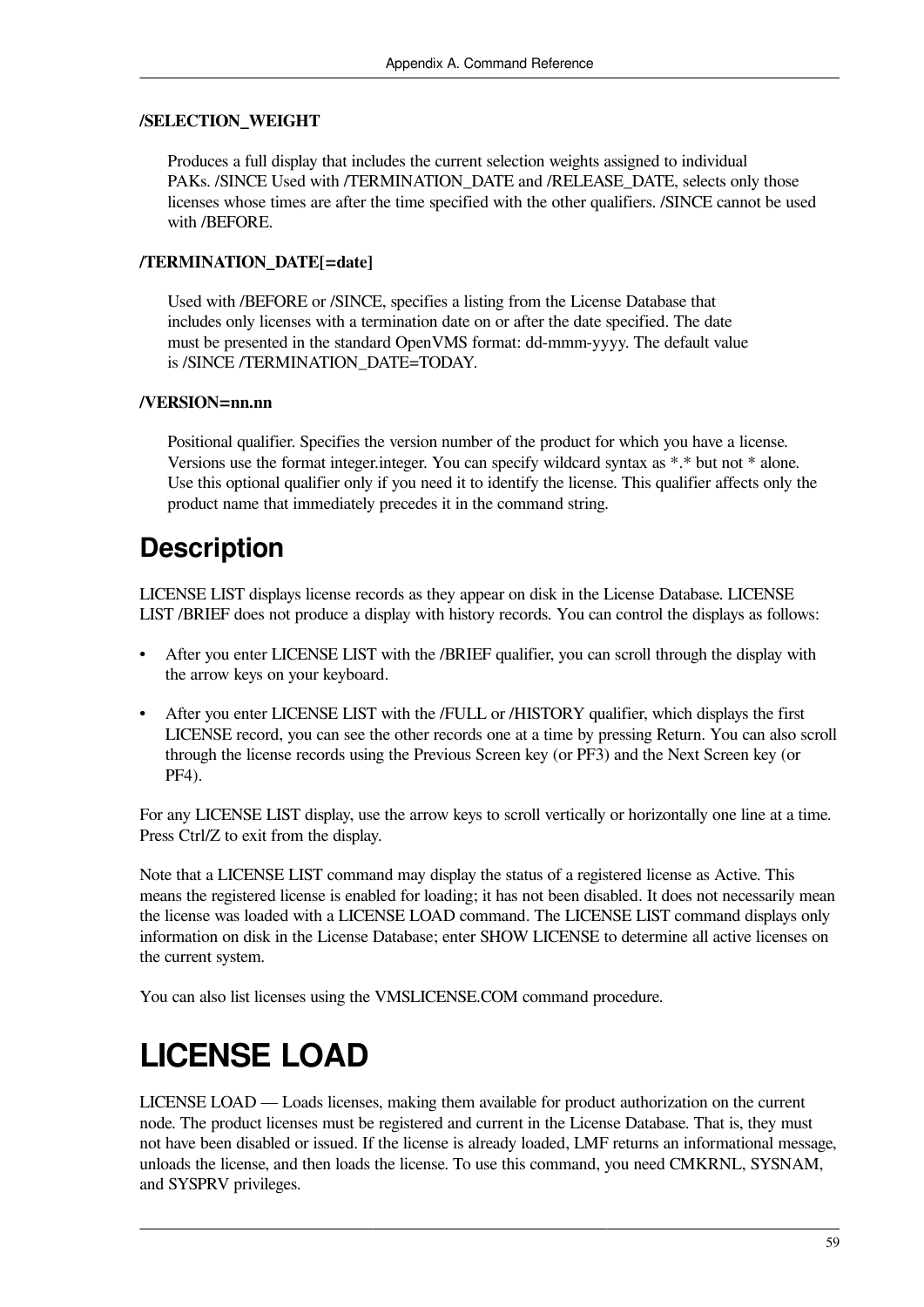## **Format**

```
LICENSE LOAD [product-name][,...]
```
# **Parameter**

#### **[product-name][,...]**

Name or names of products with a license to be loaded. You can load only licenses that are currently registered and enabled in the License Database. Enter the product name exactly as it appears on your Product Authorization Key (PAK). If you do not specify a product name, LICENSE LOAD loads all of the products that are registered and enabled. You cannot use wildcard characters for productname.

## **Qualifiers**

#### **/AUTHORIZATION=string**

Positional qualifier. Specifies a string that helps identify the license you want to register. You must enter the authorization string exactly as it appears on your PAK. This qualifier affects only the product name that immediately precedes it in the command string.

#### **/DATABASE=filespec**

Location of the License Database. The default file specification is defined by the logical name LMF\$LICENSE, which points to SYS\$COMMON:[SYSEXE]LMF\$LICENSE.LDB on an unmodified OpenVMS system. Use this optional qualifier only if you do not use the default License Database name and location.

#### **/ISSUER=string**

Positional qualifier. Name of the company (for example, DEC) that issued the PAK for the product. Use this optional qualifier only if you need it to identify the license. This qualifier affects only the product name that immediately precedes it in the command string.

#### **/LOG (default) /NOLOG**

Controls whether or not LICENSE LOAD displays a message to acknowledge the loading of each license.

#### **/OEDB - I64 only**

Using this qualifier refreshes the contents of the OE database. The contents of the OE database are described in a datafile (LMF\$OE.DAT). If new variants of operating environments become available, VSI will provide a new datafile with information on the new or changed operating environments. Using LICENSE LOAD/OEDB updates your OE database without having to reboot the system.

#### **/PRODUCER=string**

Positional qualifier. Name of the company that owns the product for which you have a license. Use this optional qualifier only if you need it to identify the license. This qualifier affects only the product name that immediately precedes it in the command string.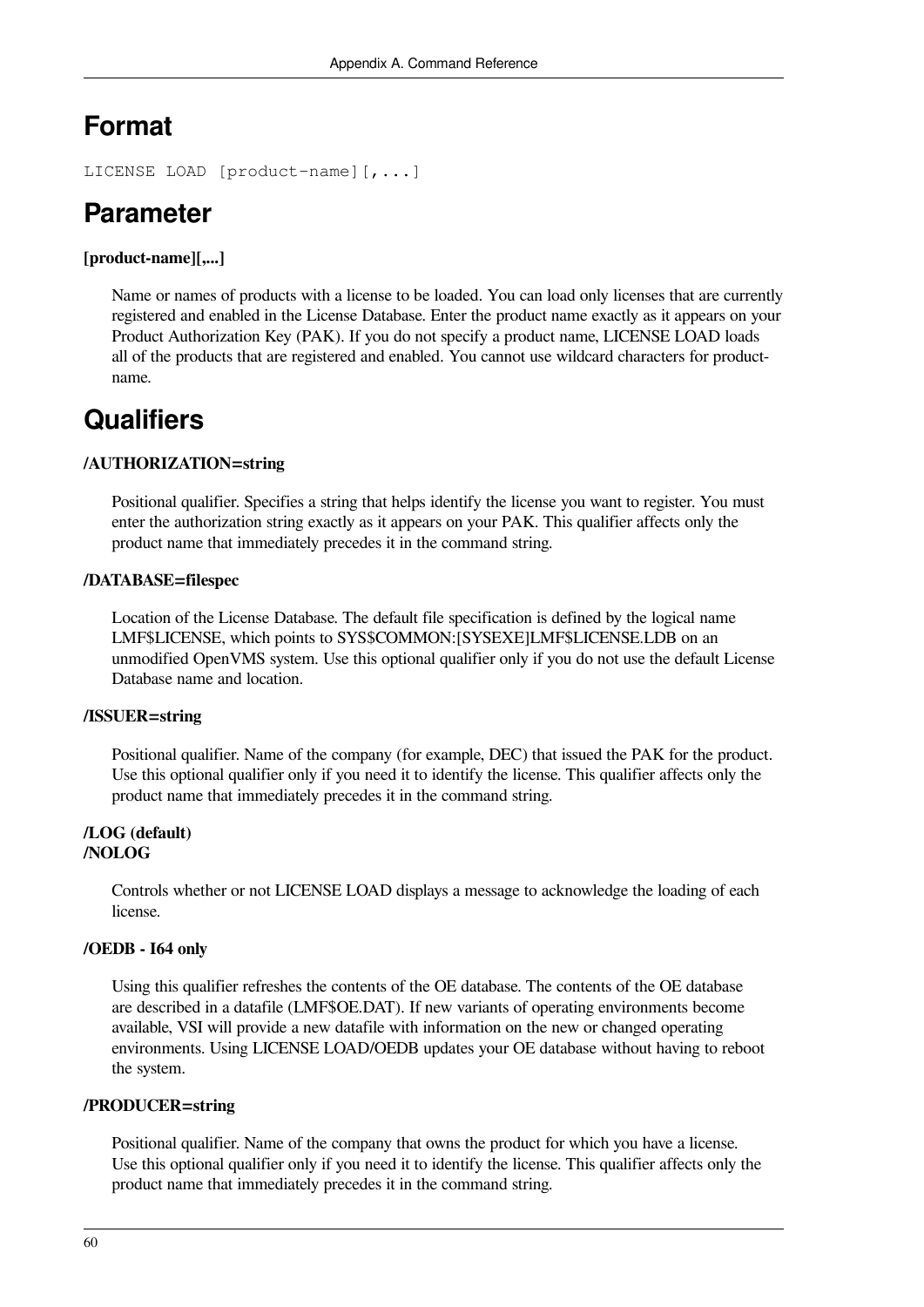#### **/UNLOAD (default) /NOUNLOAD**

When requested to load a license that is currently loaded, LMF first automatically unloads it and then loads the latest license. You can specify /NOUNLOAD to verify whether or not there is already a license loaded; LMF issues the warning LICENSE-W-ALREADYLOADED and does not load the license. To then load the license, follow these steps:

- 1. Manually unload the current license with the LICENSE UNLOAD command.
- 2. Reissue the LICENSE LOAD command.

# **Description**

The LICENSE LOAD command loads licenses registered in the License Database. To use a licensed product, ensure that the system loads the registered license. When you register a license with VMSLICENSE.COM, you can confirm an option to load the license, whereas if you register a license with LICENSE REGISTER, you must also load it with LICENSE LOAD.

Use LICENSE LOAD only after you register a new license; LMF automatically loads all registered licenses at each subsequent system startup. You can enter LICENSE LOAD at other times to load modifications made with other LICENSE commands.

You can enter one LICENSE LOAD command without product-name to load all the available registered licenses.

#### **Note**

Registered licenses are enabled for loading by default. You can, however, disable a registered license to prevent loading.

A LICENSE START command entered interactively or when the system reboots also loads all licenses that are registered and enabled.

If you register multiple licenses for a single product, LICENSE LOAD loads all of the matching licenses. You do not typically load individual licenses, and you cannot unload individual licenses for a product. The Availability, Activity, Personal Use, and User license units of the multiple licenses work in concert to provide more product availability.

In an OpenVMS Cluster environment, each system loads licenses when it reboots. If you need to load a license for all assigned nodes of a running cluster, you can do one of the following:

- Log in to each OpenVMS Cluster node, and enter LICENSE LOAD.
- Invoke the OpenVMS SYSMAN utility to execute the LICENSE LOAD command on the desired OpenVMS Cluster nodes. See the *VSI OpenVMS System Manager's Manual* for details on defining your management environment and executing commands on a list of nodes.

A LICENSE LOAD command can fail, sending a message to the operator communication manager (OPCOM) for any of the following reasons:

- Insufficient license units are registered for the current node.
- The current date is later than the license termination date.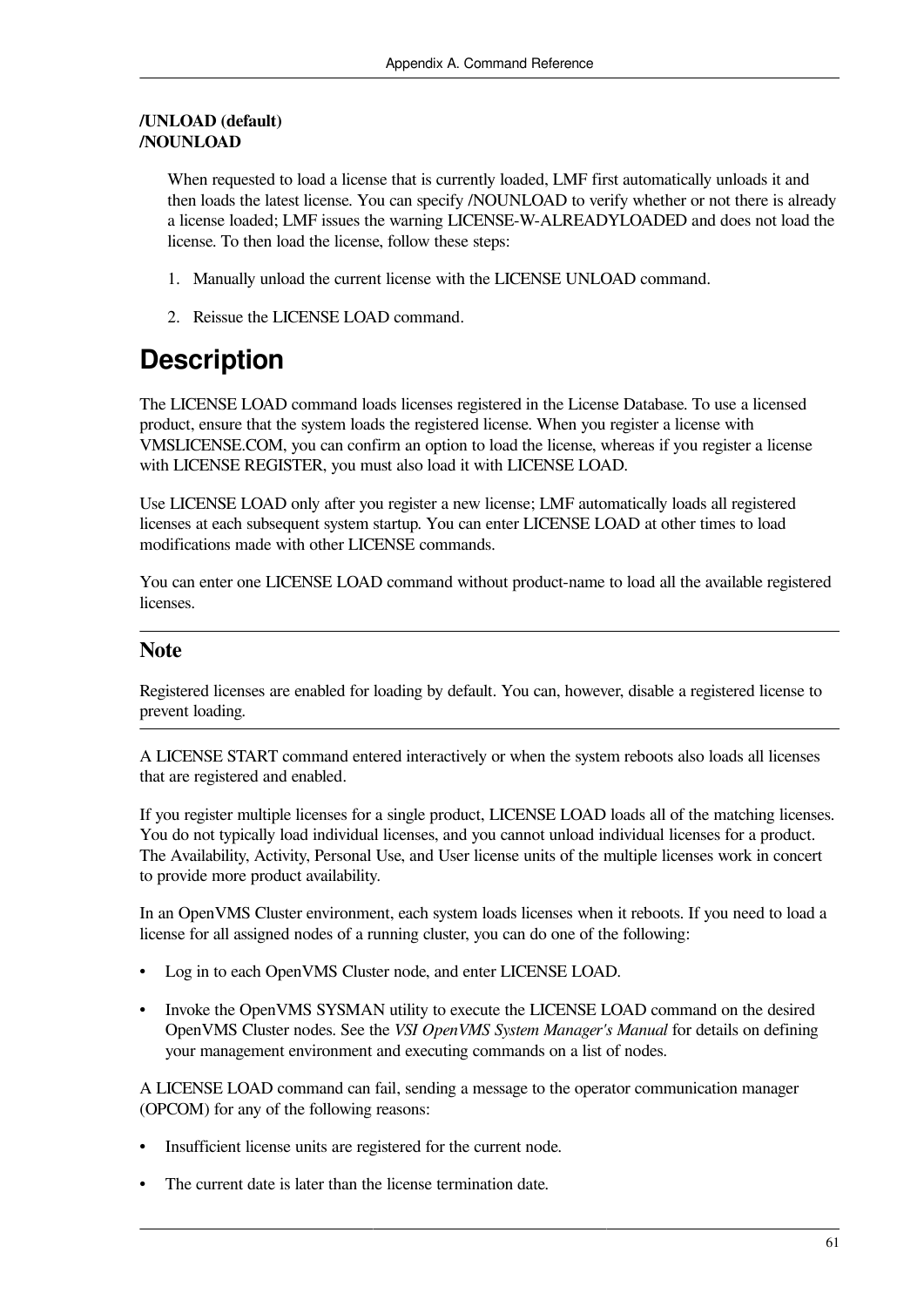• A license checksum does not match the rest of the license data. Check for data corruption in the License Database.

If you attempt to load a disabled license or a license modified to exclude the current node in an OpenVMS Cluster environment, OPCOM does not display an error message.

If licenses for more than one product are being loaded, LICENSE LOAD continues with the next license following a failure.

### **Example**

1. \$ LICENSE MODIFY /INCLUDE=MUSIC FORTRAN \$ LICENSE LOAD FORTRAN

The commands in this example illustrate a situation in which you enter a LICENSE LOAD command interactively. LICENSE LOAD loads the product Fortran on the node MUSIC. Data in the License Database determines whether the license is successfully loaded on the specified node.

```
2. $ LICENSE LOAD BASIC
  %LICENSE-W-NOLOAD, license was not loaded for BASIC
  -LICENSE-F-EXCEEDED, attempted usage exceeds active license limits
```
This command attempts to load the product BASIC, but LICENSE LOAD fails because too few license units are registered to authorize use on the current processor.

# <span id="page-69-0"></span>**LICENSE MODIFY**

LICENSE MODIFY — Modifies a license for system management and license-sharing purposes. Immediately changes data in the License Database, but your modifications do not affect the running system until you load the modified license.

## **Format**

```
LICENSE MODIFY qualifier[,...] product-name[,...]
```
## **Parameter**

**product-name[,...]**

Name or names of products with a license to be modified. You can modify only licenses that currently exist in the License Database.

## **Qualifiers**

#### **/ADD**

Used with the /INCLUDE or /EXCLUDE qualifier, specifies that the node names provided are to be added to the previously established include or exclude lists. Used with the /RESERVE qualifier, specifies that the user names provided are to be added to the previously established reservation lists. When you use /ADD, you do not need to retype the entire list to add a new node name or user name.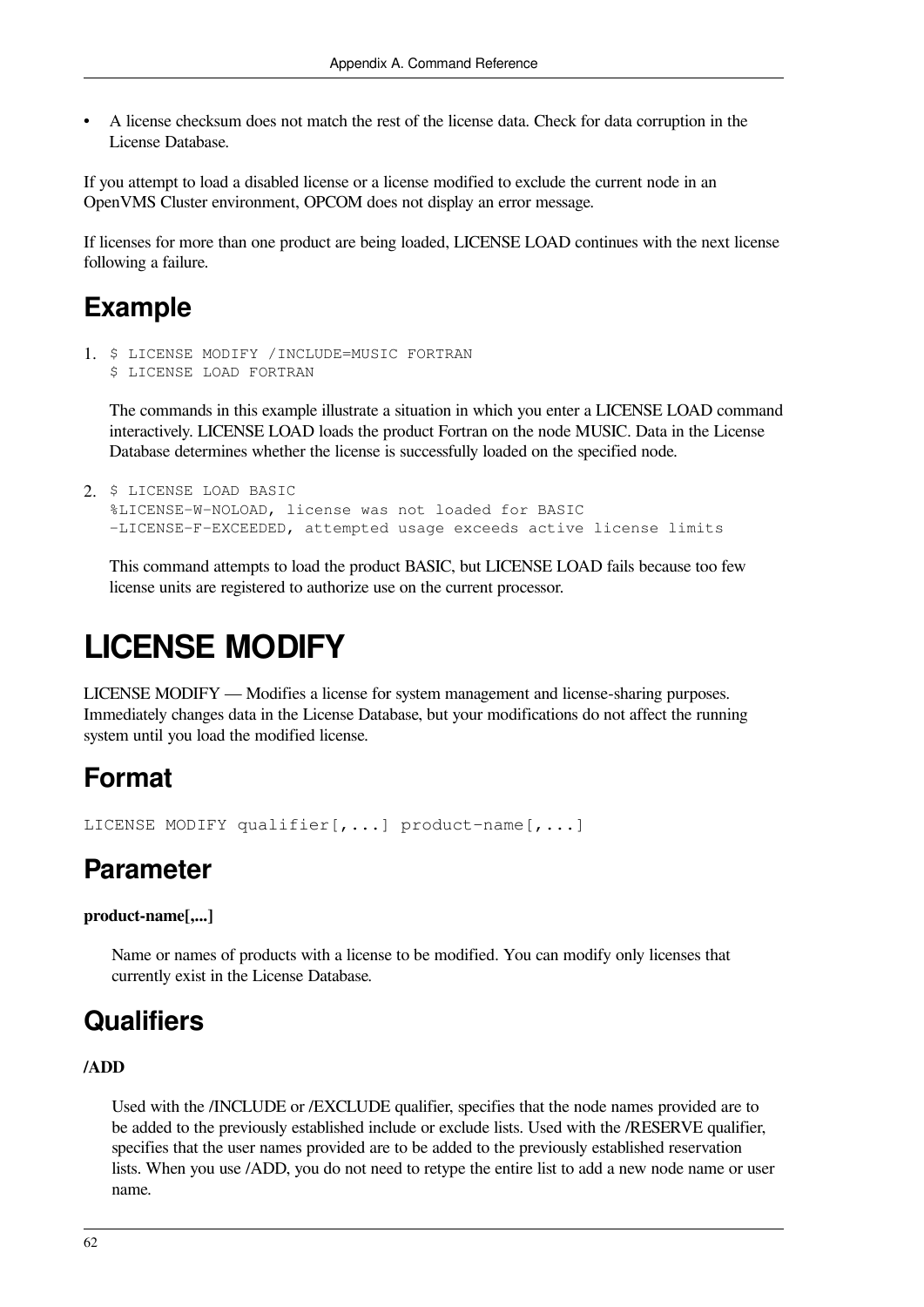#### **/ALL**

Positional qualifier. Modifies all the licenses with the given product name. This qualifier affects only the product name that immediately precedes it in the command string.

#### **/AUTHORIZATION=string**

Positional qualifier. Specifies a string that helps identify the license you want to modify. You must enter the authorization string exactly as it appears on your PAK. Use this optional qualifier only if you need it to identify the license. This qualifier affects only the product name that immediately precedes it in the command string.

#### **/COMBINE /NOCOMBINE**

Modifies a PAK by adding or removing the COMBINE option. If the PAKs are combinable, LMF combines them during license loading.

#### **/COMMENT=string**

Specifies a string of text. Use this comment field of up to 63 characters to associate information for this transaction with the license. History records for the license retain this license information. If you specify more than one word, enclose the text in quotation marks (""). This qualifier is optional. The text in the comment field is replaced only when you enter new comments with another LICENSE MODIFY command. At this point the old comment text is available as a history record.

#### **/DATABASE=filespec**

Specifies the location of the License Database. The default file specification is defined by the logical name LMF\$LICENSE, which points to SYS\$COMMON:[SYSEXE]LMF\$LICENSE.LDB on an unmodified OpenVMS system. Use this optional qualifier only if you do not use the default License Database name and location.

#### **/EXCLUDE=(node-name[,node-name,...])**

Specifies that the named node or nodes in an OpenVMS Cluster environment cannot access the licensed product. The excluded nodes cannot load (with a LICENSE LOAD or LICENSE START command) the license registered in the License Database. Each node-name argument must be a System Communications Services (SCS) node name or a system parameter set with the System Generation utility (SYSGEN). The node name might not be the same as the DECnet node name. If you specify more than one node name, separate them with commas, and enclose the list in parentheses. This qualifier is optional. To modify previously defined lists without having to retype all of the node names, use the /ADD or /REMOVE qualifiers with /EXCLUDE. You can control license access to nodes with /EXCLUDE and control user access with /RESERVE, but you cannot use these qualifiers on the same command line. To use both types of control with the same license, you must enter separate LICENSE MODIFY commands.

#### **/INCLUDE=(node-name[,node-name,...])**

Specifies that the named node or nodes in an OpenVMS Cluster environment can access the licensed product. Only the included nodes can load (with a LICENSE LOAD or LICENSE START command) the license registered in the License Database. Each node-name argument must be an SCS node name, or a system parameter set with SYSGEN. The node name might not be the same as the DECnet node name. Licenses for the OpenVMS operating system usually specify the NO\_SHARE option on their PAKs. In a cluster environment you must restrict each of these OpenVMS licenses to a single node. If you did not do this when registering with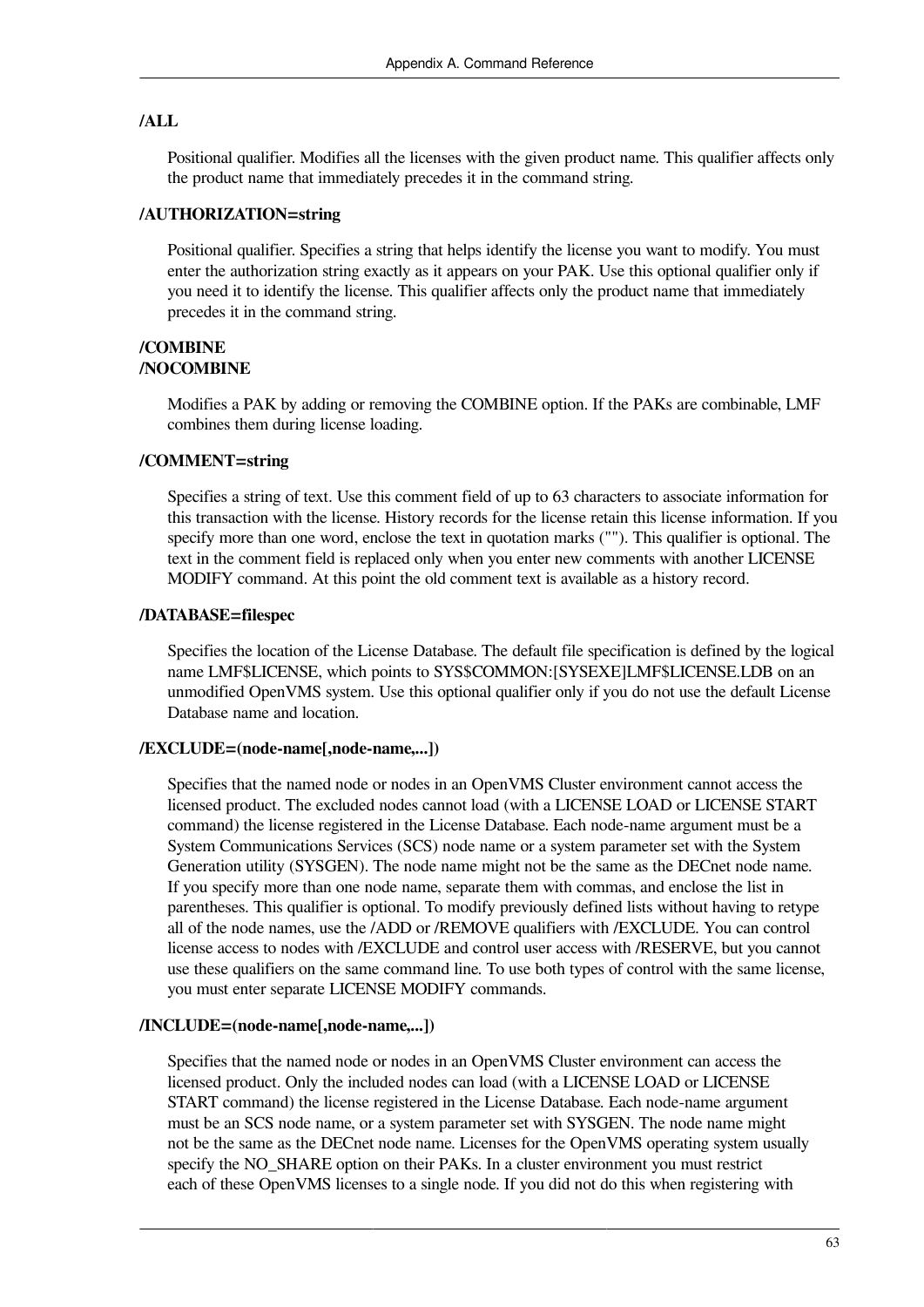VMSLICENSE.COM, enter LICENSE MODIFY/INCLUDE=node-name, specifying one SCS node name for each OpenVMS license. To specify more than one SCS node name for a license that does not specify NO SHARE, separate the names with commas, and enclose the list in parentheses. This qualifier is optional. To modify previously defined lists without having to retype all of the node names, use the /ADD or /REMOVE qualifiers with /INCLUDE. You can control license access to nodes with /INCLUDE and control user access with /RESERVE, but you cannot use these qualifiers on the same command line. To use both types of control with the same license, you must enter separate LICENSE MODIFY commands.

#### **/ISSUER=string**

Positional qualifier. Specifies the name of the company (for example, DEC) that issued the PAK for the product. Use this qualifier only if it is required to identify the license. This qualifier affects only the product name that immediately precedes it in the command string.

#### **/LOG /NOLOG (default)**

Controls whether LICENSE MODIFY displays the name of each license that it modifies.

#### **/NO\_SHARE /NONO\_SHARE**

Specifies whether to add or subsequently remove /NO\_SHARE from a PAK. Adding /NO\_SHARE prevents the sharing of the PAK units with other cluster nodes. PAKs with /NO\_SHARE require you to provide the SCS node name of the cluster node that will be using this particular license. See the /INCLUDE qualifier for more information. Note that if /NO\_SHARE is present on your PAK when you register it, you cannot remove the option using /NONO\_SHARE. Only if you add /NO\_SHARE with the MODIFY command, can you subsequently remove it.

#### **/PRODUCER=string**

Positional qualifier. Specifies the name of the company (for example, DEC) that owns the product for which you have a license. Use this optional qualifier only if you need it to identify the license. This qualifier affects only the product name that immediately precedes it in the command string.

#### **/REMOVE**

Used with the /INCLUDE or /EXCLUDE qualifier, specifies that the node names provided are to be removed from the previously established include or exclude lists. Used with the /RESERVE qualifier, specifies that the user names provided are to be removed from the previously established reservation lists. When you use /REMOVE, you do not need to retype the entire list to remove a node name or user name.

#### **/RESERVE=(user-name[,user-name,...])**

Specifies that the license or licenses are to be reserved for use by the users listed in the user-name parameter. Users not listed are denied access to the product. The value applied to user-name differs from product to product. See your Software Product Description (SPD) for details. Most products define user-name to be the user name OpenVMS maintains for each account. This is the name you type at the Username prompt during login. If your PAK specifies the RESERVE\_UNITS option, you must assign one or more users to a reservation list. On OpenVMS Alpha and VAX systems, the number of user names allowed per list depends on the number of activity units available and a constant value or the License Unit Requirement Tables (LURTs). Calculate this number as you would for any Activity License. For example, a 200-unit license with a constant value of 100 is a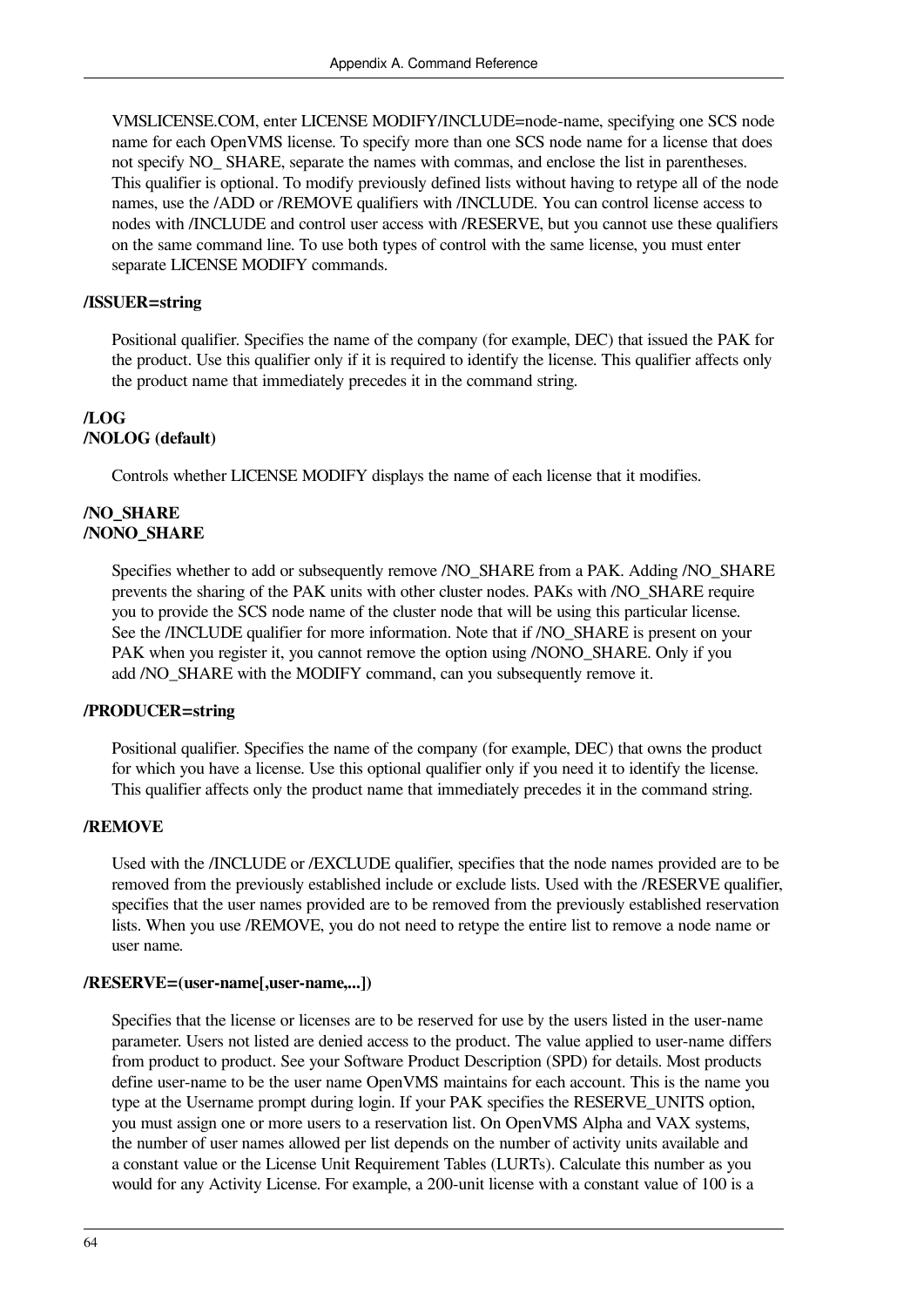two-user license. On OpenVMS I64 systems, units are expressed in single units that directly correlate to the constant value listed. You can also create and modify a reservation list for Availability and regular Activity Licenses that do not specify the RESERVE\_UNITS option. Because these licenses do not limit the number of names on the list, you can assign as many names as you like to the reservation list. All users not on the list are denied access. Although you can control license access to nodes with /INCLUDE and /EXCLUDE qualifiers and control user access with the /RESERVE qualifier, you cannot use these qualifiers on the same command line. If you want to use both types of control with the same license, you must enter separate LICENSE MODIFY commands. Use the / ADD and /REMOVE qualifiers for further control in modifying previously established reservation lists.

#### **/SELECTION\_WEIGHT=number**

Modifies the selection weight. Selection-weight values determine the order in which LMF checks multiple licenses when a product makes a license grant request. LMF checks higher-weighted licenses before lower-weighted ones. Specify arbitrary numbers between 1 and 1000.

### **Note**

You cannot modify selection weights for Availability Licenses.

To restore the selection weight of a PAK to the default value, enter the LICENSE MODIFY command with /SELECTION\_WEIGHT=0. For example, you can use either of the following commands:

\$ LICENSE MODIFY FORTRAN /SELECTION\_WEIGHT=0 \$ LICENSE MODIFY FORTRAN /NOSELECTION\_WEIGHT

#### **/TERMINATION\_DATE=date**

Date at which the product license is to be terminated. If your PAK supplied a license termination date, LMF uses the earliest date to determine the termination date. The date must be presented in the standard OpenVMS format: dd-mmmyyyy. If you want to restrict a product from further use today, enter yesterday's date; LMF terminates the license at the end of the day specified.

#### **/UNITS=n**

Number of license units you want on a license that includes the MOD\_UNITS option. If your PAK allows you to modify the license units, use this qualifier to change the value in the License Database.

### **Description**

Use the LICENSE MODIFY command to modify a license. To control which nodes in a cluster environment have access to what software, use LICENSE MODIFY with the /INCLUDE or /EXCLUDE qualifier. For example, you can load licenses for products used less often or requiring limited access on one node.

If you do not specify which nodes can load a license (with a LICENSE LOAD or LICENSE START command), LMF loads a license on a first-come, first-served basis. When your license has insufficient license units for full cluster environment use, control product access with an include list.

Because most OpenVMS PAKs use the /NO\_SHARE option, in a cluster environment you must restrict these operating system licenses to one node. Enter LICENSE MODIFY/INCLUDE=node-name, specifying only one SCS node name for each OpenVMS license.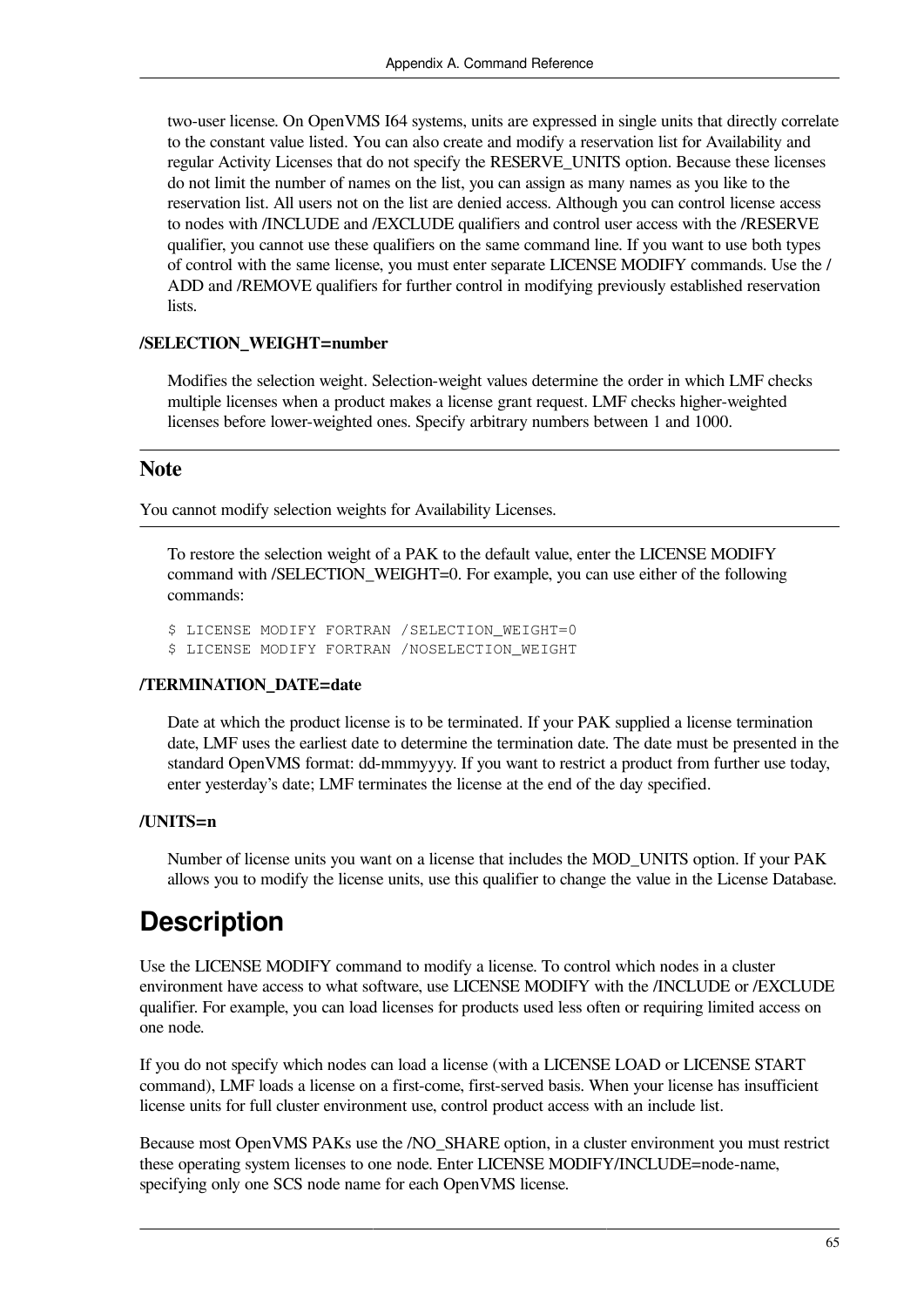To control which users have access to a product, use LICENSE MODIFY with the /RESERVE qualifier. You can create and modify a reservation list for any kind of license. Only users on the reservation lists are allowed access to the product. If your PAK specifies the RESERVE\_UNITS option, you must assign one or more users to a reservation list. The number of user names allowed per list depends on the number of activity units available and a constant value or the License Unit Requirement Tables (LURTs). Calculate this number as you would for any Activity License. For example, a 200-unit license with a constant value of 100 is a two-user license. Use the /ADD and /REMOVE qualifiers in conjunction with the /INCLUDE, /EXCLUDE, and /RESERVE qualifiers when you modify existing include, exclude, and reservation lists. To add comments about a license in the License Database, use LICENSE MODIFY with the /COMMENT qualifier. If your PAK includes the MOD UNITS option, you can use the / UNITS qualifier to specify the number of license units you want for your registered license. Use the other LICENSE MODIFY command qualifiers only as needed to identify the correct license. You can also modify a license record using the VMSLICENSE.COM command procedure.

## **List Size Restrictions**

Two restrictions apply to the size of lists (reservation lists, include lists, or exclude lists). These restrictions apply to PAKs of all license types.

• On any single PAK, the sum of characters contained in all lists must not exceed 5000 characters. Because the length of names varies and some overhead is used for each name, this 5000-character limit cannot be expressed as an exact number of permissible names. However, VSI guarantees that at least 400 names, in total, can be specified in the various types of lists. For example, each of the following represents the minimally guaranteed number of names:

Reservation list with up to 400 user names

Reservation list with up to 400 user names Reservation list with up to 200 user names plus an include list with up to 200 node names (totaling up to 400) Reservation list with up to 200 user names plus an exclude list with up to 200 node names (totaling up to 400)

Reservation list with up to 200 user names plus an include list with up to 200 node names (totaling up to  $400$ )

Include list with up to 400 node names Exclude list with up to 400 node names

### **Note**

If you enter more names than are permitted, LICENSE LIST might not be able to display all names entered. In this case, you receive the error message LICENSE-F-CORRUP. However, the License Database is not actually corrupt, and the PAKs can still be loaded into memory (though the names are not displayed).

The LICENSE LOAD and LICENSE START commands can load into memory a reservation list with no more than 30,000 characters. (Include and exclude lists, which are not loaded into memory, are irrelevant to the 30,000-character limit.)

Because the length of names varies and some overhead is used for each name, this 30,000-character limit cannot be expressed as an exact number of permissible names. But VSI guarantees that, for each product, at least 2000 user names can appear on reservation lists. In the case of an OpenVMS Cluster, this is a per-node limit.

Note that because 2000 user names is a per-product limit and because there can be more than one PAK per product, the number of user names on a per-product basis is the sum of the user names specified on each PAK.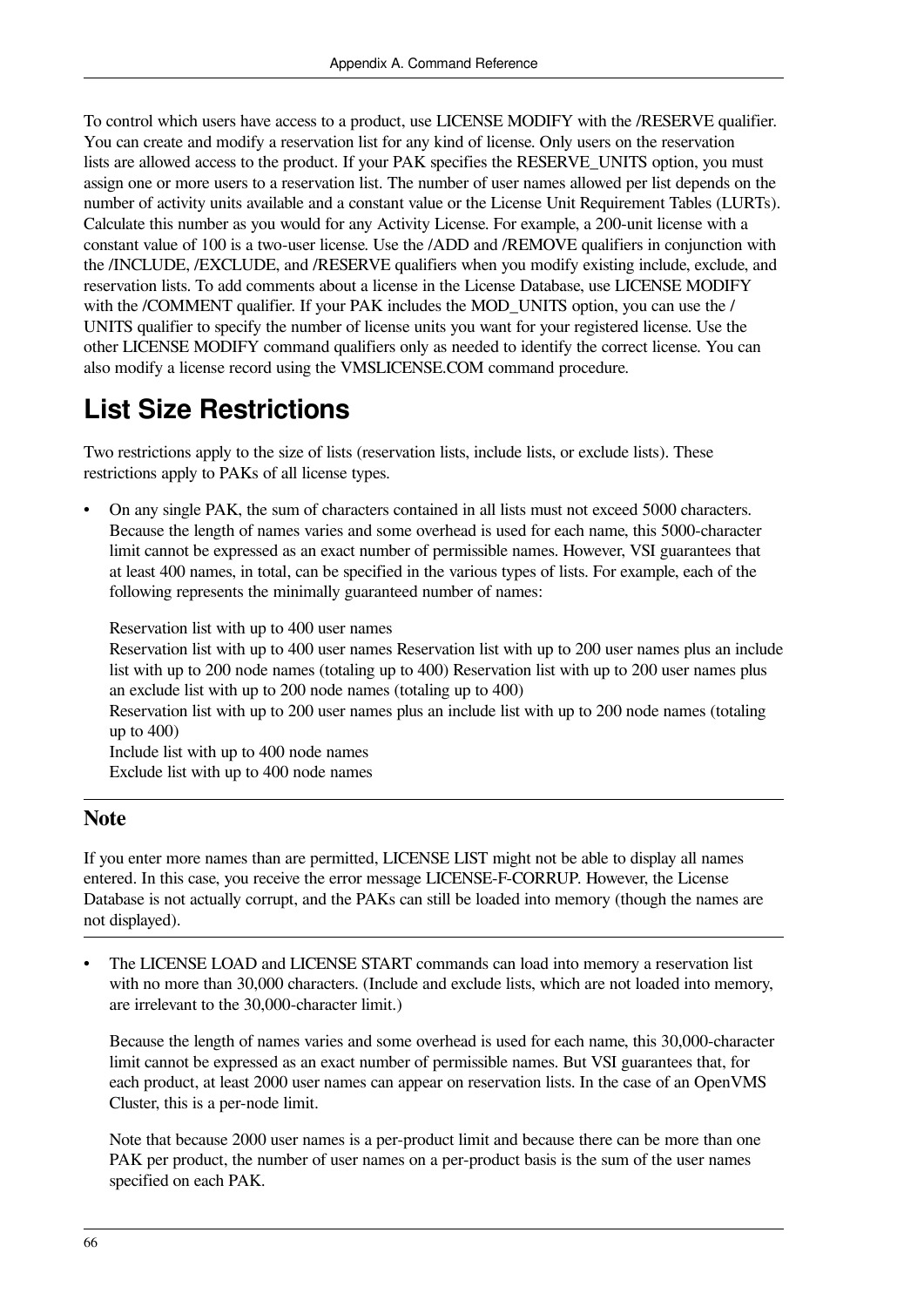For example, if three activity PAKs for the DECwrite product were registered on a system and each PAK specified a reservation list with 200 user names, the total number of user names for that product is 600. This is safely below the 30,000-character (2000 user name) limit and below the 5000-character (400 user name) limit.

### **Examples**

```
1. $ LICENSE MODIFY /EXCLUDE=(DANCE,THEATR) -
  _$ /COMMENT="Modified to exclude nodes DANCE & THEATR 10/23/04" -
  _$ FORTRAN
```
This command modifies the Fortran license in the License Database so that users cannot access Fortran from the nodes named DANCE and THEATR. A comment is added to the database record for future reference.

```
2. $ LICENSE MODIFY /ADD /INCLUDE=(DRAMA) -
  _$ /COMMENT="Modified to add node named DRAMA 10/23/04" -
  _$ FORTRAN
```
This command modifies the Fortran license in the License Database so that users can access Fortran from the node DRAMA in addition to any nodes previously named in the license include list.

```
3. $ LICENSE MODIFY /UNITS=1200 FORTRAN 
  $ LICENSE LOAD FORTRAN
```
This command changes the license units on a license with the MOD\_UNITS option.

4. \$ LICENSE MODIFY /EXCLUDE="" FORTRAN

This command removes all nodes from the previously established exclude list. All nodes now have access to the Fortran license.

# **LICENSE MOVE**

LICENSE MOVE — Moves one or more licenses from one License Database to another. When you use LICENSE MOVE, LMF deletes those licenses from the source License Database. For License Databases not connected to a network, consider using the LICENSE ISSUE /PROCEDURE command.

### **Format**

LICENSE MOVE product-name[,...] output-database

### **Parameter**

**product-name[,...]**

Name or names of products with a license to be moved to the output License Database.

#### **output-database**

File specification of the License Database to which the license or licenses should be moved. This database must have been previously created using LICENSE CREATE. If you enter a partial file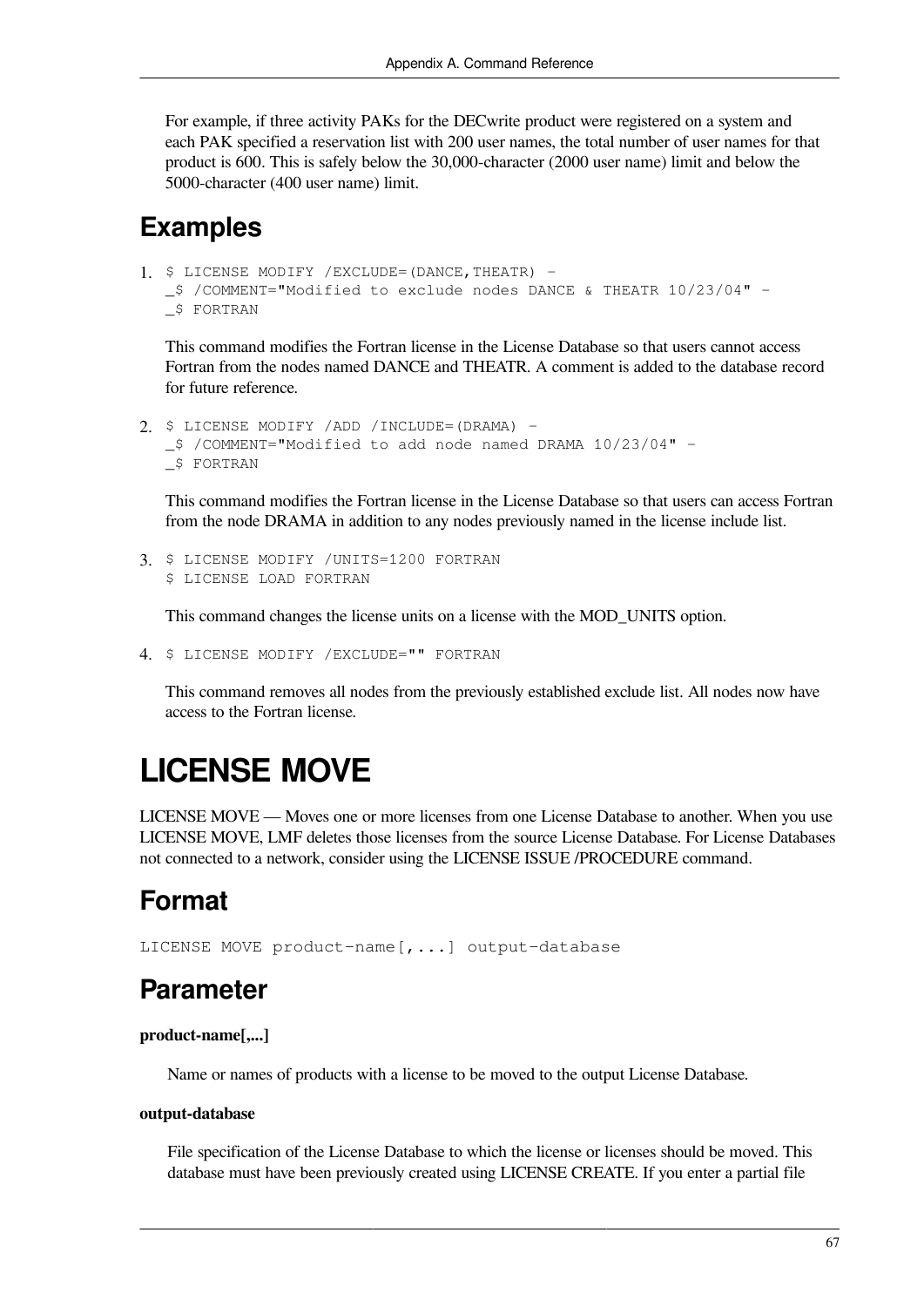specification (for example, specifying only a directory), LMF\$LICENSE is the default file name, and .LDB is the default file type.

If you do not specify a device or directory, the current default device and directory are used.

### **Qualifiers**

### **/ALL**

Positional qualifier. Specifies that all licenses with the given product name should be moved. This qualifier affects only the product name that immediately precedes it in the command string.

### **/AUTHORIZATION=string**

Positional qualifier. Specifies a string that helps identify the license you want to modify. You must enter the authorization string exactly as it appears on your PAK. Use this optional qualifier only if you need it to identify the license. This qualifier affects only the product name that immediately precedes it in the command string.

### **/DATABASE=filespec**

Specifies the location of the License Database from which the license or licenses should be moved. The default file specification is defined by the logical name LMF\$LICENSE, which points to SYS\$COMMON:[SYSEXE]LMF\$LICENSE.LDB on an unmodified OpenVMS system. Use this optional qualifier only if you do not use the default License Database name and location.

### **/ISSUER=string**

Positional qualifier. Specifies the name of the company (for example, DEC) that issued the PAK for the product. Use this optional qualifier only if you need it to identify the license. This qualifier affects only the product name that immediately precedes it in the command string.

### **/LOG /NOLOG (default)**

Controls whether LICENSE MOVE displays the name of each license that it moves.

### **/PRODUCER=string**

Positional qualifier. Specifies the name of the company (for example, DEC) that owns the product for which you have a license. Use this optional qualifier only if you need it to identify the license. This qualifier affects only the product name that immediately precedes it in the command string.

### **Description**

If your license contract allows it, use LICENSE MOVE to move a license from one License Database to another. To move a license, enter LICENSE MOVE, including enough PAK information to clearly identify the license. LICENSE MOVE automatically deletes the license from the source License Database.

Note that the moved license includes only the general PAK information normally provided by LICENSE REGISTER. LICENSE MOVE does not transfer any user-supplied data such as reservation lists, modified termination dates, modified units, include or exclude node lists, or comments.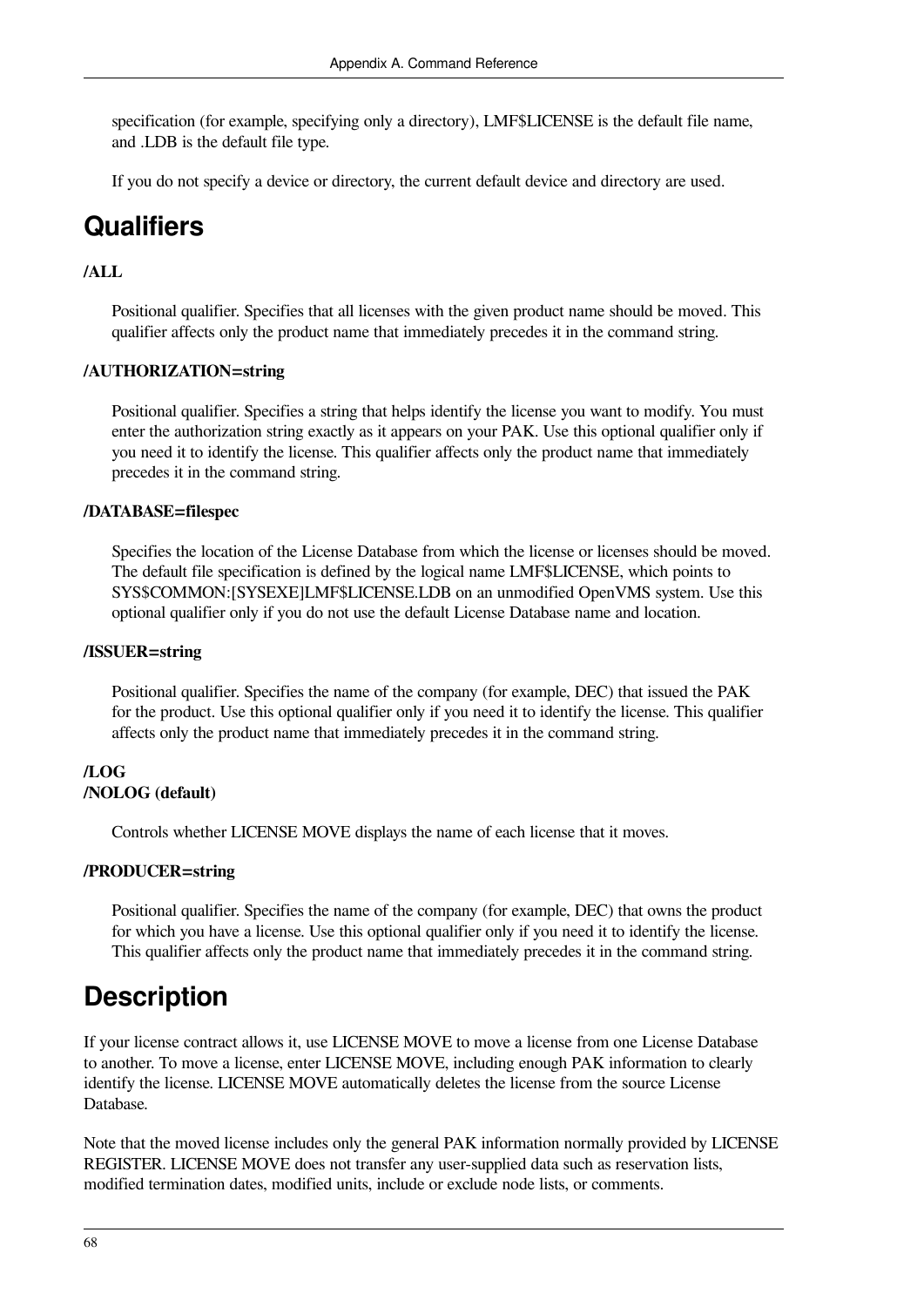### **Examples**

1. \$ LICENSE MOVE FORTRAN ALT SYS2:LMF\$LICENSE.LDB

This command moves the Fortran license in the default License Database to the ALT\_SYS2:LMF\$LICENSE.LDB output License Database. This command fails if the default database contains more than one Fortran license.

2. \$ LICENSE MOVE FORTRAN /DATABASE=LMFDATA:LMF\$LICENSE.LDB - \_\$ ALT\_SYS:LMF\$LICENSE.LDB

This command moves the Fortran license in the source License Database, LMFDATA:LMF\$LICENSE.LDB, to the destination License Database, ALT\_SYS:LMF\$LICENSE.LDB. This command fails if the source License Database contains more than one Fortran license.

3. \$ LICENSE MOVE FORTRAN /ALL ALT\_SYS2:LMF\$LICENSE.LDB

This command moves all Fortran licenses in the default License Database to the output License Database, ALT\_SYS2:LMF\$LICENSE.LDB.

4. \$ LICENSE MOVE \* ALT\_SYS2:LMF\$LICENSE.LDB

This command merges two databases by moving all licenses in the default License Database to the output License Database, ALT\_SYS2:LMF\$LICENSE.LDB.

# **LICENSE REGISTER**

LICENSE REGISTER — Adds a new license to the License Database. A Product Authorization Key (PAK) provides the product name and information you need to register the license. You must enter all information provided by your PAK exactly as it appears. You can also register a new product license with the command procedure SYS\$UPDATE:VMSLICENSE.COM, which provides a prompt-based interface to the LICENSE REGISTER command.

# **Format**

LICENSE REGISTER product-name

### **Parameter**

### **product-name**

Name of the product with a license to register. You can register only licenses that do not currently exist in the License Database. You can register multiple licenses for the same product when they have different authorization numbers. Enter the product name exactly as it appears on your PAK.

You cannot use wildcard characters for the product-name parameter with this command.

## **Qualifiers**

### **/ACTIVITY=code | CONSTANT=integer**

Specifies a license unit code that corresponds to a License Unit Requirement Table (LURT) or to a constant value. If your PAK supplies an activity code, you must enter the code exactly as it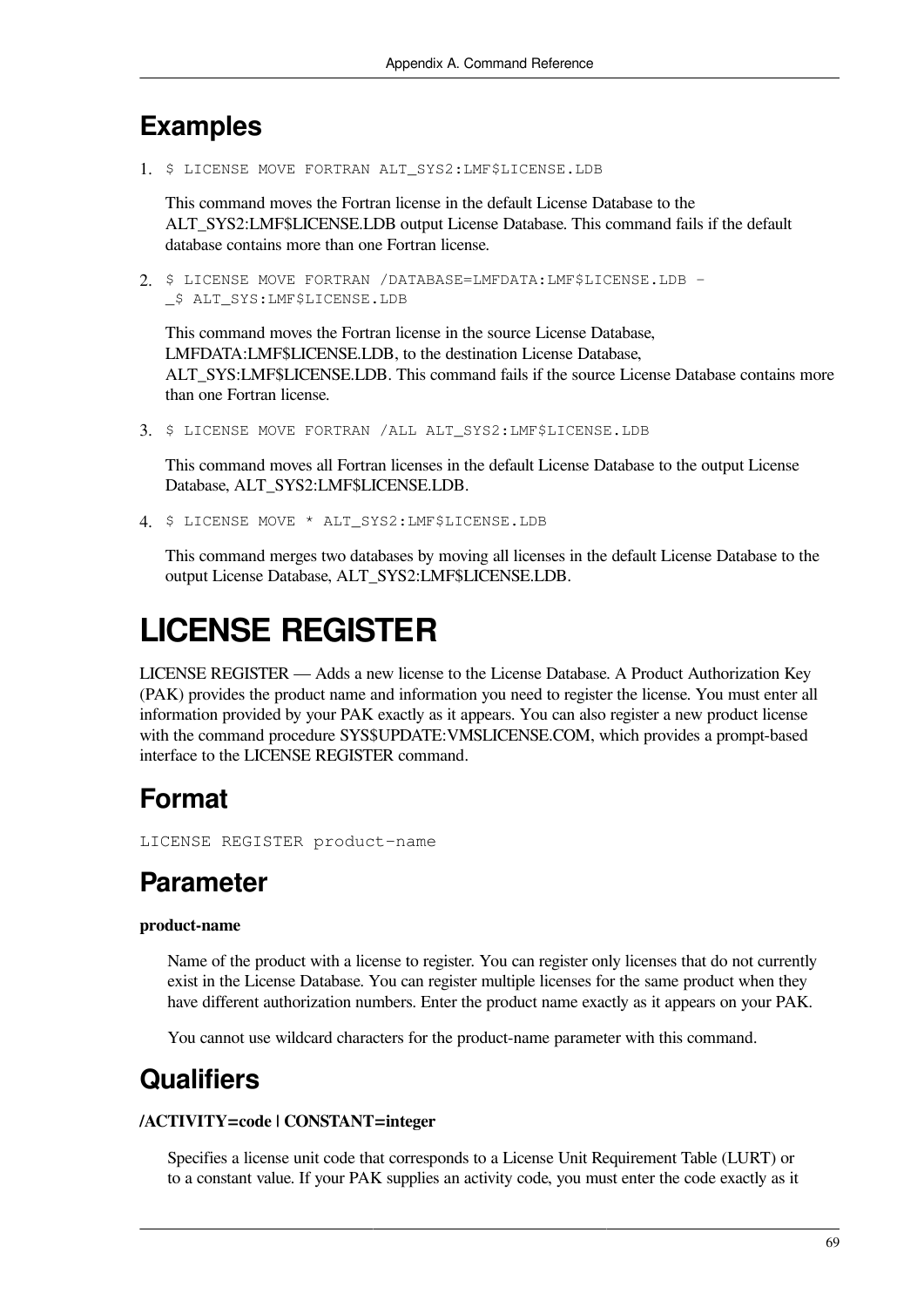appears. The current codes are A, B, C, D, E, F, G, H, and I. If your PAK specifies the keyword CONSTANT, then you must also specify the integer value. This denotes a constant requirement for all System Marketing Models (SMMs) equal to the value given. If your PAK specifies the decimal value 0, then the license has no requirement for that license type. PAK issuers determine the value for this element.

### **/AUTHORIZATION=string**

Specifies a string that helps identify the license you want to register. You must enter the authorization string exactly as it appears on your PAK.

### **/AVAILABILITY= code | CONSTANT=integer**

Specifies a license unit code that corresponds to a License Unit Requirement Table (LURT) or to a constant value. If your PAK supplies an availability code, you must enter the code exactly as it appears. The current codes are A, B, C, D, E, F, G, H, and I. If your PAK specifies the keyword CONSTANT, then you must also specify the integer value from your PAK. PAK issuers determine the value for this element.

### **/CHECKSUM=string**

Specifies a 17-character verification string created by the PAK issuer for each PAK. The checksum string is presented in the format n-cccc-cccc-cccc-cccc, where n is an integer and c is an alphabetic character from A through P. A PAK presents the checksum string with hyphen ( - ) characters for readability. Because LMF does not count hyphens for authorization, you do not have to enter them. Otherwise, you must enter the checksum string exactly as it appears on your PAK.

### **/DATABASE=filespec**

Specifies the location of the License Database. The default file specification is defined by the logical name LMF\$LICENSE, which points to SYS\$COMMON:[SYSEXE]LMF\$LICENSE.LDB in an unmodified OpenVMS system. Use this optional qualifier only if you do not use the default database.

### **/HARDWARE\_ID=string**

Specifies the identification number of the hardware on which the product is licensed. If your PAK supplies a hardware identification number, you must enter the information exactly as it appears. On I64 systems, the HARDWARE\_ID string is in the format SOCKETS=n.

### **/ISSUER=string**

Specifies the name of the company (for example, DEC) that issued the PAK for the product. Note that the PAK issuer is often the same as the producer. You must enter the information exactly as it appears on your PAK.

### **/OPTIONS=[(keyword[,...])]**

Specifies LICENSE REGISTER options. If your PAK supplies any license options, you must enter this information exactly as it appears. Table A–1 describes the available keywords.

### **Table A.1. LICENSE REGISTER /OPTIONS Keywords**

| Keyword      | <b>Meaning</b>                                      |
|--------------|-----------------------------------------------------|
| <b>ALPHA</b> | Identifies Availability Licenses for Alpha systems. |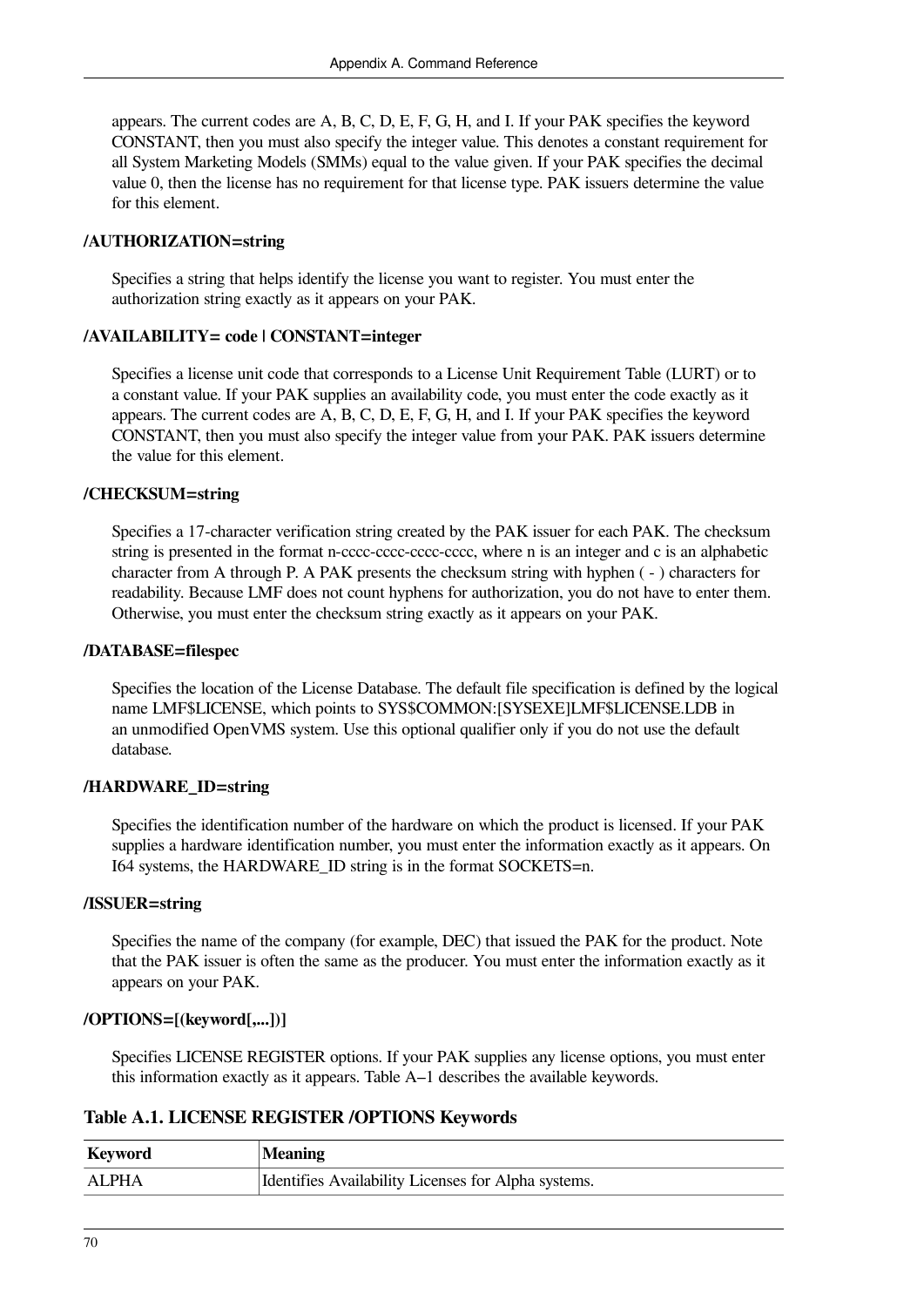| <b>Keyword</b>         | <b>Meaning</b>                                                                                                                                                                                                 |
|------------------------|----------------------------------------------------------------------------------------------------------------------------------------------------------------------------------------------------------------|
| <b>HARD COMPLIANCE</b> | Identifies a license that will enforce compliance to license terms.                                                                                                                                            |
| IA64                   | Identifies Licenses for I64 systems.                                                                                                                                                                           |
| IA64_ALPHA             | Identifies Activity Licenses that are valid for OpenVMS I64 and OpenVMS<br>Alpha systems.                                                                                                                      |
| IA64_ALPHA_VAX         | Identifies Activity Licenses that are valid for OpenVMS I64, OpenVMS<br>Alpha, and OpenVMS VAX systems.                                                                                                        |
| <b>MOD_UNITS</b>       | You can modify the number of license units.                                                                                                                                                                    |
| <b>NO SHARE</b>        | You cannot use the license on more than one processor in an OpenVMS<br>Cluster environment. To use this license in a cluster, designate it for one node.<br>Issue LICENSE MODIFY with the / INCLUDE qualifier. |
| <b>PCL</b>             | Designates a Per Core License on an OpenVMS I64 system.                                                                                                                                                        |
| <b>RESERVE_UNITS</b>   | The license must be assigned to one or more users. Reserve the license using<br>LICENSE MODIFY with the /RESERVE qualifier.                                                                                    |
| <b>USER</b>            | Designates a User License.                                                                                                                                                                                     |
| VAX_ALPHA              | Identifies Availability Licenses that are valid for both OpenVMS VAX and<br>OpenVMS Alpha systems.                                                                                                             |
| VIRTUAL                | License can only be used on a VM guest.                                                                                                                                                                        |

If you enter more than one keyword, separate them with commas, and enclose the list in parentheses. You can abbreviate each option to the minimum number of characters needed to uniquely identify it.

### **/PRODUCER=string**

Specifies the name of the company (for example, VSI) that owns the product for which you have a license. You must enter the information exactly as it appears on your PAK.

### **/RELEASE\_DATE=date**

Specifies a product release date such that the license authorizes use of all product versions released on or before the date. If your PAK supplies a product release date, you must enter the information exactly as it appears. The date must be presented in the standard OpenVMS format: dd-mmm-yyyy.

### **/TERMINATION\_DATE=date**

Specifies the date on which the product license terminates. If your PAK supplies a license termination date, you must enter it exactly as it appears. The date must be presented in the standard OpenVMS format: dd-mmm-yyyy.

### **/TOKEN=string**

Specifies a string of information associated with some products. This option can enable or disable certain product features. See your product documentation for details. If your PAK provides token information, you must enter it exactly as it appears.

### **/UNITS=number**

Specifies the number of license units for your license. You must enter the number exactly as it appears on your PAK even if your PAK specifies the MOD\_UNITS option.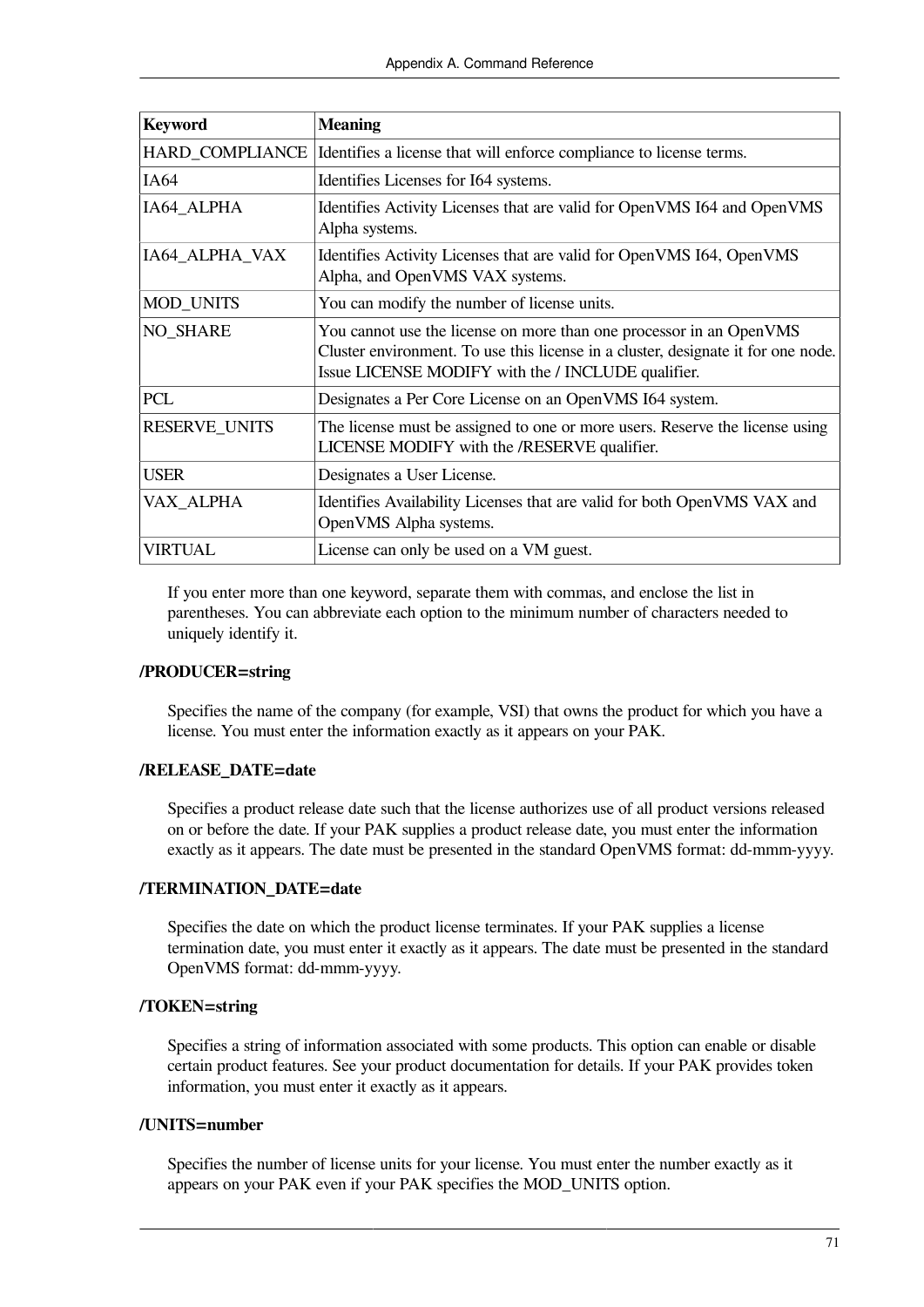# **Description**

LICENSE REGISTER is the primary LICENSE command. Before you enter a LICENSE REGISTER command, you need a PAK that supplies the information required to enter a license in the License Database.

You can register additional licenses for products that already exist in the License Database. If you register another combinable license in the License Database, LMF combines the license units during a LICENSE LOAD or LICENSE START command. This allows more product availability or activity for the same product. The checksum number supplied with your PAK is calculated from the other information supplied with the PAK. Thus, you must enter each qualifier necessary to supply information from your particular PAK. If you enter LICENSE REGISTER without a required qualifier, LMF returns a checksum error.

# **Example**

```
1. $ LICENSE REGISTER FORTRAN /ISSUER=DEC /AUTHORIZATION=USA-10 -
  _$ /PRODUCER=DEC /UNITS=400 /VERSION=5.4 -
  _$ /AVAILABILITY=F /CHECKSUM=1-HIDN-INDA-COMP-DAHH
```
This command adds the license for the product Fortran to the default License Database. Fortran becomes licensed using the availability formula with 400 license units available.

```
2. $ LICENSE REGISTER DVNETRTG /ISSUER=DEC /AUTHORIZATION=USA-15 -
  _$ /PRODUCER=DEC /UNITS=1000 /VERSION=4.0 -
  _$ /AVAILABILITY=E/CHECKSUM=1-COOD-AGON-EFIC-HING
```
This command adds the license for the product DVNETRTG (DECnet for OpenVMS Routing) to the default License Database. In the example, DVNETRTG is licensed using the availability formula with 1000 license units.

# **LICENSE START**

LICENSE START — This command loads all licenses that are registered and enabled in the License Database into memory. On OpenVMS Alpha and VAX systems, it sets up the License Unit Requirement Table (LURT) for your system. On OpenVMS I64 systems, it loads the operating environment table and all per core licenses into memory. Because the OpenVMS operating system issues a LICENSE START command during system startup, you should need this command only if system startup fails. To use this command, you need CMKRNL, SYSNAM, and SYSPRV privileges on OpenVMS Alpha systems. In addition to those three, you also need SYSLCK privilege on OpenVMS I64 systems. To load the licenses in the License Database of a system with LMF already started, use LICENSE LOAD.

# **Format**

LICENSE START

# **Parameter**

None.

# **Example**

\$ LICENSE START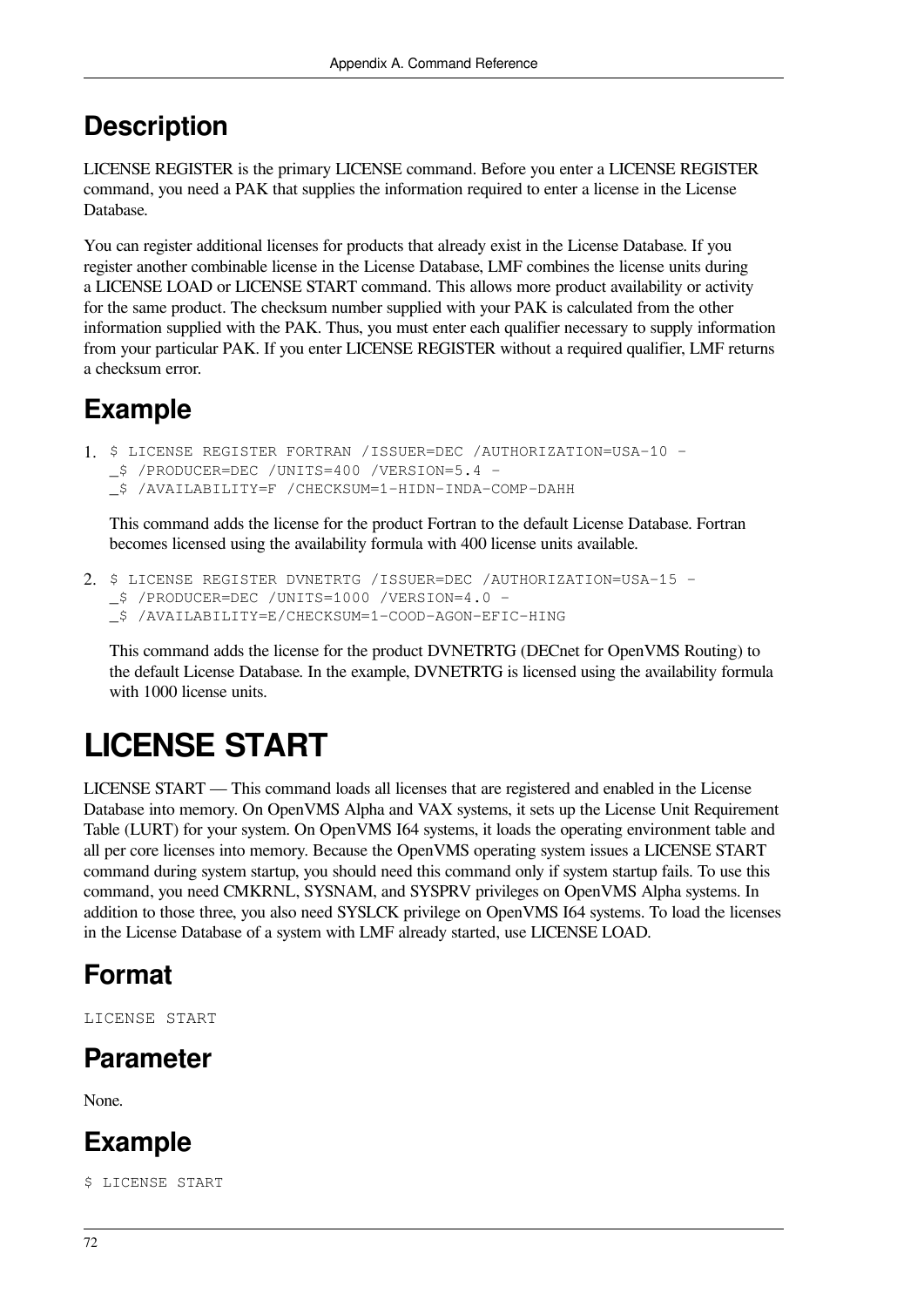On OpenVMS Alpha and VAX systems, this command sets up the LURT for your system and loads all the licenses that are registered and enabled in the License Database. On OpenVMS I64 systems, this command loads the operating environment table and all PCL licenses into memory.

# **LICENSE UNLOAD**

LICENSE UNLOAD — Unloads a license, making the product unavailable from the current node. The product license or licenses must be registered in the License Database and must have been previously loaded with an interactive or automatic LICENSE LOAD command. Running processes are allowed to continue to completion. To use this command, you need CMKRNL, SYSNAM, and SYSPRV privileges.

## **Format**

```
LICENSE UNLOAD product-name[,...]
```
### **Parameter**

### **product-name[,...]**

Name of the product to be unloaded. You can unload only licenses that have been loaded. Enter each product name exactly as it appears on its Product Authorization Key (PAK). You cannot use wildcard characters for product-name.

## **Qualifiers**

**/LOG /NOLOG (default)**

Controls whether LICENSE UNLOAD lists the name of each unloaded license.

### **/PRODUCER=string**

Positional qualifier. Specifies the name of the company that owns the product for which you have a license. The default string for this qualifier is VSI. If VSI is not the producer of the product, you must use this qualifier to identify the product. This qualifier affects only the product name that immediately precedes it in the command string. Wildcard characters are not allowed.

## **Description**

LICENSE UNLOAD affects all units for a single product even if the loaded units are combined from multiple licenses. In such a case, you cannot unload the units from a single license. You must unload all the units.

You are not required to unload a loaded license before modifying data in the License Database. To maximize product availability, modify licenses in the License Database first, and then load the changes by entering a LICENSE UNLOAD command followed by a LICENSE LOAD command.

# **Example**

1. \$ LICENSE UNLOAD /PRODUCER=DEC FORTRAN

This command unloads the DEC Fortran license on the node from which it is entered.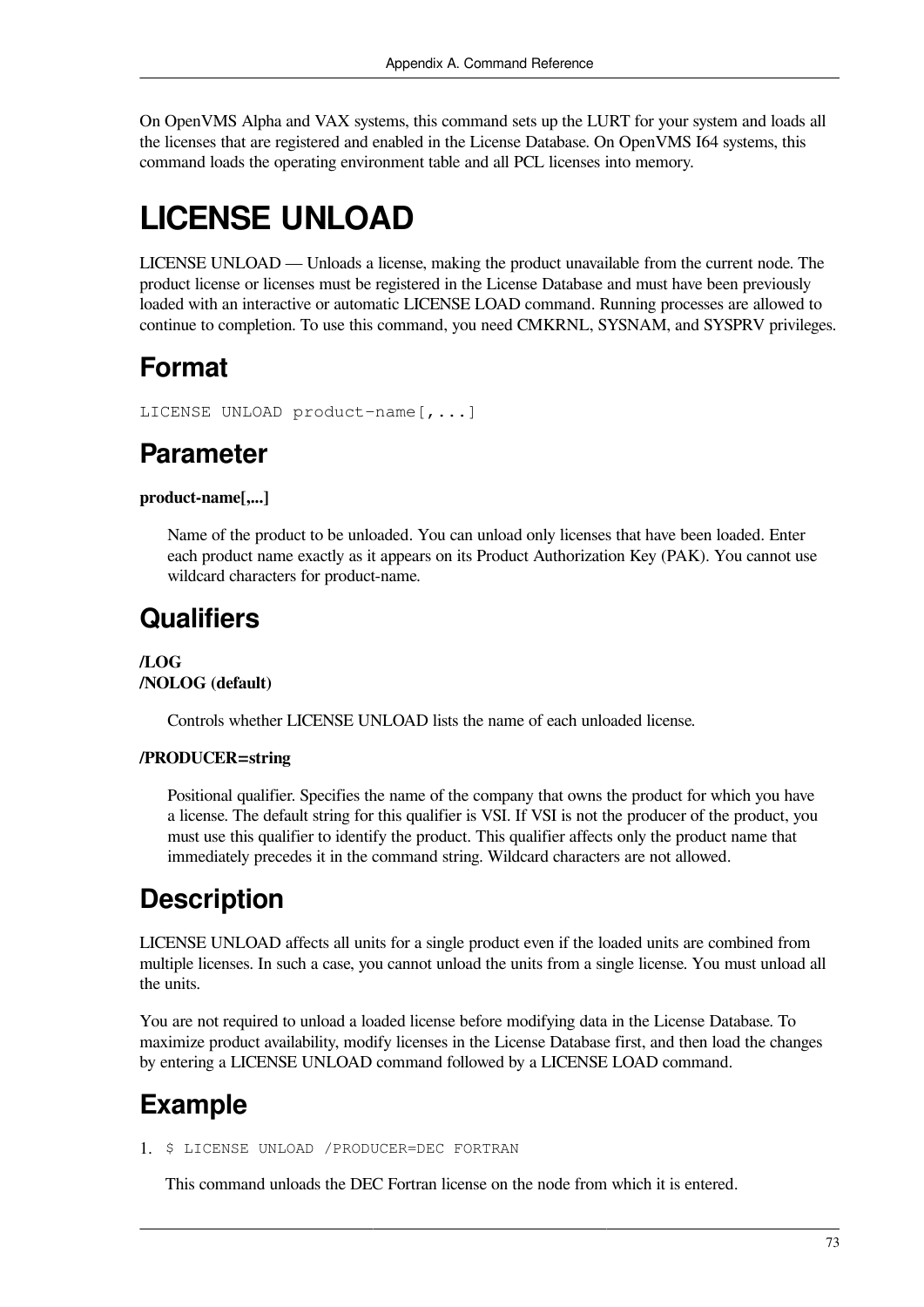2. \$ LICENSE UNLOAD PASCAL,FORTRAN

This command unloads the VSI Pascal and VSI Fortran licenses on the node from which it is entered.

# **SHOW LICENSE**

SHOW LICENSE — Displays software product licenses active on the current node and lists the names attached to a license (known as the RESERVE list). The SHOW LICENSE command displays the License Database information currently in your system's memory. Use the License Management utility command, LICENSE LIST, when you want to view the License Database information that is on disk.

### **Format**

SHOW LICENSE [product-name [,...]]

### **Parameter**

#### **product-name**

Specifies the name or names of activated software product licenses to display. The asterisk (\*) and the percent sign (%) wildcard characters are allowed. If you do not specify a product name, information is displayed about all active product name licenses. The product-name parameter is incompatible with the /UNIT\_REQUIREMENTS qualifier.

### **Qualifiers**

#### **/ALL - I64 only**

Use with /HIERARCHY to display all OE licenses defined in the LMF database.

#### **/BEFORE**

Use with /TERMINATION\_DATE and /RELEASE\_DATE qualifiers. Selects only those licenses whose times are before the time specified with the other qualifiers. The /BEFORE qualifier cannot be used with the /SINCE qualifier.

#### **/BRIEF (default)**

Displays a summary of information about the specified active product licenses. Use the /FULL qualifier to obtain a complete product license listing.

#### **/CHARGE\_TABLE**

Synonym for the /UNIT\_REQUIREMENTS qualifier.

### **/CLUSTER**

Use with the /UNIT\_REQUIREMENTS qualifier to display the license unit requirements for every node in an OpenVMS Cluster.

### **/EXACT**

Use with the /PAGE=SAVE and /SEARCH qualifiers to specify a search string that must match the search string exactly and must be enclosed with quotation marks (""). If you specify the /EXACT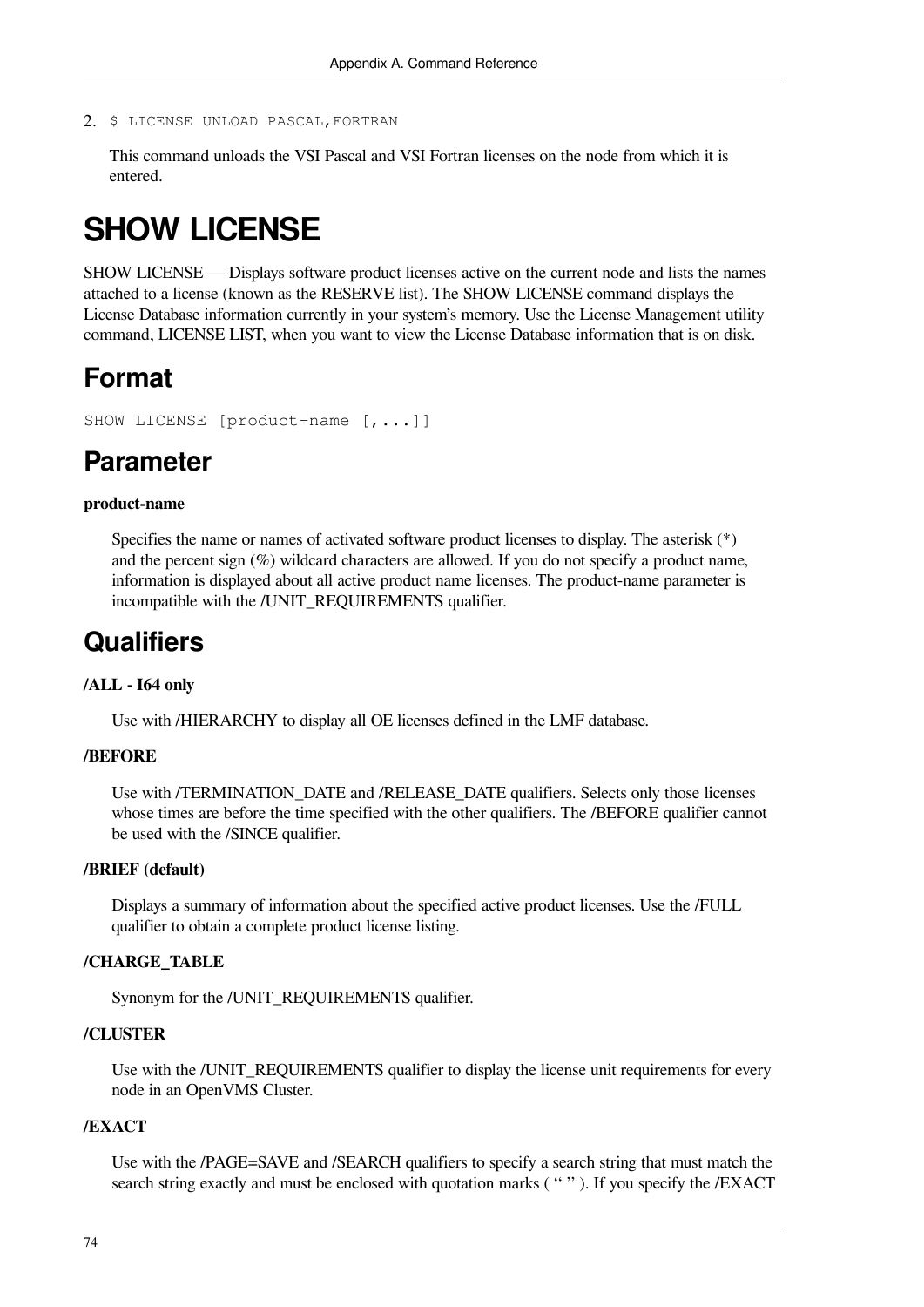qualifier without the /SEARCH qualifier, exact search mode is enabled when you set the search string with the Find (E1) key.

### **/FULL**

Displays a summary of information about the specified active product licenses, including Product Authorization Key (PAK) options and the reserve list (if any). On I64 systems, lists the licenses for OEs currently active on the system.

### **/HIERARCHY - I64 only**

Displays the hierarchy of licenses for operating environments active on the current node.

### **/HIGHLIGHT[=keyword]**

Use with the /PAGE=SAVE and /SEARCH qualifiers to specify the type of highlighting you want when a search string is found. When a string is found, the entire line is highlighted. You can use the following keywords: BOLD, BLINK, REVERSE, and UNDERLINE. BOLD is the default highlighting.

### **/OE[=OE name] - I64 only**

When an OE name is specified, displays the contents the of named operating environment. Currently, valid OE names are BOE and HAOE. When no OE name is specified, displays the operating environment currently active on the node.

### **/OUTPUT[=filespec] /NOOUTPUT**

Controls where the output of the SHOW LICENSE command is sent. By default, the output of the SHOW LICENSE command is sent to the current SYS\$OUTPUT device (usually your terminal). To send the output to a file, use the /OUTPUT qualifier followed by a file specification. The asterisk (\*) and the percent sign (%) wildcard characters are not allowed in the file specification. If you enter a partial file specification (for example, specifying only a directory), SHOW is the default file name and .LIS is the default file type. If you enter the /NOOUTPUT qualifier, output is suppressed.

### **/PAGE[=keyword] /NOPAGE (default)**

Controls the display of license information on the screen. You can use the following keywords with the /PAGE qualifier:

- CLEAR\_SCREEN Clears the screen before each page is displayed.
- SCROLL Displays information one line at a time.
- SAVE[=n] Enables screen navigation of information, where n is the number of pages to store.

The /PAGE=SAVE qualifier allows you to navigate through screens of information. The /PAGE=SAVE qualifier stores up to 5 screens of up to 255 columns of information. When you use the /PAGE=SAVE qualifier, you can use the following keys to navigate through the information:

| <b>Key Sequence</b>      | <b>Description</b>  |
|--------------------------|---------------------|
| $ Up\;arrow\;key,Ctrl/B$ | Scroll up one line. |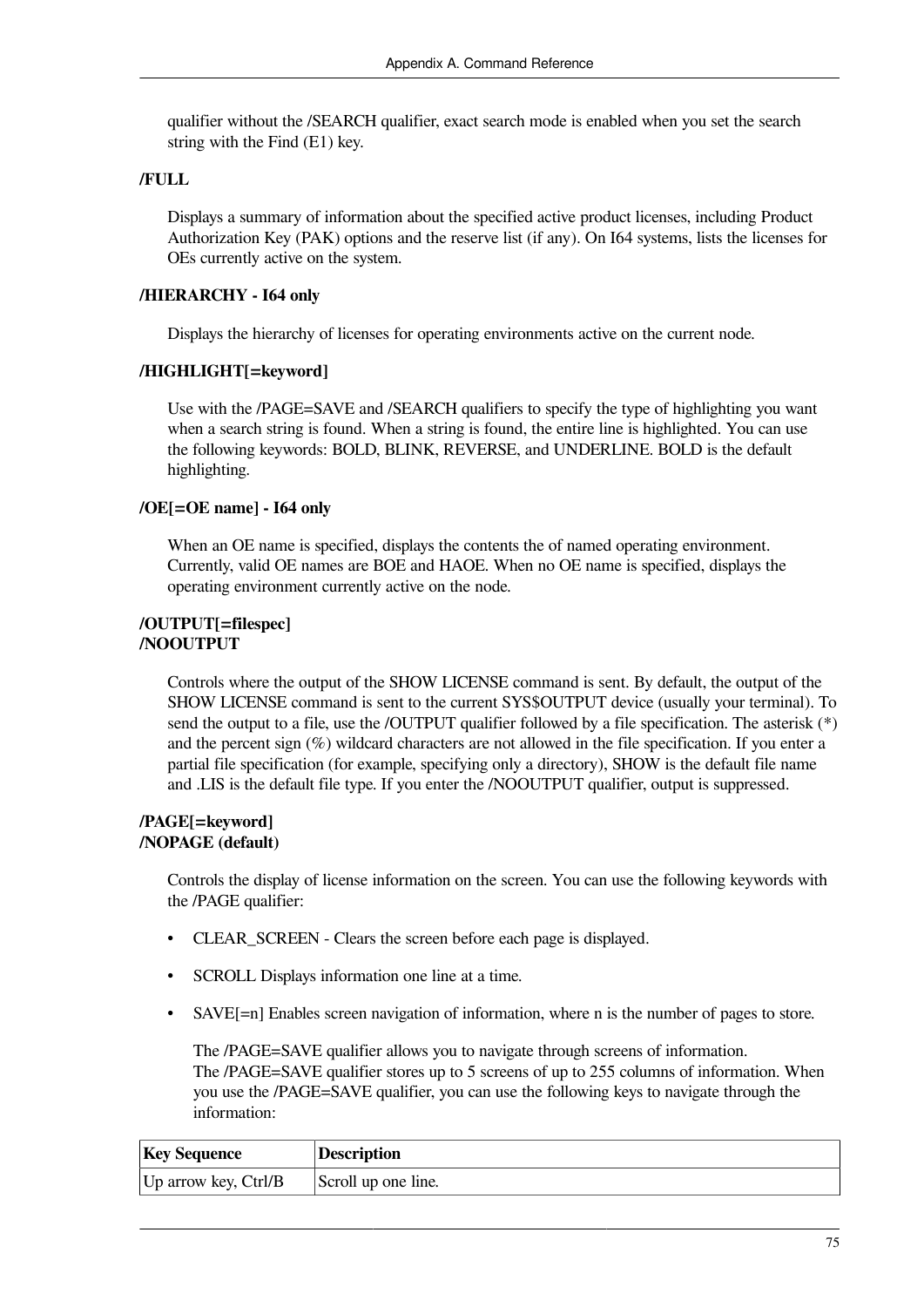| <b>Key Sequence</b>  | <b>Description</b>                                          |
|----------------------|-------------------------------------------------------------|
| Down arrow key       | Scroll down one line.                                       |
| Left arrow key       | Scroll left one column.                                     |
| Right arrow key      | Scroll right one column.                                    |
| Find $(E1)$          | Specify a string to find when the information is displayed. |
| Insert Here (E2)     | Scroll right one half screen.                               |
| Remove (E3)          | Scroll left one half screen.                                |
| Select (E4)          | Toggle 80/132 column mode.                                  |
| Prev Screen (E5)     | Get the previous page of information.                       |
| Next Screen (E6),    | Get the next page of information.                           |
| Return, Enter, Space |                                                             |
| F10, Ctrl/Z Exit     | Exit. (Some utilities define these differently.)            |
| Help $(F15)$         | Display utility help text.                                  |
| Do $(F16)$           | Toggle the display to oldest/newest page.                   |
| Ctrl/W               | Refresh the display.                                        |

The /PAGE qualifier is not compatible with the /OUTPUT qualifier.

### **/PRODUCER=producer-name**

Displays software product licenses active on the current node and supplied by the specified producer. The asterisk  $(*)$  and the percent sign  $%$ ) wildcard characters are allowed for the producer-name parameter. You cannot use the /PRODUCER qualifier with the /UNIT\_REQUIREMENTS qualifier.

### **/RELEASE\_DATE=[date\_time]**

Allows listing licenses using release dates as selection criteria.

### **/SEARCH="string"**

Use with the /PAGE=SAVE qualifier to specify a string that you want to find in the information being displayed. Quotation marks are required for the /SEARCH qualifier, if you include spaces in the text string. You can also dynamically change the search string by pressing the Find key (E1) while the information is being displayed. Quotation marks are not required for a dynamic search.

### **/SINCE(default)**

Use with the /TERMINATION\_DATE and /RELEASE\_DATE qualifiers. Selects only those licenses whose times are on or after the time specified with the other qualifiers. The /SINCE qualifier cannot be used with the /BEFORE qualifier.

### **/TERMINATION\_DATE=date\_time**

Allows listing licenses using termination dates as selection criteria.

### **/UNIT\_REQUIREMENTS**

On I64 systems, displays information about the type of system, the number of processor cores active, and the number of sockets. The /UNIT\_REQUIREMENTS qualifier is incompatible with the product-name parameter and with the /BRIEF and /PRODUCER qualifiers.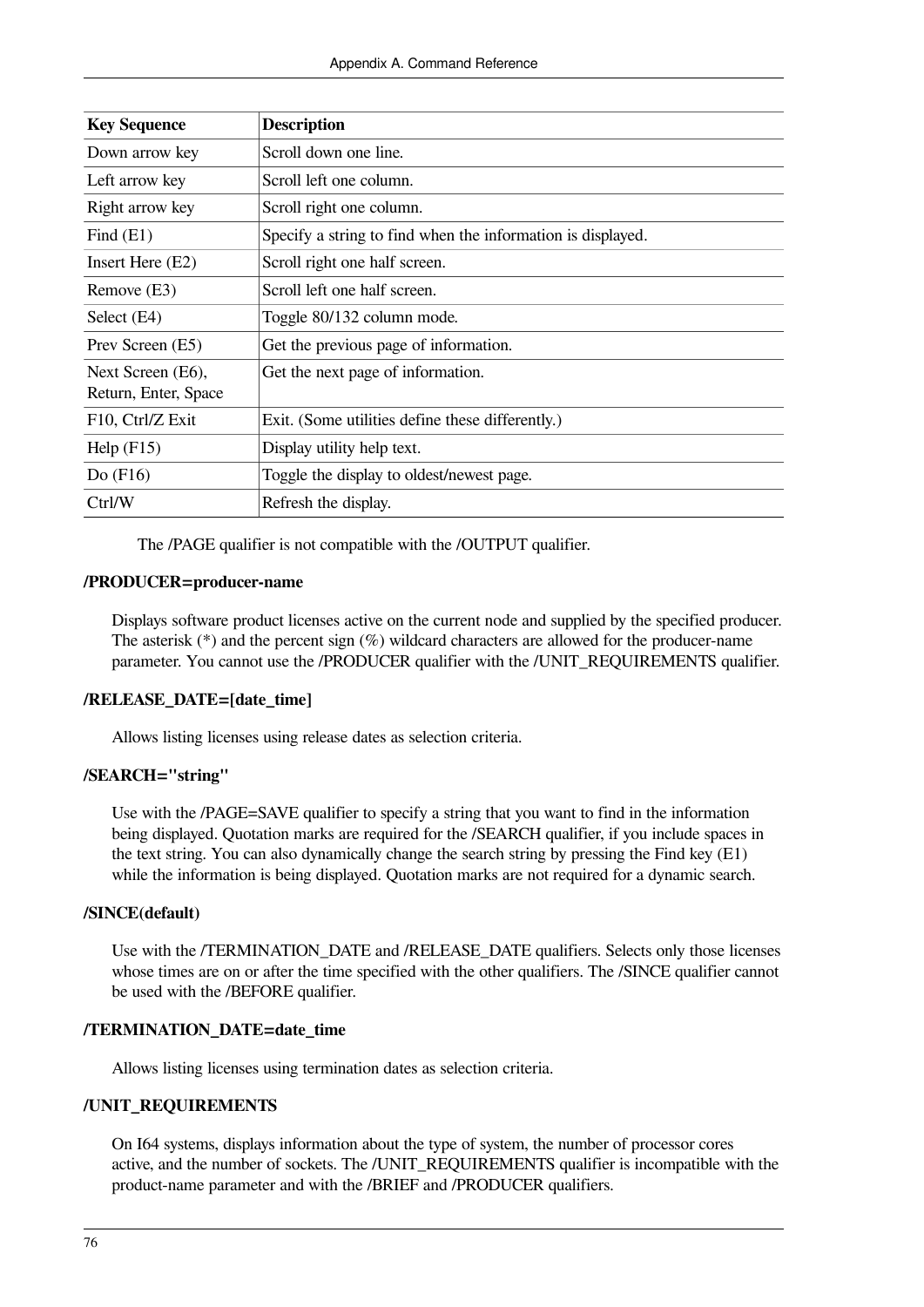### **/USAGE**

Tells you how many license units are loaded, how many are currently allocated, and how many are currently available, as well as the license type for each product on the system. Use with the /FULL qualifier to display complete information—including the PID, process name, node, or user name —for each instance of use of the product. You need group privilege to see the list of users in your group who have allocated license units; you need world privilege to see the list of users in all groups.

In an OpenVMS Cluster, if you own multiple license types for a single product, you are limited to viewing the usage information for the license type loaded on the node from which you are executing the SHOW LICENSE /USAGE command. To find out the usage of the other license type loaded on another node, issue the command on that node. You can also use the System Management (SYSMAN) utility to do this.

In an OpenVMS Cluster, usage information is limited to the local license type. For example, VAX and Alpha availability licenses are considered by LMF to be different license types. If you are running both VAX and Alpha systems in a cluster, usage information for availability licenses is limited to the local system type. For example, if you have DEC C installed on all nodes in your OpenVMS Cluster, you can display DEC C license allocation on all the VAX nodes in the cluster from any VAX node with DEC C installed, but you cannot display the DEC C license allocation on the Alpha nodes.

Usage information is not available for unlimited licenses (a license with 0 units). Clusterwide usage information is not available for personal use or NO\_SHARE licenses. Refer to the *VSI OpenVMS License Management Utility Manual* for more information on license types.

### **/WARNING\_INTERVAL=n /NOWARNING\_INTERVAL**

Displays a warning stating the number of licenses that will terminate in n days. The default is 30 days.

### **/WRAP /NOWRAP (default)**

Use with the /PAGE=SAVE qualifier to limit the number of columns to the width of the screen and to wrap lines that extend beyond the width of the screen to the next line.

The /NOWRAP qualifier extends lines beyond the width of the screen and can be seen when you use the scrolling (left and right) features provided by the /PAGE=SAVE qualifier.

### **Description**

The DCL command SHOW LICENSE displays software product licenses active on the current node. An active license is one that has been registered in the LICENSE database and has been loaded into system memory. To register and activate software product licenses, use the License Management utility (LICENSE) or VMSLICENSE.COM. Some licenses are registered automatically during product installation.

To display licenses registered in the LICENSE database, use the LICENSE LIST command.

# **Example**

1. \$ SHOW LICENSE/FULL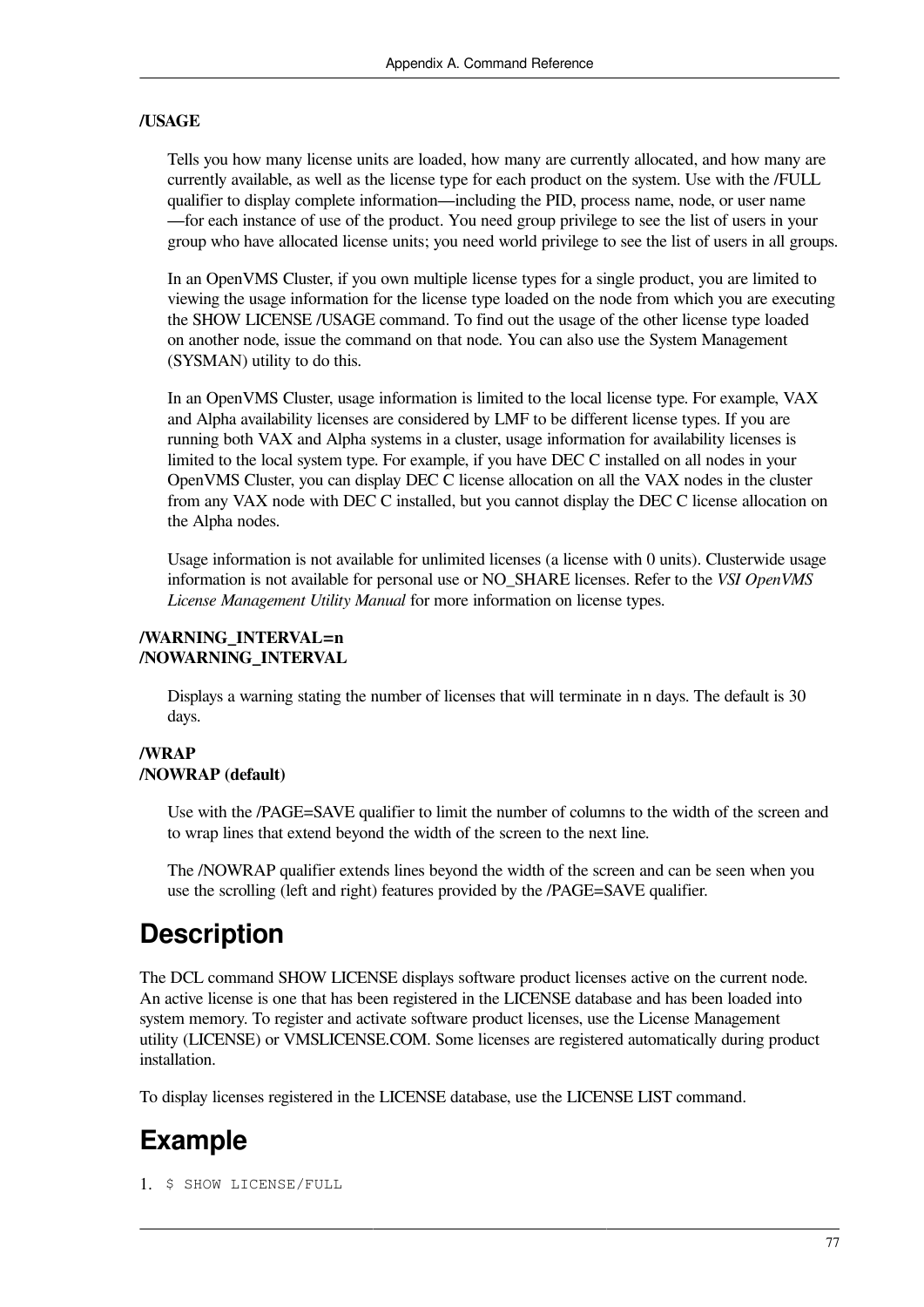```
Active licenses on node WTPOOH:
DVNETEND
         Producer: DEC
         Units: 0
         Version: 0.0
         Date: (none)
         Termination Date: (none)
         Availability: E (System Integrated Products)
         Activity: 0
         MOD_UNITS
VAX-VMS
         Producer: DEC
         Units: 0
         Version: 0.0
         Date: (none)
         Termination Date: (none)
         Availability: A (VMS Capacity)
         Activity: 0
         MOD_UNITS
         NO_SHARE
```
In this example, the SHOW LICENSE command displays all the active licenses on the current node, WTPOOH.

```
2. $ SHOW LICENSE/OE/FULL
  Current Operating Environment on node GAFFER at 27-APR-2015 20:27:31.95:
  --------- Operating Environment ---------- ------ Units ------<br>Name Description Type Level Loaded Total<br>HAOE High Noril Line
  Name Description Type Level Loaded Total
  HAOE High Availability H 5 0 0 0
     GWLM
     RTR-SVR
      VMSCLUSTER
      VMSCLUSTER-CLIENT
      AVAIL-MAN
      RMSJNL
      VOLSHAD
      DECRAM
      OMS
      OPENVMS-I64
      OPENVMS-USER
      DVNETEND
      DW-MOTIF
      UCX
      TDC
      X500-ADMIN-FACILITY
      X500-DIRECTORY-SERVER
      CIFS
```
The SHOW LICENSE command in this example shows the licenses in the current operating environment HAOE.

|                                 |             | 3. \$ SHOW LICENSE/BRIEF                           |   |   |                                                         |     |        |        |
|---------------------------------|-------------|----------------------------------------------------|---|---|---------------------------------------------------------|-----|--------|--------|
| Active licenses on node WTPOOH: |             |                                                    |   |   |                                                         |     |        |        |
|                                 |             |                                                    |   |   | --- Product ID ---- $---$ Rating ----- $---$ Version -- |     |        |        |
|                                 |             | Product Producer Units Avail Activ Version Release |   |   |                                                         |     |        |        |
|                                 | Termination |                                                    |   |   |                                                         |     |        |        |
|                                 | DVNETEND    | DEC.                                               |   |   | 0 E 0 0.0                                               |     | (none) | (none) |
|                                 | VAX-VMS     | DEC                                                | ( | A | $\bigcap$                                               | 0.0 | (none) | (none) |
|                                 |             |                                                    |   |   |                                                         |     |        |        |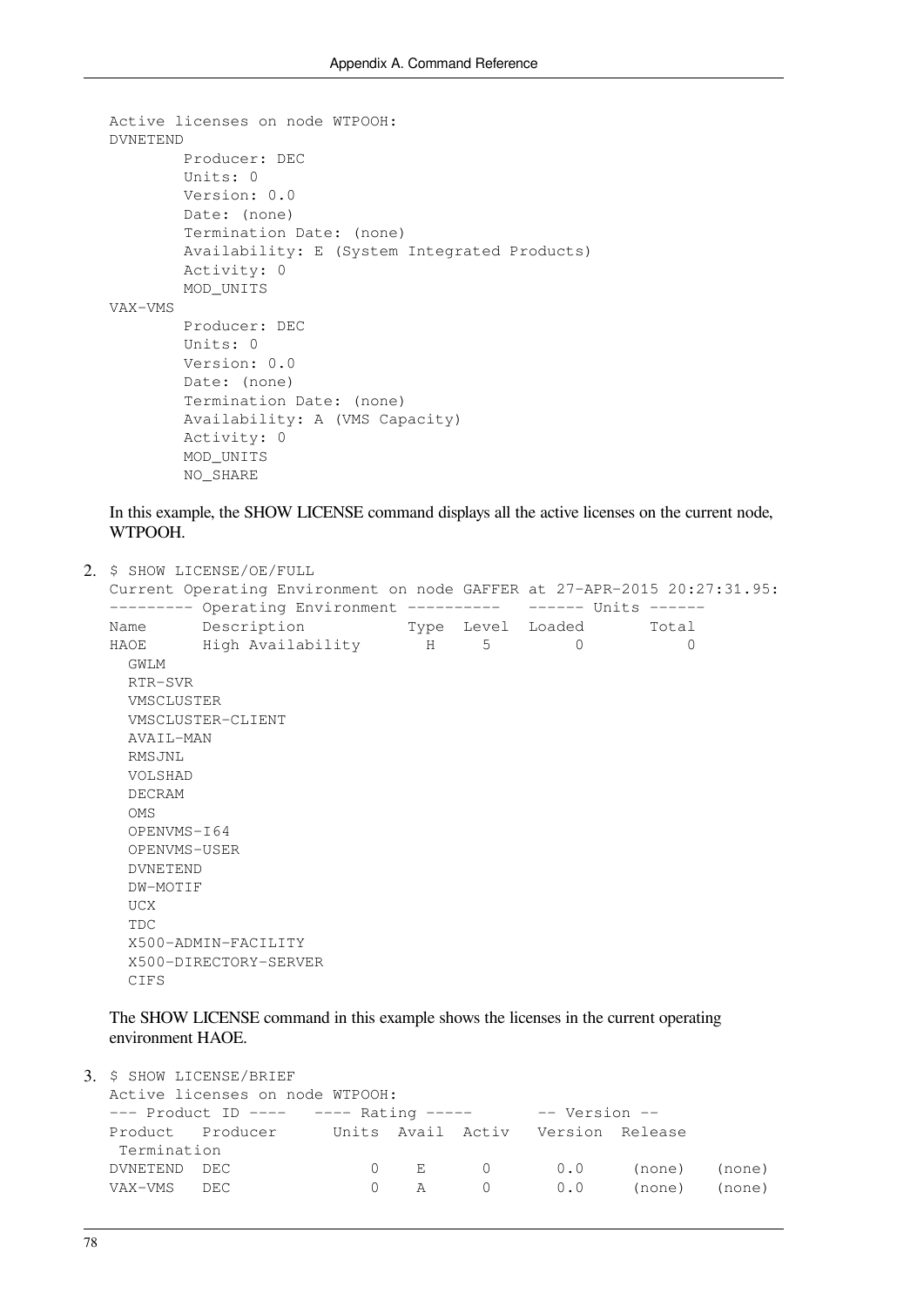The SHOW LICENSE command in this example displays a summary of all the active licenses on the current node WTPOOH.

4. \$ SHOW LICENSE/UNIT\_REQUIREMENTS OpenVMS I64/LMF Charge Information for node GAFFER This is an VSI Integrity BL860c i4 (2.13GHz/24.0MB), with 8 cores active This platform supports up to 2 processor socket(s) Type: PPL, Units Required: 8 (I64 Per Processor) Type: PCL, Units Required: 8 (I64 Per Core)

The SHOW LICENSE command in this example displays information in the License Unit Requirement Table (LURT).

```
5. SHOW LICENSE/WARNING_INTERVAL=8000 test0%
  Active licenses on node PICCHU:
  --- Product ID ---- ---- Rating ----- -- Version --
 Product Producer Units Avail Activ Version Release 
   Termination
  TEST01 DEC 0 A 0 0.0 (none) (none)
  TEST02 DEC 0 B 0 0.0 10-JAN-2014 12-
 NOV-2014
  TEST03 DEC 0 C 0 0.0 30-DEC-2014 (none)
  TEST04 DEC 0 D 0 0.0 (none) 25-
 AUG-2015
  TEST05 DEC 0 E 0 0.0 14-NOV-2016 14-
 AUG-2016
  %SHOW-I-TERMIMM, 3 licenses will terminate in 8000 days
```
The /WARNING INTERVAL qualifier in this example displays three licenses that will terminate in 8000 days.

```
6. $ SHOW LICENSE/USAGE/FULL TEST_CAP
  View of loaded licenses from node: SLTG24 30-DEC-2014 15:45:59
  Availability license DEC TEST_CAP usage information:
  Units Node
  10 SLTG24
  10 SLTG43
  600 TORN8O
  600 LTNUP
  Units loaded: 620 Units allocated: 1220 Units available: ***
```
In this example, the number of units allocated appears to be greater than the total units loaded and the units available value is three asterisks (\*\*\*). When you see three asterisks (\*\*\*) as the number of units available, it is generally not a cause for alarm. This situation might arise when the License Database (LDB) has been updated on disk, but the new information has not been propagated to the License Database in memory on all nodes in the cluster. This node, SLTG24, happens to be one of the nodes that has not received the latest LDB information. To update the information in the License Database in memory for the TEST\_CAP product, enter the following commands:

```
$ LICENSE UNLOAD TEST CAP
$ LICENSE LOAD TEST_CAP
```
The next time you issue the SHOW LICENSE /USAGE command the three asterisks (\*\*\*) in display should disappear. If, however, you are using multiple LDB files in a cluster, you should read [Section](#page-9-0) 1.3.

7. \$ SHOW LICENSE/UNIT\_REQUIREMENT/CLUSTER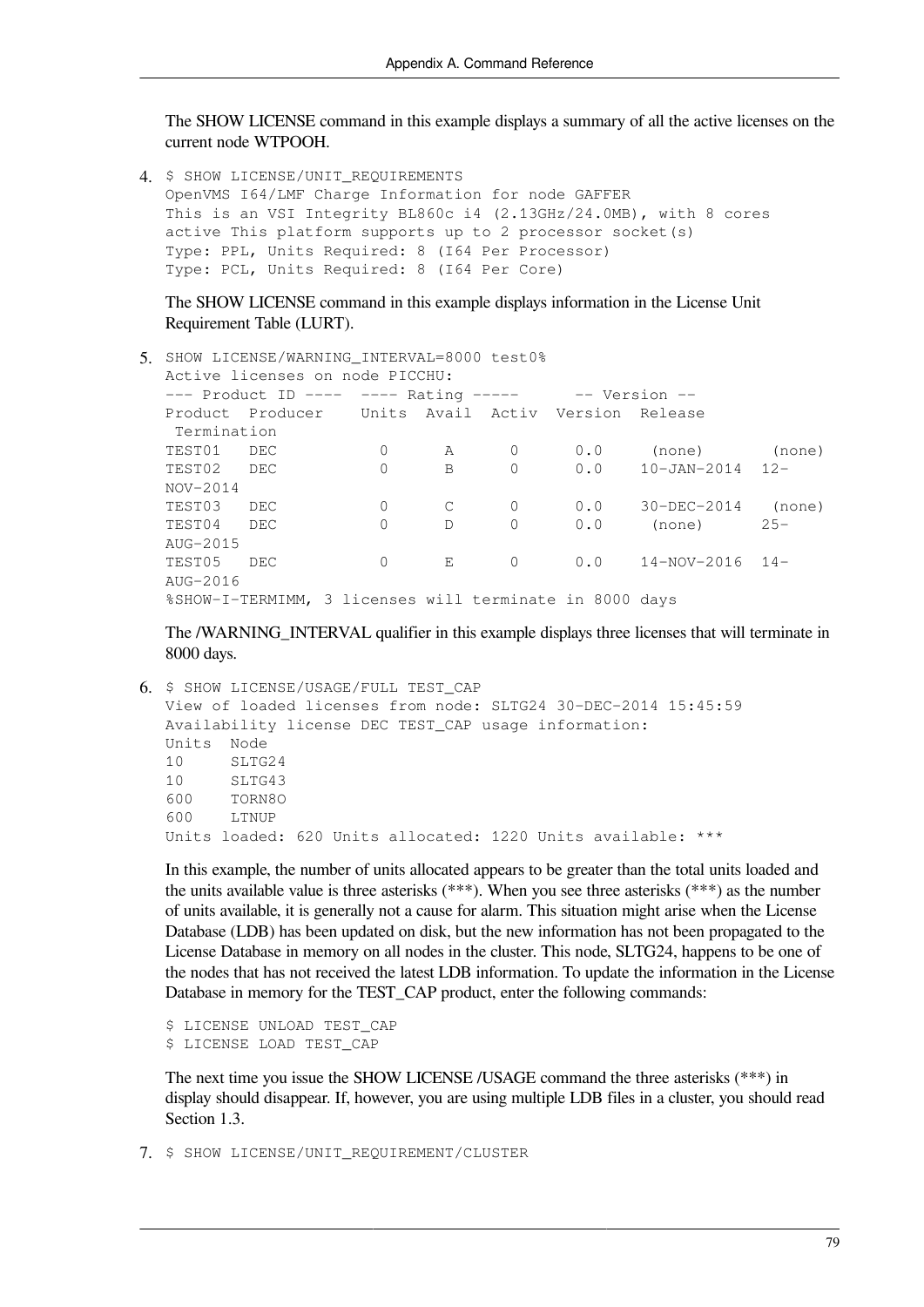VMS/LMF Cluster License Unit Requirements Information 24-DEC-2011 14:05:51.65

Node A B C D E F G H I KARBO - - - 100 50 10 - - 10 JENJON - - - 100 50 10 - - 10 HELENA 143 - - - 600 2400 - - 2400<br>SHAKTI - - - 100 50 10 - - 10 SHAKTI - - - 100 50 10 - - 10 Total Cluster Unit Requirements Type: A, Units Required: 143 (VMS Capacity) Type: B, \* Not Permitted \* (VMS Server) Type: C, \* Not Permitted \* (VMS Concurrent User) Type: D, Units Required: 300 (VMS Workstation) Type: E, Units Required: 750 (System Integrated Products) Type: F, Units Required: 2430 (Layered Products) Type: G, \* Not Permitted \* (VMS Reserved) Type: H, \* Not Permitted \* (Alpha Layered Products) Type: I, Units Required: 2430 (Layered Products)

In this example, the display shows how many license units are required for each license type  $(A, B, \theta)$ etc.) on each node in the cluster. If a row of three asterisks (\*\*\*) is displayed for a node, it means that the node is in the process of booting.

```
8. $ SHOW LICENSE/OE=BOE
  --------- Operating Environment ---------- ------ Units ------
 Name Description Type Level Loaded Total
 BOE Base H 2 - 0
 Gaffer-i-XE16-B4N
```
This example shows the BOE license on node GAFFER.

```
9. $ SHOW LICENSE/OE=BOE/FULL
```
--------- Operating Environment ---------- ------ Units ------Name Description Type Level Loaded Total  $BOE$  Base  $H$  2 - 0 DECRAM OMS OPENVMS-I64 OPENVMS-USER DVNETEND DW-MOTIF UCX TDC X500-ADMIN-FACILITY X500-DIRECTORY-SERVER CIFS

This example shows all the licenses in the BOE operating environment on node GAFFER.

```
10. $ SHOW LICENSE/HIER/FULL
```

|      |                                                              |   |            | Operating Environment Hierarchy |       |
|------|--------------------------------------------------------------|---|------------|---------------------------------|-------|
|      | ------- Operating Environment ---------- ------ Units ------ |   |            |                                 |       |
| Name | Description                                                  |   | Type Level | Loaded                          | Total |
| HAOE | High Availability                                            | Н | 5          |                                 |       |
| GWLM |                                                              |   |            |                                 |       |
|      | MCOE Mission Critical                                        |   |            |                                 |       |
|      |                                                              |   |            |                                 |       |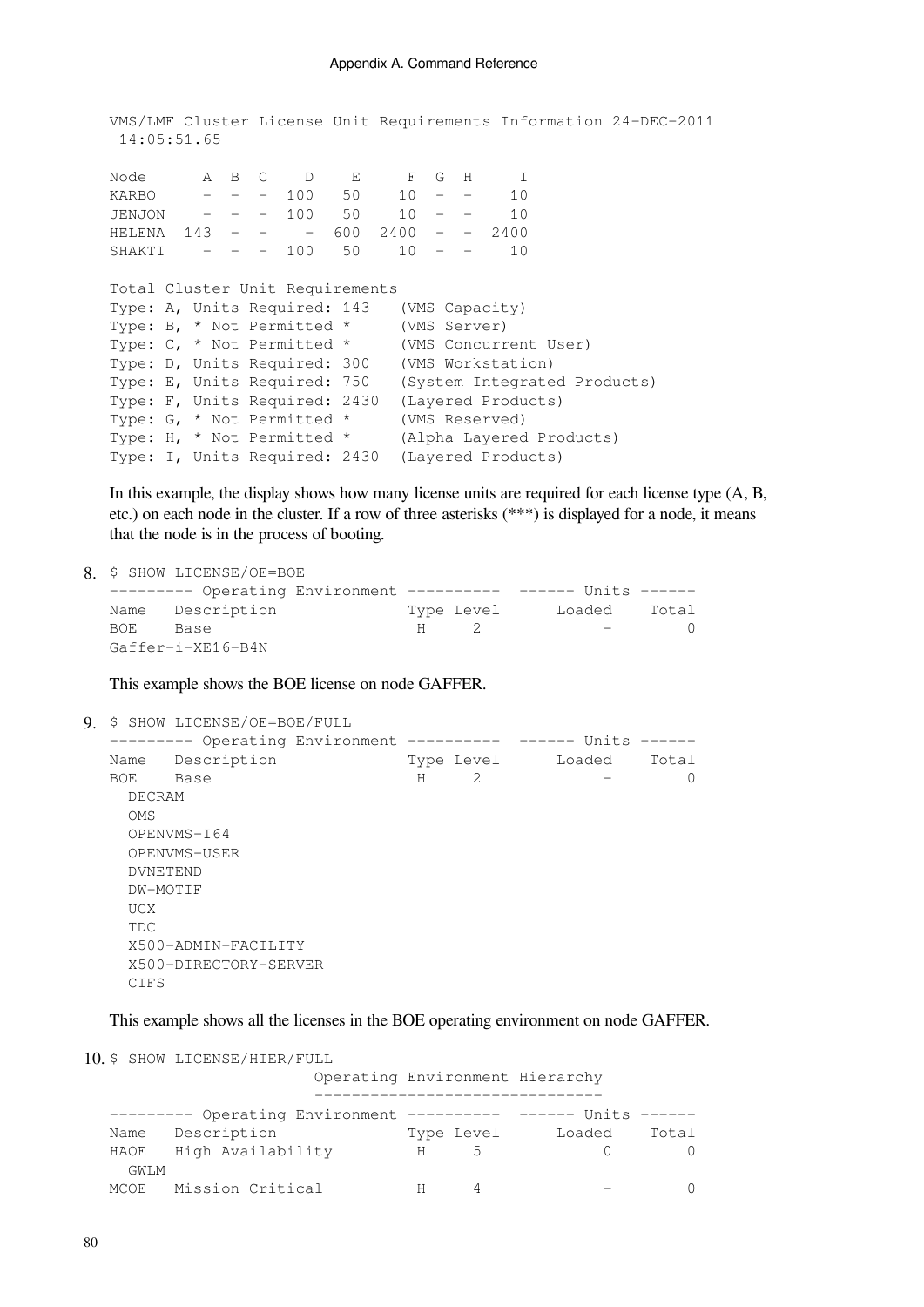| RTR-SVR    |                                                             |     |              |     |           |       |
|------------|-------------------------------------------------------------|-----|--------------|-----|-----------|-------|
|            | VMSCLUSTER                                                  |     |              |     |           |       |
|            | VMSCLUSTER-CLIENT                                           |     |              |     |           |       |
|            | EOE Enterprise                                              | H   | 3            |     | $\bigcap$ |       |
|            | AVAIL-MAN                                                   |     |              |     |           |       |
| RMSJNL     |                                                             |     |              |     |           |       |
| VOLSHAD    |                                                             |     |              |     |           |       |
| BOE Base   |                                                             | H   | 2            |     | $\Omega$  |       |
| DECRAM     |                                                             |     |              |     |           |       |
| <b>OMS</b> |                                                             |     |              |     |           |       |
|            | FOE Foundation                                              | H   | $\mathbf{1}$ |     | $\Omega$  |       |
|            | OPENVMS-I64                                                 |     |              |     |           |       |
|            | OPENVMS-USER                                                |     |              |     |           |       |
|            | <b>DVNETEND</b>                                             |     |              |     |           |       |
|            | DW-MOTIF                                                    |     |              |     |           |       |
| UCX        |                                                             |     |              |     |           |       |
| <b>TDC</b> |                                                             |     |              |     |           |       |
|            | X500-ADMIN-FACILITY                                         |     |              |     |           |       |
|            | X500-DIRECTORY-SERVER                                       |     |              |     |           |       |
| CIFS       |                                                             |     |              |     |           |       |
|            |                                                             |     |              |     |           |       |
|            | 11. \$ SHOW LICENSE OPENVMS-164-HAOE                        |     |              |     |           |       |
|            | Active licenses on node GAFFER:                             |     |              |     |           |       |
|            | ------- Product ID -------- ---- Rating ----- -- Version -- |     |              |     |           |       |
|            | Product Producer Units PCL Activ Version Release            |     |              |     |           |       |
|            | Termination                                                 |     |              |     |           |       |
|            | OPENVMS-164-HAOE VSI                                        | 8 1 | $\Omega$     | 0.0 | (none)    | $1 -$ |
| APR-2014   |                                                             |     |              |     |           |       |

This example shows the details of the HAOE license on node GAFFER.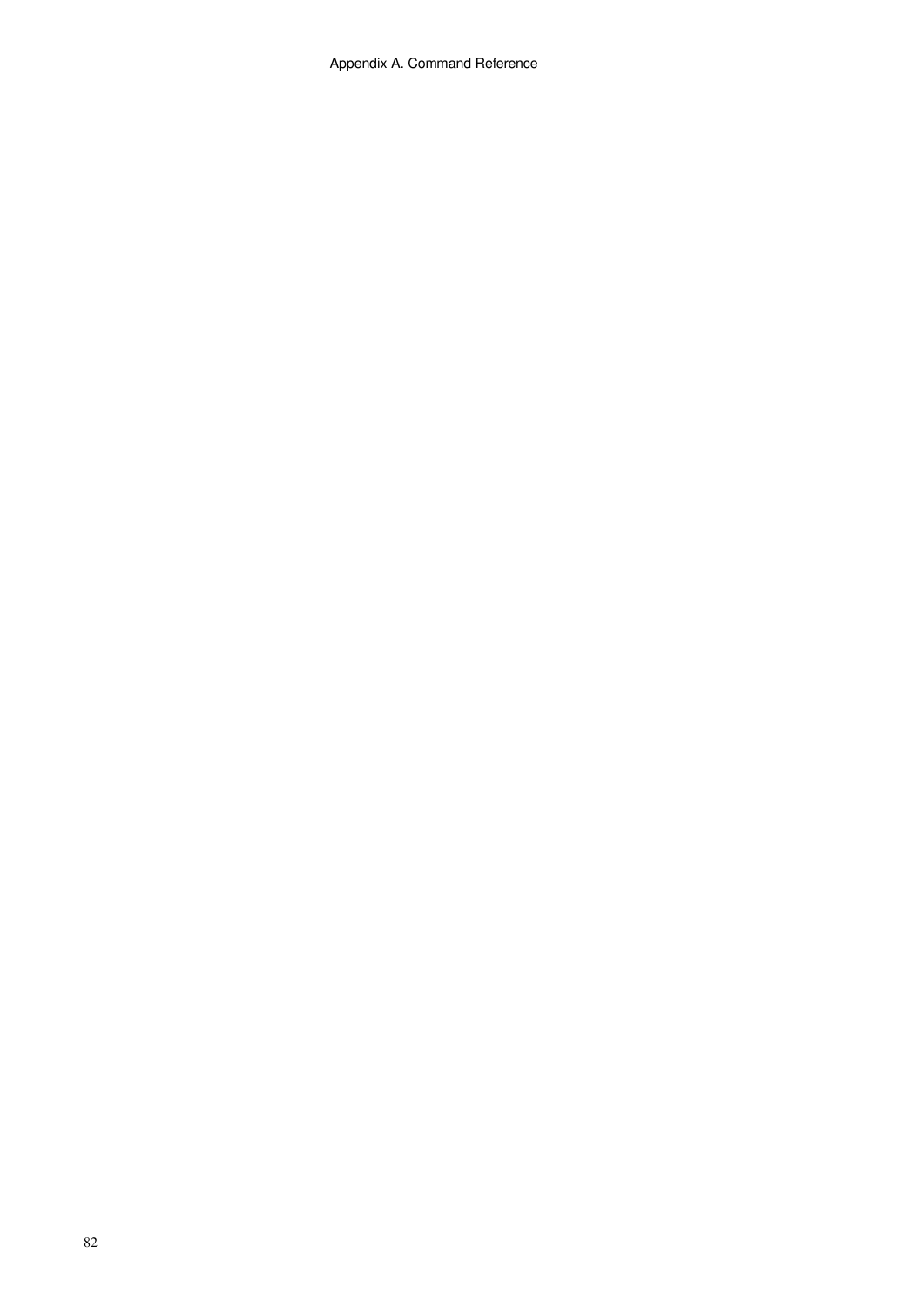# **Appendix B. Difference Between LICENSE LIST and SHOW LICENSE**

This example shows the differences between the LICENSE LIST command, which displays license information stored on disk, and the SHOW LICENSE command, which displays license information stored in memory. The first command registers a Fortran license, as follows:

```
$ LICENSE REGISTER FORTRAN /ISSUER=DEC /AUTHORIZATION=USA-10 -
_$ /PRODUCER=DEC /UNITS=400 /VERSION=6.0 -
_$ /AVAILABILITY=F /CHECKSUM=1-HIDN-INDA-COMP-DAHH
```
This command adds the license for the product Compaq Fortran to the default License Database. To see the information registered in the database, enter a LICENSE LIST command, as follows:

```
$ LICENSE LIST /FULL FORTRAN
Use Ctrl/Z to exit, PF3-PF4 for Previous-Next Screen and Arrow keys to
scroll.
License Management Facility V1.2
 License Database File: SYS$COMMON:[SYSEXE]LMF$LICENSE.LDB
 Created on: 17-AUG-2000
Created on: 17-AUG-<br>Created by user: GRAHAM
 Created by LMF Version: V1.2
 -----------------------------------------------------
 Issuer: DEC
 Authorization: USA-10
Product Name: FORTRAN
 Producer: DEC
Units: 400
 Version: 6.0
 Release Date: (none)
PAK Termination Date:
PAK Termination Date: (none)<br>Availability: F (Layered Products)
Activity: 0
 Options:
 Hardware ID:
Revision Level: 1
Status: Active
 Command: REGISTER 
 Modified by user: LESH
 Modified on: 21-AUG-2000 14:32:23.41
```
Notice that for status the LICENSE LIST command displays Active. This means the registered license is enabled for loading, that it has not been disabled or canceled. It does not necessarily mean the Fortran license was loaded with a LICENSE LOAD command. Because the LICENSE LIST command sees only the License Database on disk, you must enter a SHOW LICENSE command to refer to the License Database in memory to determine whether a license is active on the current system. For example:

```
$ SHOW LICENSE/FULL
Active licenses on node BIODTL: 
CRYPTICALMENT 
        Producer: DEC 
         Units: 400
```